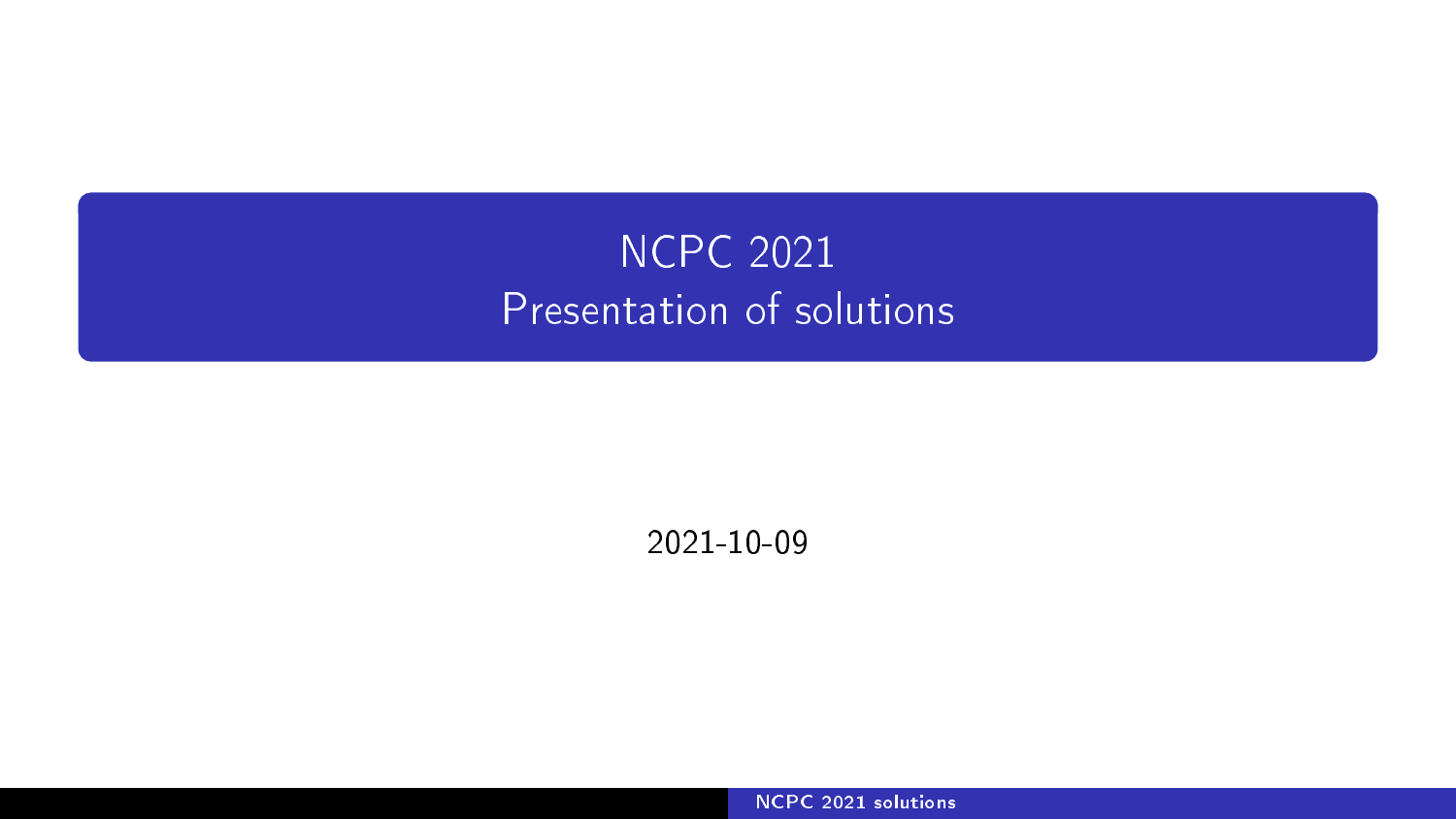## Problems prepared by

- Per Austrin (KTH Royal Institute of Technology)
- Andreas Björklund (Apptus)
- Pål Grønås Drange (University of Bergen)
- Nils Gustafsson (KTH Royal Institute of Technology)
- Antti Laaksonen (CSES)
- Jimmy Mårdell (Spotify)
- **•** Bergur Snorrason (University of Iceland)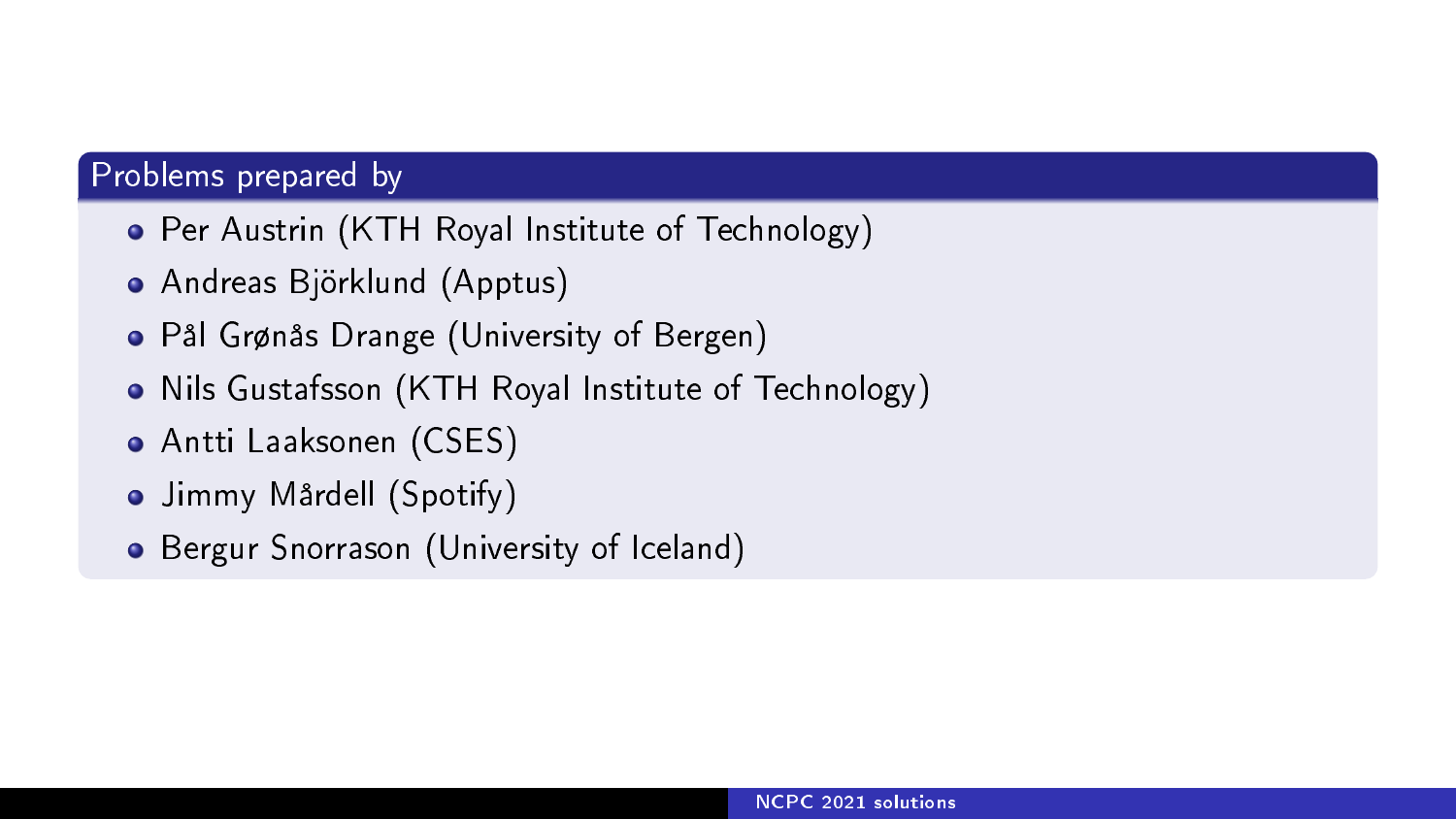## $K -$  Knot Knowledge

## Problem

You are given a list of numbers and then another list of the same numbers, except one number has been removed. What number was removed?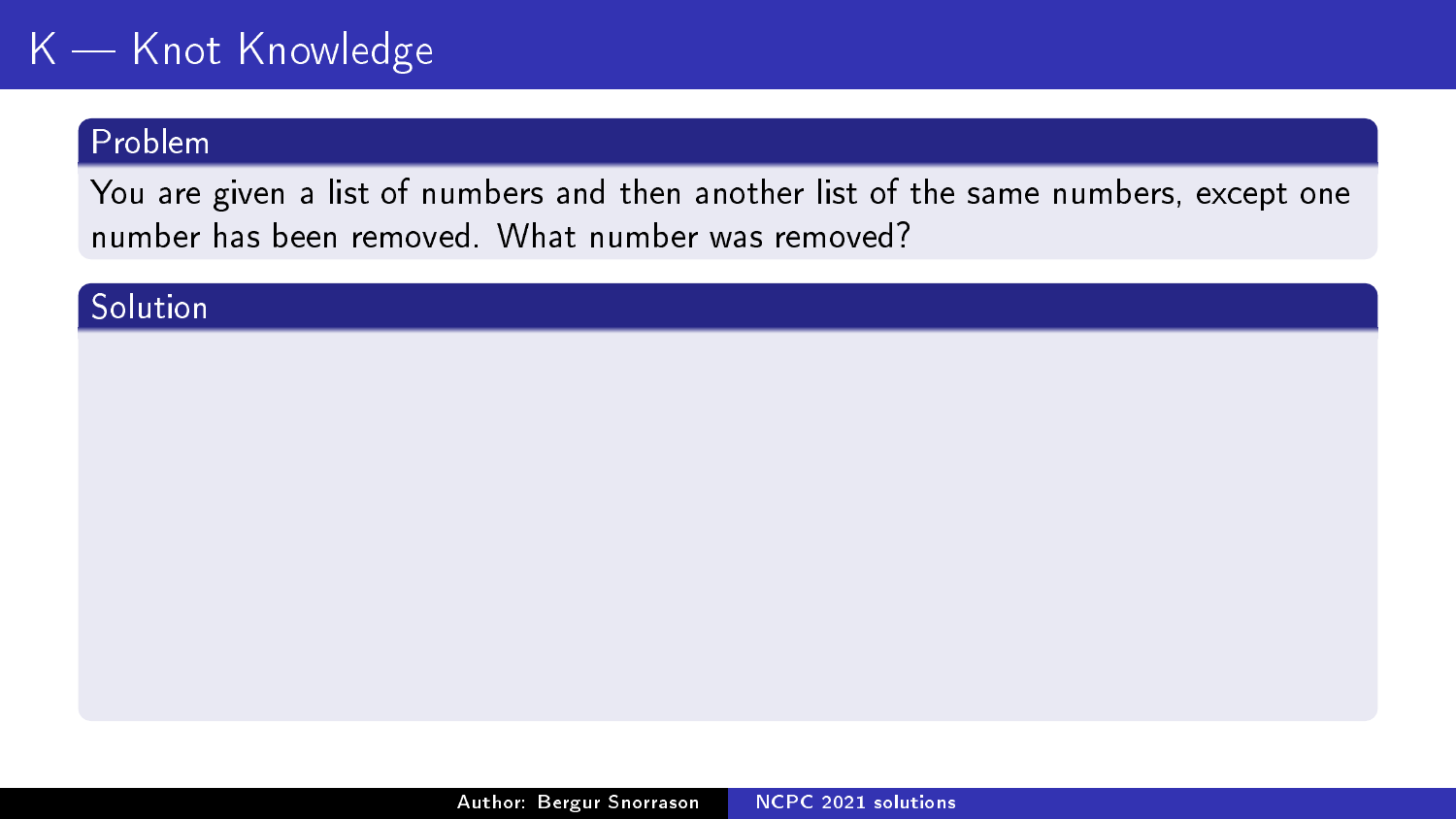# $K -$  Knot Knowledge

#### Problem

You are given a list of numbers and then another list of the same numbers, except one number has been removed. What number was removed?

### Solution

<sup>1</sup> This problem can be solved in many ways, the list is small so there is no need for any special data structure or algorithm.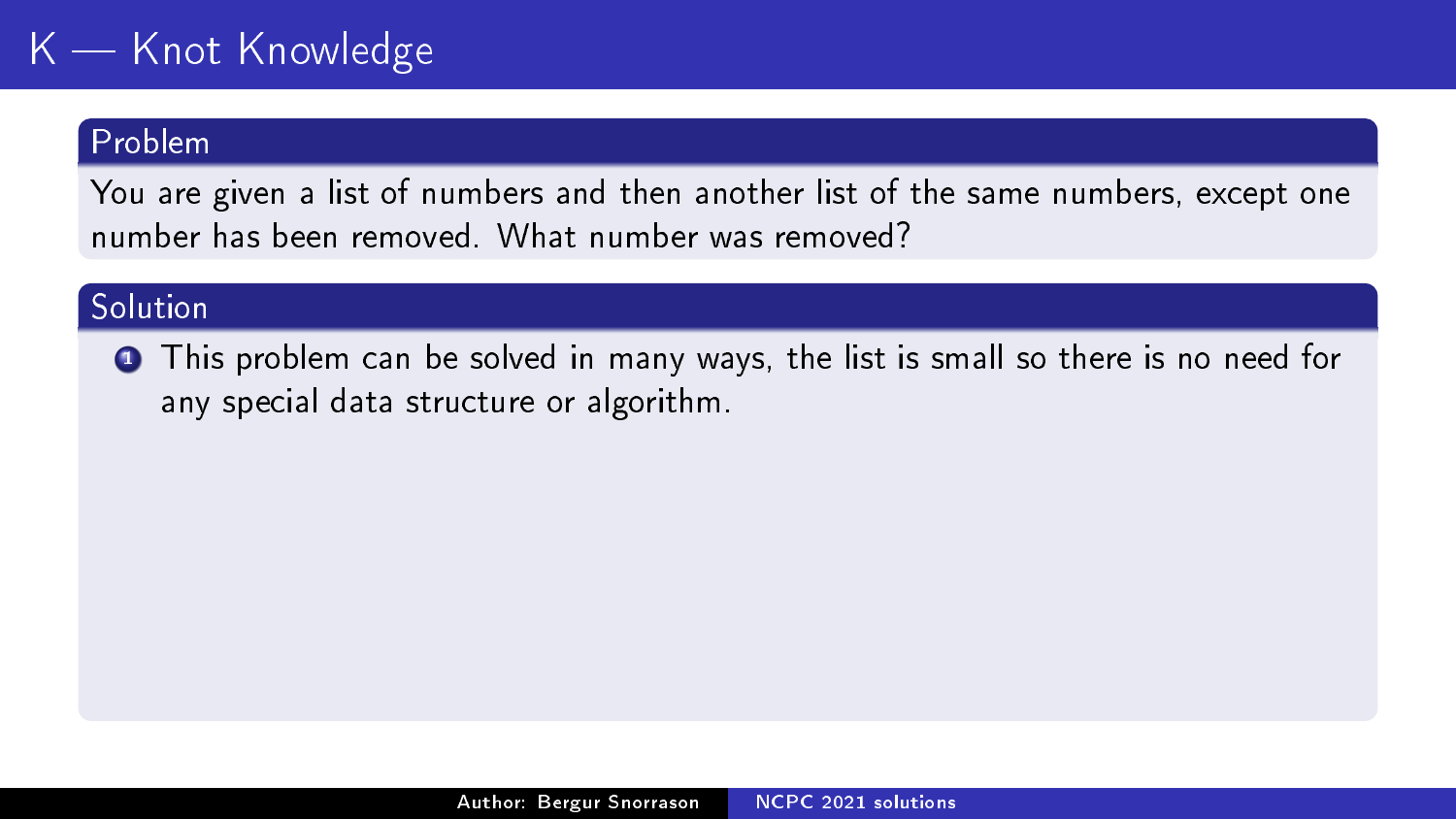# $K -$  Knot Knowledge

#### Problem

You are given a list of numbers and then another list of the same numbers, except one number has been removed. What number was removed?

- <sup>1</sup> This problem can be solved in many ways, the list is small so there is no need for any special data structure or algorithm.
- 2 But for this problem, the most efficient solution is also the simplest: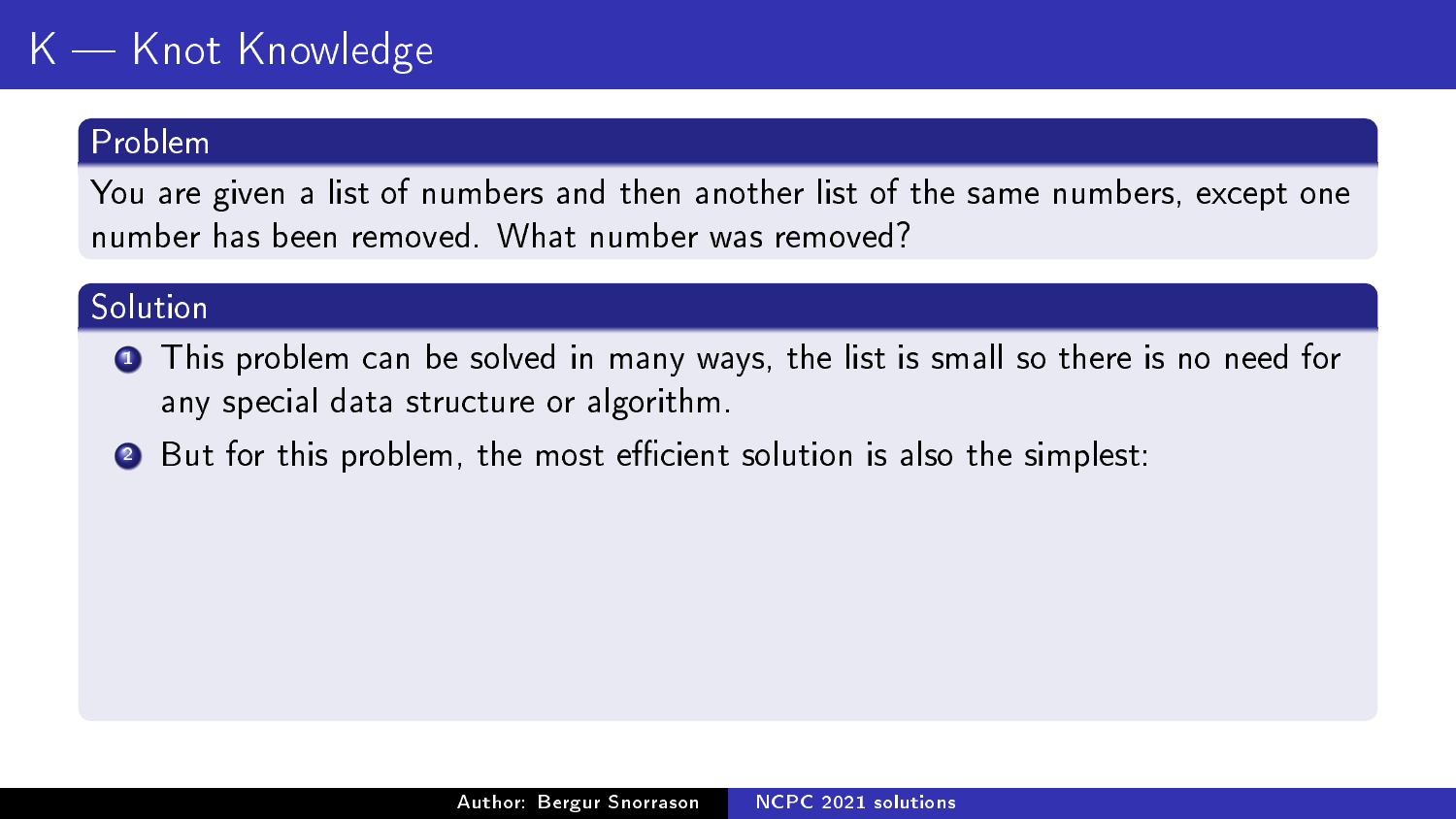# $K -$ Knot Knowledge

### Problem

You are given a list of numbers and then another list of the same numbers, except one number has been removed. What number was removed?

- **1** This problem can be solved in many ways, the list is small so there is no need for any special data structure or algorithm.
- 2 But for this problem, the most efficient solution is also the simplest:
- **3** Let the first list of numbers be  $x_1, x_2, \ldots, x_n$  and the second list be  $y_1, y_2, \ldots, y_{n-1}$ .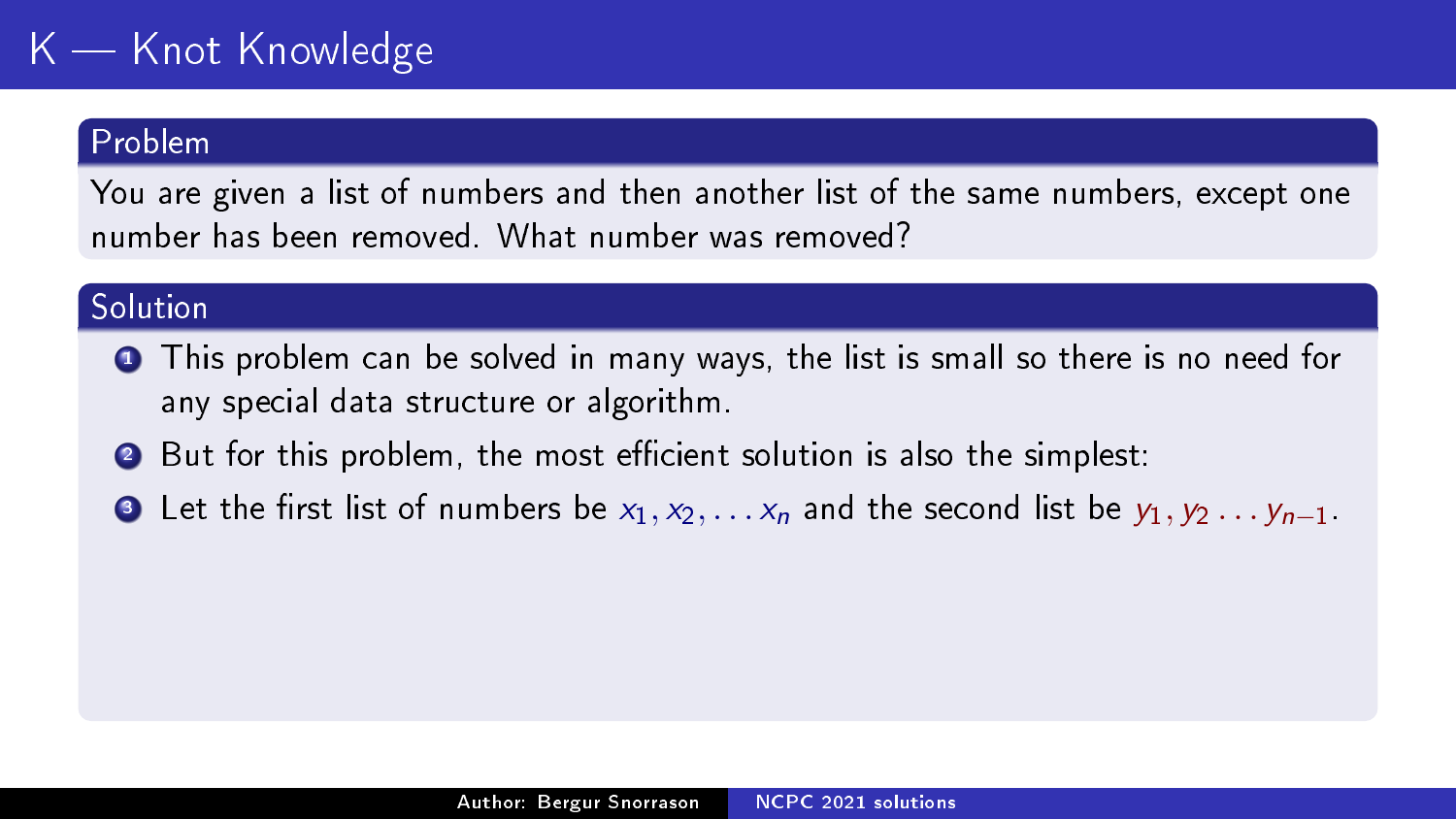# $K -$ Knot Knowledge

#### Problem

You are given a list of numbers and then another list of the same numbers, except one number has been removed. What number was removed?

- **1** This problem can be solved in many ways, the list is small so there is no need for any special data structure or algorithm.
- 2 But for this problem, the most efficient solution is also the simplest:
- **3** Let the first list of numbers be  $x_1, x_2, \ldots, x_n$  and the second list be  $y_1, y_2, \ldots, y_{n-1}$ .
- **4** The answer is then

$$
\sum_{k=1}^{n} x_k - \sum_{k=1}^{n-1} y_k.
$$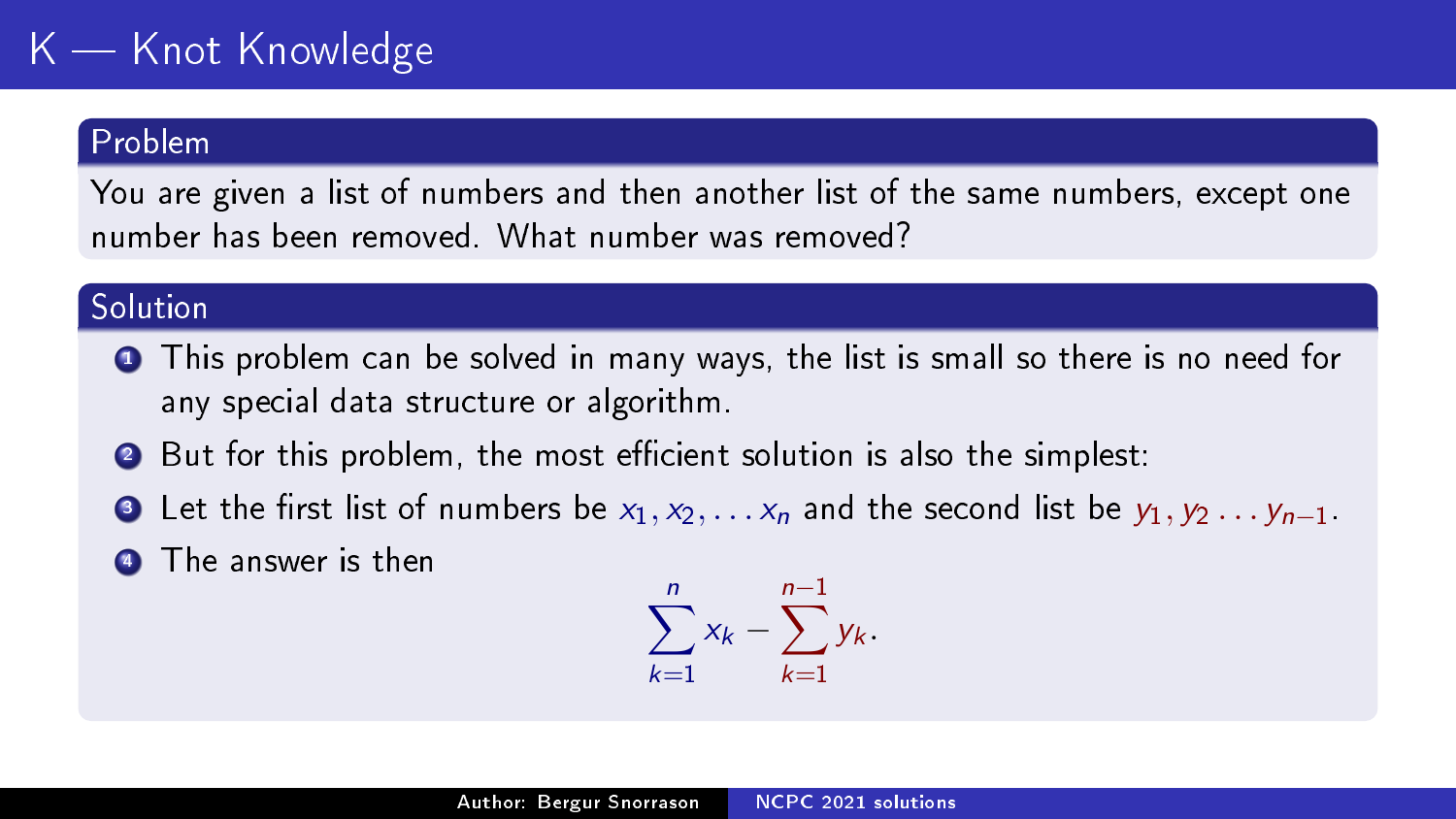# $K -$ Knot Knowledge

### Problem

You are given a list of numbers and then another list of the same numbers, except one number has been removed. What number was removed?

### **Solution**

- **1** This problem can be solved in many ways, the list is small so there is no need for any special data structure or algorithm.
- 2 But for this problem, the most efficient solution is also the simplest:
- **4** Let the first list of numbers be  $x_1, x_2, \ldots, x_n$  and the second list be  $y_1, y_2, \ldots, y_{n-1}$ .
- **4** The answer is then

$$
\sum_{k=1}^{n} x_k - \sum_{k=1}^{n-1} y_k.
$$

Statistics at 4-hour mark: 248 submissions, 196 accepted, first after 00:01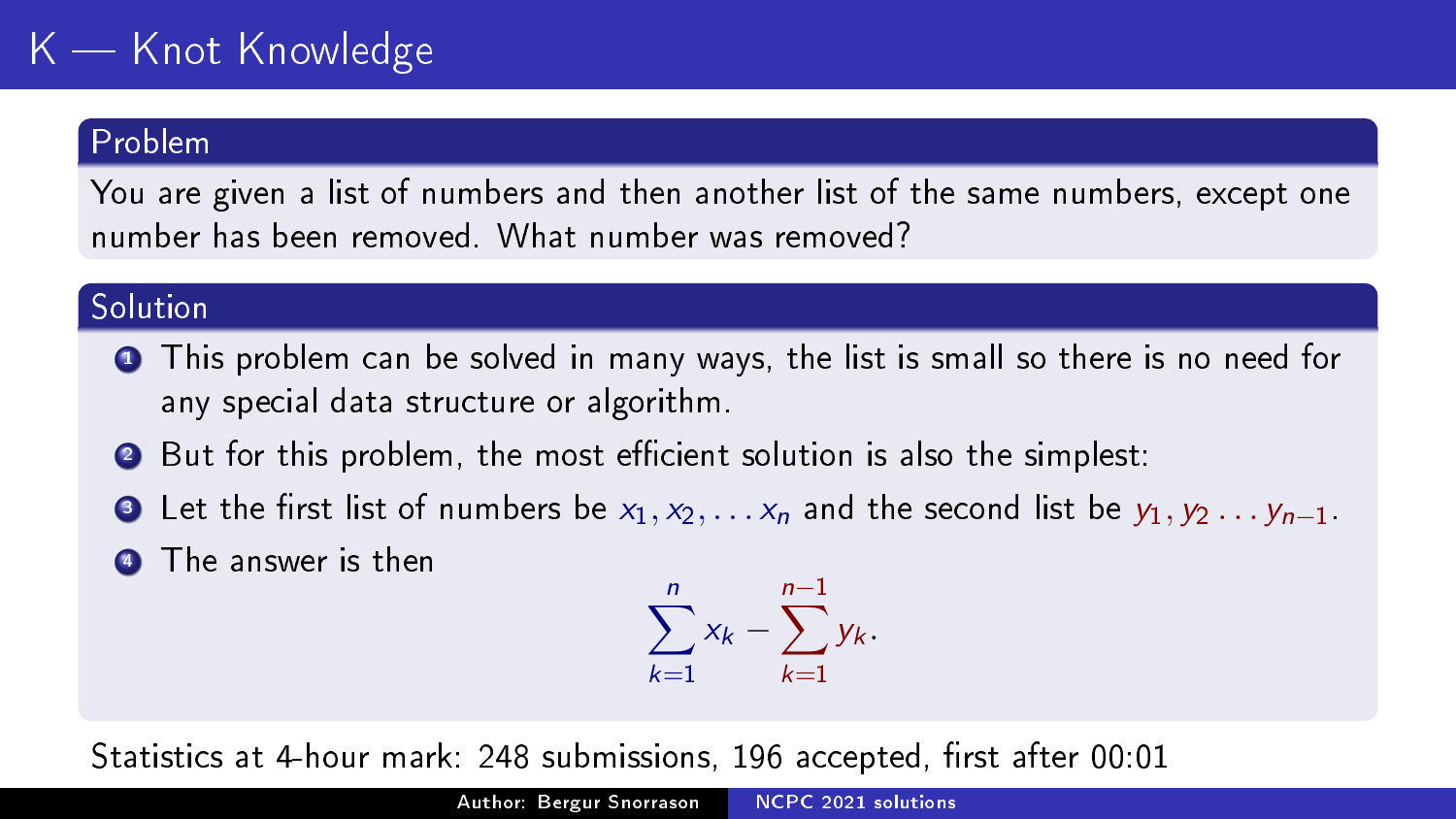## Problem

Compute the maximum distance between two people moving in straight line segments at constant speed.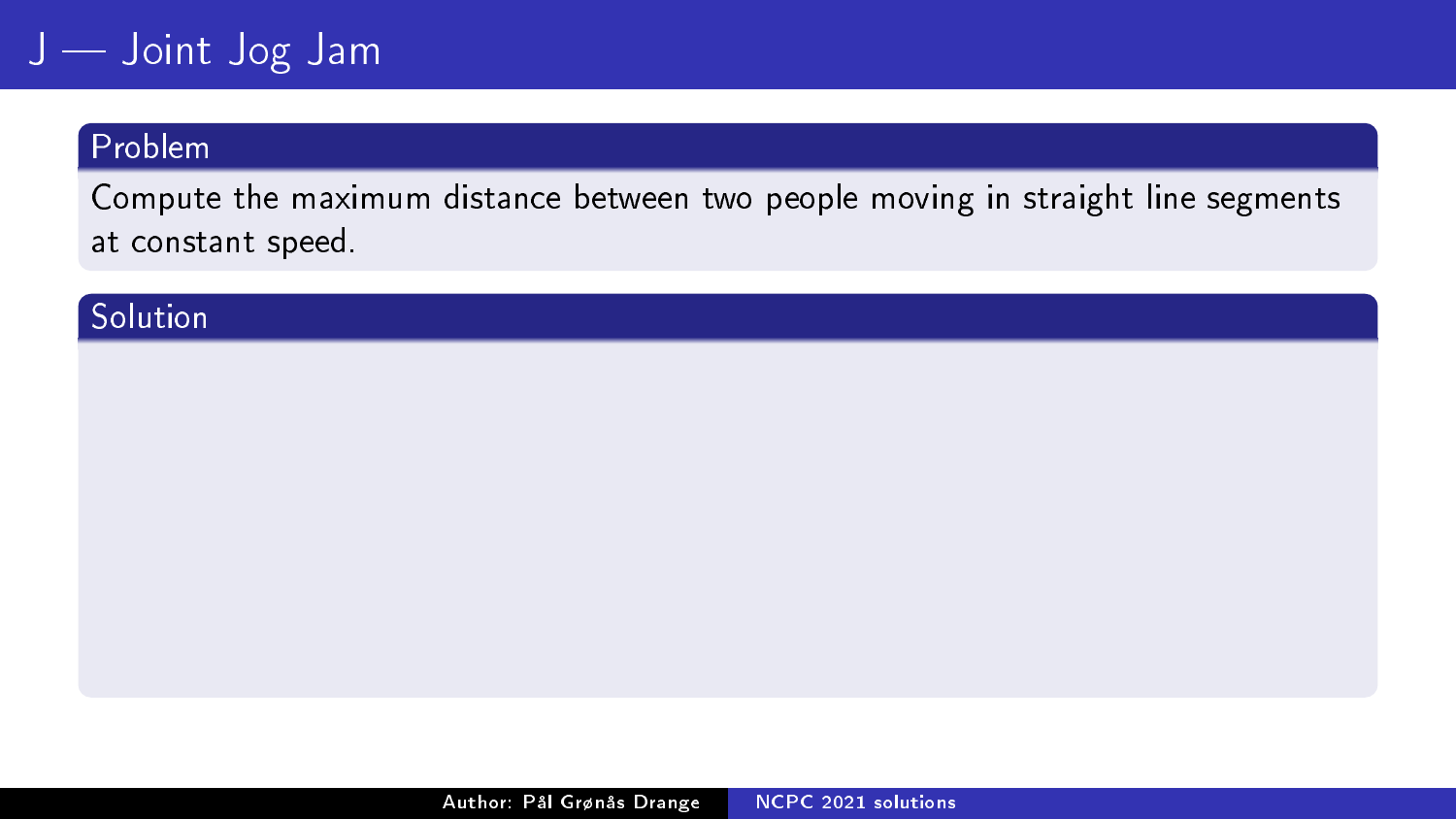### Problem

Compute the maximum distance between two people moving in straight line segments at constant speed.

## Solution

**1** The answer is simply the max of the distance between the starting points and the distance between the ending points. Let us see why...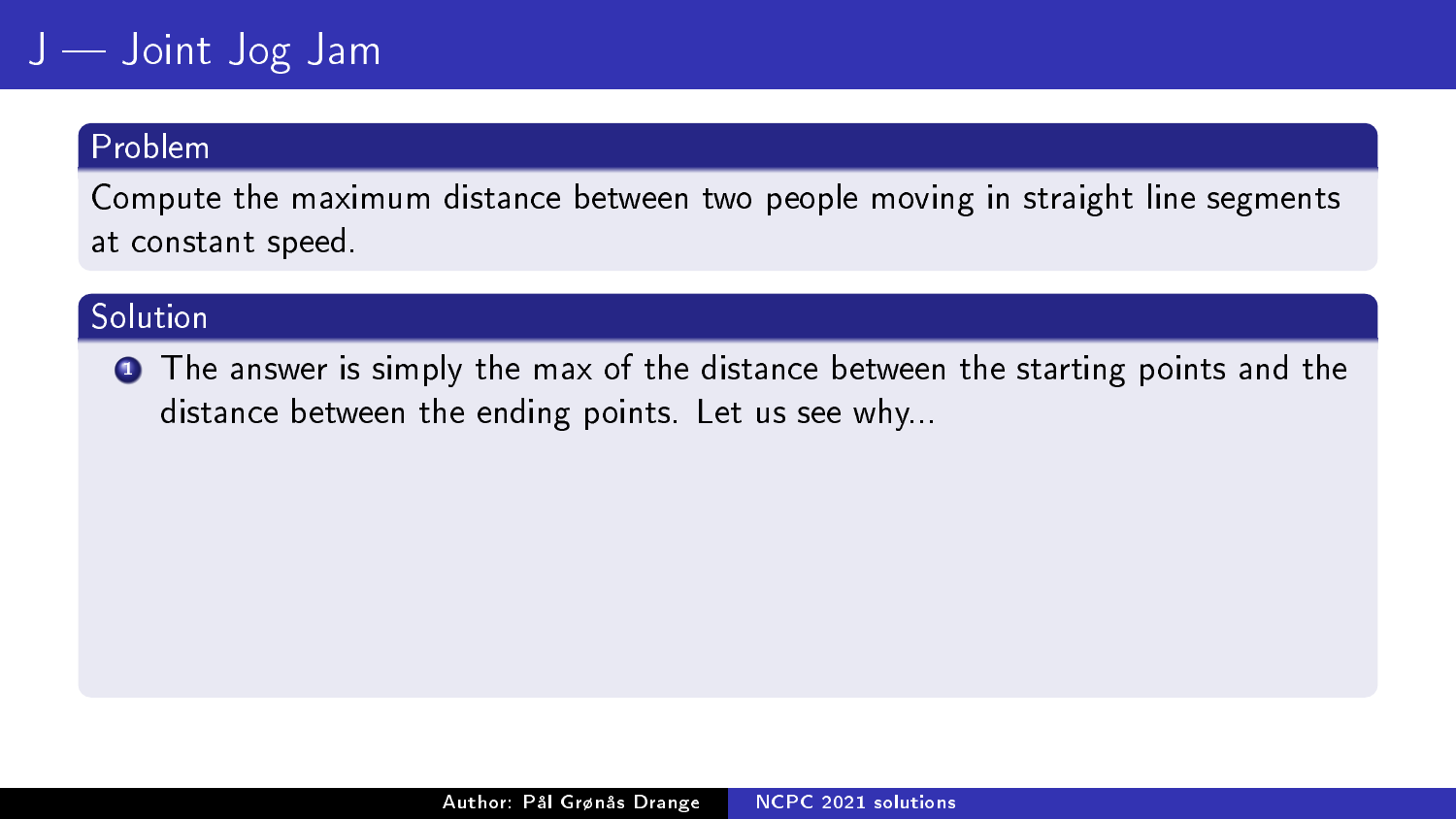### Problem

Compute the maximum distance between two people moving in straight line segments at constant speed.

- **1** The answer is simply the max of the distance between the starting points and the distance between the ending points. Let us see why...
- **2** Useful trick: by viewing everything from the reference frame of the first runner, we can instead assume that the first person is stationary at  $(0, 0)$ .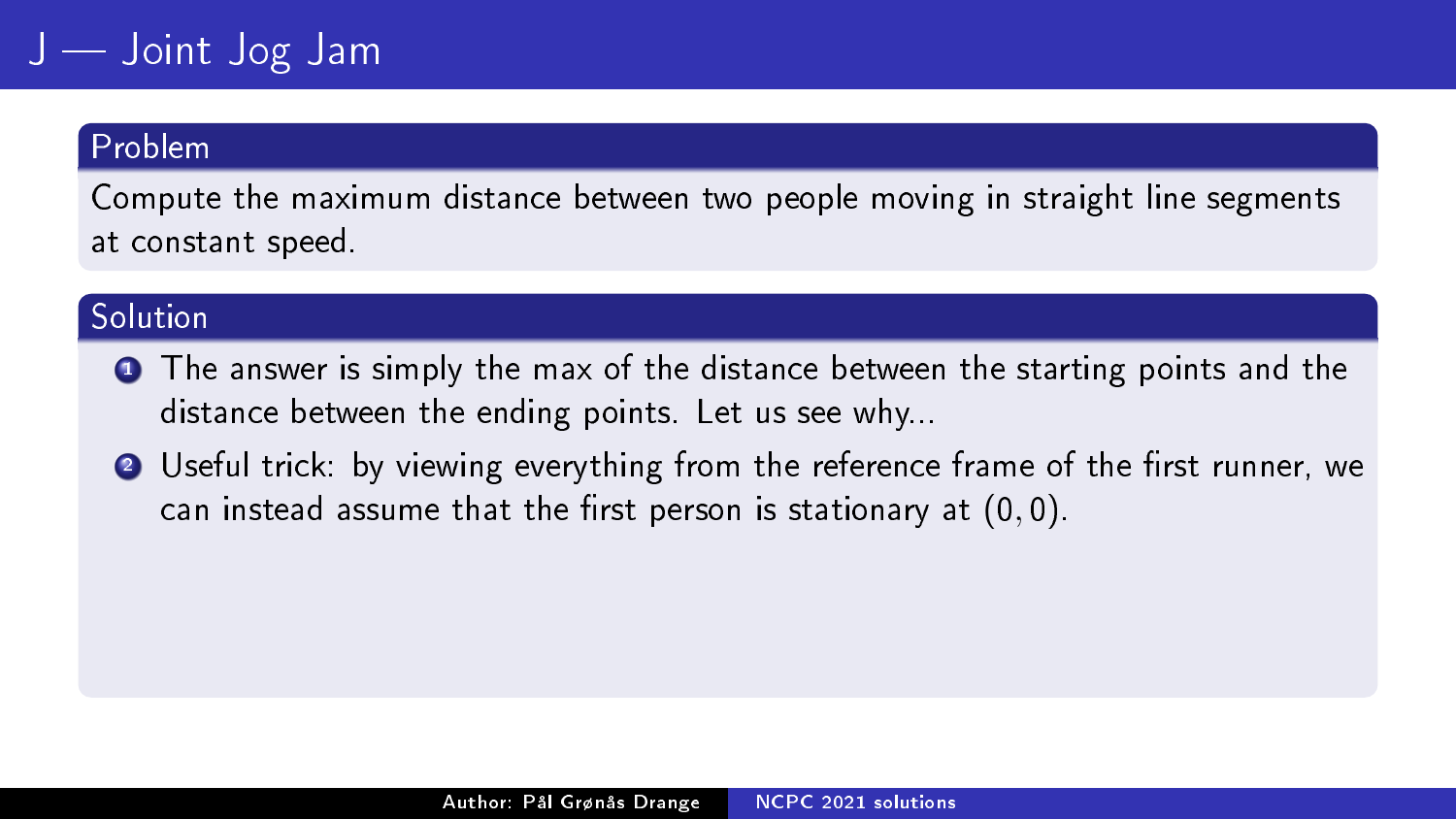### Problem

Compute the maximum distance between two people moving in straight line segments at constant speed.

- **1** The answer is simply the max of the distance between the starting points and the distance between the ending points. Let us see why...
- **2** Useful trick: by viewing everything from the reference frame of the first runner, we can instead assume that the first person is stationary at  $(0, 0)$ .
- **3** Second person is at some position  $(x(t), y(t)) = (x_0 + t \cdot x_\delta, y_0 + t \cdot y_\delta)$  at time t.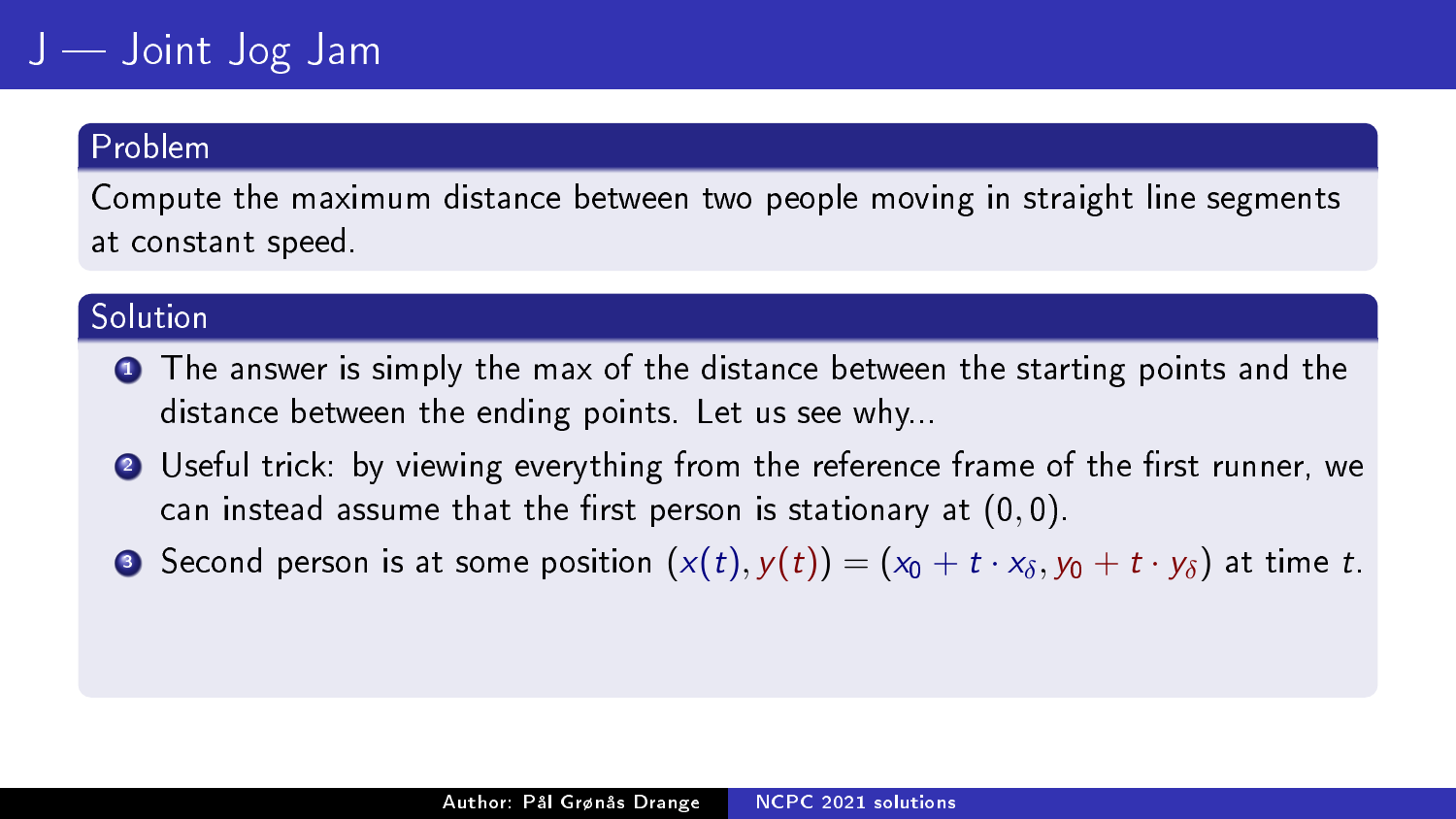### Problem

Compute the maximum distance between two people moving in straight line segments at constant speed.

- **1** The answer is simply the max of the distance between the starting points and the distance between the ending points. Let us see why...
- **2** Useful trick: by viewing everything from the reference frame of the first runner, we can instead assume that the first person is stationary at  $(0, 0)$ .
- **3** Second person is at some position  $(x(t), y(t)) = (x_0 + t \cdot x_\delta, y_0 + t \cdot y_\delta)$  at time t.
- $\bullet$  Squared distance at time  $t$  is then  $x(t)^2+y(t)^2=(x_0+t\cdot x_\delta)^2+(y_0+t\cdot y_\delta)^2$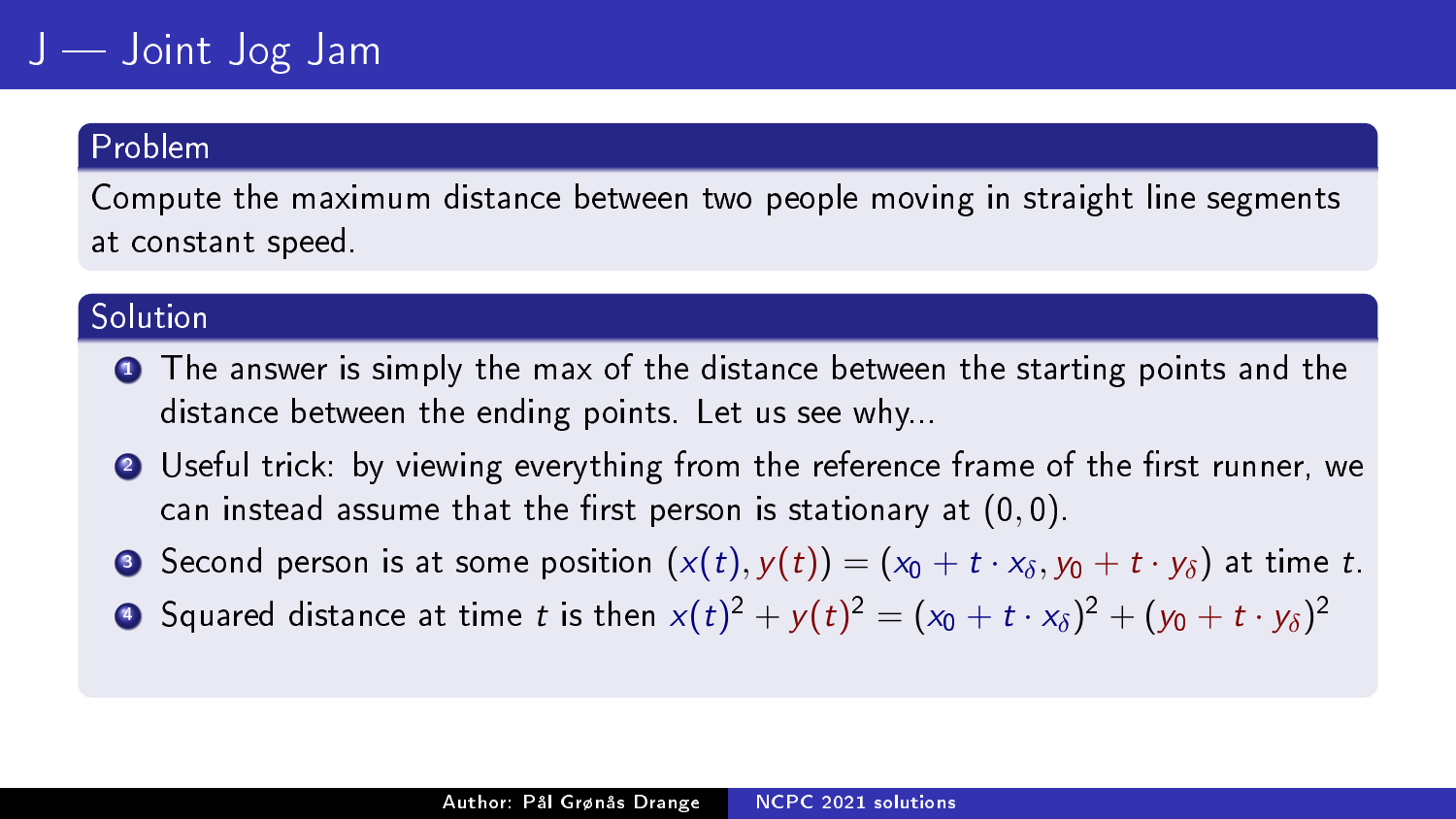### Problem

Compute the maximum distance between two people moving in straight line segments at constant speed.

- **1** The answer is simply the max of the distance between the starting points and the distance between the ending points. Let us see why...
- **2** Useful trick: by viewing everything from the reference frame of the first runner, we can instead assume that the first person is stationary at  $(0, 0)$ .
- **3** Second person is at some position  $(x(t), y(t)) = (x_0 + t \cdot x_\delta, y_0 + t \cdot y_\delta)$  at time t.
- $\bullet$  Squared distance at time  $t$  is then  $x(t)^2+y(t)^2=(x_0+t\cdot x_\delta)^2+(y_0+t\cdot y_\delta)^2$
- **6** This is a convex quadratic function in t, so it is maximized at  $t = t_{\text{min}}$  or  $t = t_{\text{max}}$ .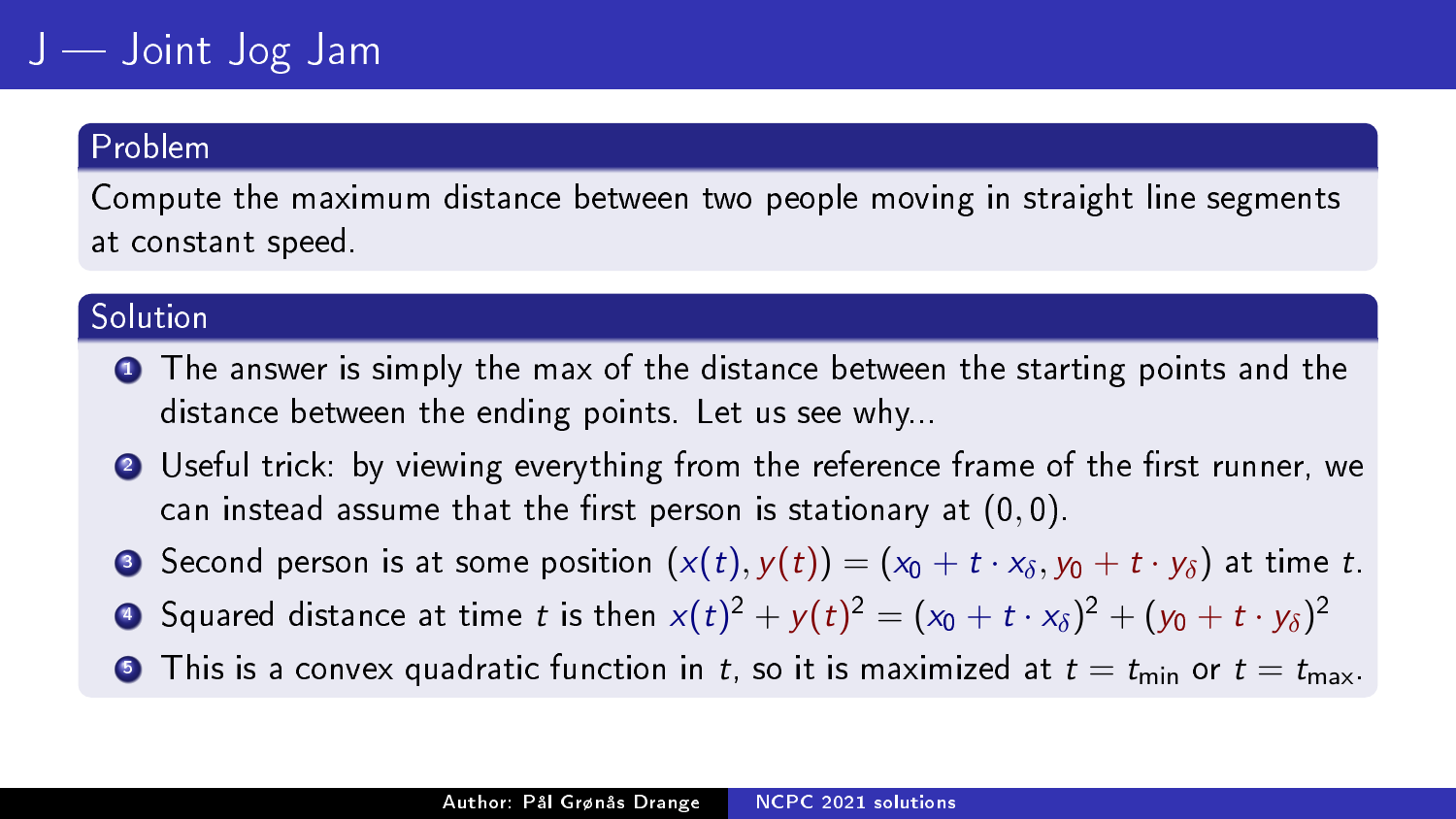Compute the maximum distance between two people moving in straight line segments at constant speed.

### Solution

- **1** The answer is simply the max of the distance between the starting points and the distance between the ending points. Let us see why...
- **2** Useful trick: by viewing everything from the reference frame of the first runner, we can instead assume that the first person is stationary at  $(0, 0)$ .
- **3** Second person is at some position  $(x(t), y(t)) = (x_0 + t \cdot x_\delta, y_0 + t \cdot y_\delta)$  at time t.
- $\bullet$  Squared distance at time  $t$  is then  $x(t)^2+y(t)^2=(x_0+t\cdot x_\delta)^2+(y_0+t\cdot y_\delta)^2$
- **•** This is a convex quadratic function in t, so it is maximized at  $t = t_{\text{min}}$  or  $t = t_{\text{max}}$ .

Statistics at 4-hour mark: 274 submissions, 189 accepted, first after 00:10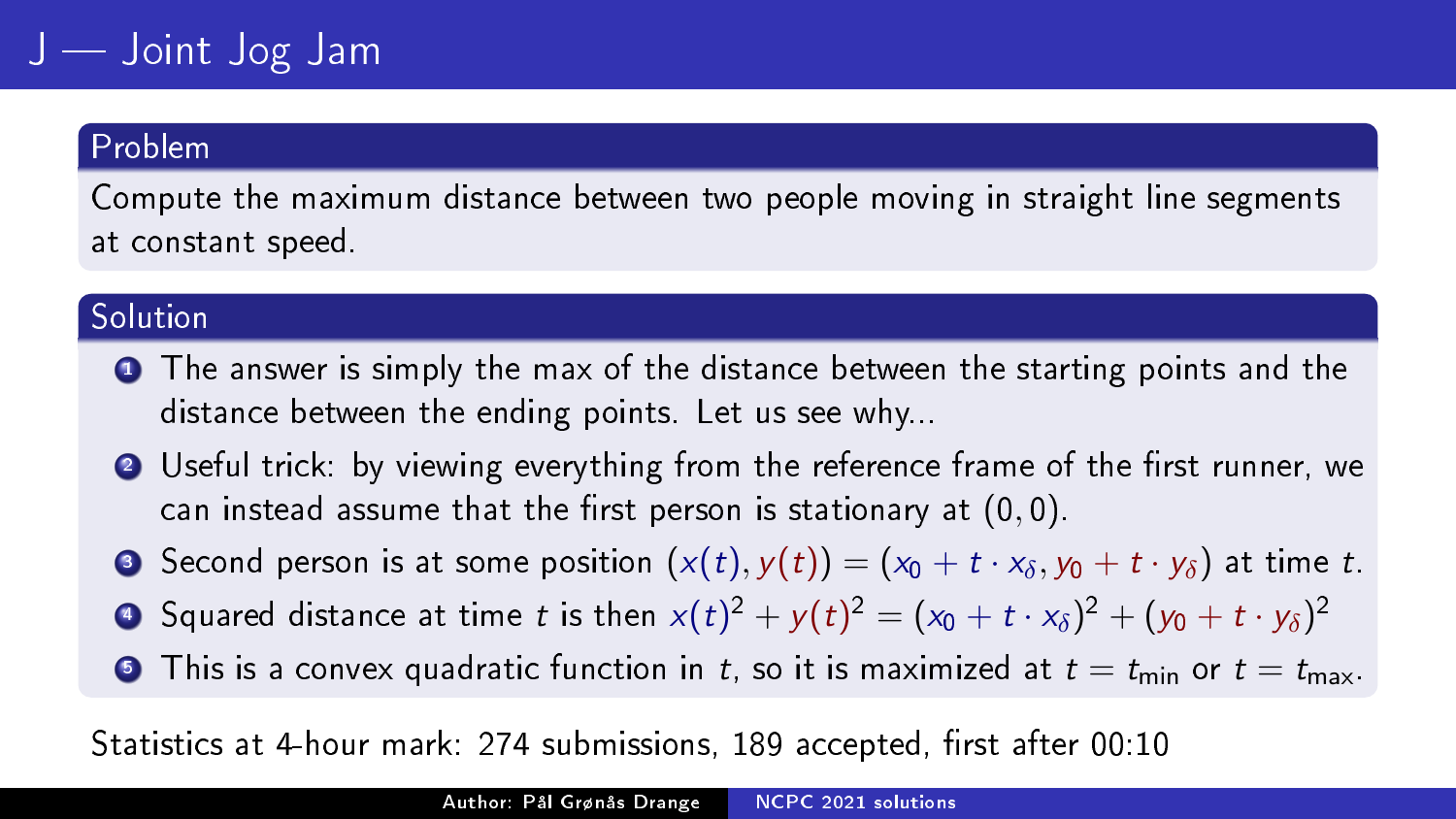A pair of cicada species appear every  $a$  and  $b$  years, and was last observed in year  $y$ . Find the next year they will appear together again.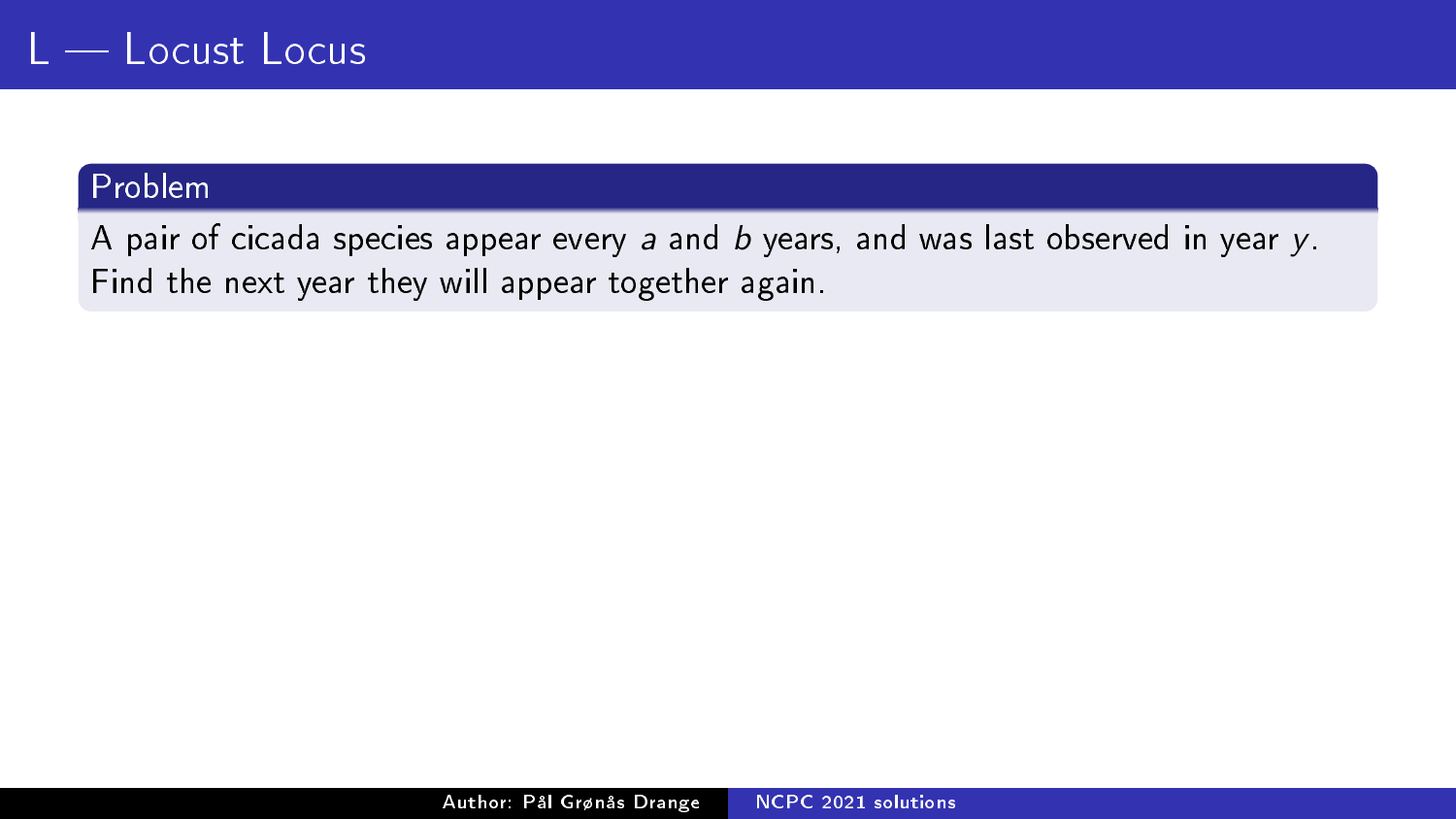A pair of cicada species appear every a and b years, and was last observed in year  $y$ . Find the next year they will appear together again.

• For each year 
$$
z = y + 1, y + 2, y + 3, ...
$$

- Check if  $z y$  is divisible by both a and b.
- **Break when first such**  $\overline{z}$  **is found.**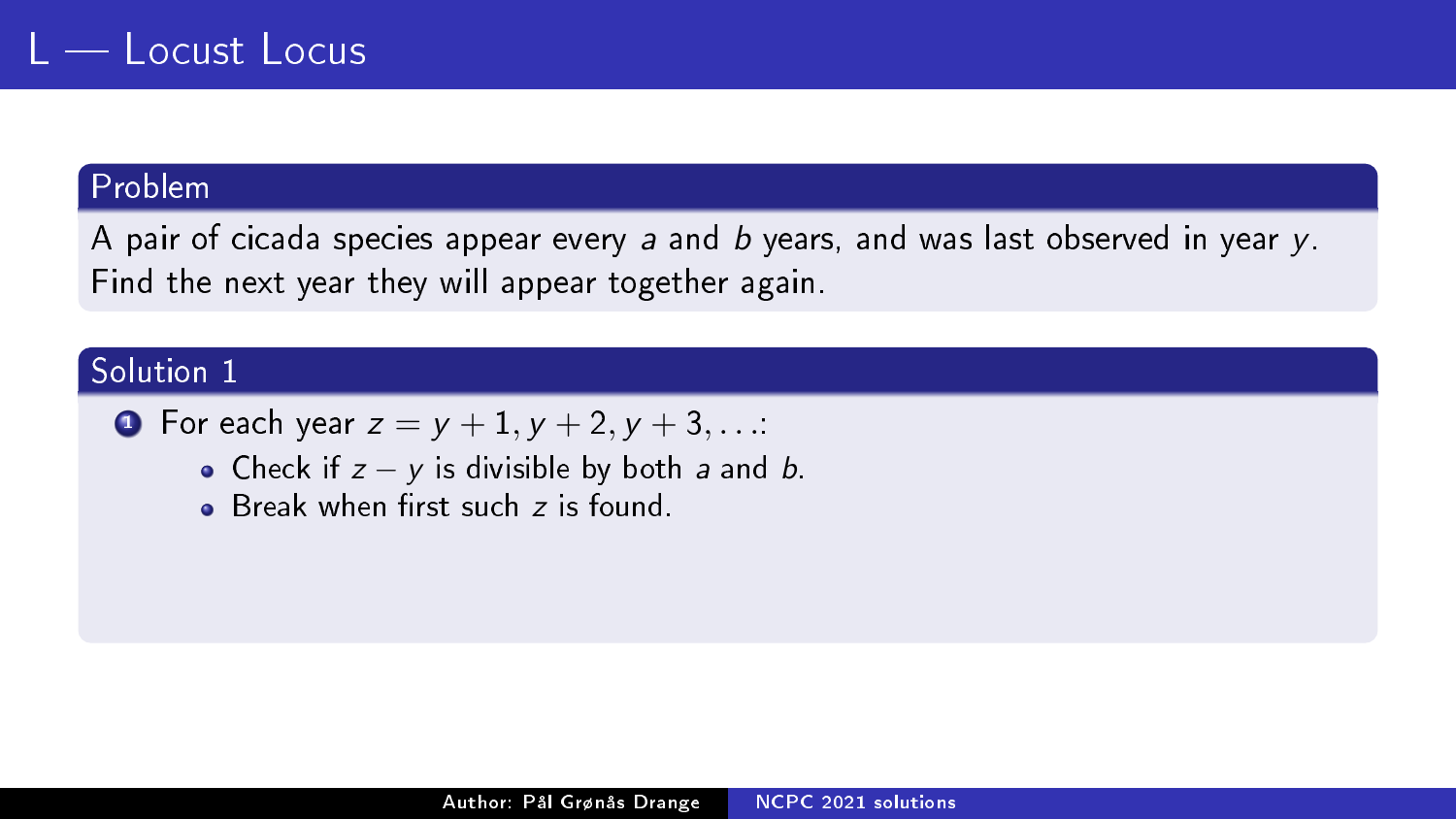A pair of cicada species appear every a and b years, and was last observed in year  $y$ . Find the next year they will appear together again.

- **1** For each year  $z = y + 1, y + 2, y + 3, ...$ 
	- Check if  $z y$  is divisible by both a and b.
	- **Break when first such z is found.**
- $\bullet$  Goes on for at most  $a \cdot b$  steps because  $a \cdot b$  definitely divides both a and b.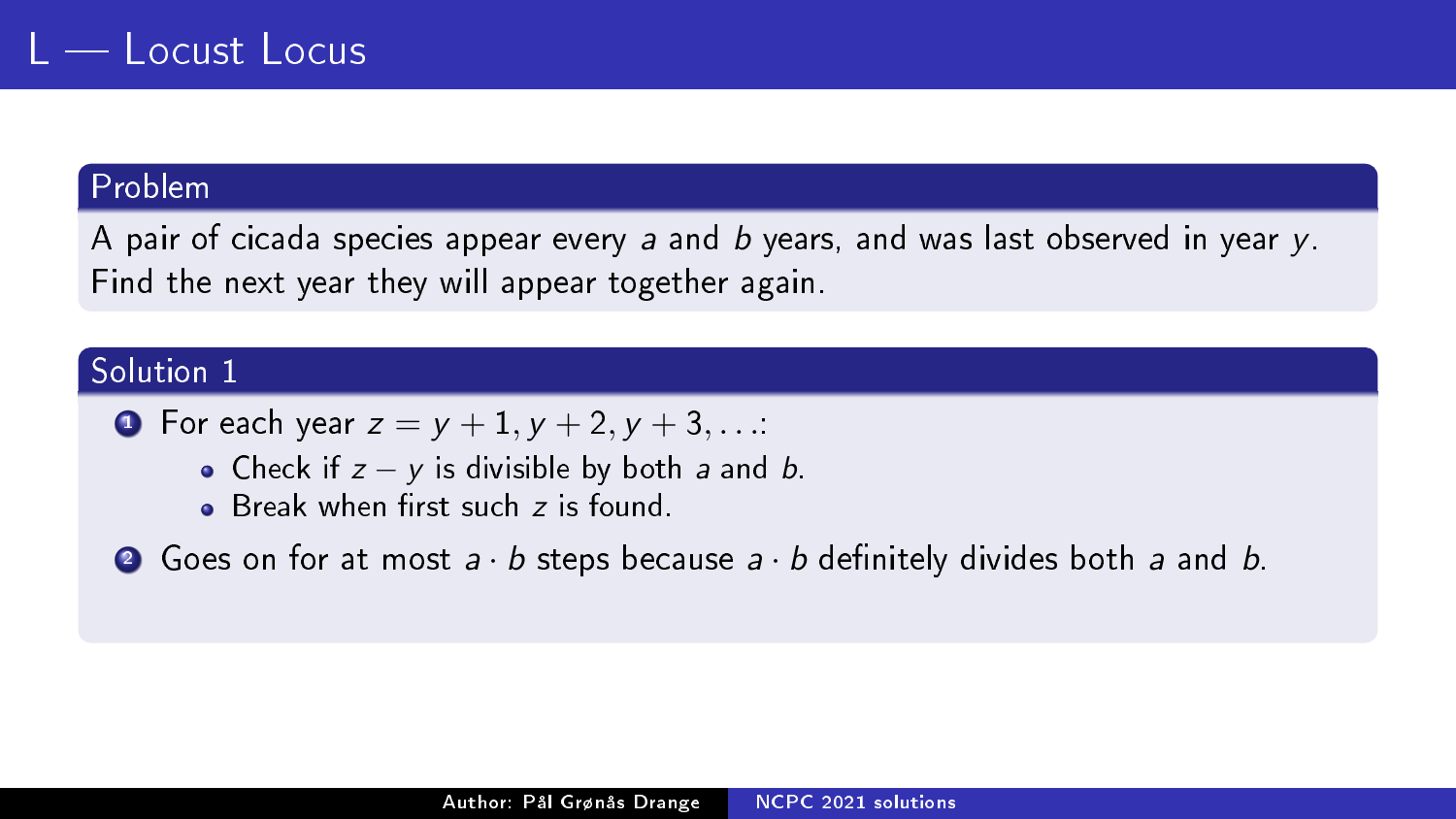A pair of cicada species appear every a and b years, and was last observed in year  $y$ . Find the next year they will appear together again.

• For each year 
$$
z = y + 1, y + 2, y + 3, ...
$$

- Check if  $z y$  is divisible by both a and b.
- **Break when first such z is found.**
- **2** Goes on for at most  $a \cdot b$  steps because  $a \cdot b$  definitely divides both a and b.
- $\bullet$  So this takes  $O(a \cdot b)$  time which is fast enough because a and b are very small.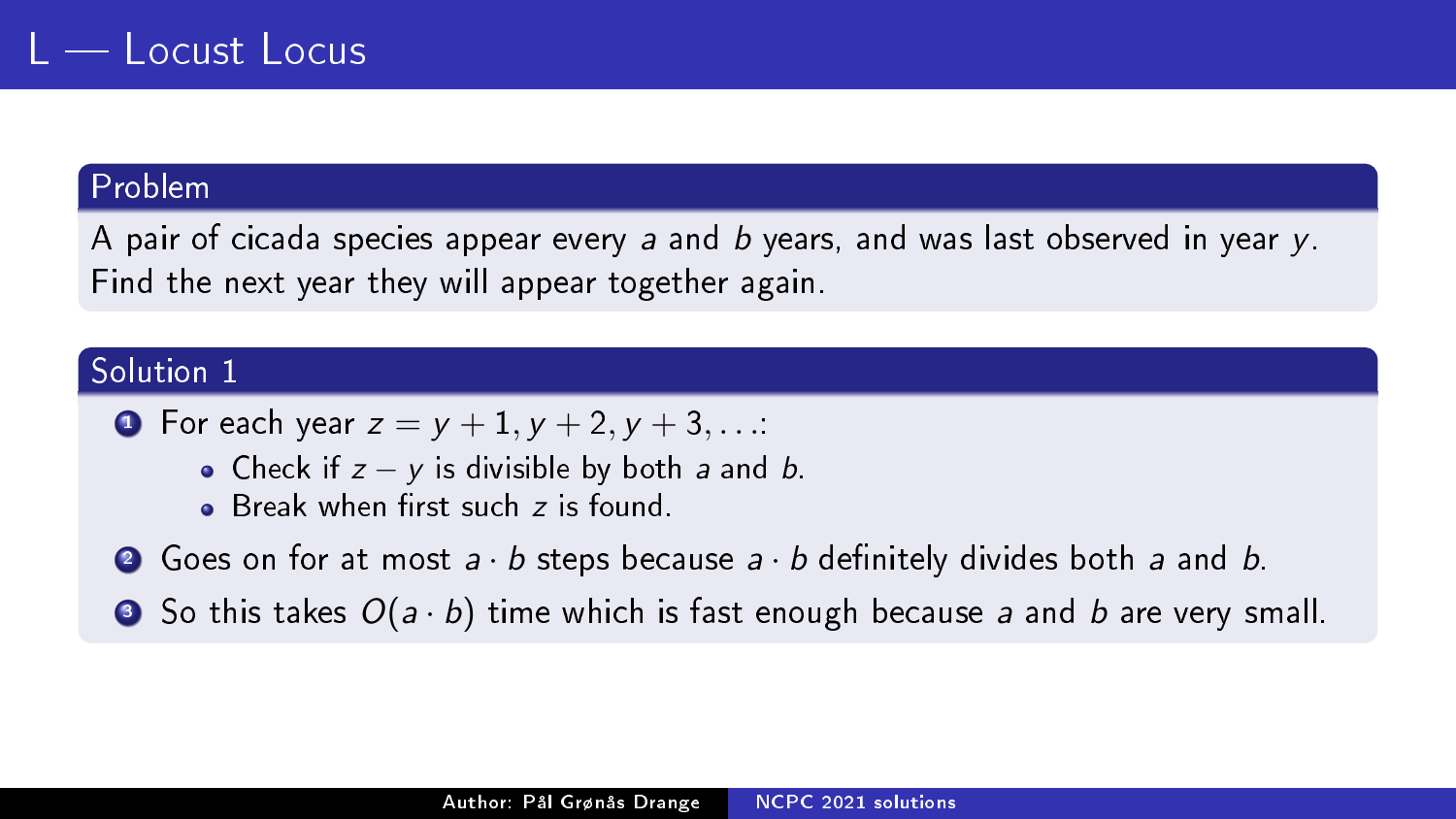A pair of cicada species appear every a and b years, and was last observed in year  $y$ . Find the next year they will appear together again.

## Solution 2

**1** The joint period of the two species is the [least common multiple](https://en.wikipedia.org/wiki/Least_common_multiple) of a and b.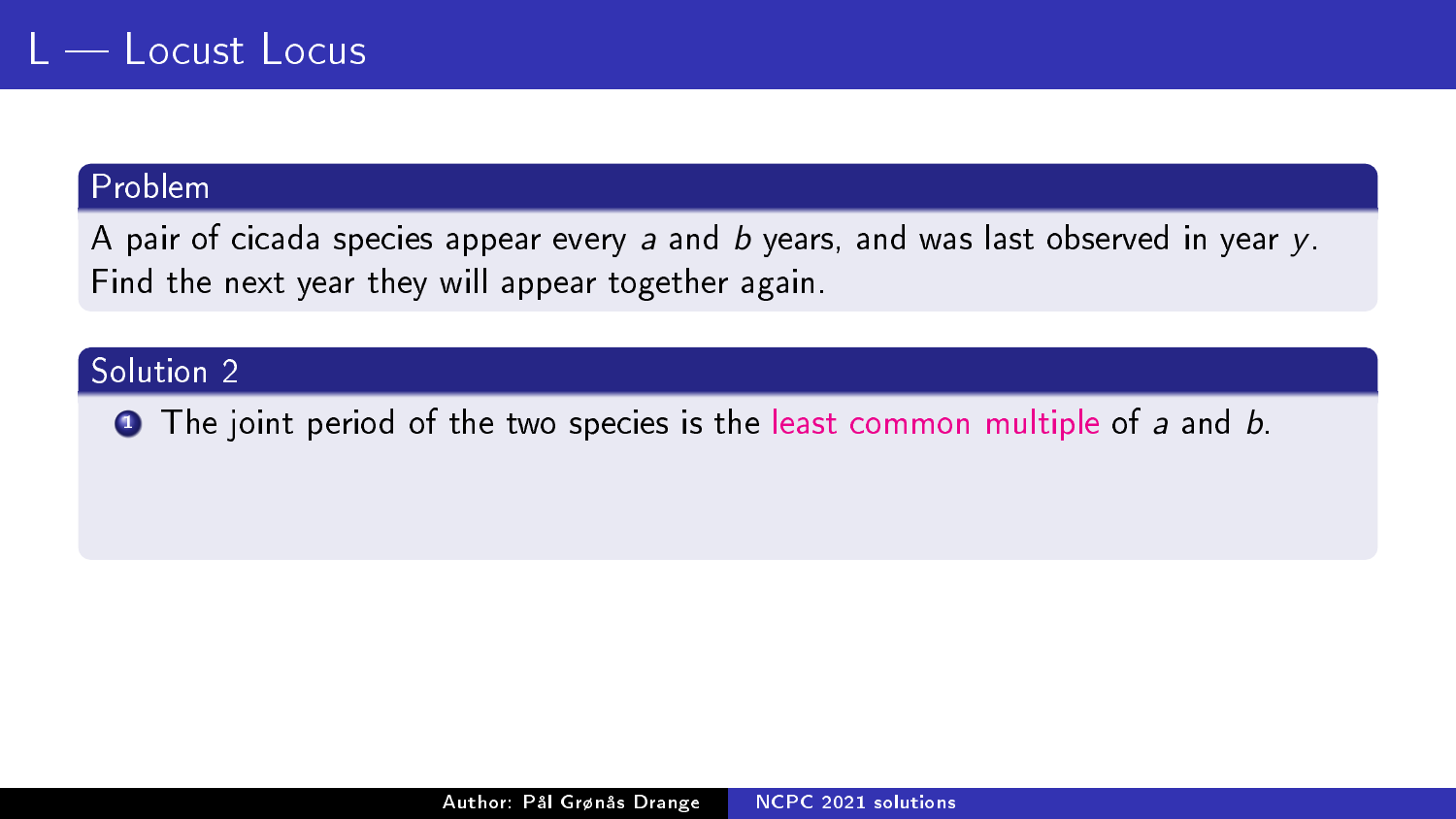A pair of cicada species appear every a and b years, and was last observed in year  $y$ . Find the next year they will appear together again.

### Solution 2

**1** The joint period of the two species is the [least common multiple](https://en.wikipedia.org/wiki/Least_common_multiple) of a and b.

**2** Answer is  $y + \text{lcm}(a, b)$ .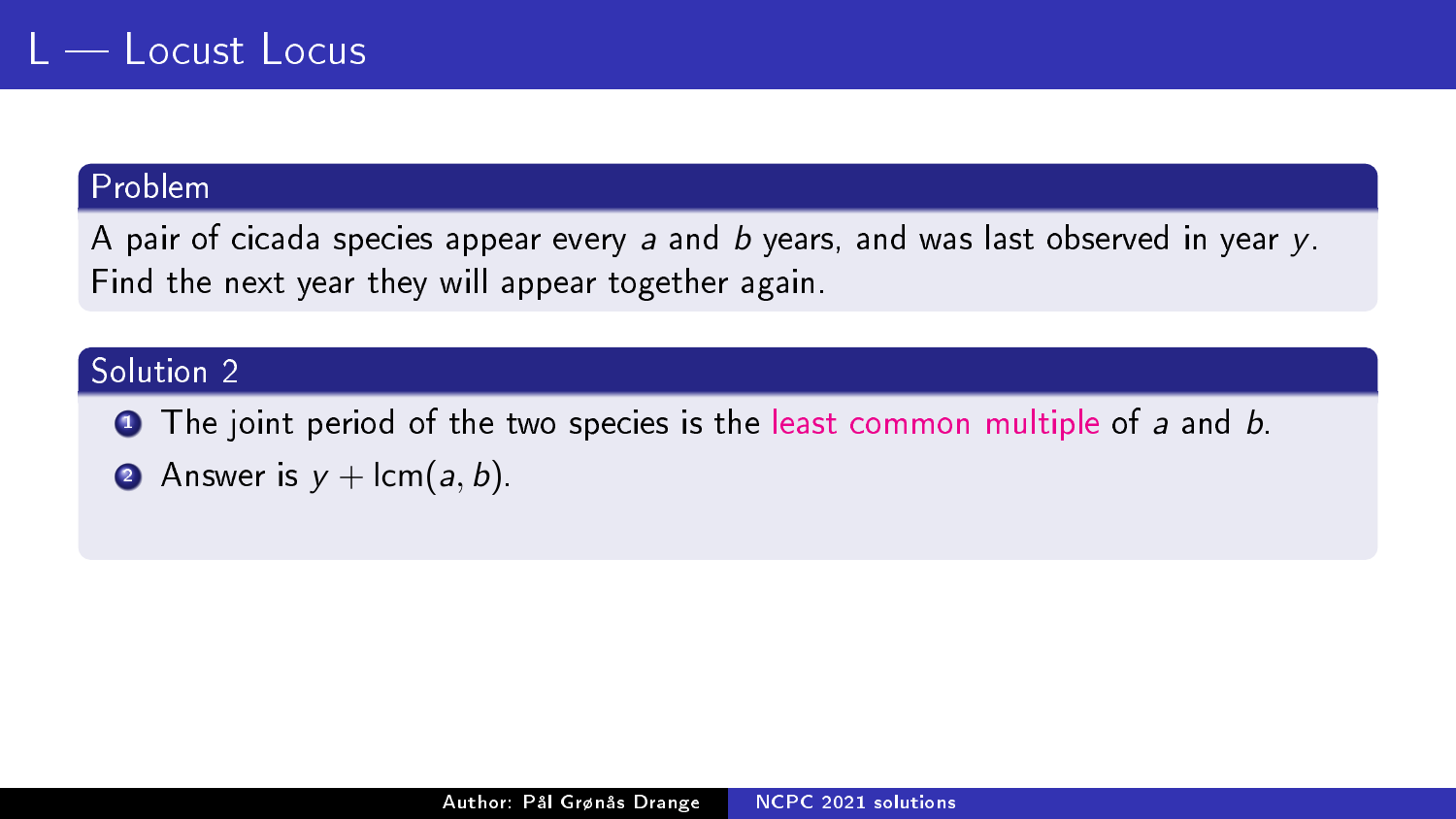A pair of cicada species appear every a and b years, and was last observed in year  $y$ . Find the next year they will appear together again.

- **1** The joint period of the two species is the [least common multiple](https://en.wikipedia.org/wiki/Least_common_multiple) of a and b.
- **2** Answer is  $y + \text{lcm}(a, b)$ .
- **3** Takes  $O(log(a \cdot b))$  time to compute.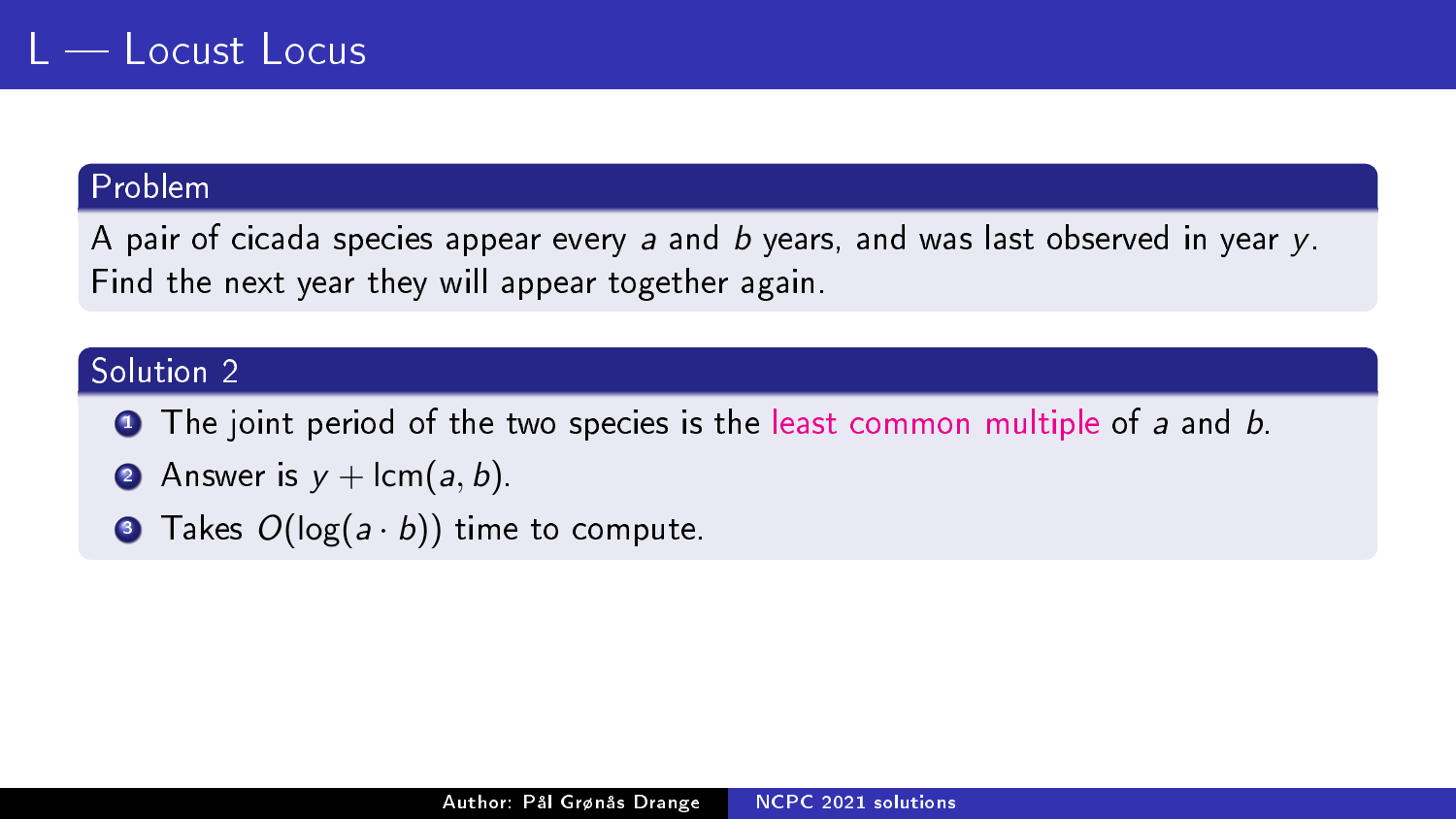A pair of cicada species appear every a and b years, and was last observed in year  $y$ . Find the next year they will appear together again.

### Solution 2

- **1** The joint period of the two species is the [least common multiple](https://en.wikipedia.org/wiki/Least_common_multiple) of a and b.
- **2** Answer is  $y + \text{lcm}(a, b)$ .
- **3** Takes  $O(log(a \cdot b))$  time to compute.

Statistics at 4-hour mark: 374 submissions, 185 accepted, first after 00:02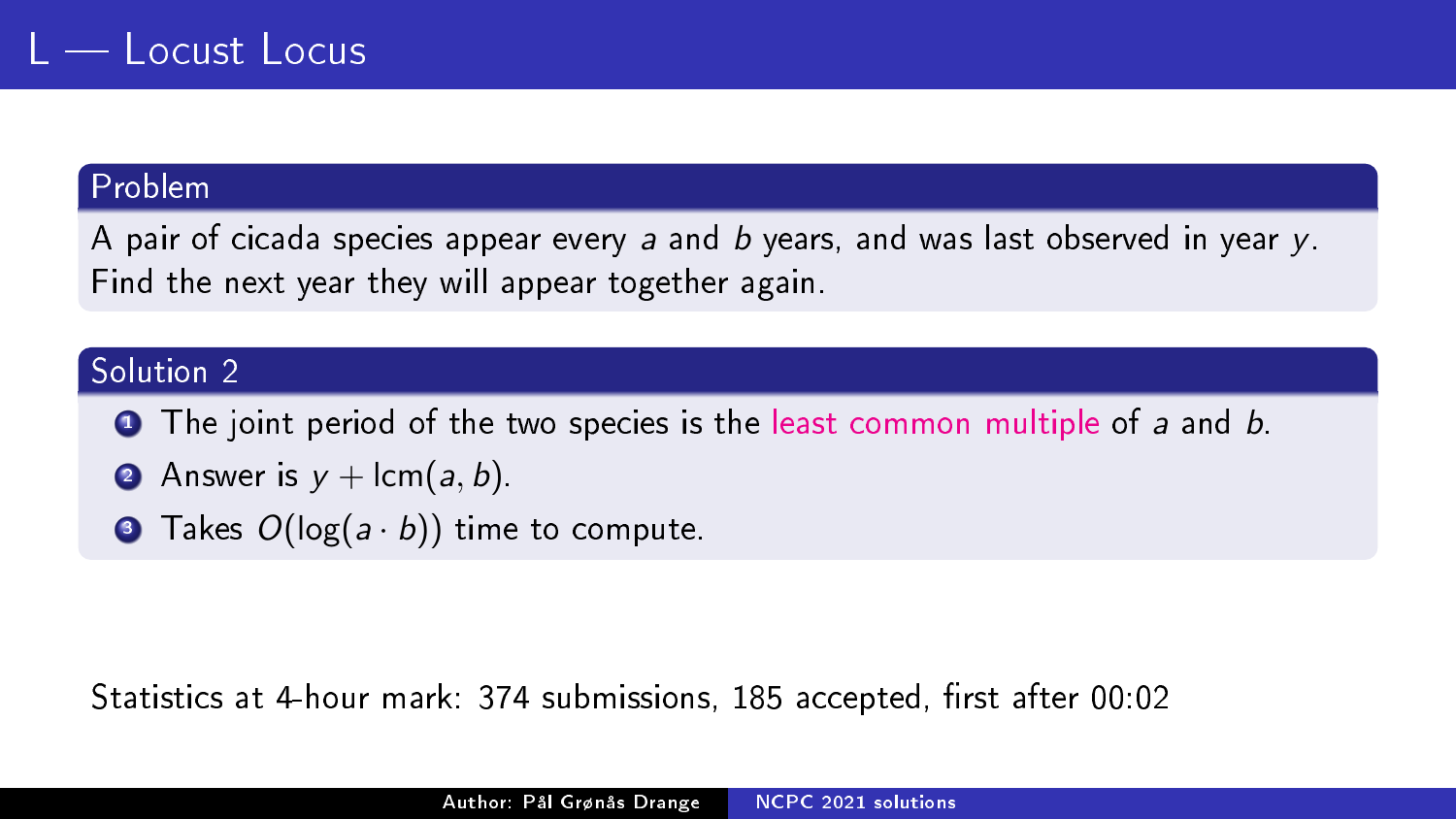Given  $n \leq 10$  circles of radius  $\leq 10$  and with centers in  $[0, 10] \times [0, 10]$ , approximate the area of their union, up to a factor  $1 \pm 0.1$ .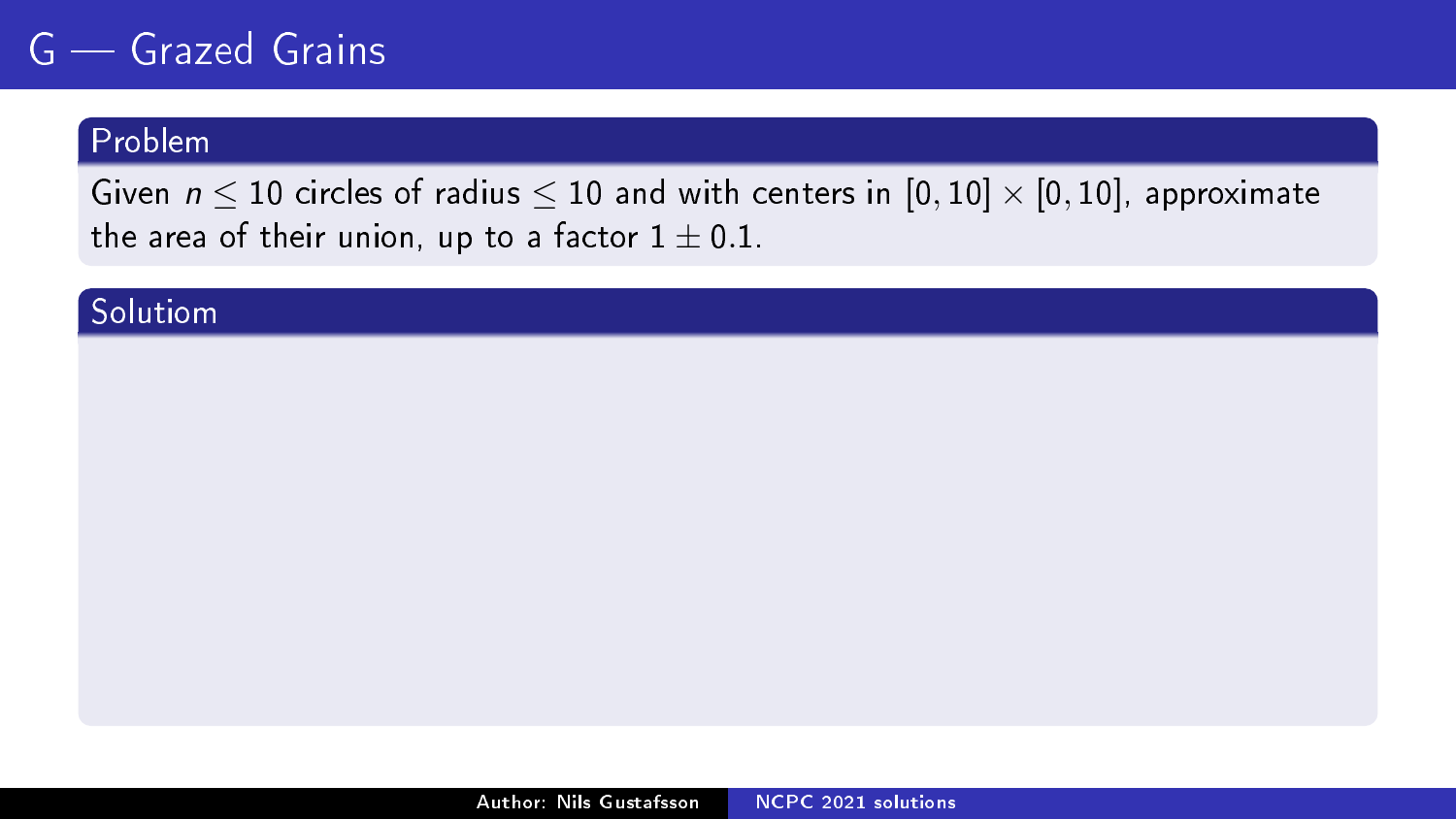#### Problem

Given  $n \leq 10$  circles of radius  $\leq 10$  and with centers in  $[0, 10] \times [0, 10]$ , approximate the area of their union, up to a factor  $1 \pm 0.1$ .

### Solutiom

**1** Can compute the area with high precision using numeric integration. Not too hard, but a bit of code, and there is a simpler solution: use sampling.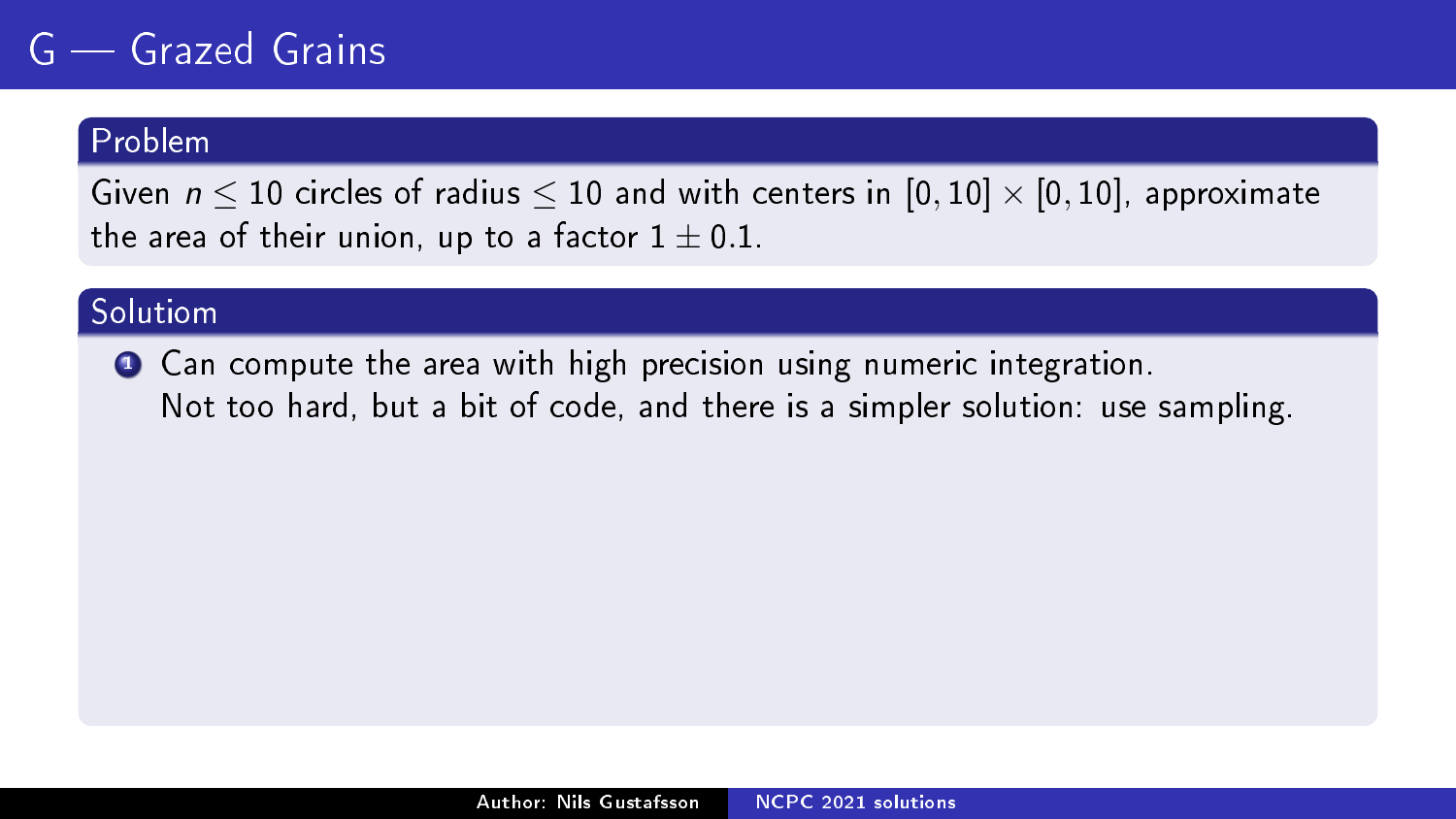#### Problem

Given  $n \leq 10$  circles of radius  $\leq 10$  and with centers in  $[0,10] \times [0,10]$ , approximate the area of their union, up to a factor  $1 \pm 0.1$ .

- **1** Can compute the area with high precision using numeric integration. Not too hard, but a bit of code, and there is a simpler solution: use sampling.
- 2 Sample r uniformly random points in  $[-10, 20] \times [-10, 20]$ . (this box chosen so that all the circles are contained in it)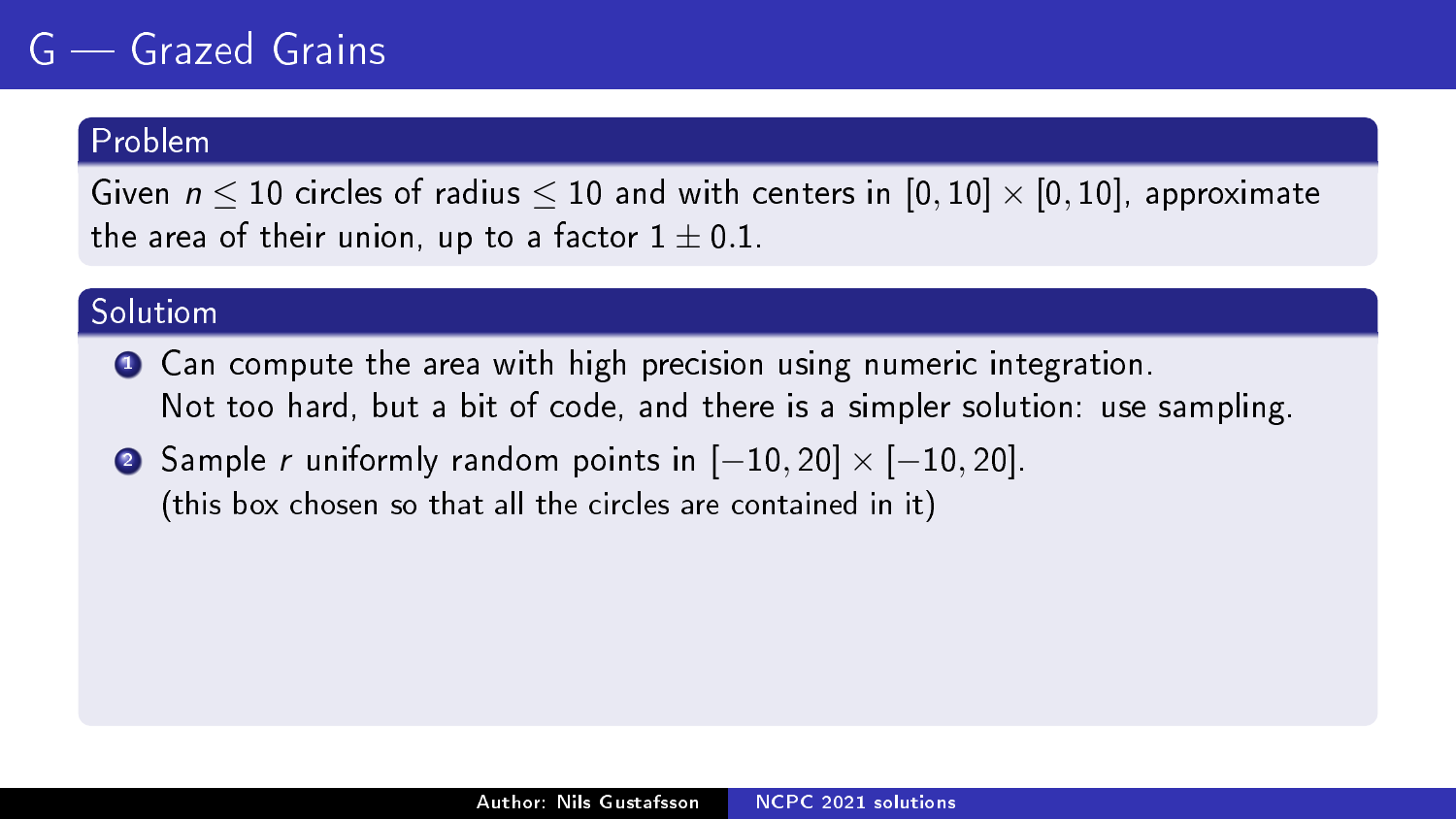#### Problem

Given  $n \leq 10$  circles of radius  $\leq 10$  and with centers in  $[0,10] \times [0,10]$ , approximate the area of their union, up to a factor  $1 \pm 0.1$ .

- **1** Can compute the area with high precision using numeric integration. Not too hard, but a bit of code, and there is a simpler solution: use sampling.
- 2 Sample r uniformly random points in  $[-10, 20] \times [-10, 20]$ . (this box chosen so that all the circles are contained in it)
- **3** If x of the r points are inside some circle, we estimate the area as  $\frac{x}{r} \cdot 30^2$ .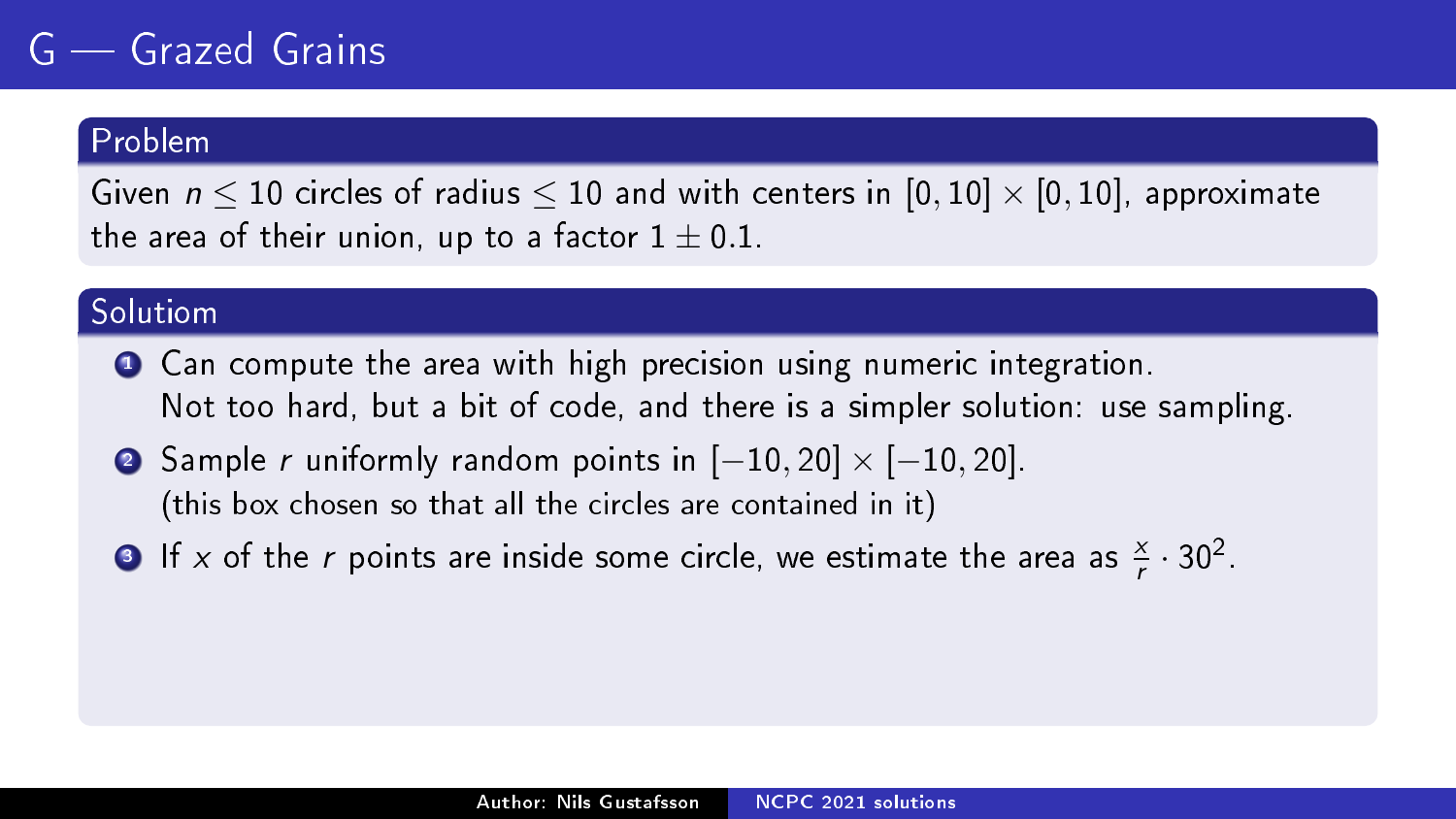#### Problem

Given  $n \leq 10$  circles of radius  $\leq 10$  and with centers in  $[0, 10] \times [0, 10]$ , approximate the area of their union, up to a factor  $1 \pm 0.1$ .

- **1** Can compute the area with high precision using numeric integration. Not too hard, but a bit of code, and there is a simpler solution: use sampling.
- 2 Sample r uniformly random points in  $[-10, 20] \times [-10, 20]$ . (this box chosen so that all the circles are contained in it)
- **3** If x of the r points are inside some circle, we estimate the area as  $\frac{x}{r} \cdot 30^2$ .
- <sup>4</sup> Analysis (not needed to solve the problem): can prove that you expect a relative error around 24/ √  $\overline{r}$  . If  $r > 100$ k this starts becoming small enough, and with  $r = 1$  million the sampling error is very unlikely to be too large.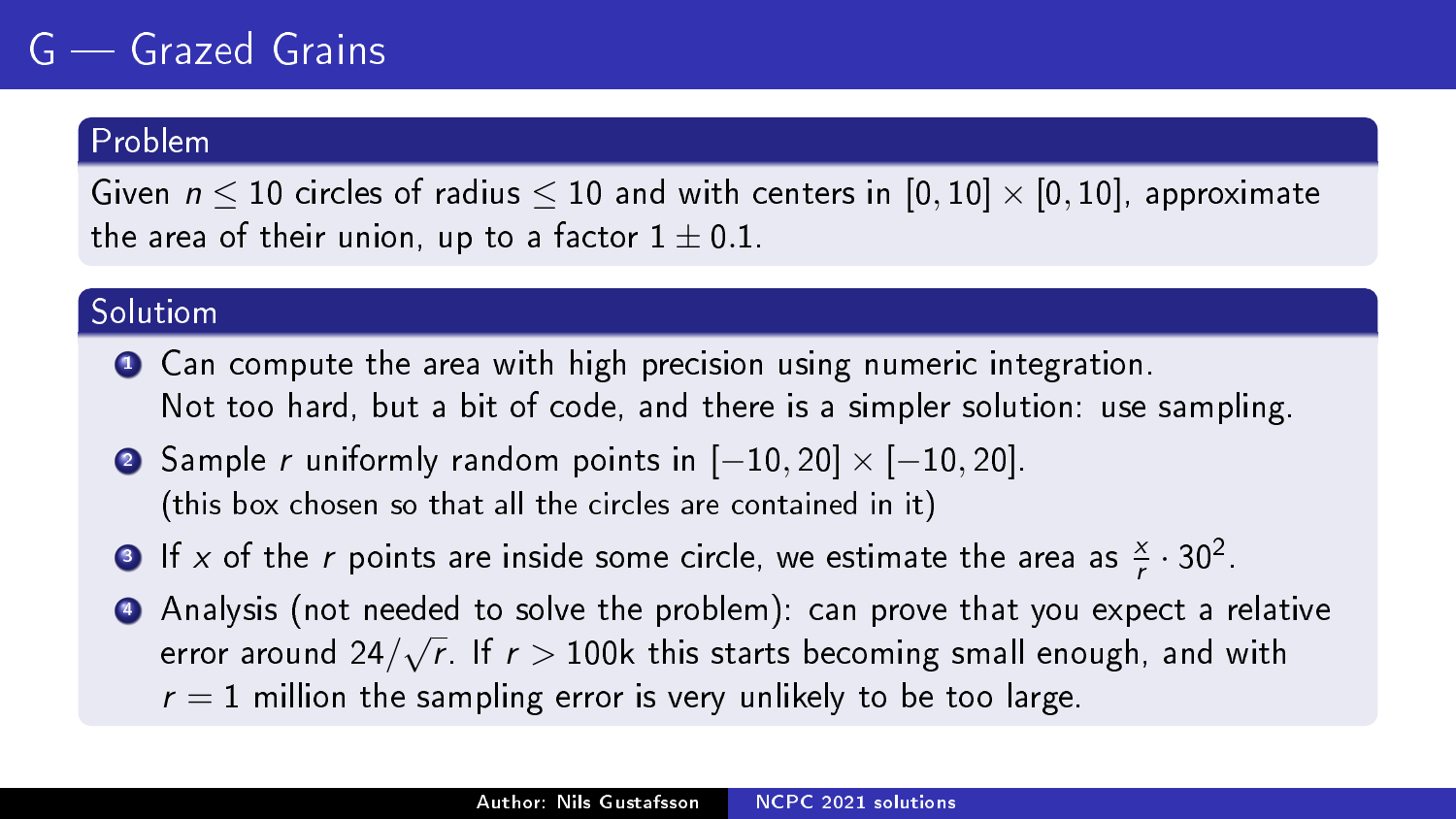### Problem

Given  $n \leq 10$  circles of radius  $\leq 10$  and with centers in  $[0, 10] \times [0, 10]$ , approximate the area of their union, up to a factor  $1 \pm 0.1$ .

### Solutiom

- **1** Can compute the area with high precision using numeric integration. Not too hard, but a bit of code, and there is a simpler solution: use sampling.
- 2 Sample r uniformly random points in  $[-10, 20] \times [-10, 20]$ . (this box chosen so that all the circles are contained in it)
- **3** If x of the r points are inside some circle, we estimate the area as  $\frac{x}{r} \cdot 30^2$ .
- <sup>4</sup> Analysis (not needed to solve the problem): can prove that you expect a relative error around 24/ √  $\overline{r}$  . If  $r > 100$ k this starts becoming small enough, and with  $r = 1$  million the sampling error is very unlikely to be too large.

Statistics at 4-hour mark: 267 submissions, 117 accepted, first after 00:07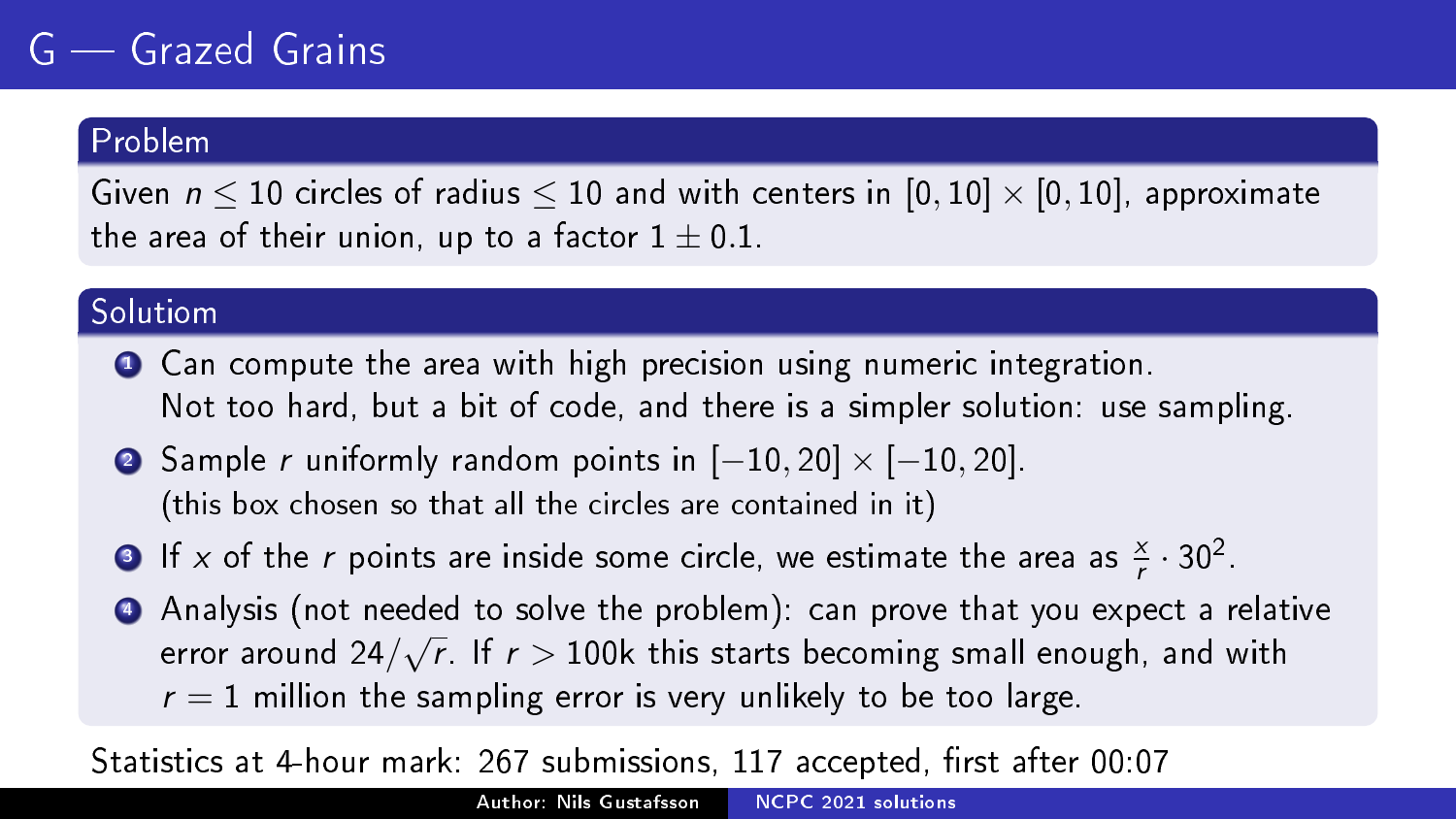# A — Antenna Analysis<sup>1</sup>

## Problem

Given integers  $x_1, \ldots, x_n$ , find, for each *i*, the maximum of  $|x_i - x_j| - c|i - j|$  over  $j \leq i$ .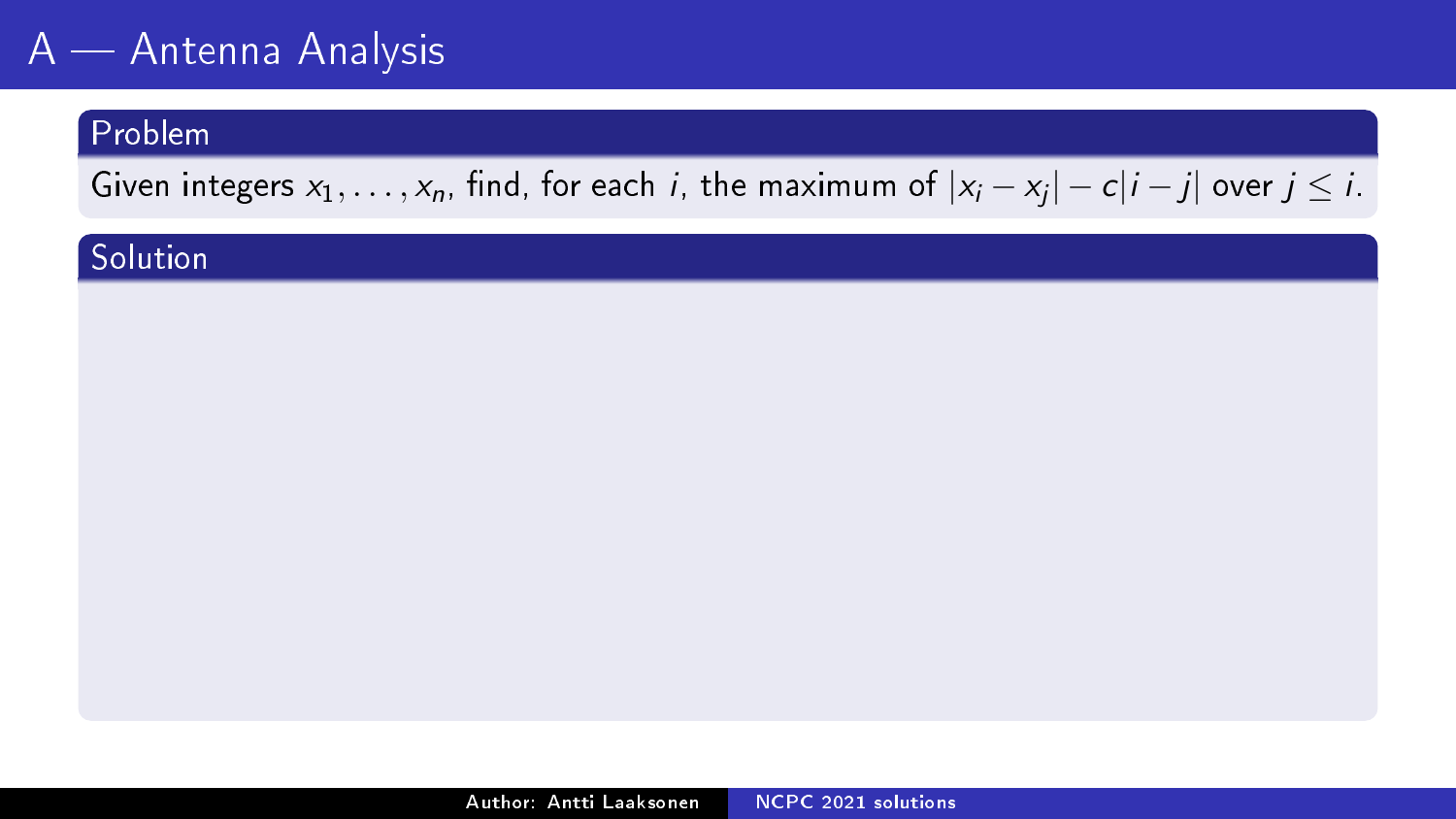## Problem

Given integers  $x_1, \ldots, x_n$ , find, for each *i*, the maximum of  $|x_i - x_j| - c|i - j|$  over  $j \leq i$ .

## Solution

<sup>1</sup> Key observation: dropping the absolute values does not increase the answer.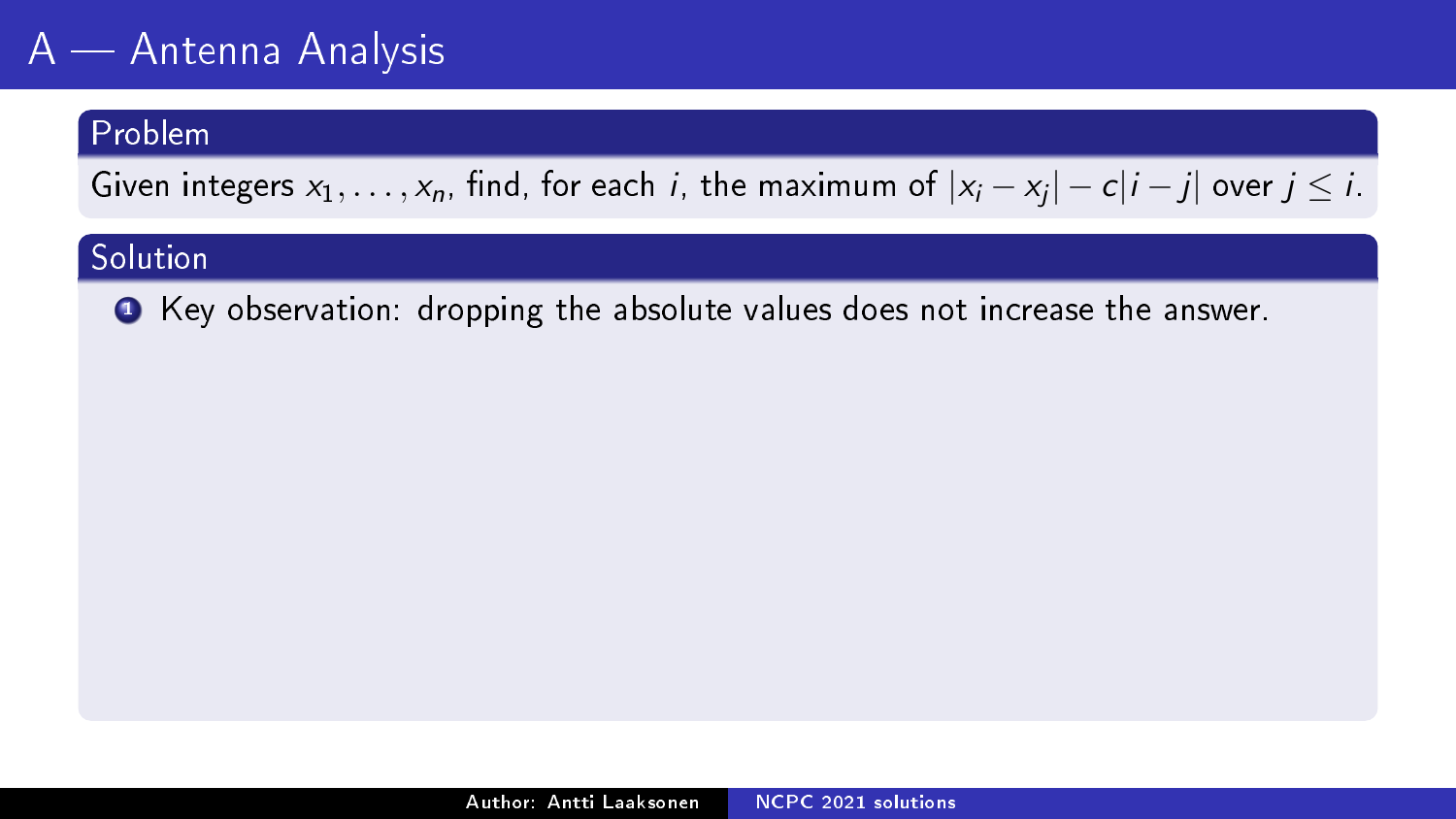## Problem

Given integers  $x_1, \ldots, x_n$ , find, for each *i*, the maximum of  $|x_i - x_j| - c|i - j|$  over  $j \leq i$ .

- <sup>1</sup> Key observation: dropping the absolute values does not increase the answer.
- <sup>2</sup> Simplify problem: drop the absolute values and maximize  $(x_i - x_j) - c(i - j) = (x_i - c \cdot i) + (-x_i + c \cdot j).$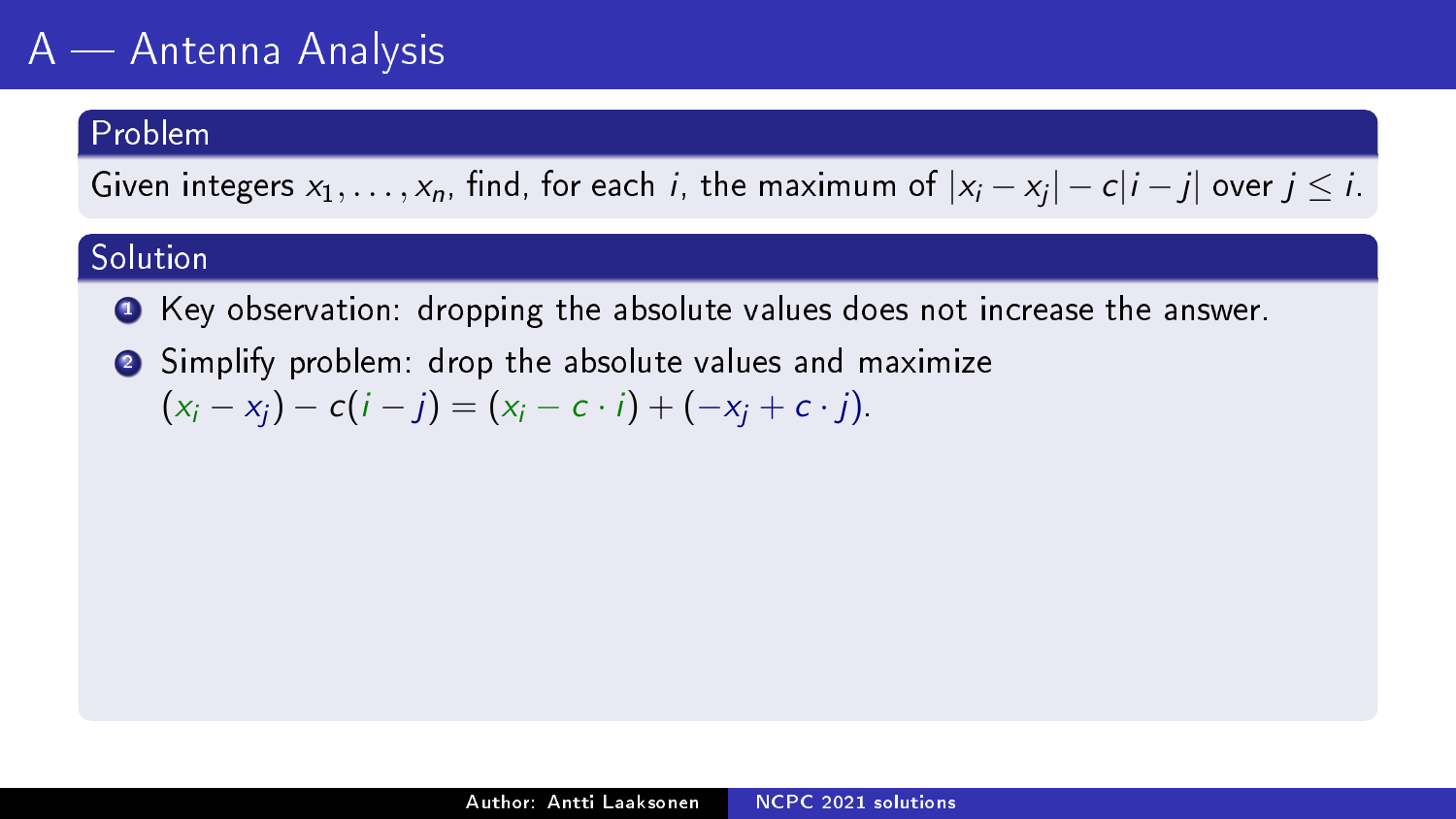## Problem

Given integers  $x_1, \ldots, x_n$ , find, for each *i*, the maximum of  $|x_i - x_j| - c|i - j|$  over  $j \leq i$ .

## Solution

- <sup>1</sup> Key observation: dropping the absolute values does not increase the answer.
- <sup>2</sup> Simplify problem: drop the absolute values and maximize  $(x_i - x_i) - c(i - i) = (x_i - c \cdot i) + (-x_i + c \cdot i).$

• Keep track of largest value y of  $-x_i + c \cdot j$  seen so far.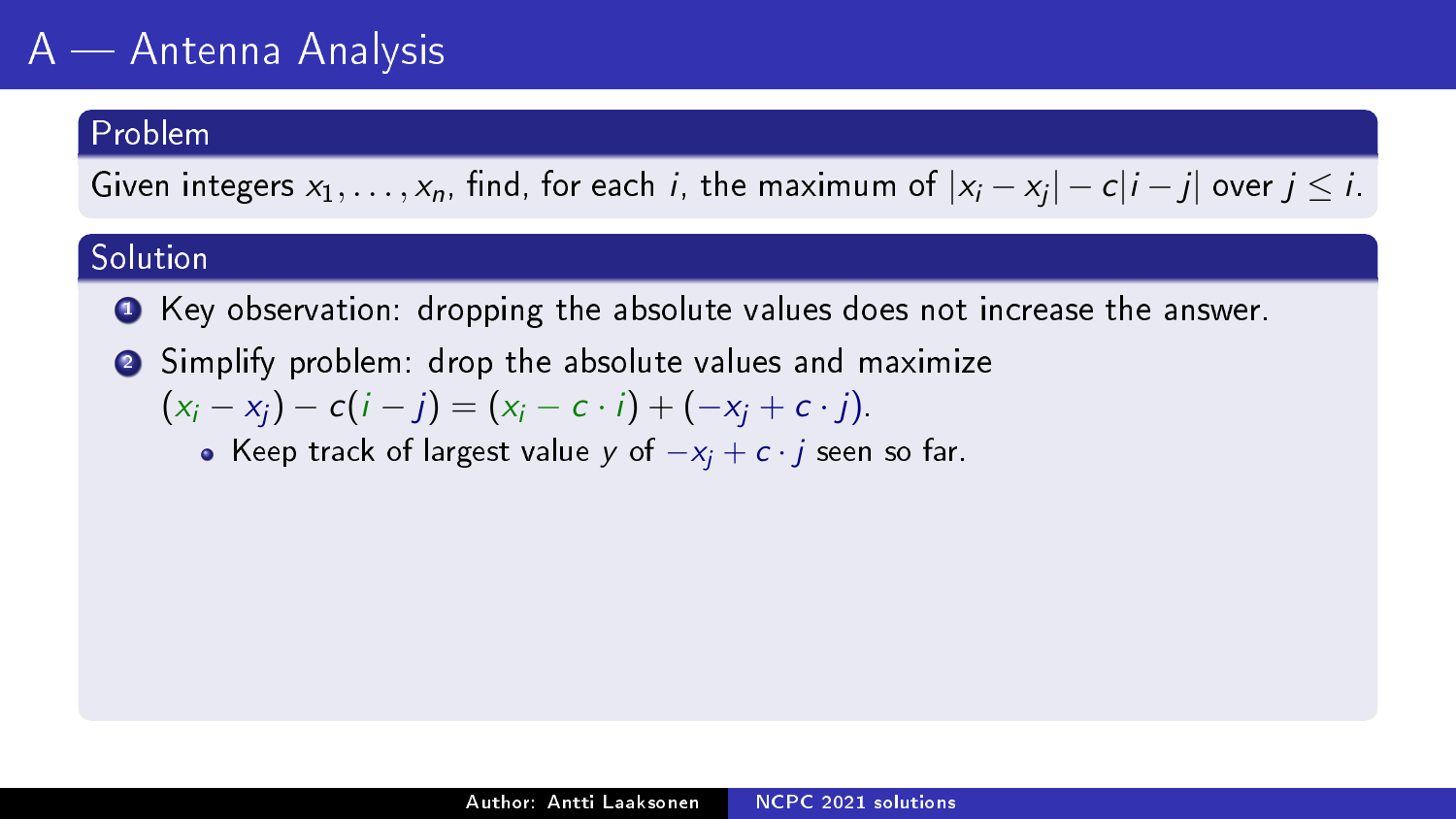## Problem

Given integers  $x_1, \ldots, x_n$ , find, for each *i*, the maximum of  $|x_i - x_j| - c|i - j|$  over  $j \leq i$ .

- <sup>1</sup> Key observation: dropping the absolute values does not increase the answer.
- <sup>2</sup> Simplify problem: drop the absolute values and maximize  $(x_i - x_j) - c(i - j) = (x_i - c \cdot i) + (-x_i + c \cdot j).$ 
	- Keep track of largest value y of  $-x_i + c \cdot j$  seen so far.
	- Answer to simplified problem is  $x_i c \cdot i + v$ .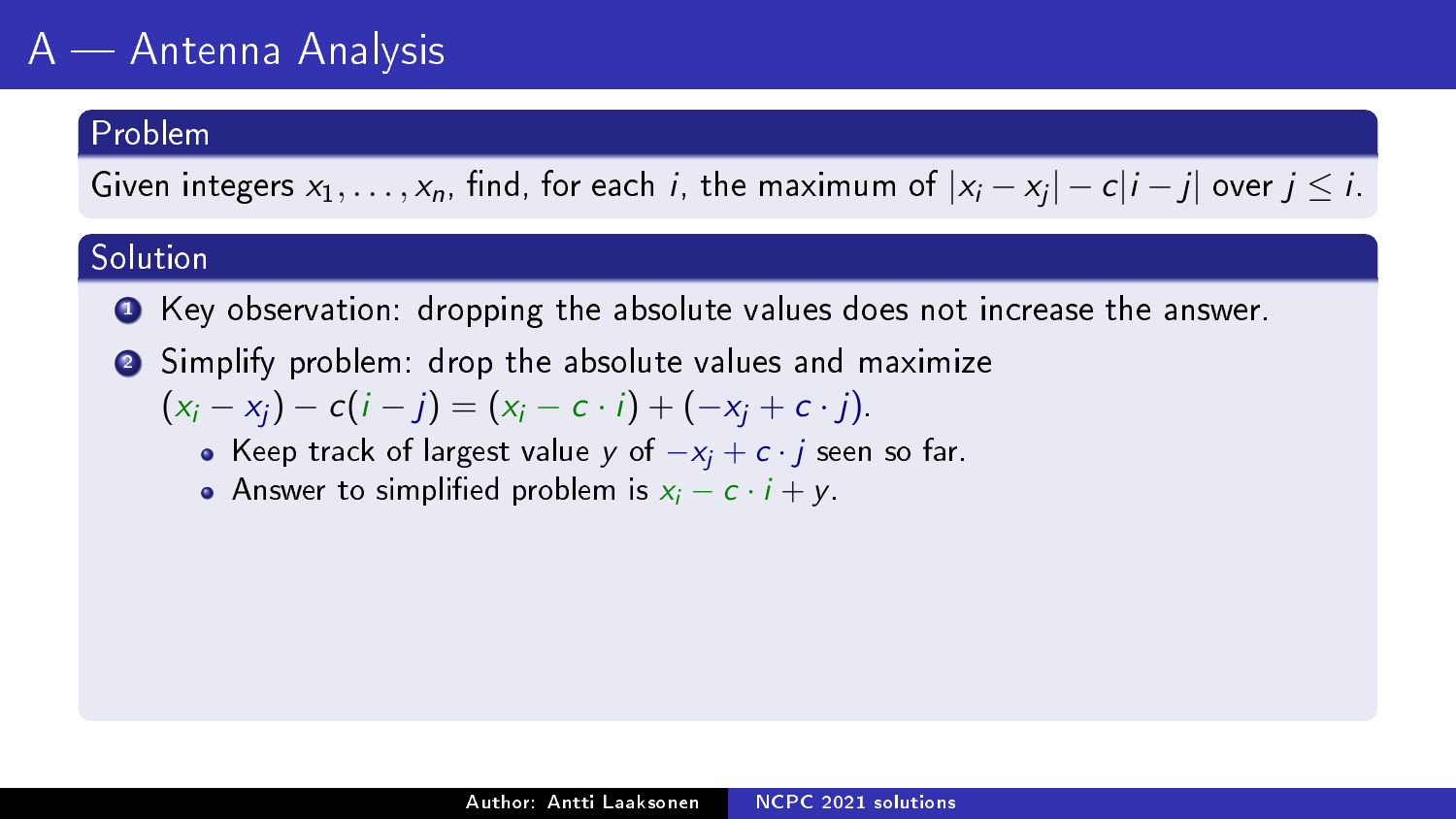## Problem

Given integers  $x_1, \ldots, x_n$ , find, for each *i*, the maximum of  $|x_i - x_j| - c|i - j|$  over  $j \leq i$ .

- <sup>1</sup> Key observation: dropping the absolute values does not increase the answer.
- <sup>2</sup> Simplify problem: drop the absolute values and maximize  $(x_i - x_i) - c(i - i) = (x_i - c \cdot i) + (-x_i + c \cdot i).$ 
	- Keep track of largest value y of  $-x_i + c \cdot j$  seen so far.
	- Answer to simplified problem is  $x_i c \cdot i + v$ .
- $\bullet$  To solve original problem, separately solve variant for  $(x_i x_i) c(i j)$  the same way and take largest of the two.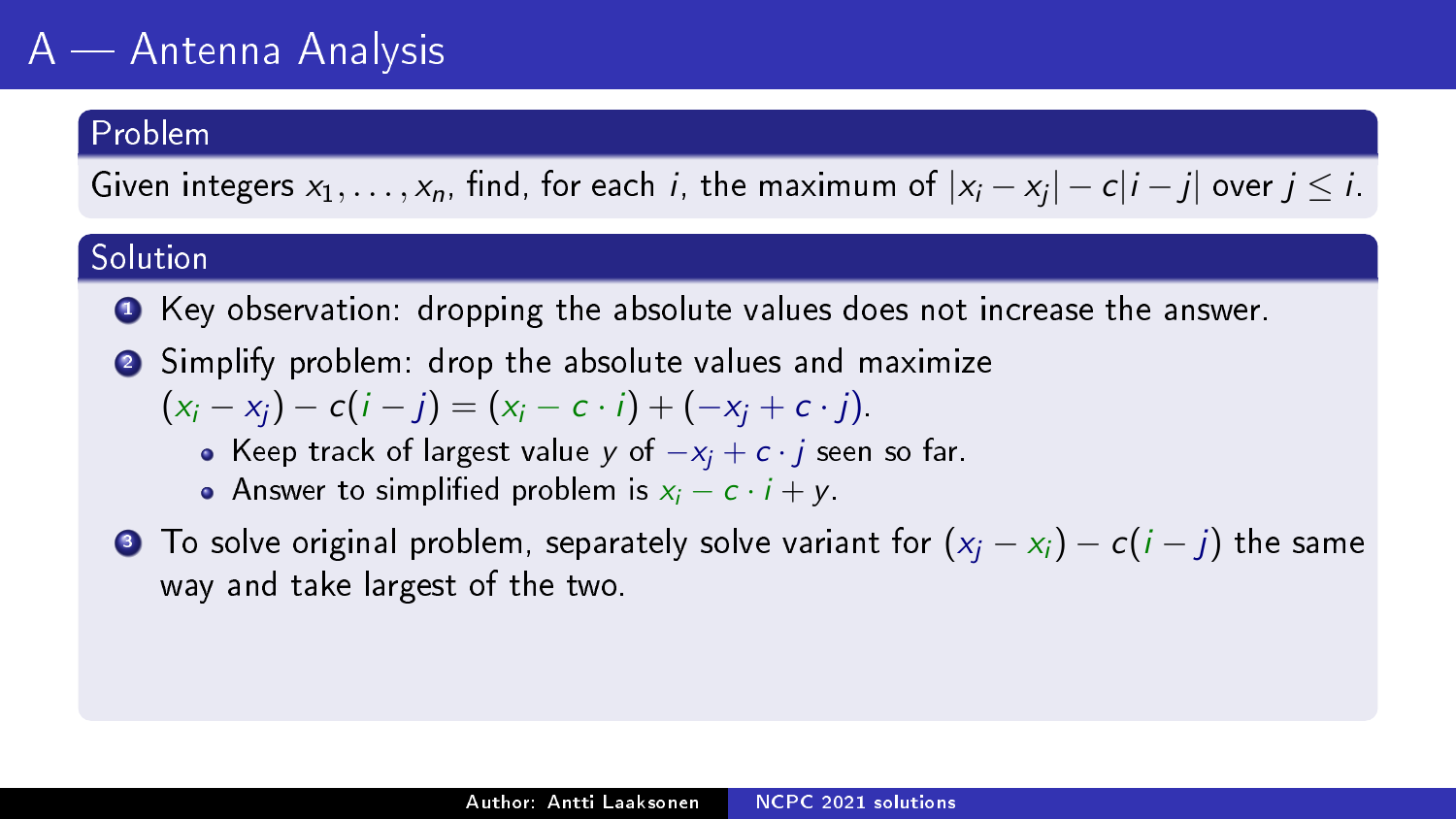## Problem

Given integers  $x_1, \ldots, x_n$ , find, for each *i*, the maximum of  $|x_i - x_j| - c|i - j|$  over  $j \leq i$ .

- <sup>1</sup> Key observation: dropping the absolute values does not increase the answer.
- <sup>2</sup> Simplify problem: drop the absolute values and maximize  $(x_i - x_i) - c(i - i) = (x_i - c \cdot i) + (-x_i + c \cdot i).$ 
	- Keep track of largest value y of  $-x_i + c \cdot j$  seen so far.
	- Answer to simplified problem is  $x_i c \cdot i + v$ .
- $\bullet$  To solve original problem, separately solve variant for  $(x_i x_i) c(i j)$  the same way and take largest of the two.
- $\bullet$  Time complexity  $O(n)$ .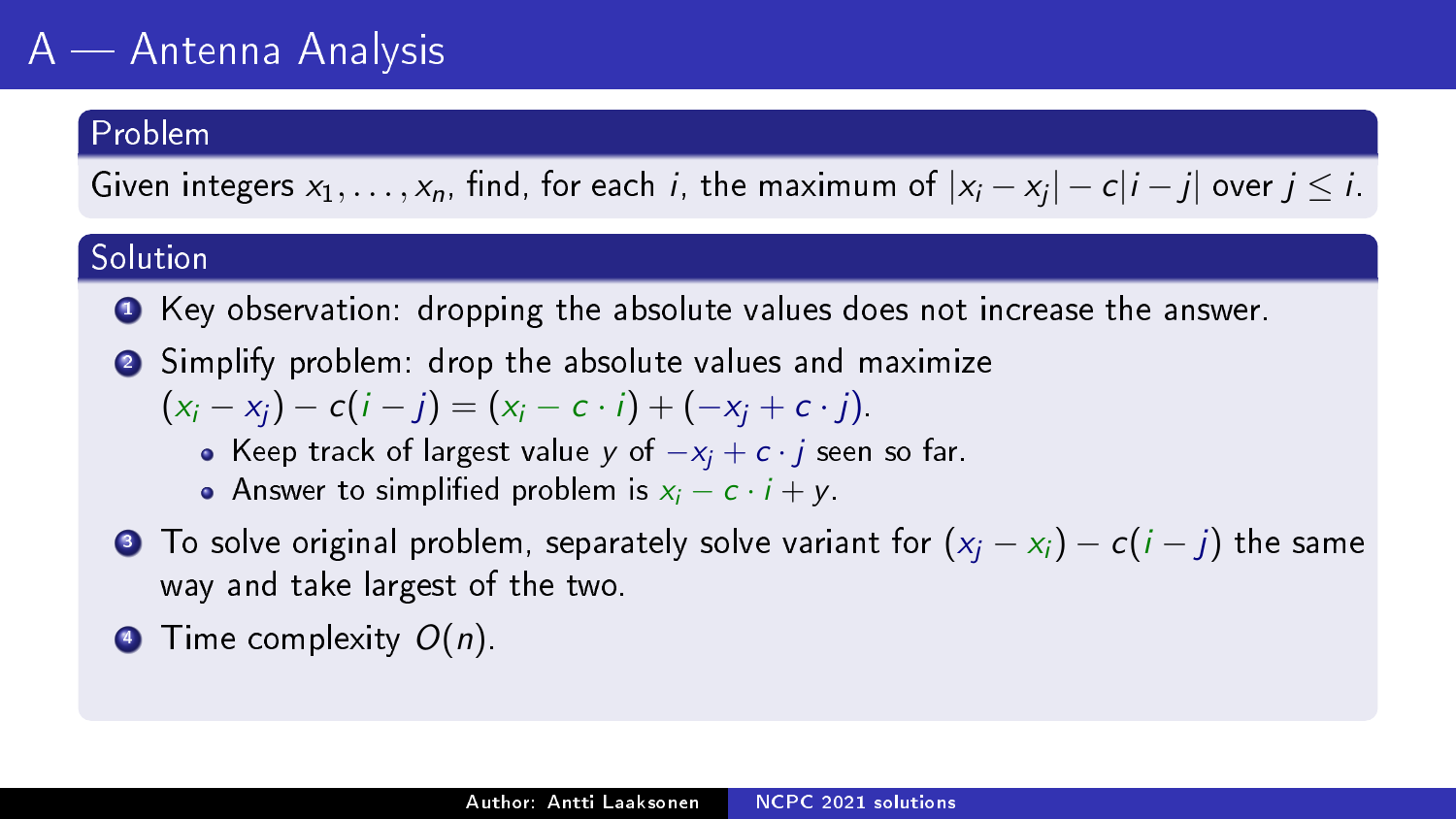# $A$   $\longrightarrow$  Antenna Analysis

### Problem

Given integers  $x_1, \ldots, x_n$ , find, for each *i*, the maximum of  $|x_i - x_j| - c|i - j|$  over  $j \leq i$ .

- <sup>1</sup> Key observation: dropping the absolute values does not increase the answer.
- <sup>2</sup> Simplify problem: drop the absolute values and maximize  $(x_i - x_j) - c(i - j) = (x_i - c \cdot i) + (-x_i + c \cdot j).$ 
	- Keep track of largest value y of  $-x_i + c \cdot j$  seen so far.
	- Answer to simplified problem is  $x_i c \cdot i + v$ .
- $\bullet$  To solve original problem, separately solve variant for  $(x_i x_i) c(i j)$  the same way and take largest of the two.
- $\bullet$  Time complexity  $O(n)$ .
- **•** More complicated solutions using balanced search trees or range trees also possible.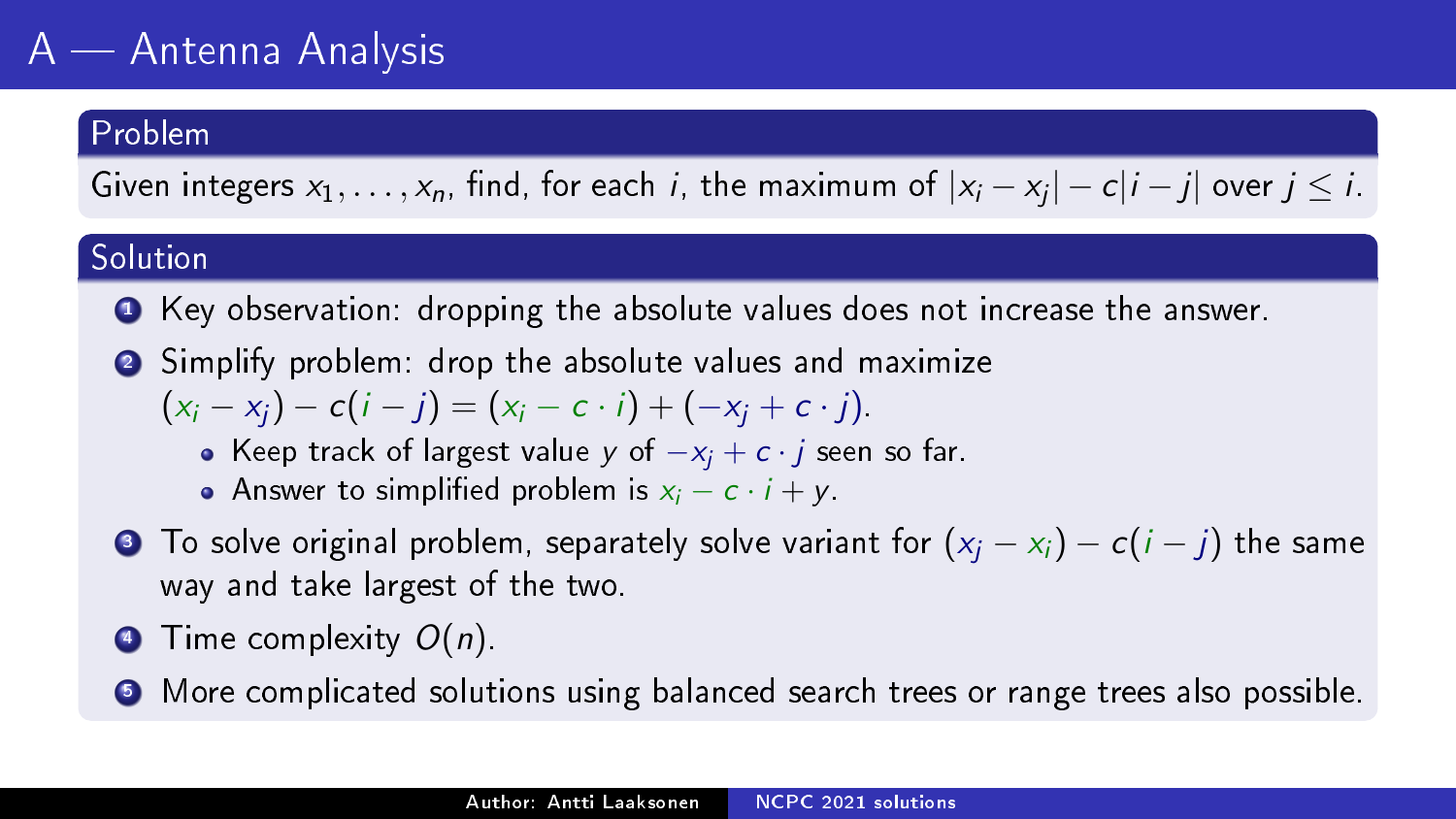# $A$   $\longrightarrow$  Antenna Analysis

### Problem

Given integers  $x_1, \ldots, x_n$ , find, for each *i*, the maximum of  $|x_i - x_j| - c|i - j|$  over  $j \leq i$ .

### Solution

- <sup>1</sup> Key observation: dropping the absolute values does not increase the answer.
- <sup>2</sup> Simplify problem: drop the absolute values and maximize  $(x_i - x_j) - c(i - j) = (x_i - c \cdot i) + (-x_i + c \cdot j).$ 
	- Keep track of largest value y of  $-x_i + c \cdot j$  seen so far.
	- Answer to simplified problem is  $x_i c \cdot i + v$ .
- $\bullet$  To solve original problem, separately solve variant for  $(x_i x_i) c(i j)$  the same way and take largest of the two.
- $\bullet$  Time complexity  $O(n)$ .
- **•** More complicated solutions using balanced search trees or range trees also possible.

Statistics at 4-hour mark: 626 submissions, 88 accepted, first after 00:04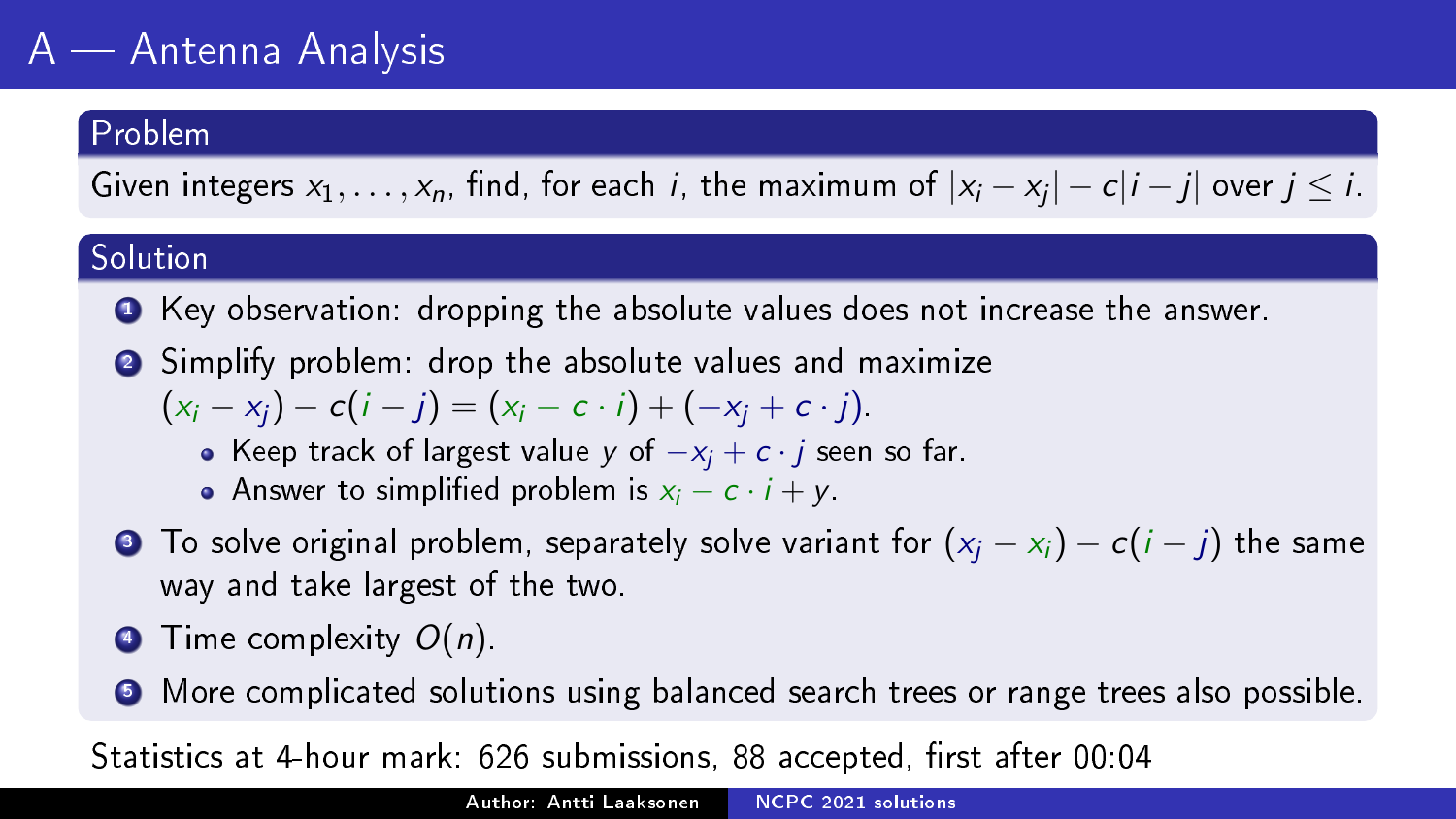### Problem

Get  $w \times h$  grid map and a shortest sequence of NWSE steps to reach some treasure. But all the steps have been replaced by wrong ones. Where could the treasure be?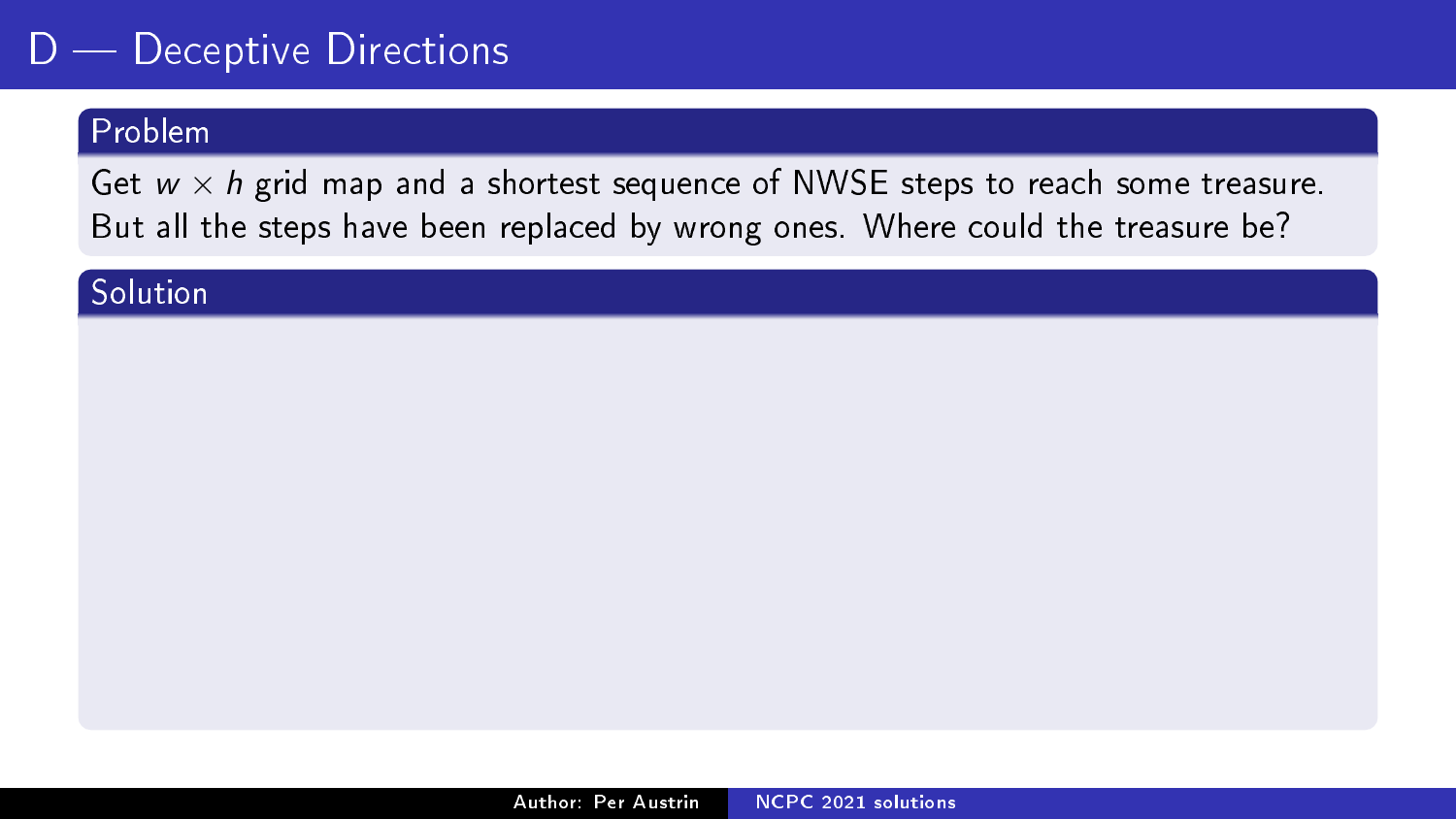### Problem

Get  $w \times h$  grid map and a shortest sequence of NWSE steps to reach some treasure. But all the steps have been replaced by wrong ones. Where could the treasure be?

#### **Solution**

**O** Compute distance  $d[p]$  from start to every position p in the maze using BFS.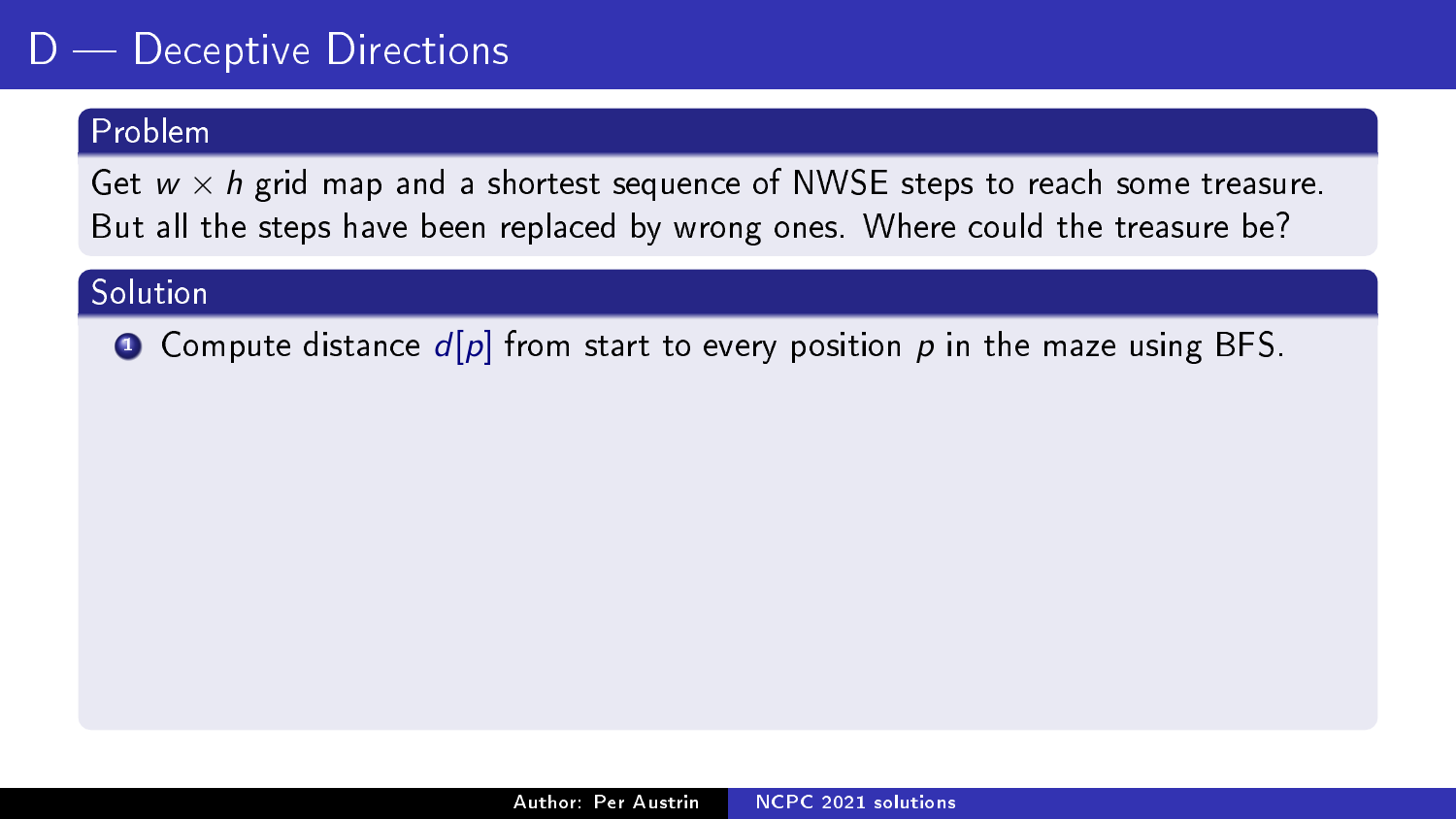#### Problem

Get  $w \times h$  grid map and a shortest sequence of NWSE steps to reach some treasure. But all the steps have been replaced by wrong ones. Where could the treasure be?

- **O** Compute distance  $d[p]$  from start to every position p in the maze using BFS.
- <sup>2</sup> Forbid all steps that could not have been used by the correct instruction sequence: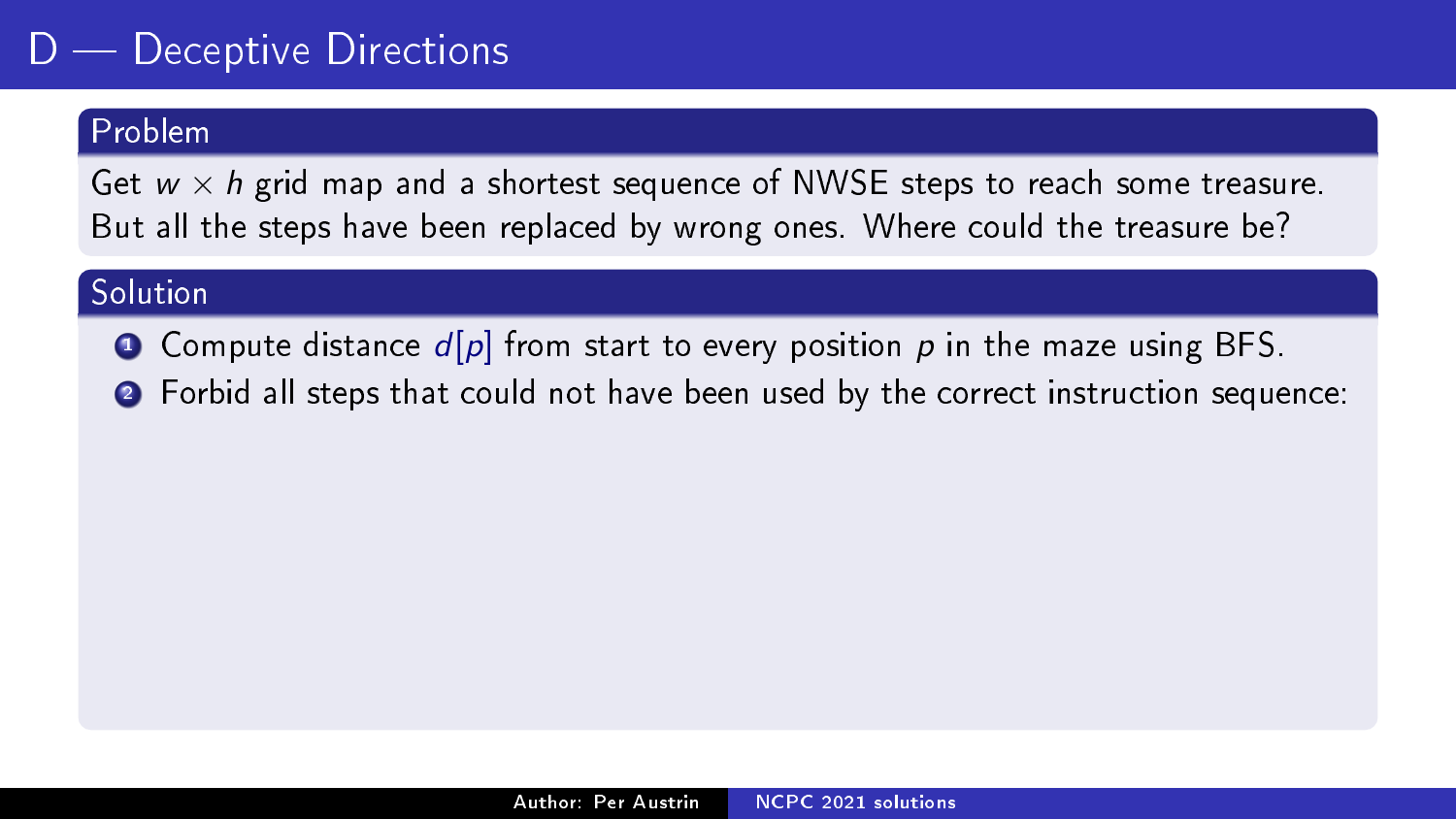### Problem

Get  $w \times h$  grid map and a shortest sequence of NWSE steps to reach some treasure. But all the steps have been replaced by wrong ones. Where could the treasure be?

- **O** Compute distance  $d[p]$  from start to every position p in the maze using BFS.
- <sup>2</sup> Forbid all steps that could not have been used by the correct instruction sequence:
	- Forbid step  $p \rightarrow q$  if not used in any shortest path (i.e., if  $d[q] \neq d[p] + 1$ ).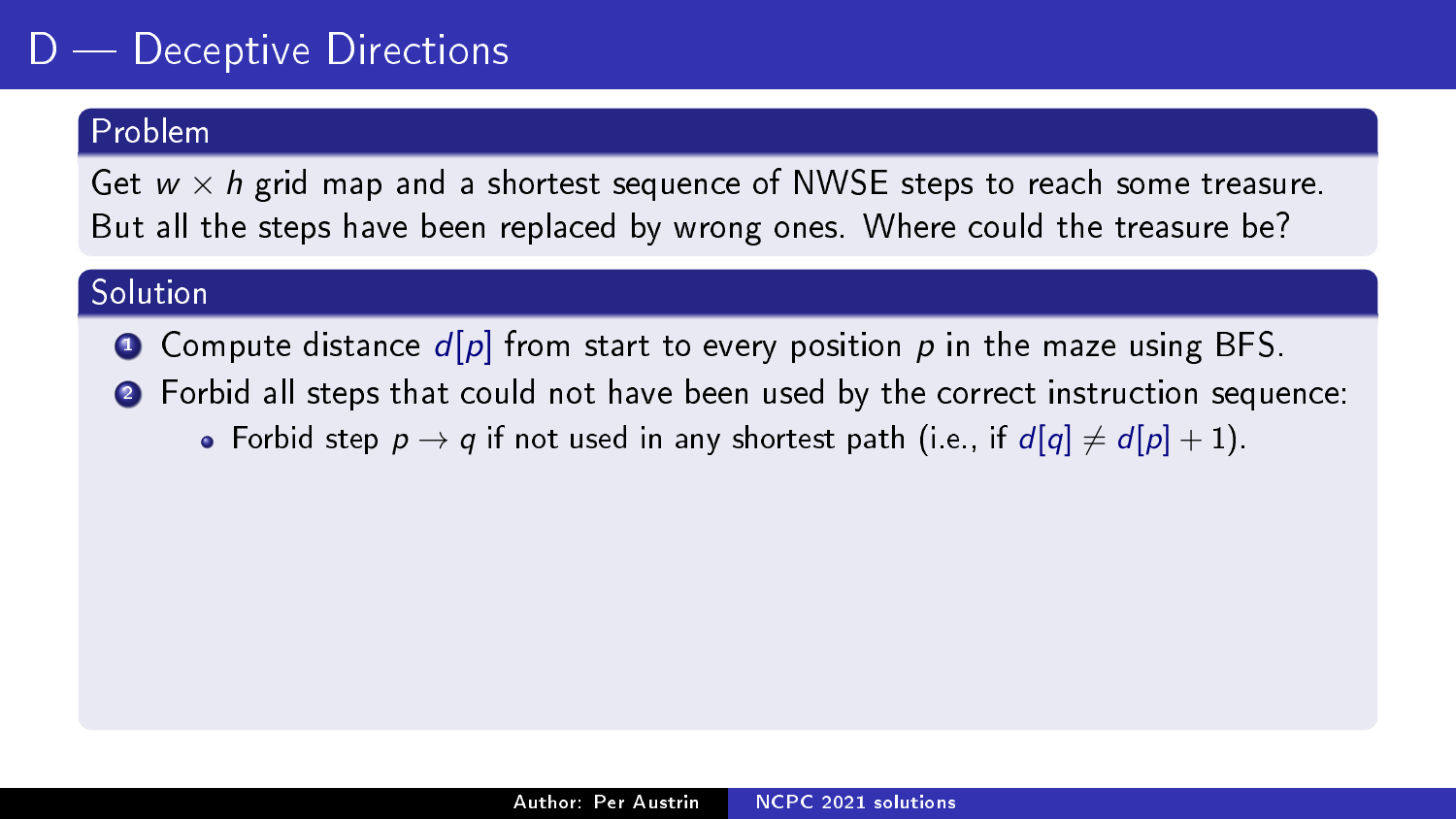### Problem

Get  $w \times h$  grid map and a shortest sequence of NWSE steps to reach some treasure. But all the steps have been replaced by wrong ones. Where could the treasure be?

- **O** Compute distance  $d[p]$  from start to every position p in the maze using BFS.
- <sup>2</sup> Forbid all steps that could not have been used by the correct instruction sequence:
	- Forbid step  $p \rightarrow q$  if not used in any shortest path (i.e., if  $d[q] \neq d[p] + 1$ ).
	- Forbid step  $p \rightarrow q$  if going from p to q means taking the same step as the  $d[q]'$ th step in the corrupted instruction sequence.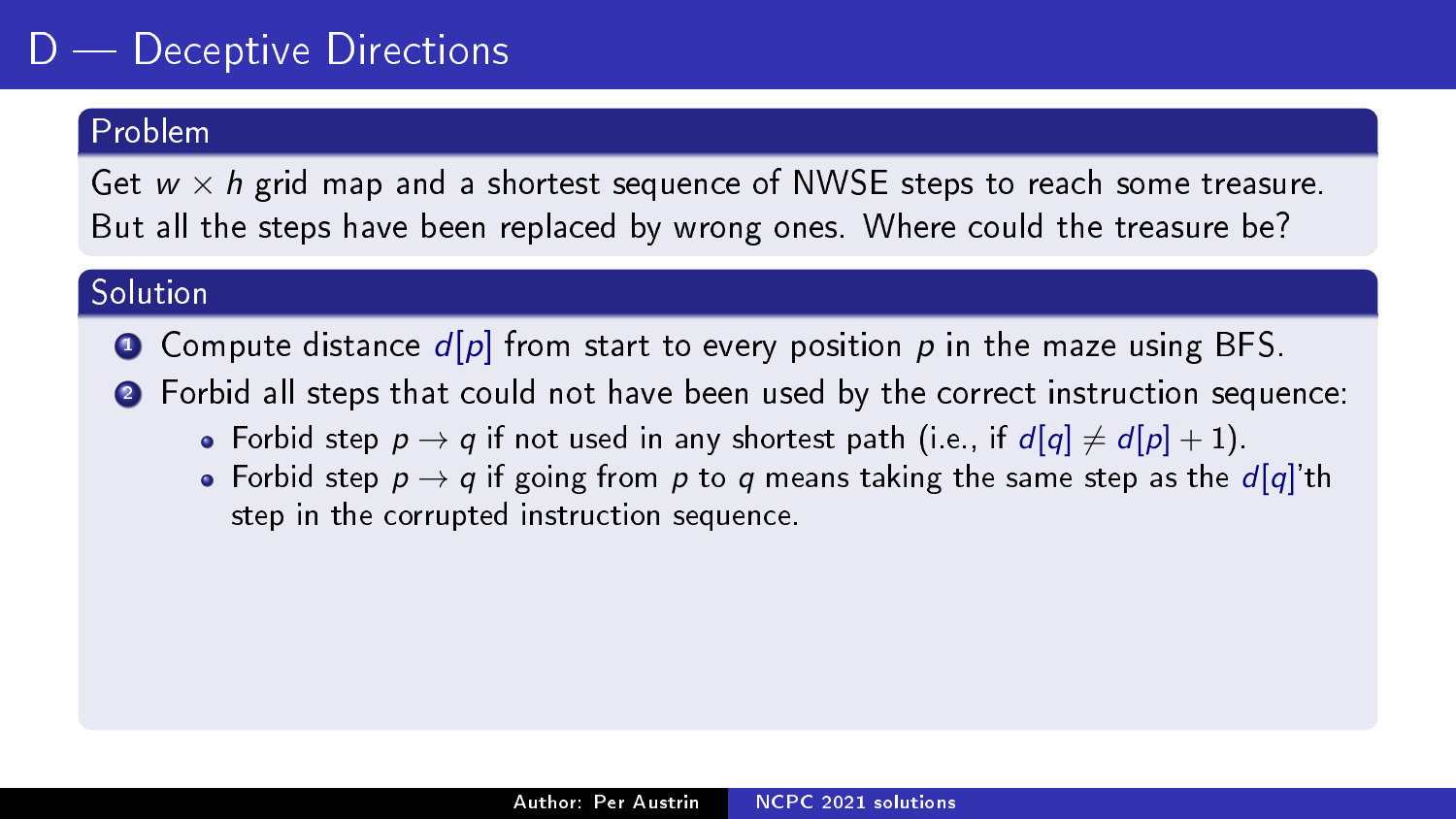### Problem

Get  $w \times h$  grid map and a shortest sequence of NWSE steps to reach some treasure. But all the steps have been replaced by wrong ones. Where could the treasure be?

- **O** Compute distance  $d[p]$  from start to every position p in the maze using BFS.
- <sup>2</sup> Forbid all steps that could not have been used by the correct instruction sequence:
	- Forbid step  $p \rightarrow q$  if not used in any shortest path (i.e., if  $d[q] \neq d[p] + 1$ ).
	- Forbid step  $p \rightarrow q$  if going from p to q means taking the same step as the  $d[q]$ 'th step in the corrupted instruction sequence.
- **3** Run BFS again with these steps forbidden.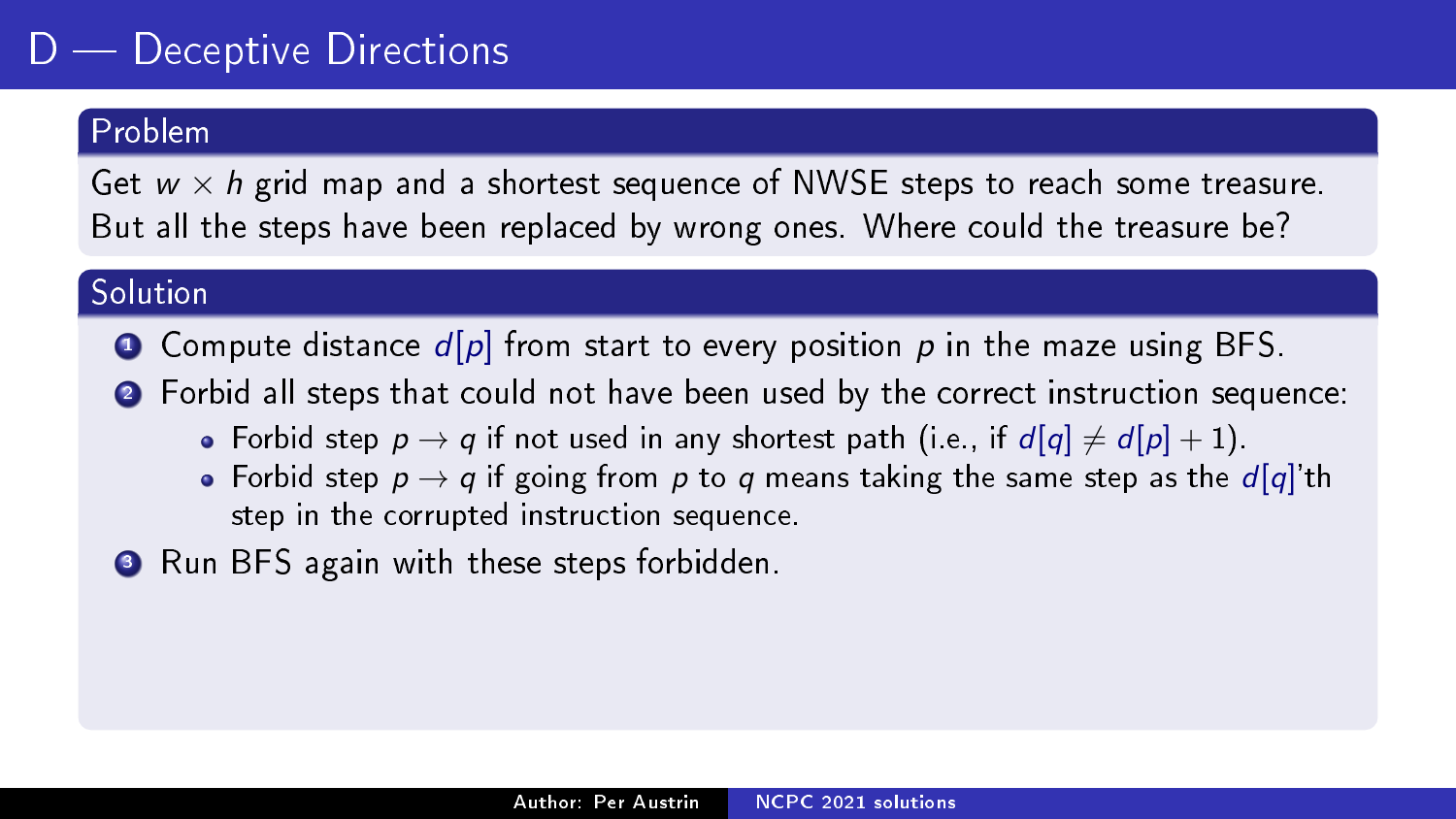### Problem

Get  $w \times h$  grid map and a shortest sequence of NWSE steps to reach some treasure. But all the steps have been replaced by wrong ones. Where could the treasure be?

- **O** Compute distance  $d[p]$  from start to every position p in the maze using BFS.
- <sup>2</sup> Forbid all steps that could not have been used by the correct instruction sequence:
	- Forbid step  $p \to q$  if not used in any shortest path (i.e., if  $d[q] \neq d[p] + 1$ ).
	- Forbid step  $p \rightarrow q$  if going from p to q means taking the same step as the  $d[q]$ 'th step in the corrupted instruction sequence.
- **3** Run BFS again with these steps forbidden.
	- All reached positions at same distance as instruction length are possible treasure locations.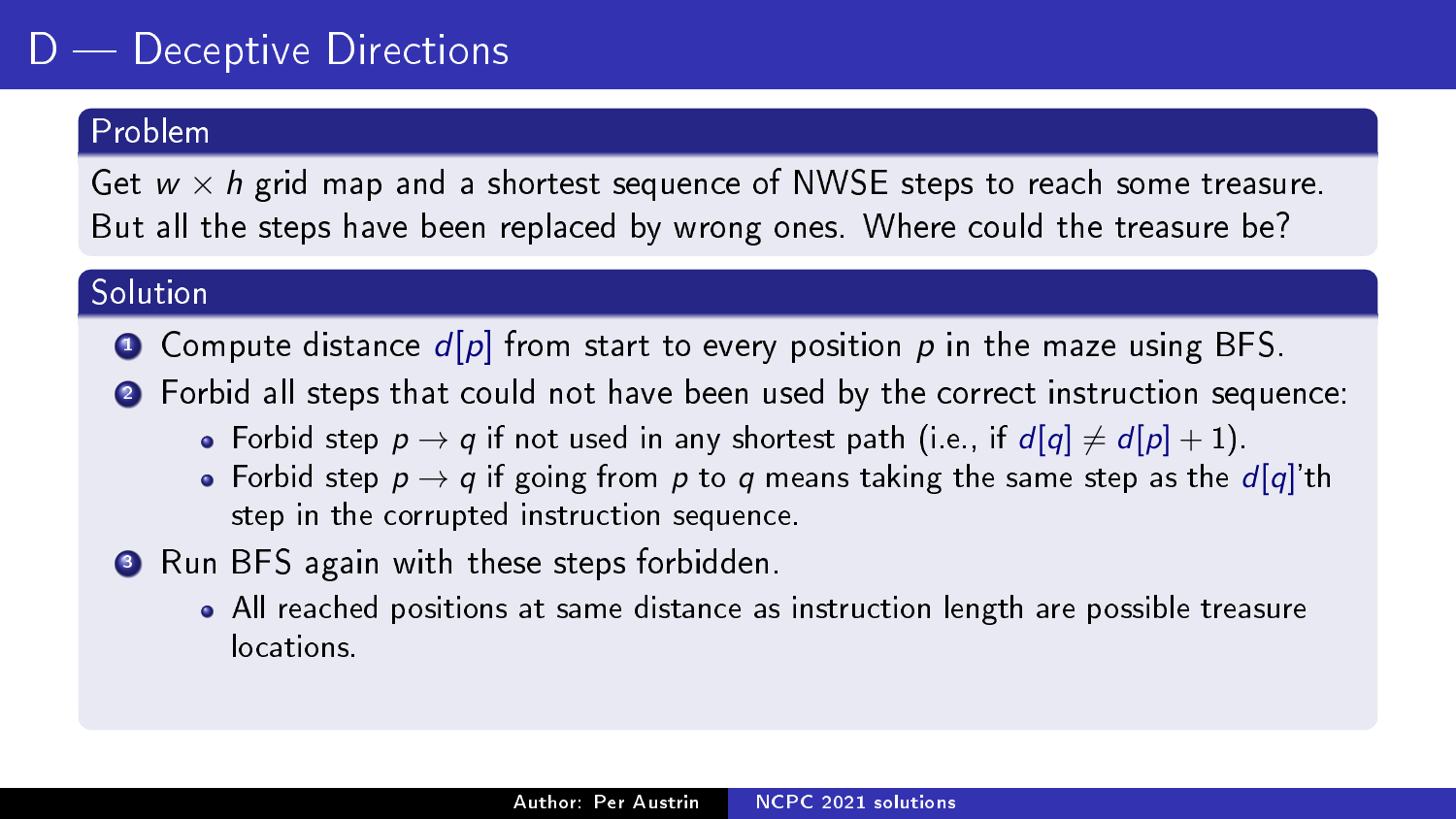### Problem

Get  $w \times h$  grid map and a shortest sequence of NWSE steps to reach some treasure. But all the steps have been replaced by wrong ones. Where could the treasure be?

- **O** Compute distance  $d[p]$  from start to every position p in the maze using BFS.
- <sup>2</sup> Forbid all steps that could not have been used by the correct instruction sequence:
	- Forbid step  $p \to q$  if not used in any shortest path (i.e., if  $d[q] \neq d[p] + 1$ ).
	- Forbid step  $p \rightarrow q$  if going from p to q means taking the same step as the  $d[q]$ 'th step in the corrupted instruction sequence.
- **3** Run BFS again with these steps forbidden.
	- All reached positions at same distance as instruction length are possible treasure locations.
- $\bullet$  Time complexity:  $O(w \cdot h)$ .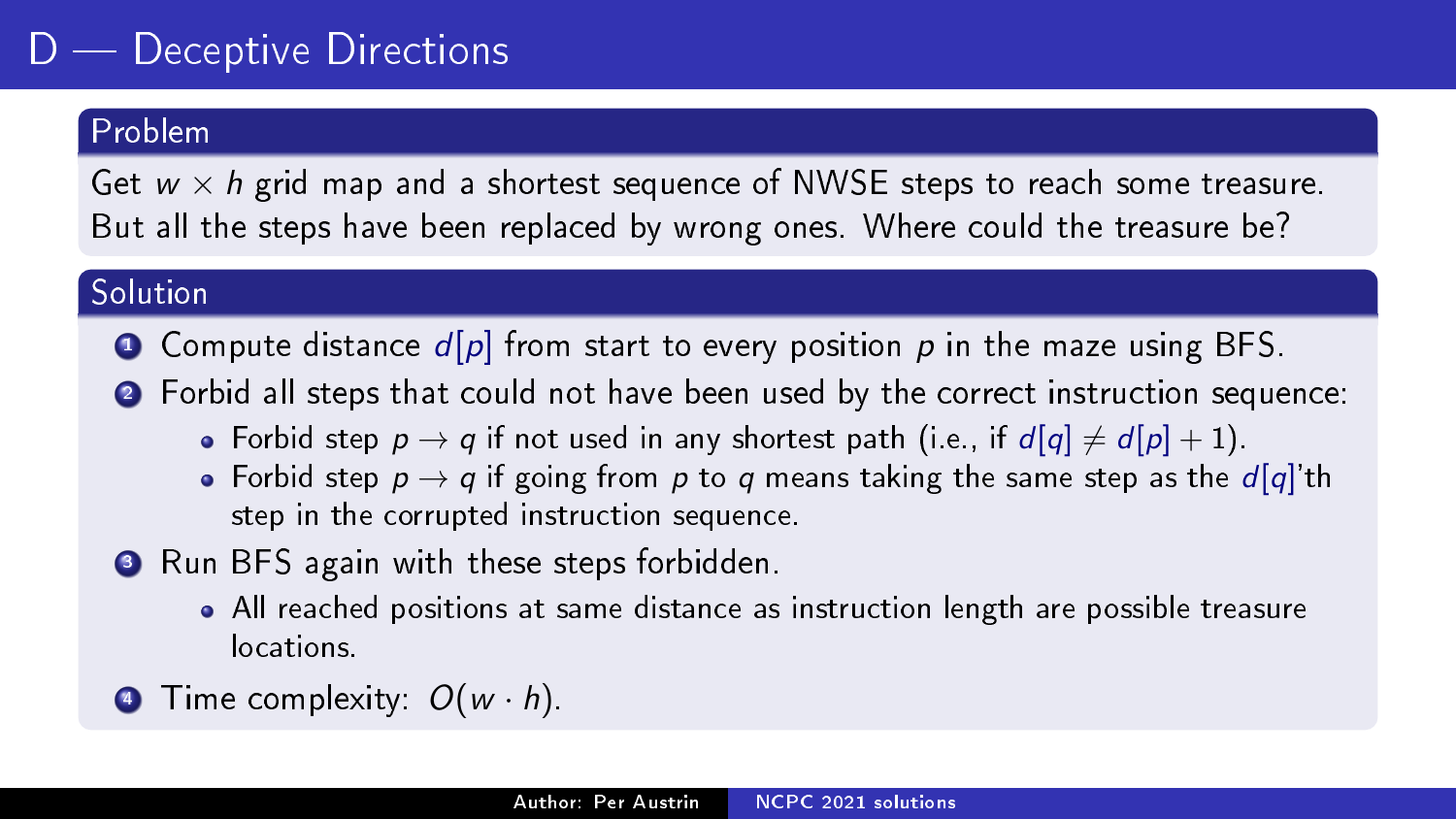### Problem

Get  $w \times h$  grid map and a shortest sequence of NWSE steps to reach some treasure. But all the steps have been replaced by wrong ones. Where could the treasure be?

#### Solution

- **O** Compute distance  $d[p]$  from start to every position p in the maze using BFS.
- <sup>2</sup> Forbid all steps that could not have been used by the correct instruction sequence:
	- Forbid step  $p \to q$  if not used in any shortest path (i.e., if  $d[q] \neq d[p] + 1$ ).
	- Forbid step  $p \rightarrow q$  if going from p to q means taking the same step as the  $d[q]$ 'th step in the corrupted instruction sequence.
- **3** Run BFS again with these steps forbidden.
	- All reached positions at same distance as instruction length are possible treasure locations.
- $\bullet$  Time complexity:  $O(w \cdot h)$ .

Statistics at 4-hour mark: 325 submissions, 55 accepted, first after 00:38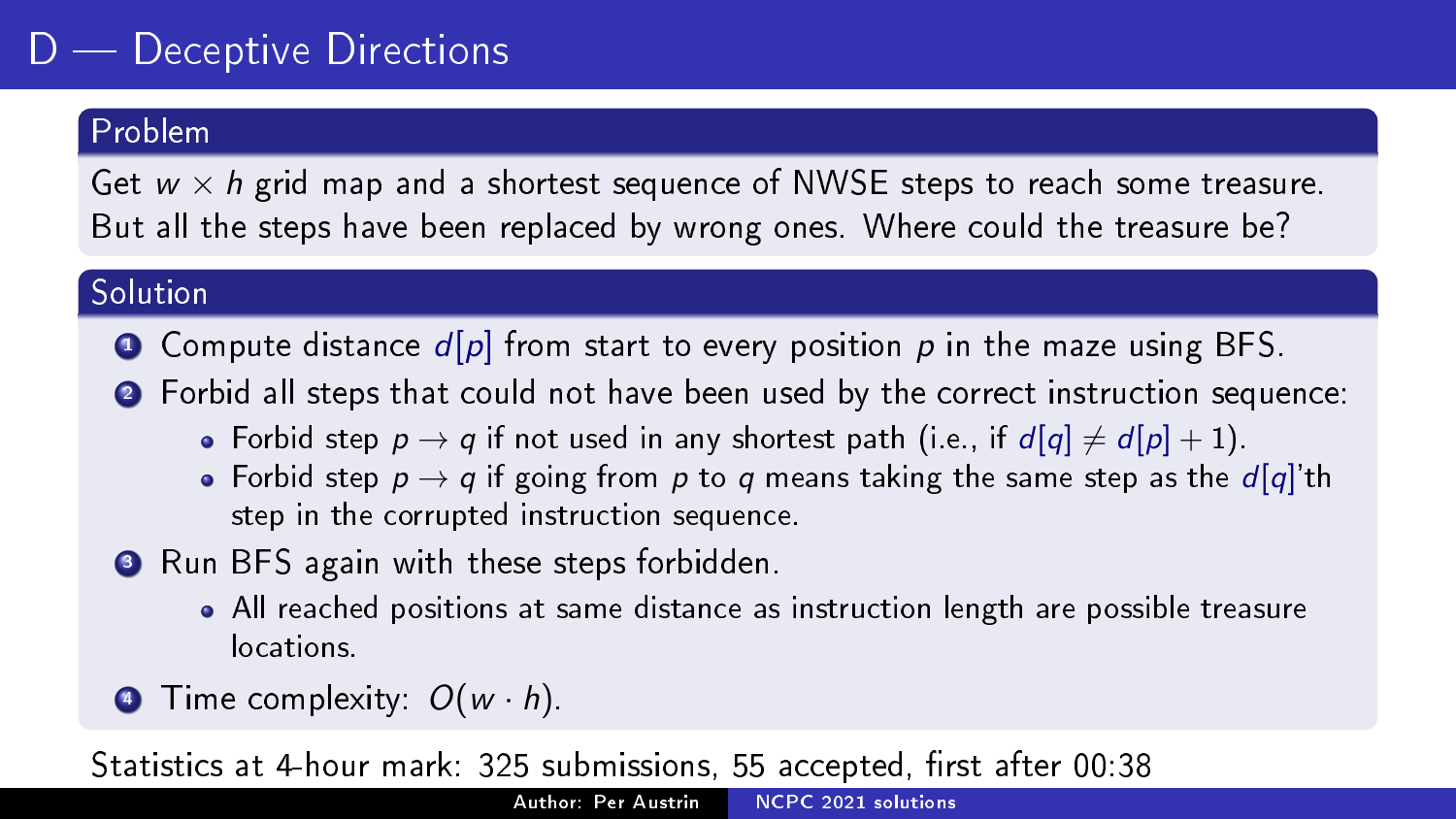### Problem

In infinite random binary sequence  $x_1, x_2, x_3, \ldots$  where each  $x_i = 1$  with probability p (independently), what is expected first value of *i* such that  $x_i + x_{i-1} + \ldots + x_{i-n+1} \geq k$ ?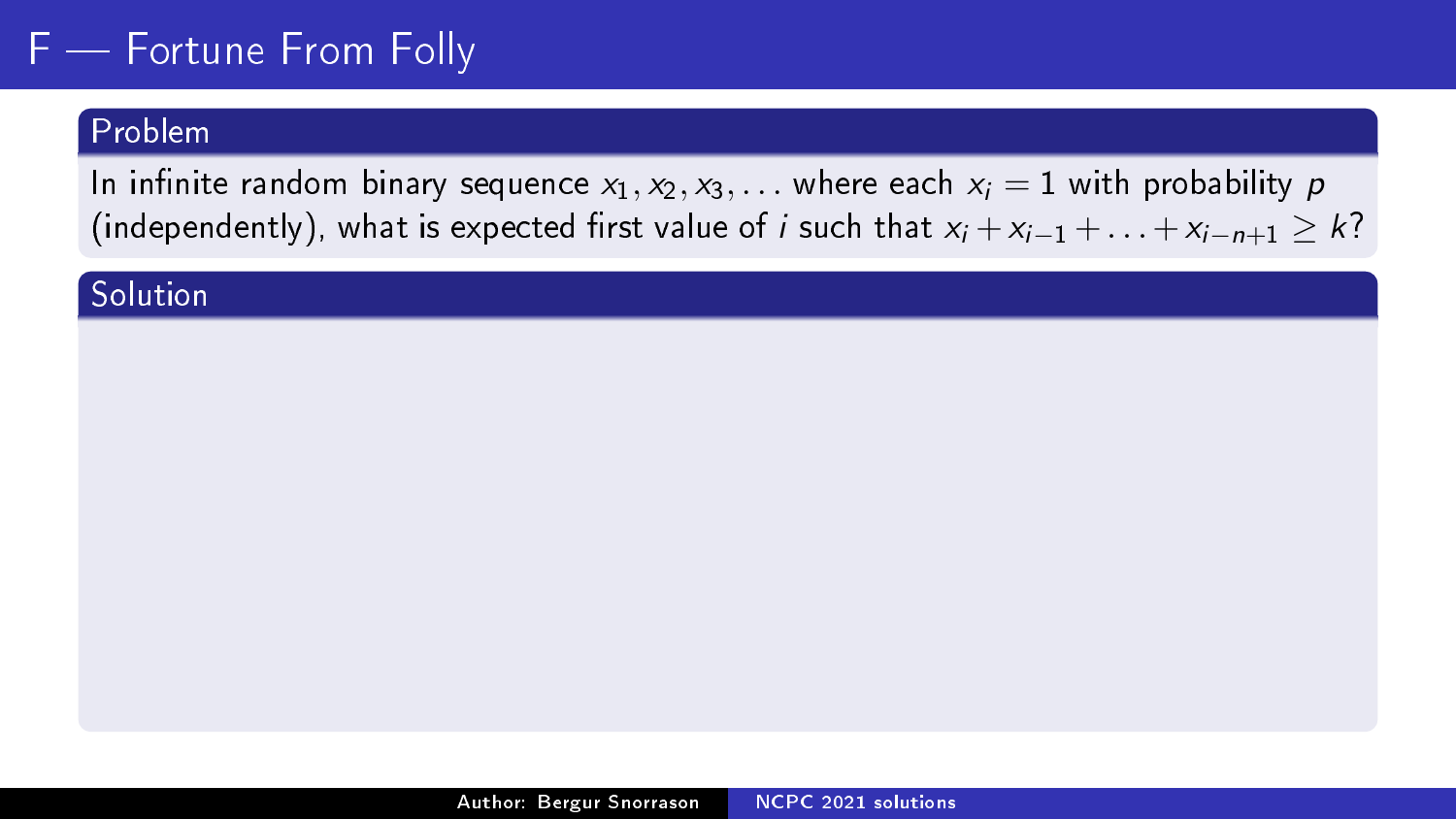#### Problem

In infinite random binary sequence  $x_1, x_2, x_3, \ldots$  where each  $x_i = 1$  with probability p (independently), what is expected first value of *i* such that  $x_i + x_{i-1} + \ldots + x_{i-n+1} \geq k$ ?

#### Solution

 $\bullet$  At any point, only the  $n$  most recent  $x_i$ 's matter.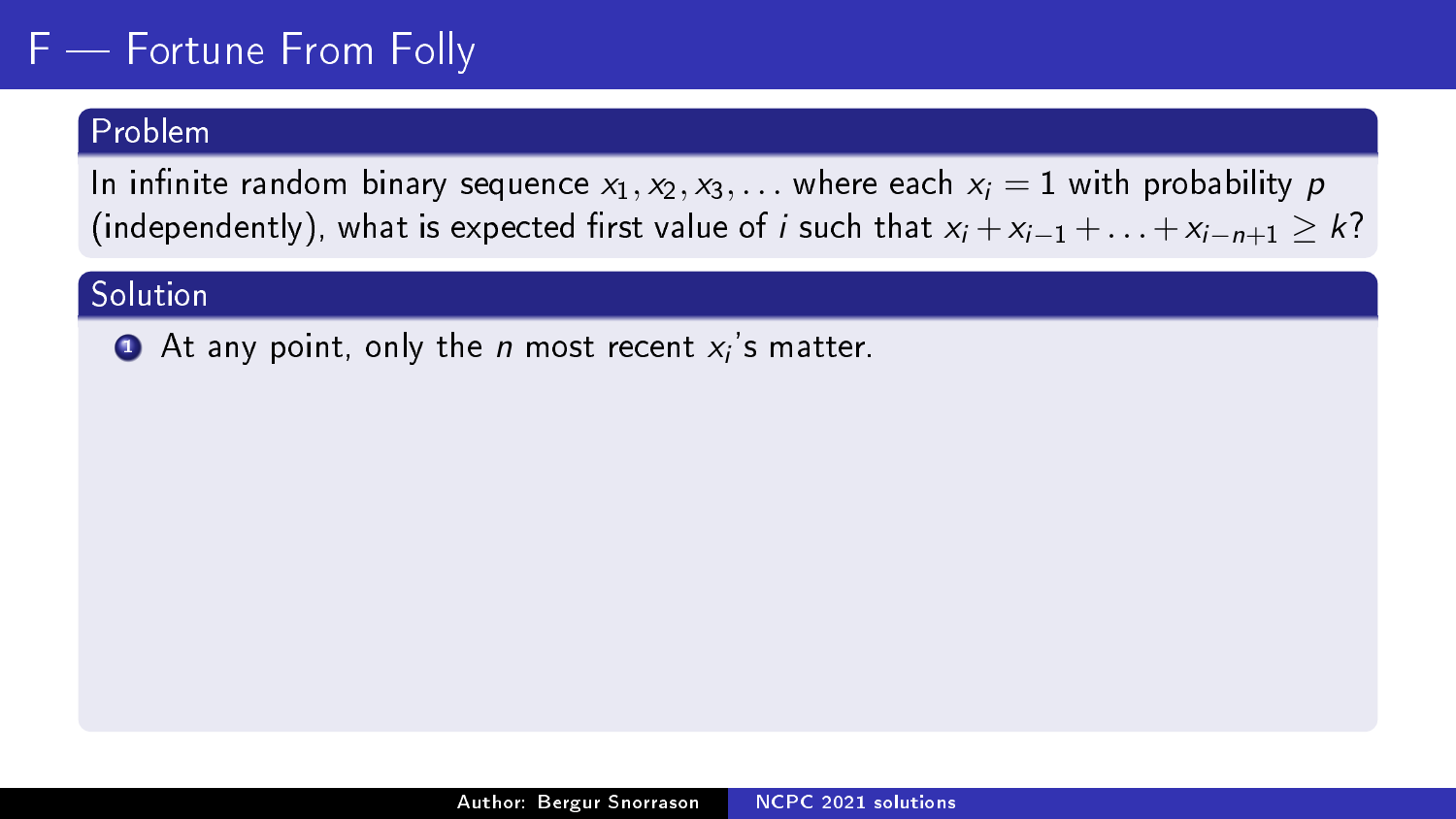### Problem

In infinite random binary sequence  $x_1, x_2, x_3, \ldots$  where each  $x_i = 1$  with probability p (independently), what is expected first value of *i* such that  $x_i + x_{i-1} + \ldots + x_{i-n+1} \geq k$ ?

- $\bullet$  At any point, only the  $n$  most recent  $x_i$ 's matter.
- $\bullet$  Let  $E_{z_1z_2z_3...z_n}$  be expected  $\#$ steps until  $k$  ones, if most recent  $x_i$ 's are  $z_1,\ldots,z_n.$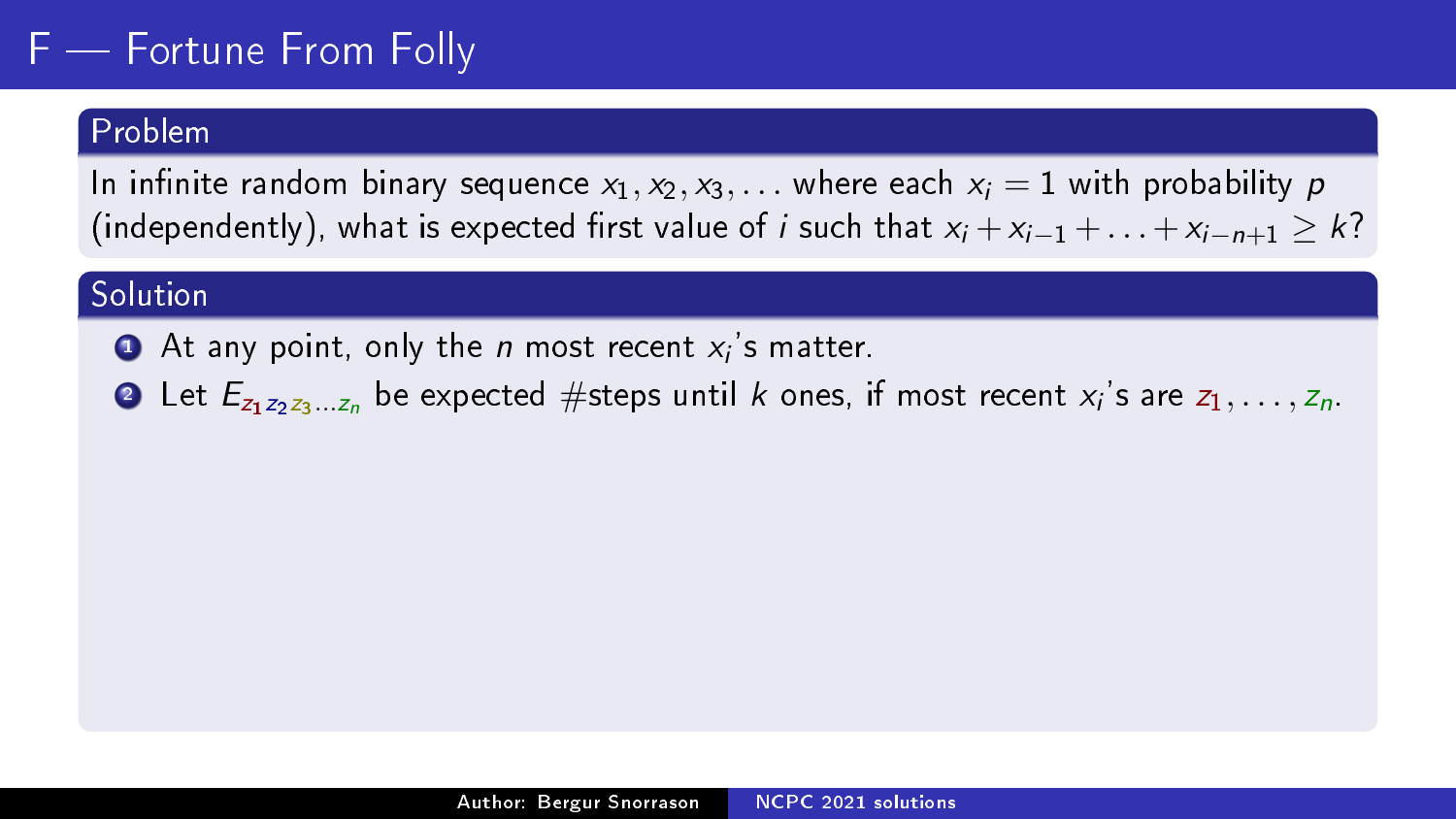### Problem

In infinite random binary sequence  $x_1, x_2, x_3, \ldots$  where each  $x_i = 1$  with probability p (independently), what is expected first value of *i* such that  $x_i + x_{i-1} + \ldots + x_{i-n+1} \geq k$ ?

### **Solution**

 $\bullet$  At any point, only the  $n$  most recent  $x_i$ 's matter.

 $\bullet$  Let  $E_{z_1z_2z_3...z_n}$  be expected  $\#$ steps until  $k$  ones, if most recent  $x_i$ 's are  $z_1,\ldots,z_n.$ If  $\sum_{i=1}^{n} z_i \geq k$  then  $E_{z_1z_2z_3...z_n} = 0$ .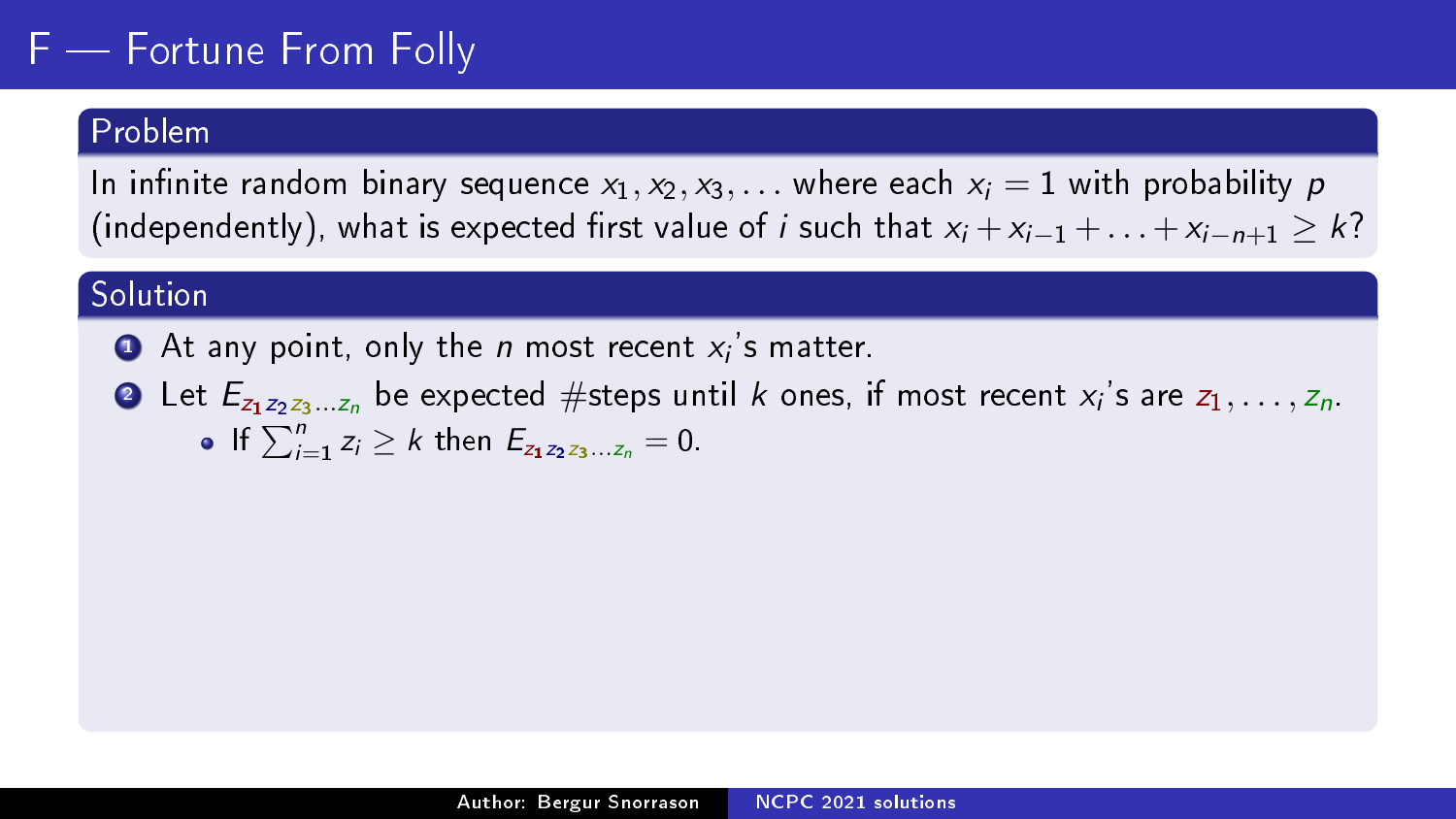### Problem

In infinite random binary sequence  $x_1, x_2, x_3, \ldots$  where each  $x_i = 1$  with probability p (independently), what is expected first value of *i* such that  $x_i + x_{i-1} + \ldots + x_{i-n+1} \geq k$ ?

### **Solution**

 $\bullet$  At any point, only the  $n$  most recent  $x_i$ 's matter.

 $\bullet$  Let  $E_{z_1z_2z_3...z_n}$  be expected  $\#$ steps until  $k$  ones, if most recent  $x_i$ 's are  $z_1,\ldots,z_n.$ 

• If 
$$
\sum_{i=1}^{n} z_i \ge k
$$
 then  $E_{z_1 z_2 z_3...z_n} = 0$ .

If  $\sum_{i=1} Z_i \leq K$  then  $E_{z_1z_2z_3...z_n} = 0$ .<br>Otherwise  $E_{z_1z_2z_3...z_n} = 1 + p \cdot E_{z_2z_3...z_n} + (1 - p) \cdot E_{z_2z_3...z_n}$ .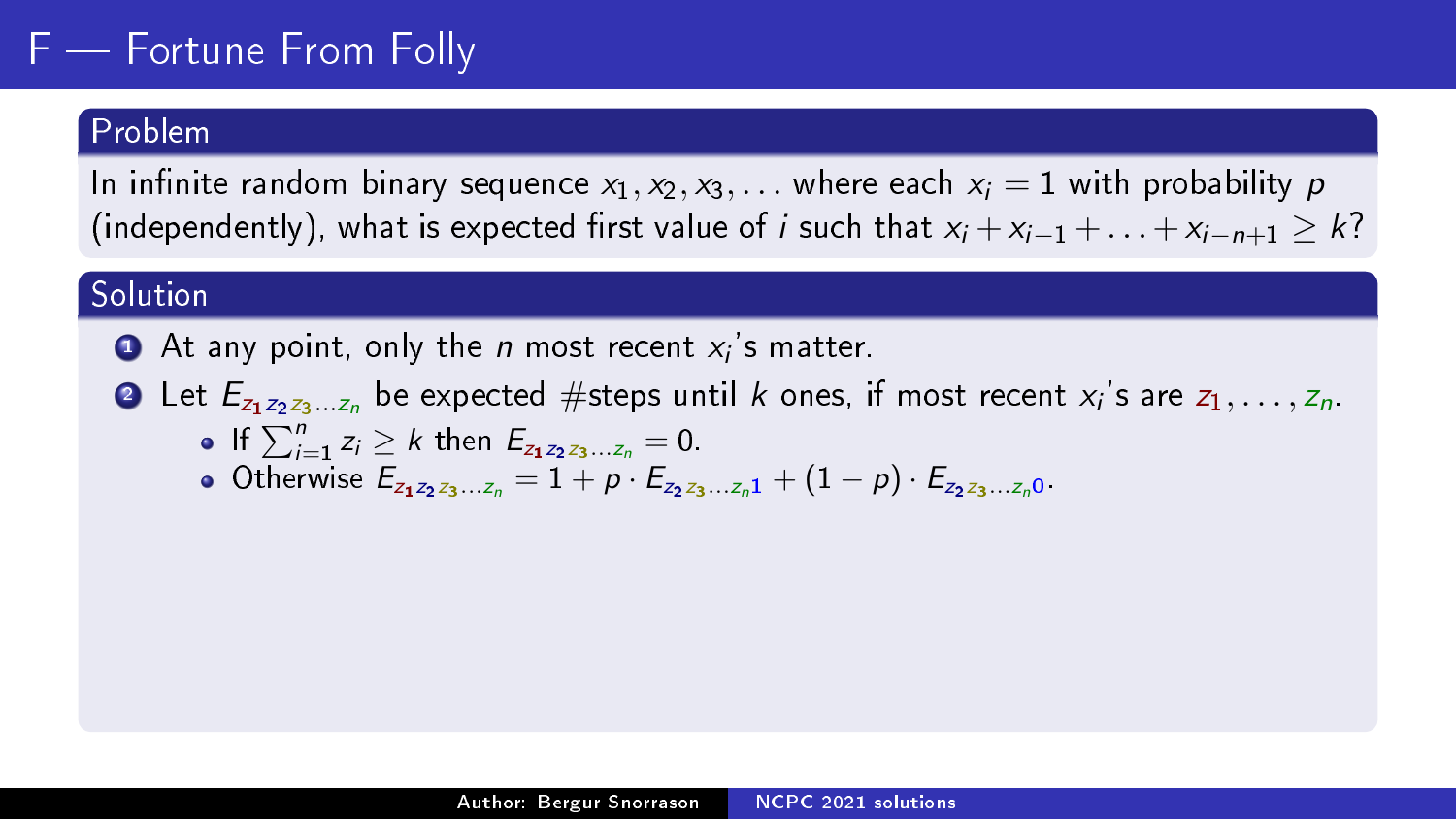### Problem

In infinite random binary sequence  $x_1, x_2, x_3, \ldots$  where each  $x_i = 1$  with probability p (independently), what is expected first value of *i* such that  $x_i + x_{i-1} + \ldots + x_{i-n+1} \geq k$ ?

### **Solution**

 $\bullet$  At any point, only the  $n$  most recent  $x_i$ 's matter.

 $\bullet$  Let  $E_{z_1z_2z_3...z_n}$  be expected  $\#$ steps until  $k$  ones, if most recent  $x_i$ 's are  $z_1,\ldots,z_n.$ 

• If 
$$
\sum_{i=1}^{n} z_i \ge k
$$
 then  $E_{z_1 z_2 z_3...z_n} = 0$ .

If  $\sum_{i=1} Z_i \leq K$  then  $E_{z_1z_2z_3...z_n} = 0$ .<br>Otherwise  $E_{z_1z_2z_3...z_n} = 1 + p \cdot E_{z_2z_3...z_n} + (1 - p) \cdot E_{z_2z_3...z_n}$ .

 $\bullet$  This is a system of linear equations in the  $2^n$  unknowns  $E_{z_1z_2z_3...z_n}$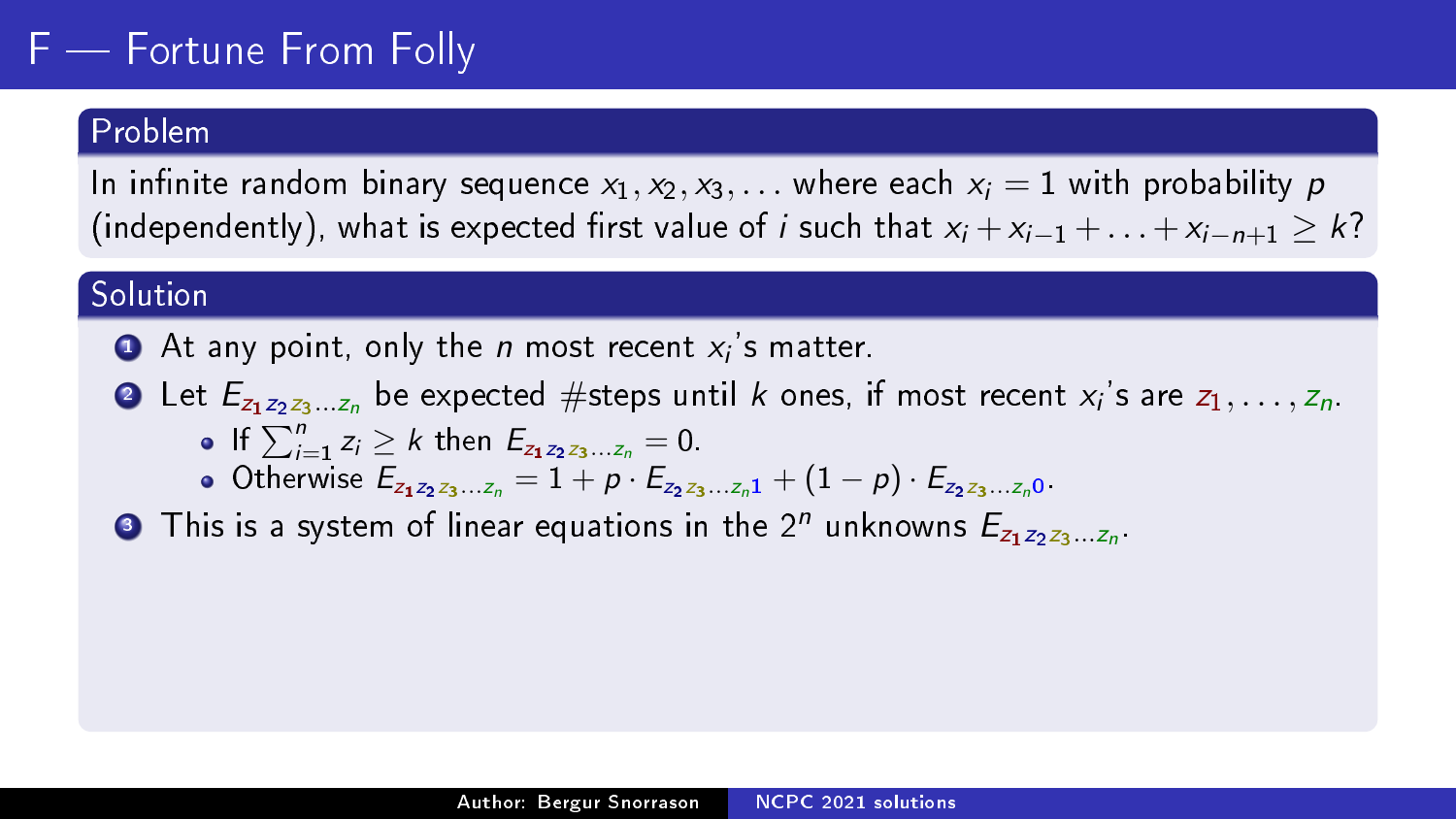### Problem

In infinite random binary sequence  $x_1, x_2, x_3, \ldots$  where each  $x_i = 1$  with probability p (independently), what is expected first value of *i* such that  $x_i + x_{i-1} + \ldots + x_{i-n+1} \geq k$ ?

### Solution

 $\bullet$  At any point, only the  $n$  most recent  $x_i$ 's matter.

- $\bullet$  Let  $E_{z_1z_2z_3...z_n}$  be expected  $\#$ steps until  $k$  ones, if most recent  $x_i$ 's are  $z_1,\ldots,z_n.$ 
	- If  $\sum_{i=1}^{n} z_i \geq k$  then  $E_{z_1z_2z_3...z_n} = 0$ .
	- Otherwise  $E_{z_1z_2z_3...z_n} = 1 + p \cdot E_{z_2z_3...z_n1} + (1-p) \cdot E_{z_2z_3...z_n0}$ .
- $\bullet$  This is a system of linear equations in the  $2^n$  unknowns  $E_{z_1z_2z_3...z_n}$ 
	- $\bullet$  Solve using Gaussian elimination to find our answer  $E_{00}$  o.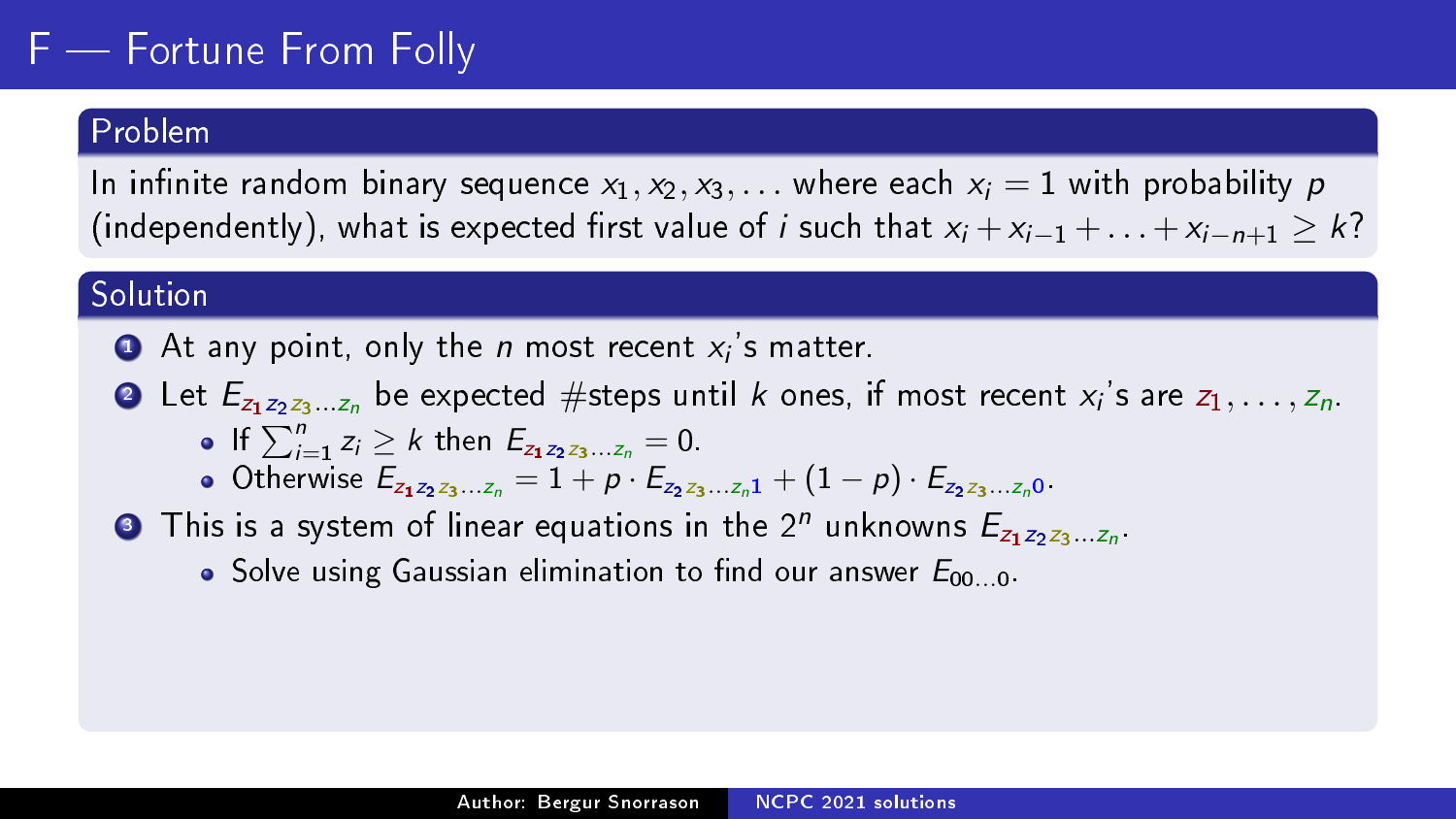### Problem

In infinite random binary sequence  $x_1, x_2, x_3, \ldots$  where each  $x_i = 1$  with probability p (independently), what is expected first value of *i* such that  $x_i + x_{i-1} + \ldots + x_{i-n+1} \geq k$ ?

### Solution

 $\bullet$  At any point, only the  $n$  most recent  $x_i$ 's matter.

- $\bullet$  Let  $E_{z_1z_2z_3...z_n}$  be expected  $\#$ steps until  $k$  ones, if most recent  $x_i$ 's are  $z_1,\ldots,z_n.$ 
	- If  $\sum_{i=1}^{n} z_i \geq k$  then  $E_{z_1z_2z_3...z_n} = 0$ .
	- Otherwise  $E_{z_1z_2z_3...z_n} = 1 + p \cdot E_{z_2z_3...z_n} + (1 p) \cdot E_{z_2z_3...z_n}$
- $\bullet$  This is a system of linear equations in the  $2^n$  unknowns  $E_{z_1z_2z_3...z_n}$ 
	- $\bullet$  Solve using Gaussian elimination to find our answer  $E_{00}$  o.
	- Time complexity  $O(2^{3n})$ .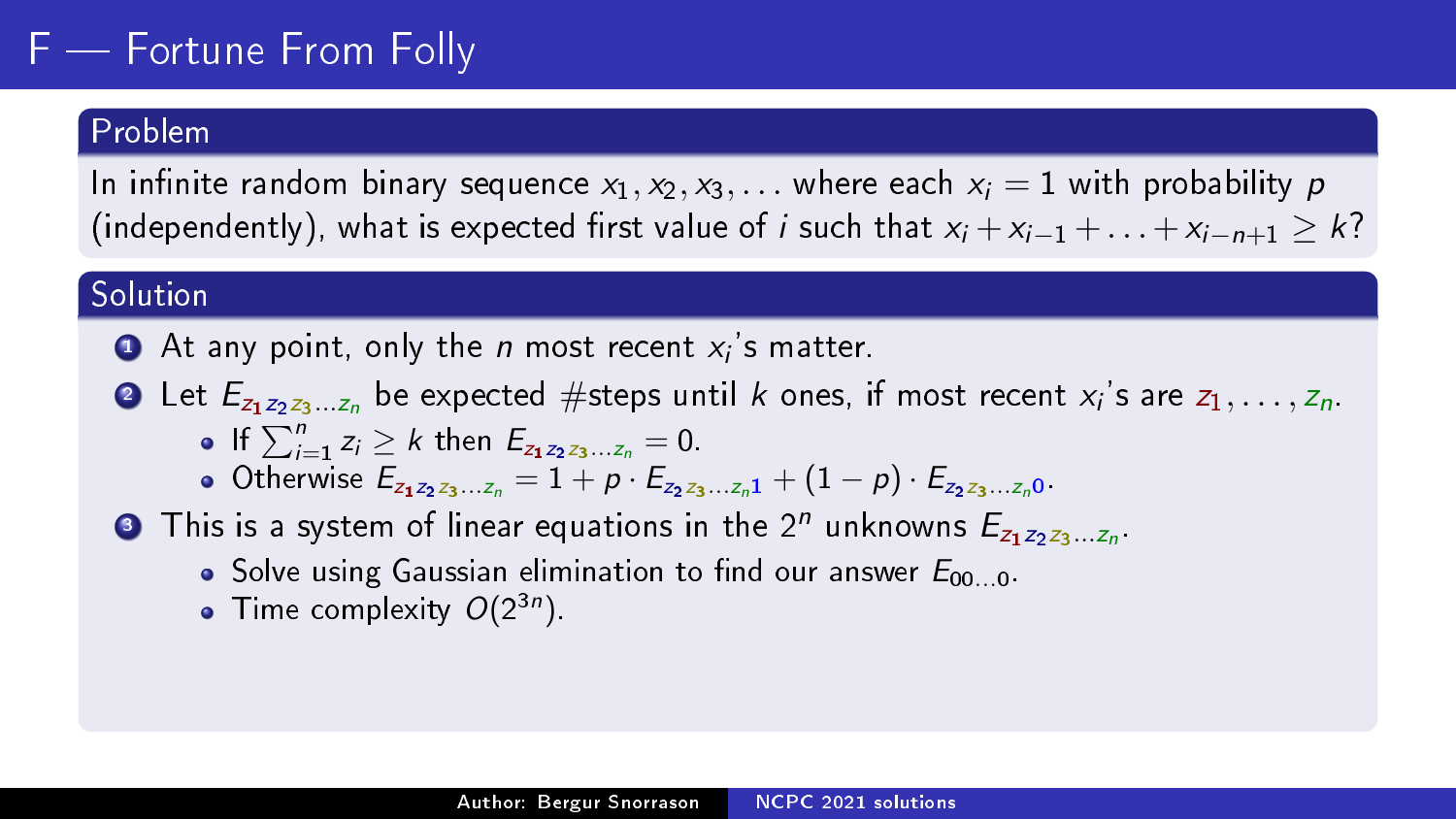### Problem

In infinite random binary sequence  $x_1, x_2, x_3, \ldots$  where each  $x_i = 1$  with probability p (independently), what is expected first value of *i* such that  $x_i + x_{i-1} + \ldots + x_{i-n+1} \geq k$ ?

### Solution

 $\bullet$  At any point, only the  $n$  most recent  $x_i$ 's matter.

- $\bullet$  Let  $E_{z_1z_2z_3...z_n}$  be expected  $\#$ steps until  $k$  ones, if most recent  $x_i$ 's are  $z_1,\ldots,z_n.$ 
	- If  $\sum_{i=1}^{n} z_i \geq k$  then  $E_{z_1z_2z_3...z_n} = 0$ .
	- Otherwise  $E_{z_1z_2z_3...z_n} = 1 + p \cdot E_{z_2z_3...z_n} + (1 p) \cdot E_{z_2z_3...z_n}$

### $\bullet$  This is a system of linear equations in the  $2^n$  unknowns  $E_{z_1z_2z_3...z_n}$

- $\bullet$  Solve using Gaussian elimination to find our answer  $E_{00}$  o.
- Time complexity  $O(2^{3n})$ .

**4** Implementation note: represent the bit string  $z_1z_2 \ldots z_n$  as an *n*-bit number Z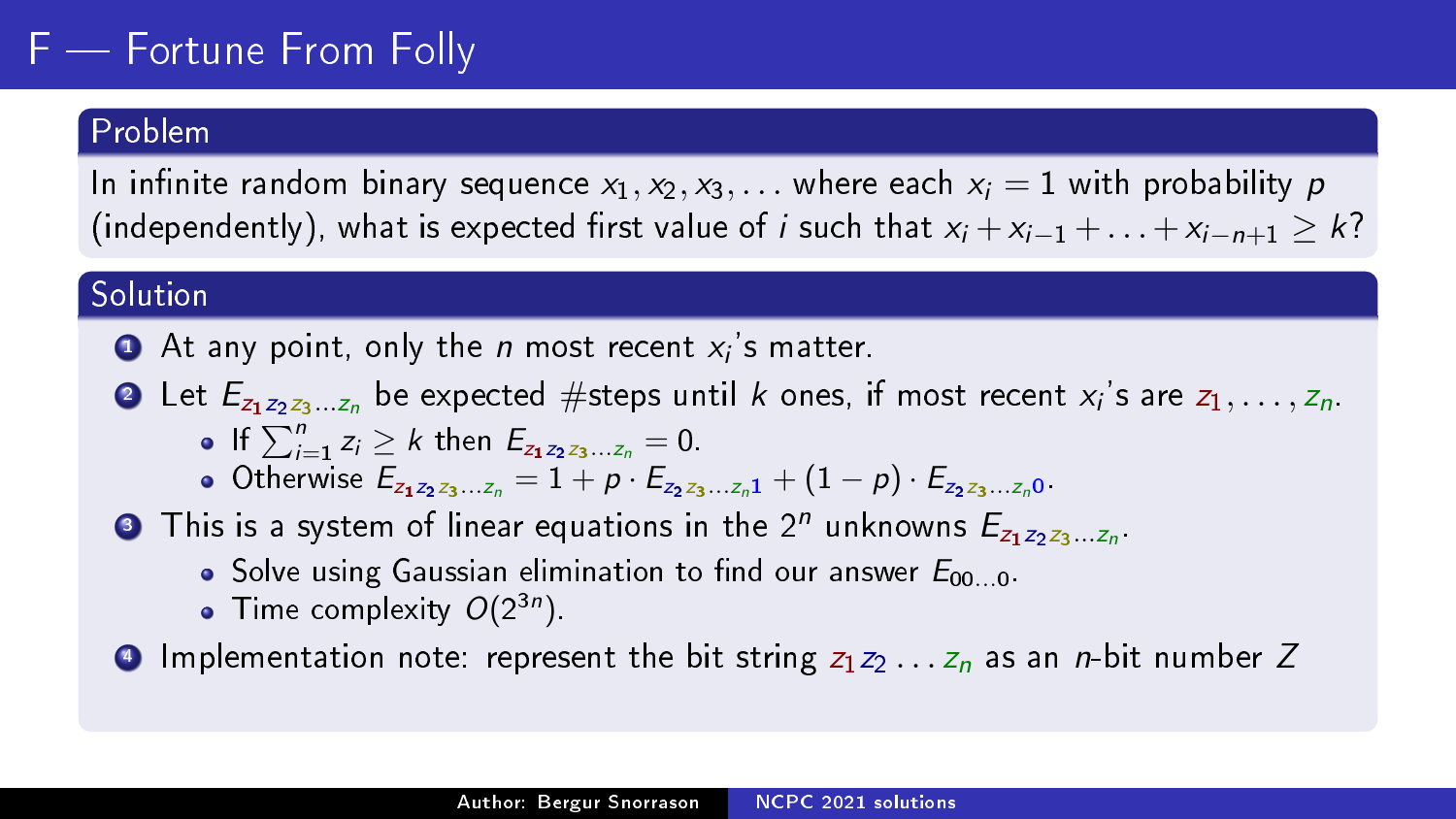### Problem

In infinite random binary sequence  $x_1, x_2, x_3, \ldots$  where each  $x_i = 1$  with probability p (independently), what is expected first value of *i* such that  $x_i + x_{i-1} + \ldots + x_{i-n+1} \geq k$ ?

### **Solution**

 $\bullet$  At any point, only the  $n$  most recent  $x_i$ 's matter.

 $\bullet$  Let  $E_{z_1z_2z_3...z_n}$  be expected  $\#$ steps until  $k$  ones, if most recent  $x_i$ 's are  $z_1,\ldots,z_n.$ 

• If 
$$
\sum_{i=1}^{n} z_i \ge k
$$
 then  $E_{z_1 z_2 z_3...z_n} = 0$ .

If  $\sum_{i=1} Z_i \leq K$  then  $E_{z_1z_2z_3...z_n} = 0$ .<br>Otherwise  $E_{z_1z_2z_3...z_n} = 1 + p \cdot E_{z_2z_3...z_n} + (1 - p) \cdot E_{z_2z_3...z_n}$ .

### $\bullet$  This is a system of linear equations in the  $2^n$  unknowns  $E_{z_1z_2z_3...z_n}$

- $\bullet$  Solve using Gaussian elimination to find our answer  $E_{00}$  o.
- Time complexity  $O(2^{3n})$ .
- **4** Implementation note: represent the bit string  $z_1z_2 \ldots z_n$  as an *n*-bit number Z

 $\bullet$   $z_2z_3 \dots z_n0 \longleftrightarrow$   $(z \gt\gt 1) \text{ OR } (b \lt\lt (n-1))$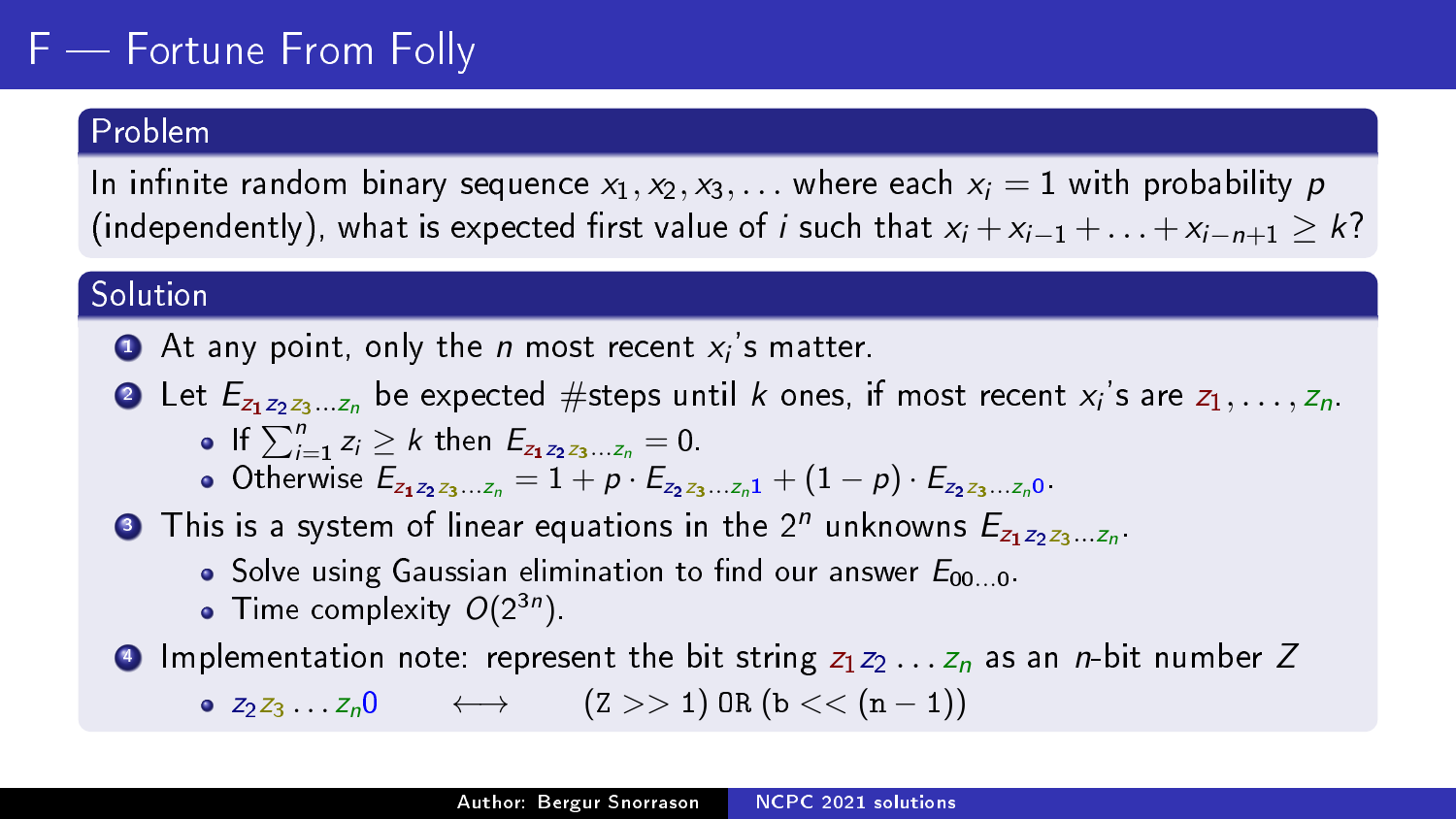### Problem

In infinite random binary sequence  $x_1, x_2, x_3, \ldots$  where each  $x_i = 1$  with probability p (independently), what is expected first value of *i* such that  $x_i + x_{i-1} + \ldots + x_{i-n+1} \geq k$ ?

### Solution

 $\bullet$  At any point, only the  $n$  most recent  $x_i$ 's matter.

 $\bullet$  Let  $E_{z_1z_2z_3...z_n}$  be expected  $\#$ steps until  $k$  ones, if most recent  $x_i$ 's are  $z_1,\ldots,z_n.$ 

• If 
$$
\sum_{i=1}^{n} z_i \ge k
$$
 then  $E_{z_1 z_2 z_3...z_n} = 0$ .

If  $\sum_{i=1} Z_i \leq K$  then  $E_{z_1z_2z_3...z_n} = 0$ .<br>Otherwise  $E_{z_1z_2z_3...z_n} = 1 + p \cdot E_{z_2z_3...z_n} + (1 - p) \cdot E_{z_2z_3...z_n}$ .

### $\bullet$  This is a system of linear equations in the  $2^n$  unknowns  $E_{z_1z_2z_3...z_n}$

- $\bullet$  Solve using Gaussian elimination to find our answer  $E_{00}$  o.
- Time complexity  $O(2^{3n})$ .

**4** Implementation note: represent the bit string  $z_1z_2 \ldots z_n$  as an *n*-bit number Z  $\bullet$   $z_2z_3 \ldots z_n0 \longleftrightarrow$   $(z \gt\gt 1) \text{ OR } (b \lt\lt (n-1))$ 

Statistics at 4-hour mark: 57 submissions, 27 accepted, first after 00:31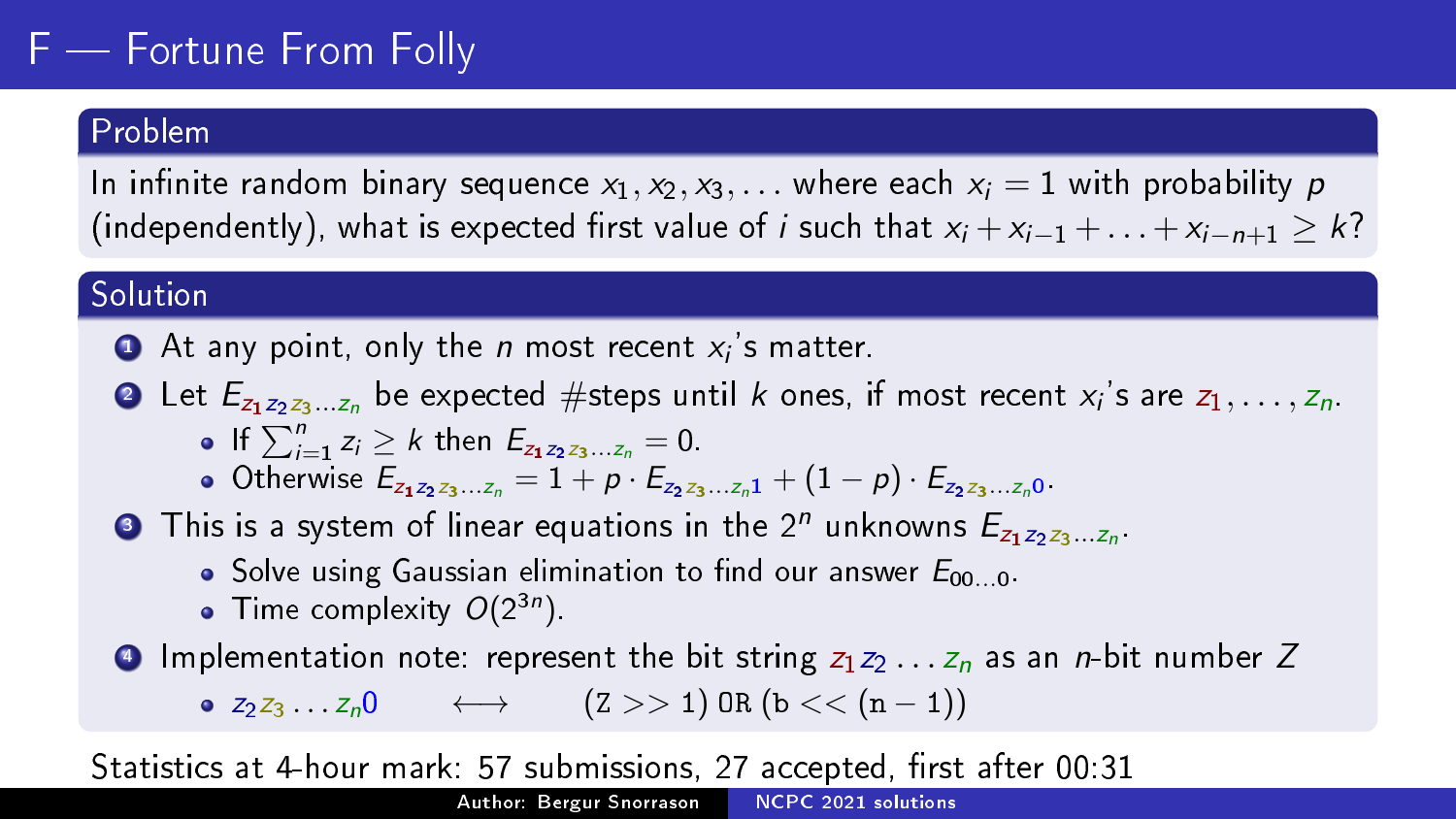### Problem

Given a vertex-weighted graph, color k vertices red and  $n - k$  vertices blue such that every shortest path from  $1$  to  $n$  has a monochromatic edge.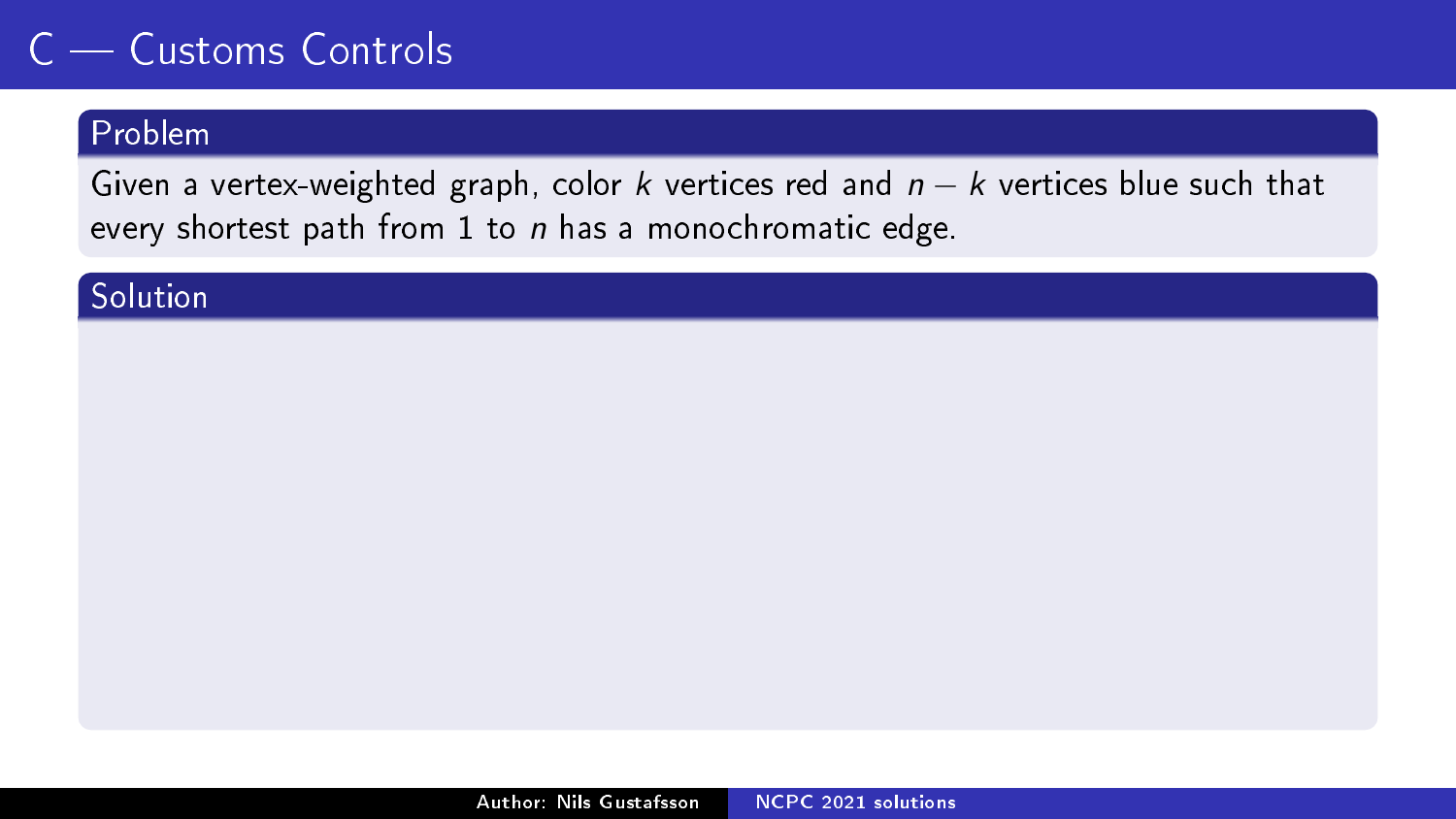### Problem

Given a vertex-weighted graph, color k vertices red and  $n - k$  vertices blue such that every shortest path from  $1$  to  $n$  has a monochromatic edge.

#### Solution

 $\bullet$  Dijkstra's algorithm finds all edges that are part of some shortest path from 1 to n.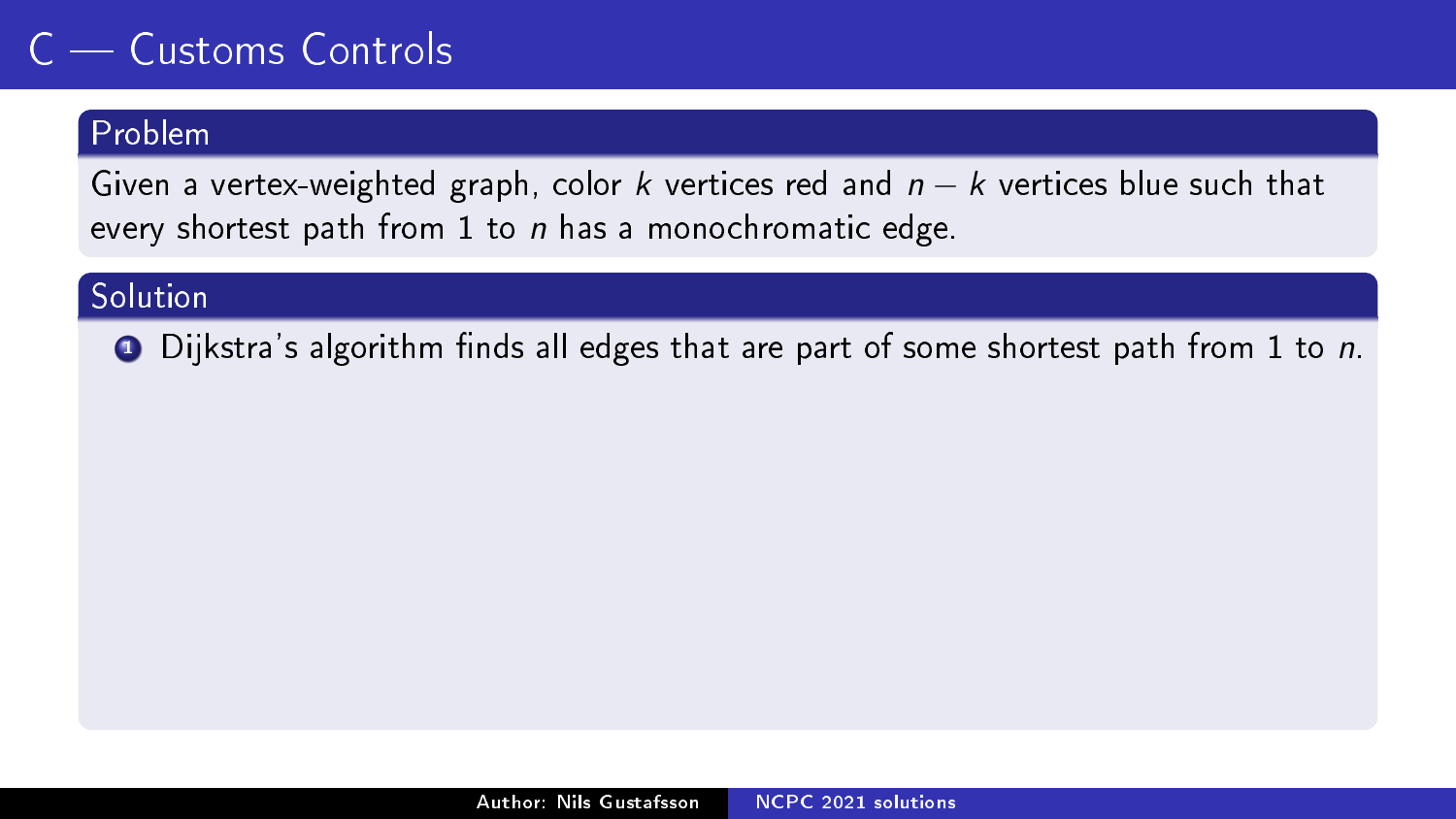### Problem

Given a vertex-weighted graph, color k vertices red and  $n - k$  vertices blue such that every shortest path from 1 to  $n$  has a monochromatic edge.

- $\bullet$  Dijkstra's algorithm finds all edges that are part of some shortest path from 1 to n.
- <sup>2</sup> These edges form a directed acyclic graph. Find a topological ordering.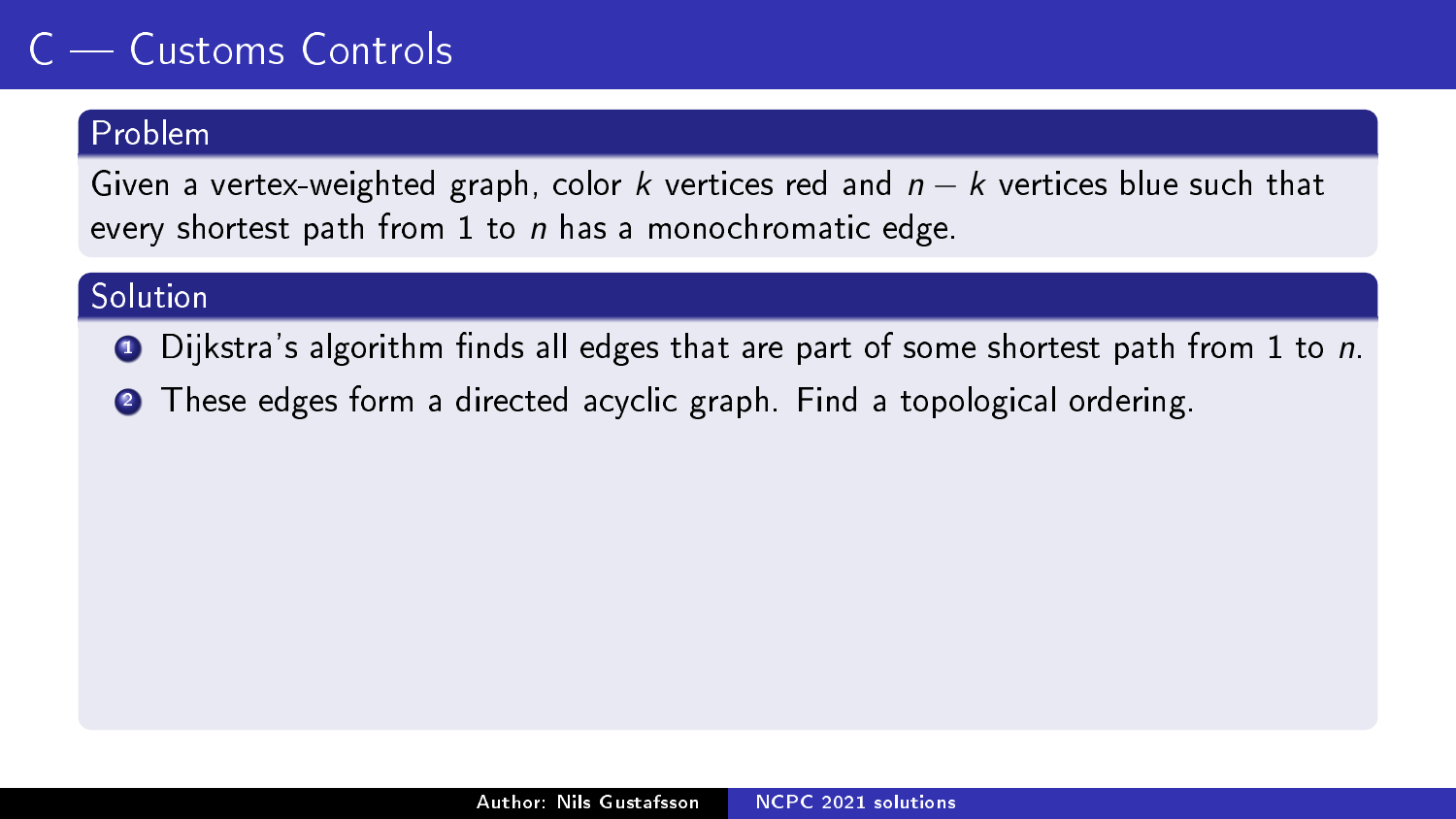### Problem

Given a vertex-weighted graph, color k vertices red and  $n - k$  vertices blue such that every shortest path from 1 to  $n$  has a monochromatic edge.

- $\bullet$  Dijkstra's algorithm finds all edges that are part of some shortest path from 1 to n.
- <sup>2</sup> These edges form a directed acyclic graph. Find a topological ordering.
- $\bullet$  Color the first k vertices in the ordering red, and the remaining ones blue:
	- $\bullet$  A shortest path from 1 to n now only switches between red and blue once, so every shortest path on 3 or more vertices must have a monochromatic edge.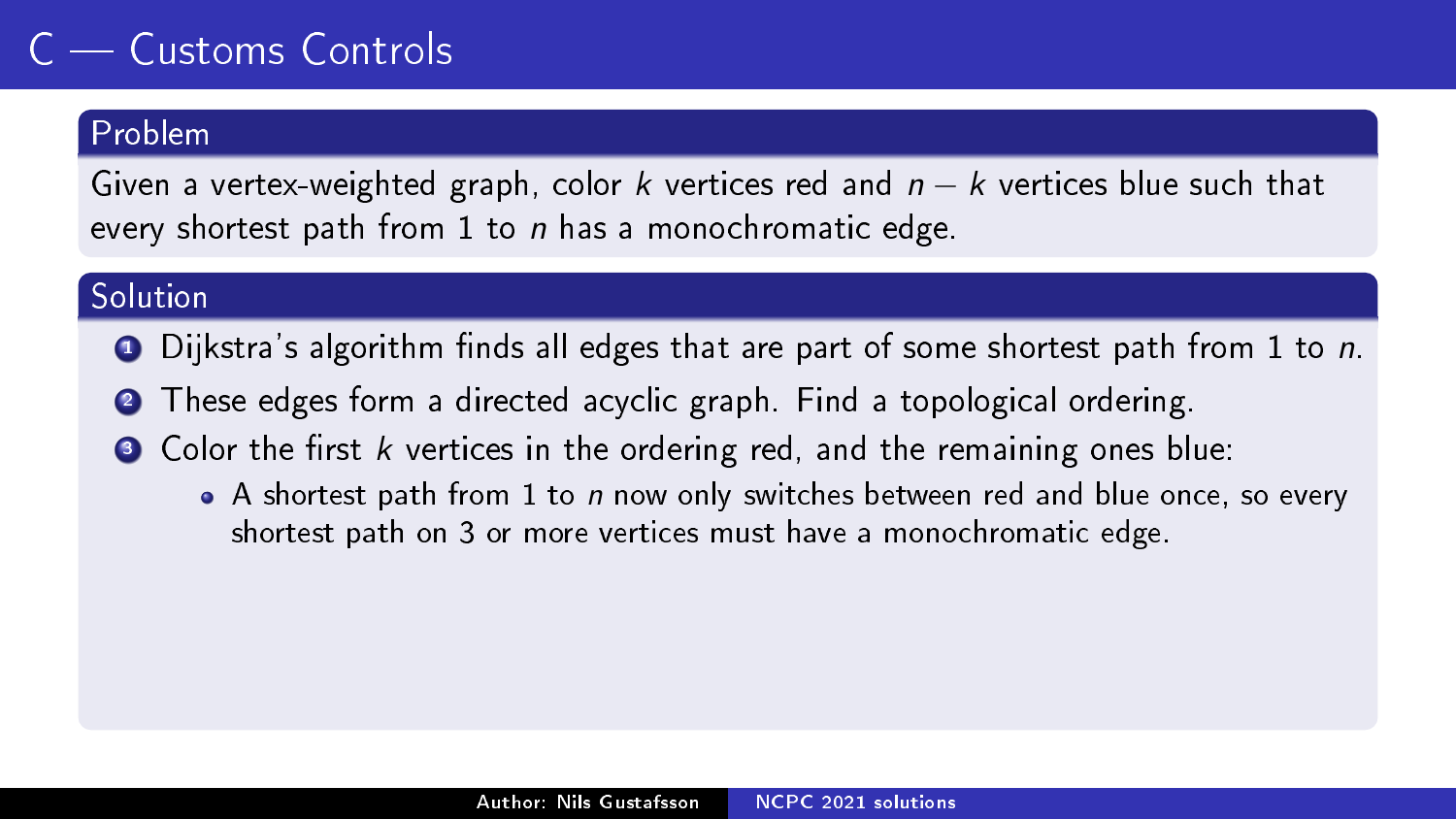### Problem

Given a vertex-weighted graph, color k vertices red and  $n - k$  vertices blue such that every shortest path from 1 to  $n$  has a monochromatic edge.

- $\bullet$  Dijkstra's algorithm finds all edges that are part of some shortest path from 1 to n.
- <sup>2</sup> These edges form a directed acyclic graph. Find a topological ordering.
- $\bullet$  Color the first k vertices in the ordering red, and the remaining ones blue:
	- $\bullet$  A shortest path from 1 to n now only switches between red and blue once, so every shortest path on 3 or more vertices must have a monochromatic edge.
- **4** Special case: this does not work if there is a direct edge from 1 to n.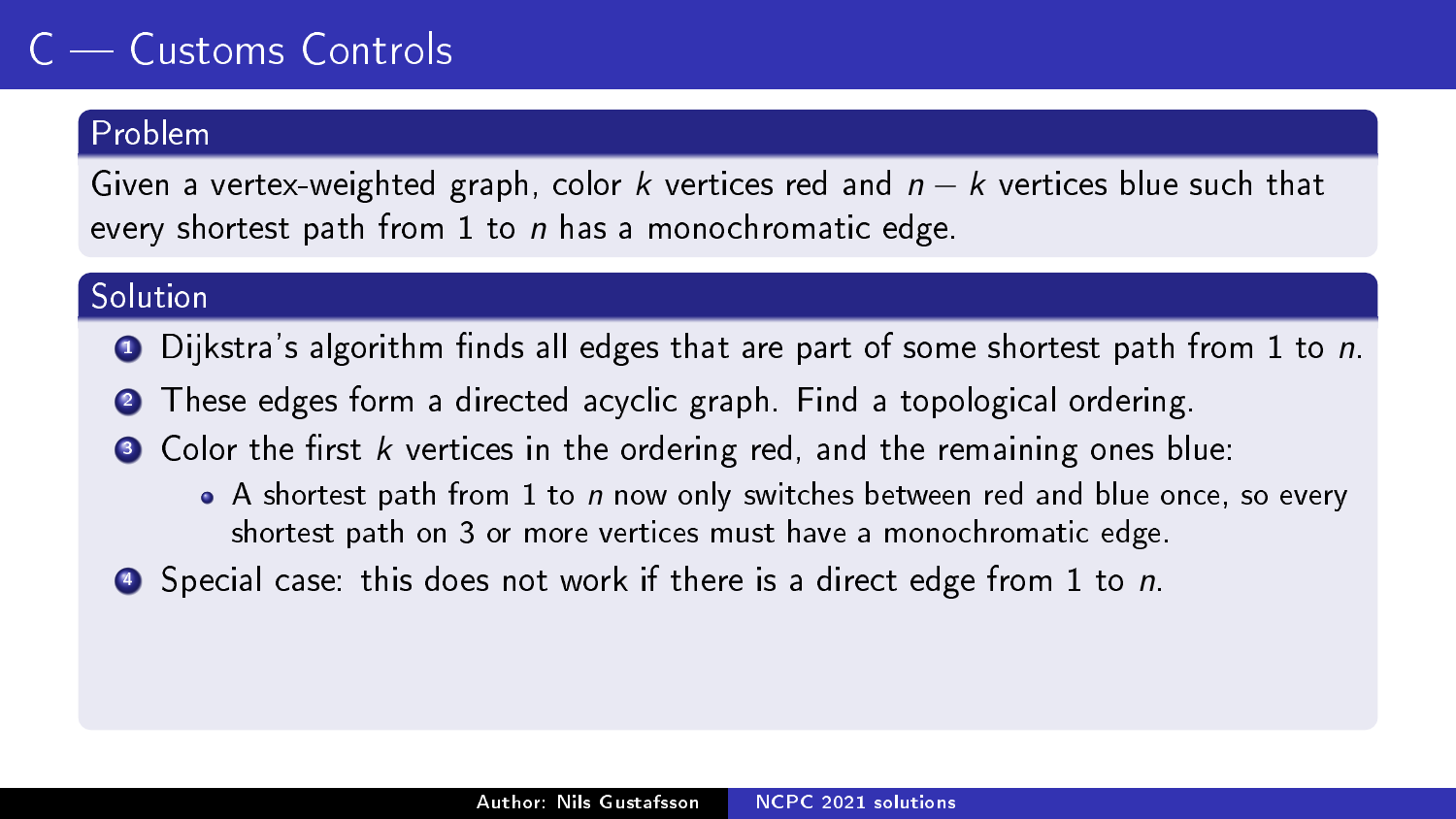#### Problem

Given a vertex-weighted graph, color k vertices red and  $n - k$  vertices blue such that every shortest path from 1 to  $n$  has a monochromatic edge.

- $\bullet$  Dijkstra's algorithm finds all edges that are part of some shortest path from 1 to n.
- <sup>2</sup> These edges form a directed acyclic graph. Find a topological ordering.
- $\bullet$  Color the first k vertices in the ordering red, and the remaining ones blue:
	- $\bullet$  A shortest path from 1 to n now only switches between red and blue once, so every shortest path on 3 or more vertices must have a monochromatic edge.
- **4** Special case: this does not work if there is a direct edge from 1 to n.
	- $\bullet$  Since graph is vertex-weighted, edge from 1 to n is the only shortest path.
	- We only need to make sure 1 and *n* get the same color.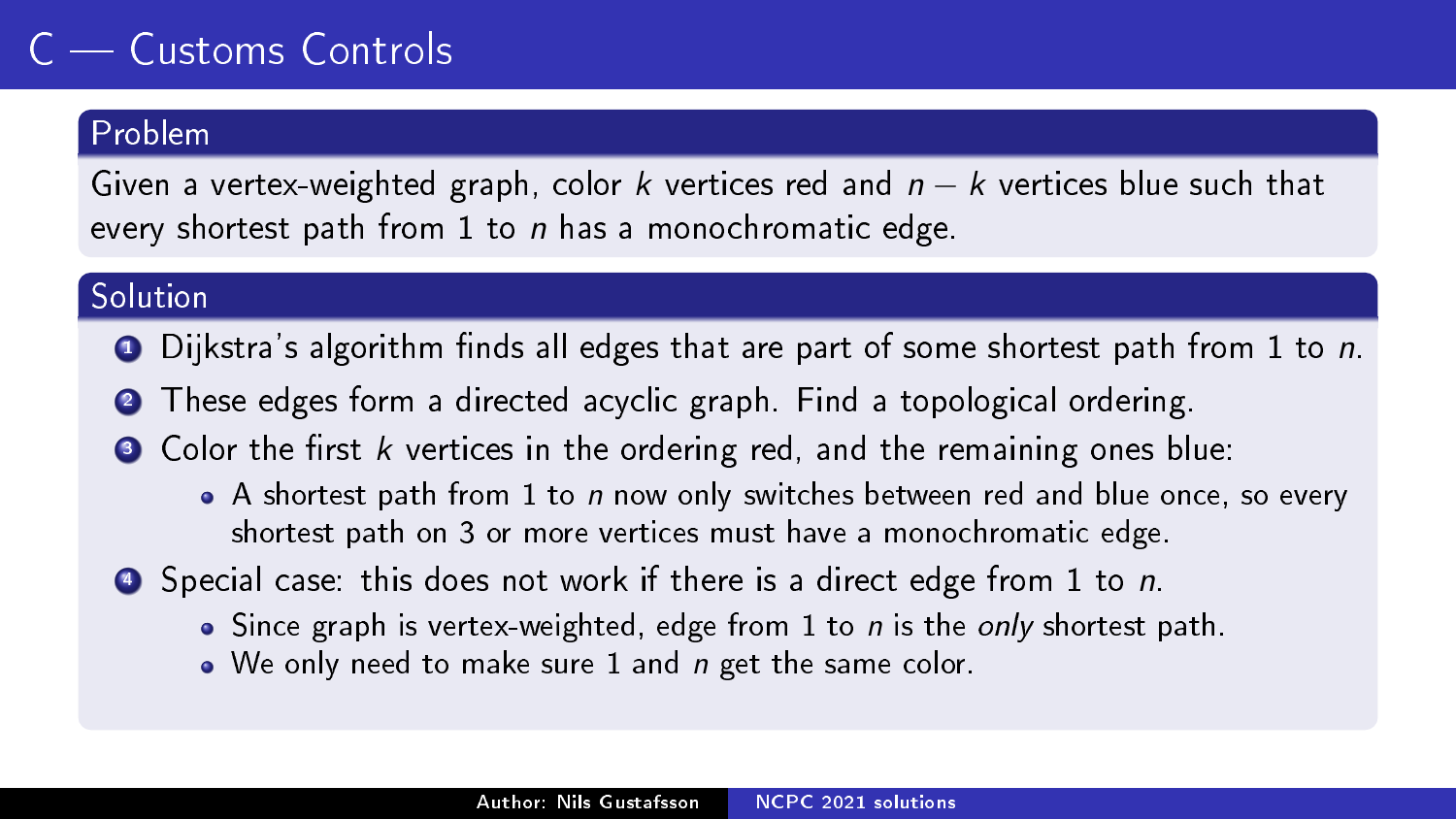### Problem

Given a vertex-weighted graph, color k vertices red and  $n - k$  vertices blue such that every shortest path from 1 to  $n$  has a monochromatic edge.

- $\bullet$  Dijkstra's algorithm finds all edges that are part of some shortest path from 1 to n.
- <sup>2</sup> These edges form a directed acyclic graph. Find a topological ordering.
- $\bullet$  Color the first k vertices in the ordering red, and the remaining ones blue:
	- $\bullet$  A shortest path from 1 to n now only switches between red and blue once, so every shortest path on 3 or more vertices must have a monochromatic edge.
- **4** Special case: this does not work if there is a direct edge from 1 to n.
	- $\bullet$  Since graph is vertex-weighted, edge from 1 to n is the only shortest path.
	- We only need to make sure 1 and *n* get the same color.
	- Always possible, except if  $n = 2$  and  $k = 1$ .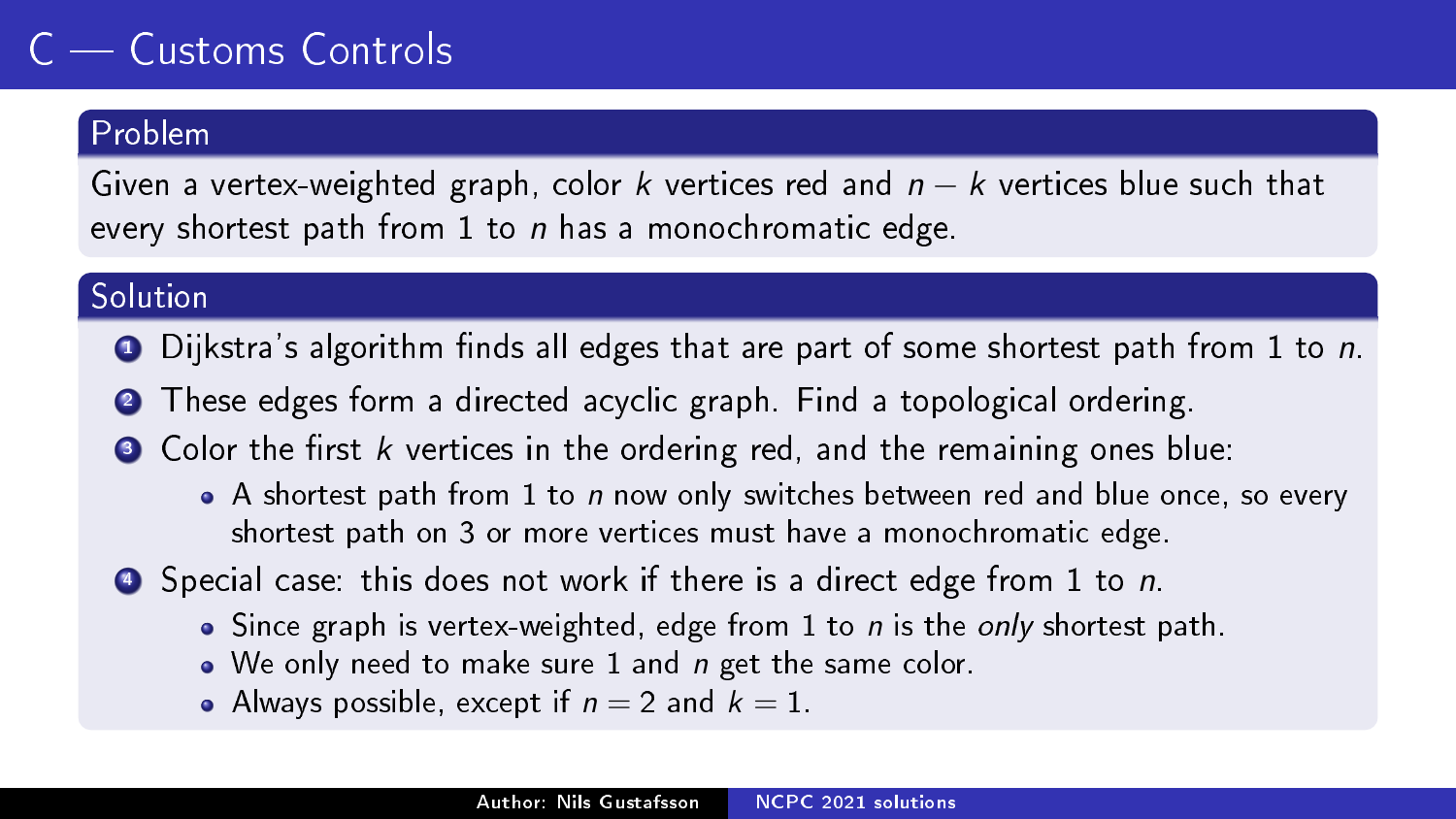### Problem

Given a vertex-weighted graph, color k vertices red and  $n - k$  vertices blue such that every shortest path from 1 to  $n$  has a monochromatic edge.

### **Solution**

- $\bullet$  Dijkstra's algorithm finds all edges that are part of some shortest path from 1 to n.
- <sup>2</sup> These edges form a directed acyclic graph. Find a topological ordering.
- $\bullet$  Color the first k vertices in the ordering red, and the remaining ones blue:
	- $\bullet$  A shortest path from 1 to n now only switches between red and blue once, so every shortest path on 3 or more vertices must have a monochromatic edge.
- **4** Special case: this does not work if there is a direct edge from 1 to n.
	- $\bullet$  Since graph is vertex-weighted, edge from 1 to n is the only shortest path.
	- We only need to make sure 1 and *n* get the same color.
	- Always possible, except if  $n = 2$  and  $k = 1$ .

Statistics at 4-hour mark: 67 submissions, 15 accepted, first after 01:39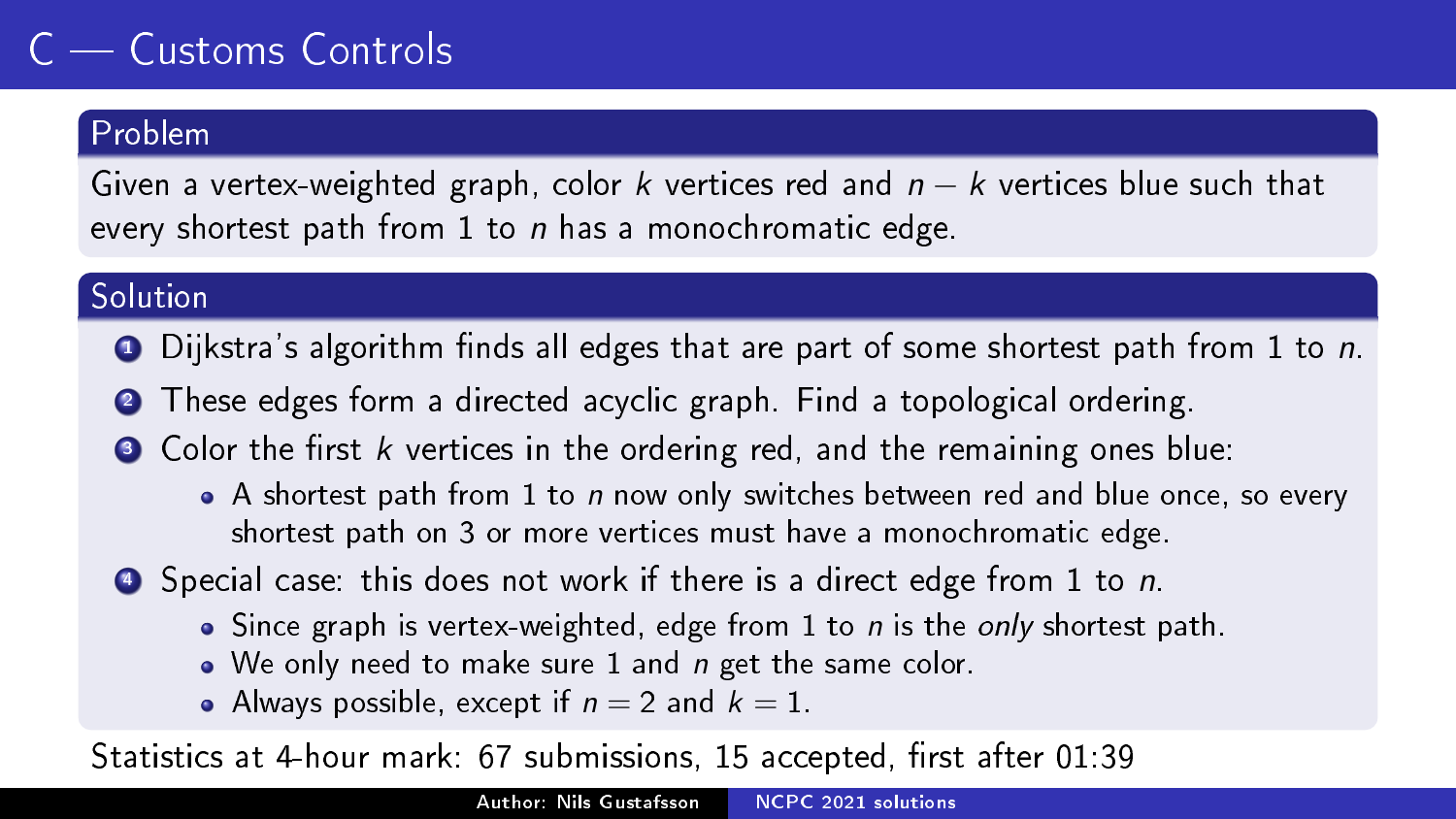Given productivity values  $\ell_i, f_i$  of n coders and productivity  $\ell, f$  of consultant for t-hour long project, is there a weighted average of coders such that  $\ell_{\text{avg}} \ge \ell / t$  and  $f_{\text{avg}} \ge f / t$ ? Handle many queries like this, interleaved with some of the  $n$  coders leaving.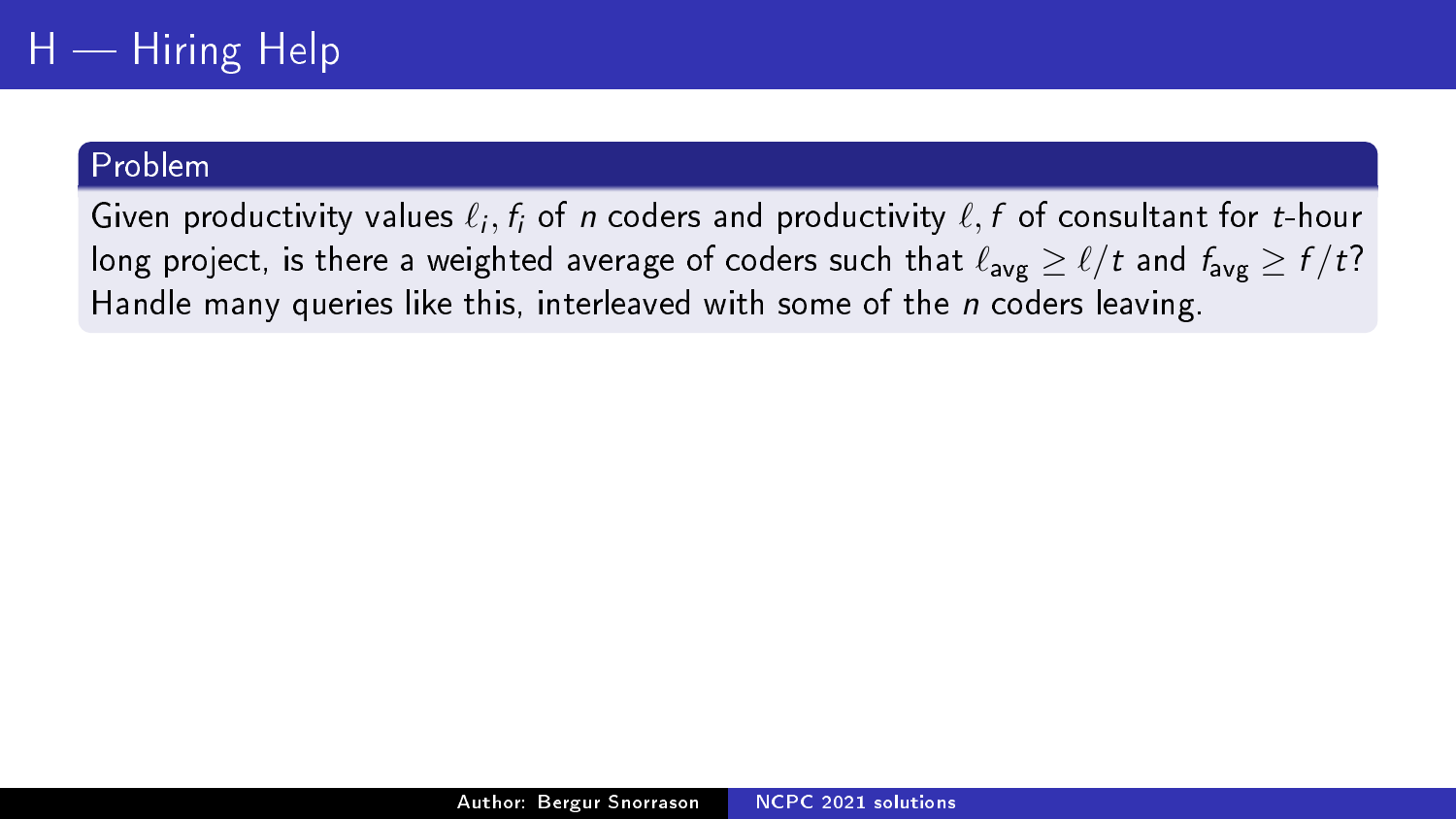Given productivity values  $\ell_i, f_i$  of n coders and productivity  $\ell, f$  of consultant for t-hour long project, is there a weighted average of coders such that  $\ell_{\text{avg}} \ge \ell / t$  and  $f_{\text{avg}} \ge f / t$ ? Handle many queries like this, interleaved with some of the  $n$  coders leaving.

#### Geometric View

 $\bullet$  The coders are a set of points  $P$  in 2D.

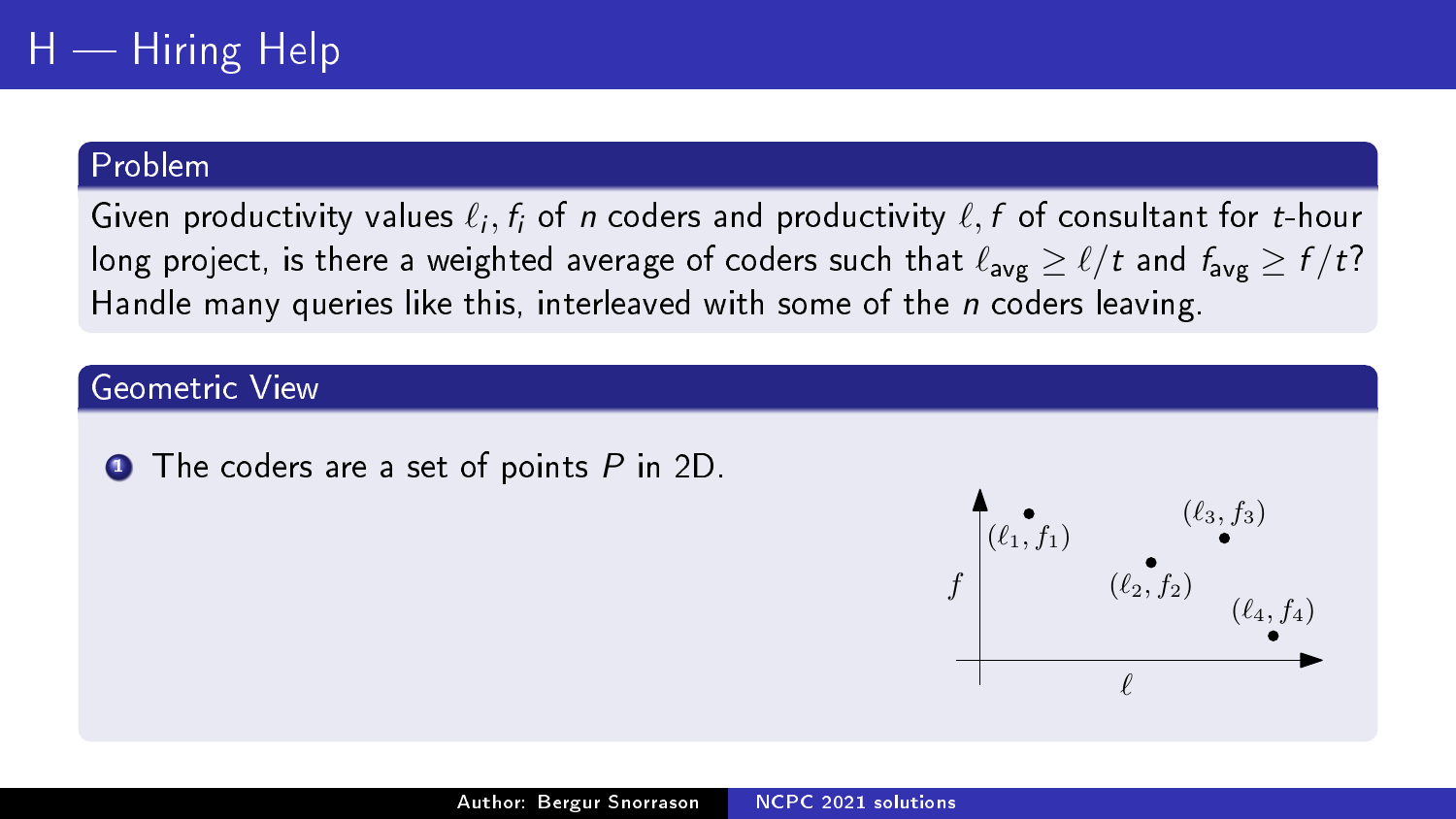Given productivity values  $\ell_i, f_i$  of n coders and productivity  $\ell, f$  of consultant for t-hour long project, is there a weighted average of coders such that  $\ell_{\text{avg}} \ge \ell / t$  and  $f_{\text{avg}} \ge f / t$ ? Handle many queries like this, interleaved with some of the  $n$  coders leaving.

#### Geometric View

- $\bullet$  The coders are a set of points  $P$  in 2D.
- **2** The consultant query is another point q in 2D.

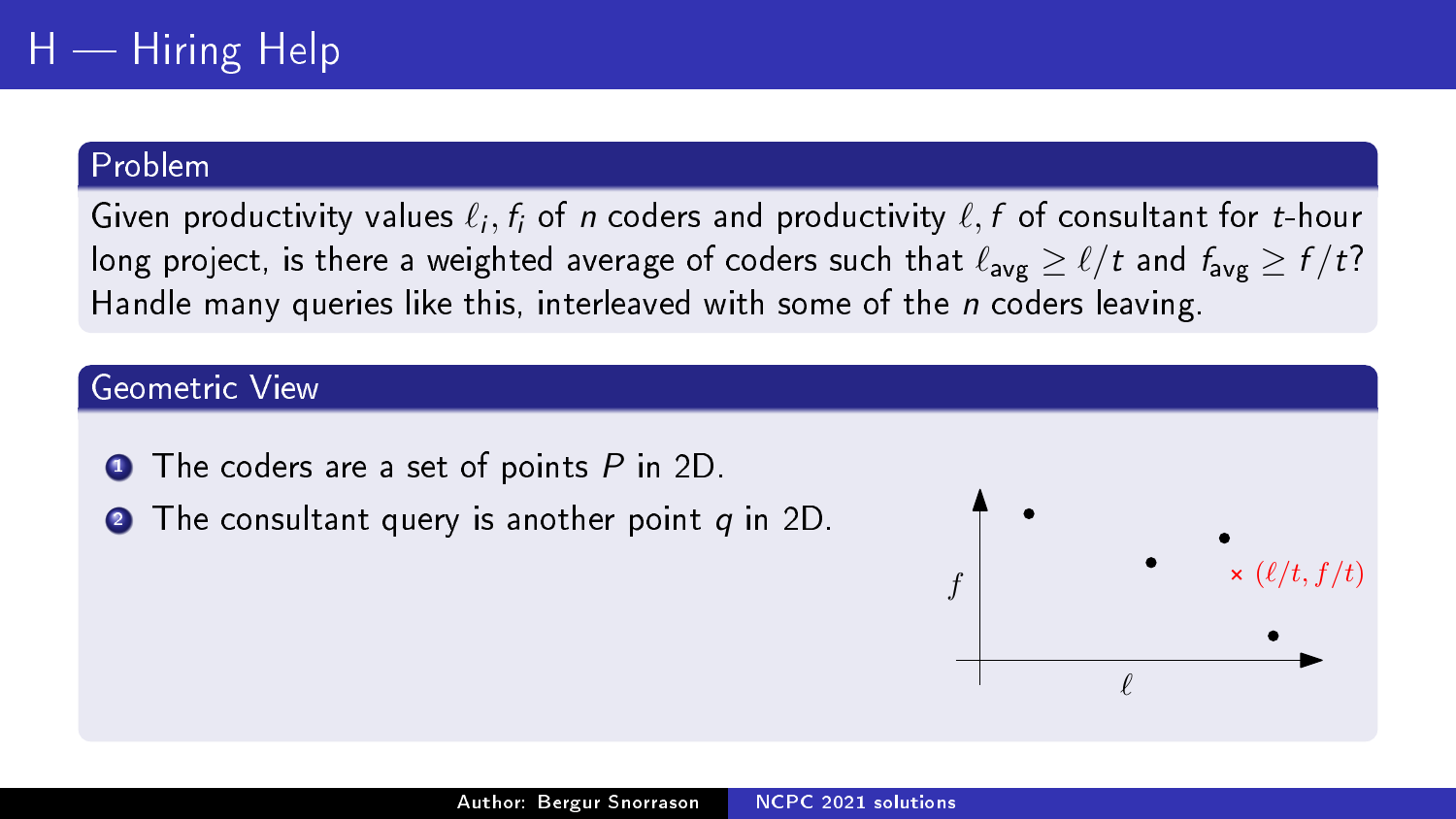Given productivity values  $\ell_i, f_i$  of n coders and productivity  $\ell, f$  of consultant for t-hour long project, is there a weighted average of coders such that  $\ell_{\text{avg}} \ge \ell / t$  and  $f_{\text{avg}} \ge f / t$ ? Handle many queries like this, interleaved with some of the  $n$  coders leaving.

#### Geometric View

- $\bullet$  The coders are a set of points  $P$  in 2D.
- **2** The consultant query is another point q in 2D.
- $\bullet$  The weighted average exists if and only if  $q$  is below the upper side of the convex hull of P.

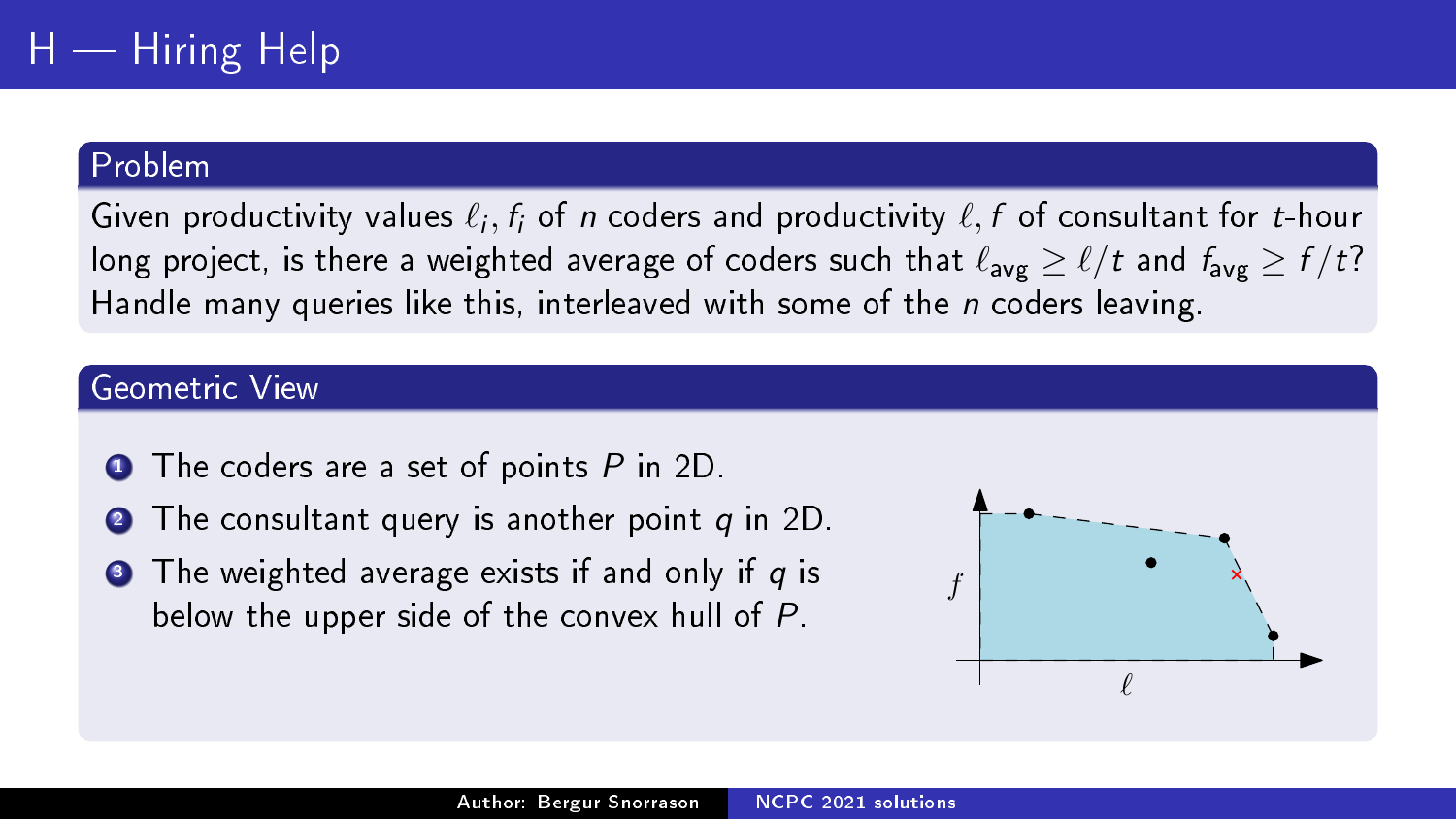Given productivity values  $\ell_i, f_i$  of n coders and productivity  $\ell, f$  of consultant for t-hour long project, is there a weighted average of coders such that  $\ell_{avg} > \ell / t$  and  $f_{avg} > f / t$ ? Handle many queries like this, interleaved with some of the  $n$  coders leaving.

#### Geometric View

- $\bullet$  The coders are a set of points  $P$  in 2D.
- **2** The consultant query is another point q in 2D.
- $\bullet$  The weighted average exists if and only if  $q$  is below the upper side of the convex hull of P.
- **4** Coders leaving corresponds to points being removed, leading to the convex hull changing.

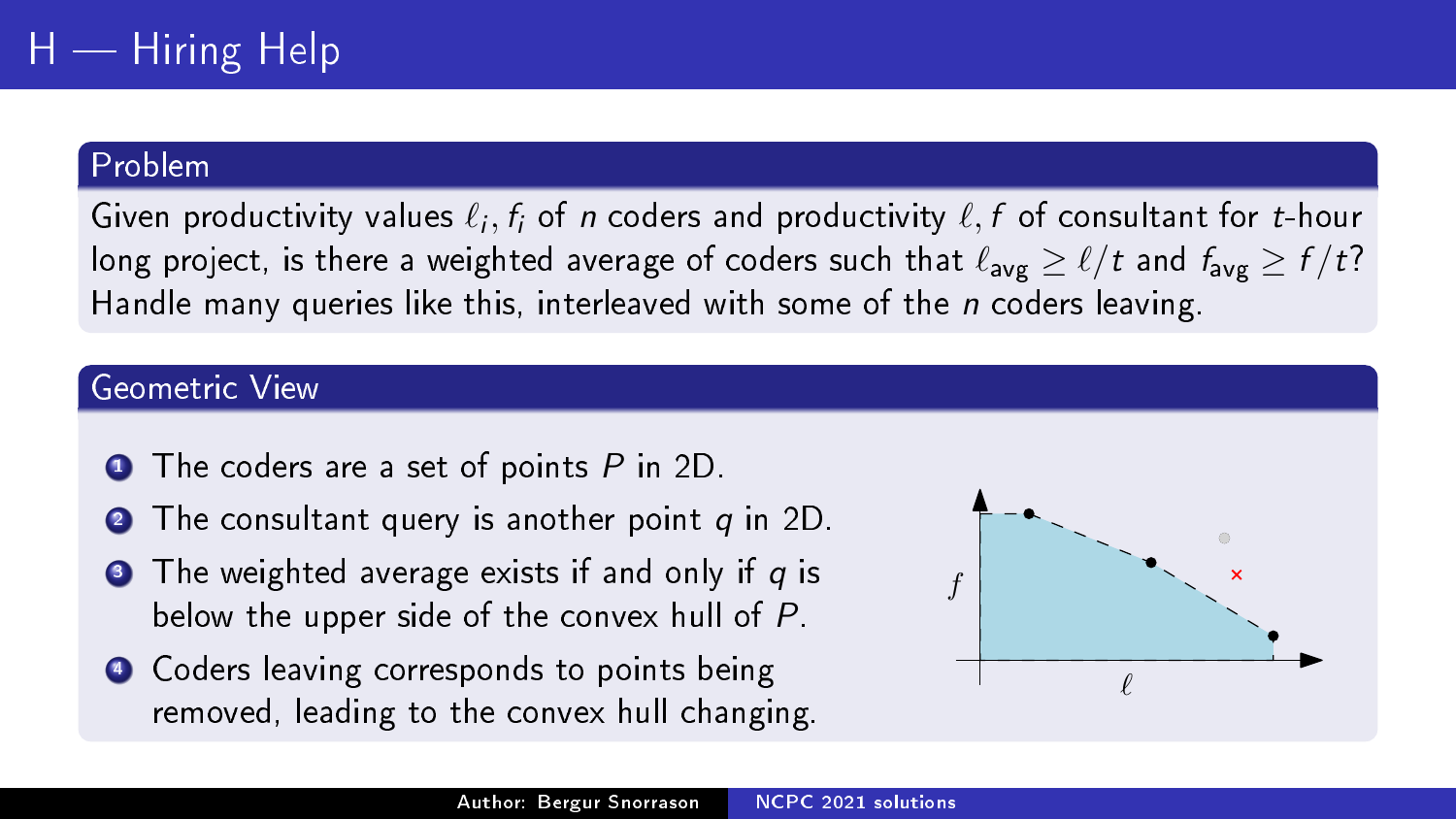# $H -$  Hiring Help

### Reformulated Problem

Given set of points  $(x, y)$ , maintain upper side of its convex hull, under removals of points and queries about whether other points  $(x^*,y^*)$  are below the hull.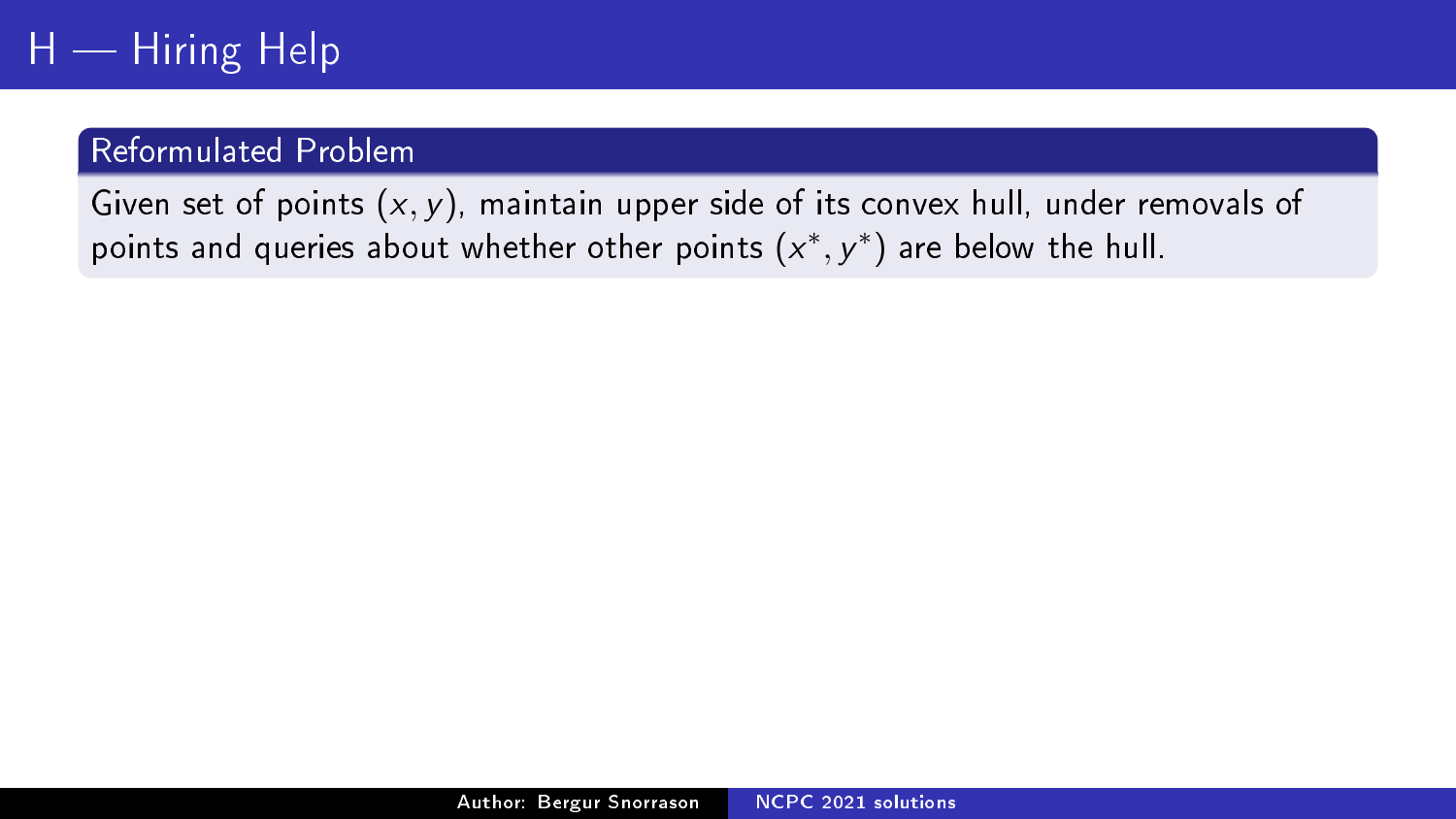### Reformulated Problem

Given set of points  $(x, y)$ , maintain upper side of its convex hull, under removals of points and queries about whether other points  $(x^*,y^*)$  are below the hull.

### **Solution**

**1** The hull is a piecewise linear function, represent it as a sorted set of points  $(x_1, y_1), (x_2, y_2), \ldots, (x_t, y_t)$  where  $x_1 < x_2 < \ldots x_t$  and  $y_1 > y_2 > \ldots y_t$ .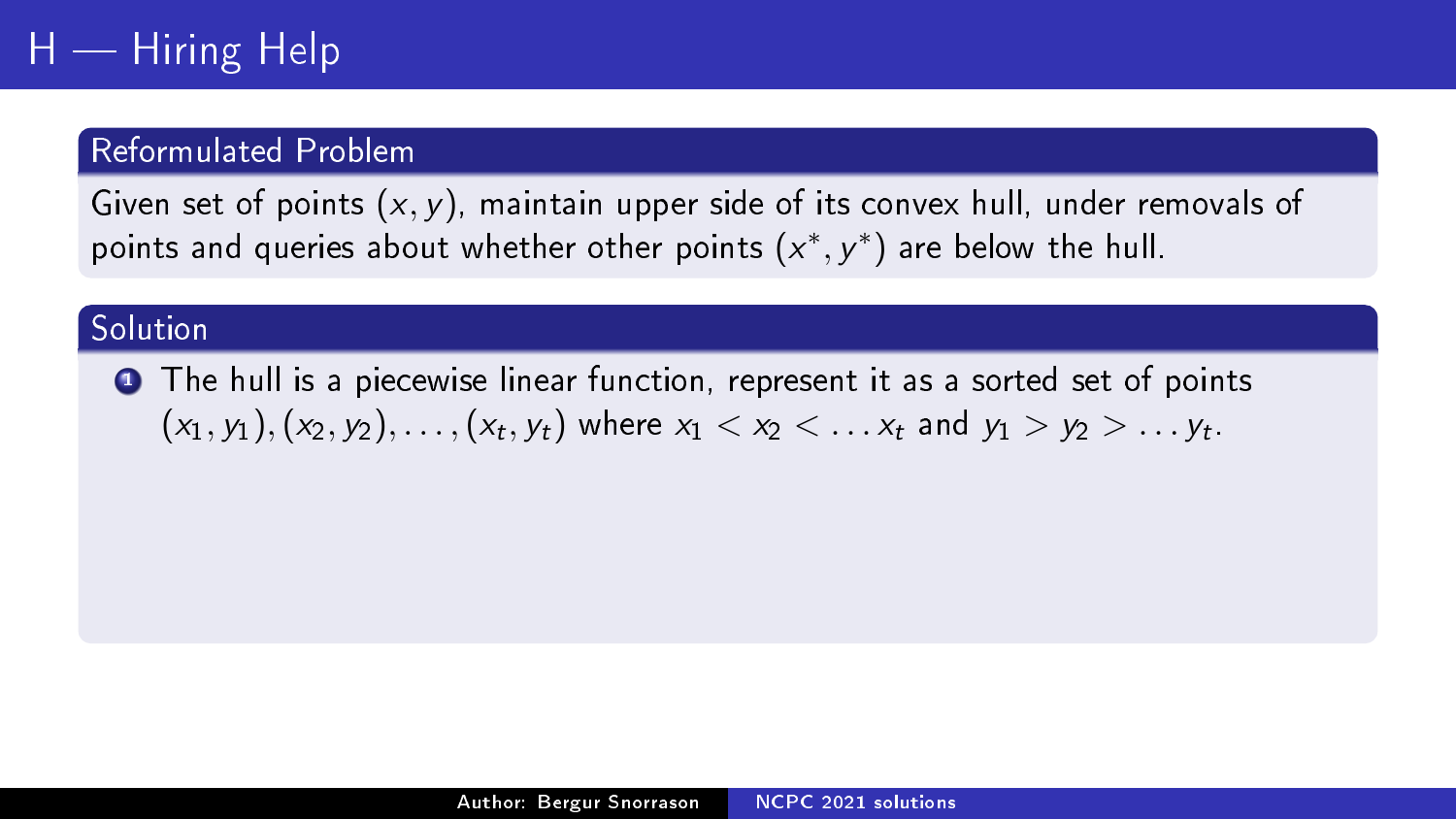## Reformulated Problem

Given set of points  $(x, y)$ , maintain upper side of its convex hull, under removals of points and queries about whether other points  $(x^*,y^*)$  are below the hull.

## Solution

- **1** The hull is a piecewise linear function, represent it as a sorted set of points  $(x_1, y_1), (x_2, y_2), \ldots, (x_t, y_t)$  where  $x_1 < x_2 < \ldots x_t$  and  $y_1 > y_2 > \ldots y_t$ .
- ? For a query  $(x^*,y^*)$ , find index  $i$  such that  $x_{i-1} < x^* \leq x_i$  and check if  $(x^*,y^*)$  is below line from  $(x_{i-1},y_{i-1})$  to  $(x_i,y_i)$ .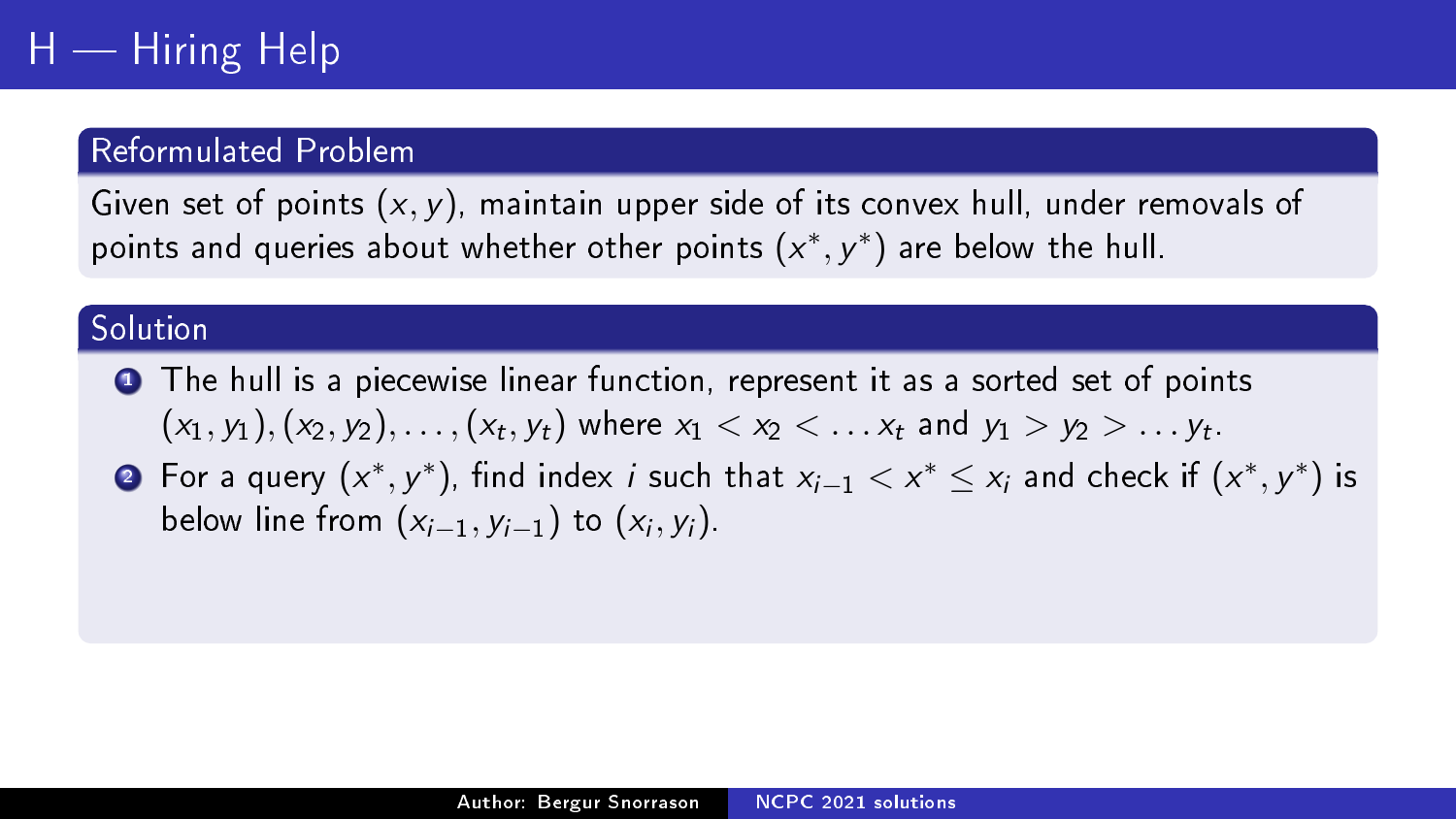## Reformulated Problem

Given set of points  $(x, y)$ , maintain upper side of its convex hull, under removals of points and queries about whether other points  $(x^*,y^*)$  are below the hull.

## Solution

- **1** The hull is a piecewise linear function, represent it as a sorted set of points  $(x_1, y_1), (x_2, y_2), \ldots, (x_t, y_t)$  where  $x_1 < x_2 < \ldots x_t$  and  $y_1 > y_2 > \ldots y_t$ .
- ? For a query  $(x^*,y^*)$ , find index  $i$  such that  $x_{i-1} < x^* \leq x_i$  and check if  $(x^*,y^*)$  is below line from  $(x_{i-1},y_{i-1})$  to  $(x_i,y_i)$ .
- **3** Handling removals can be done,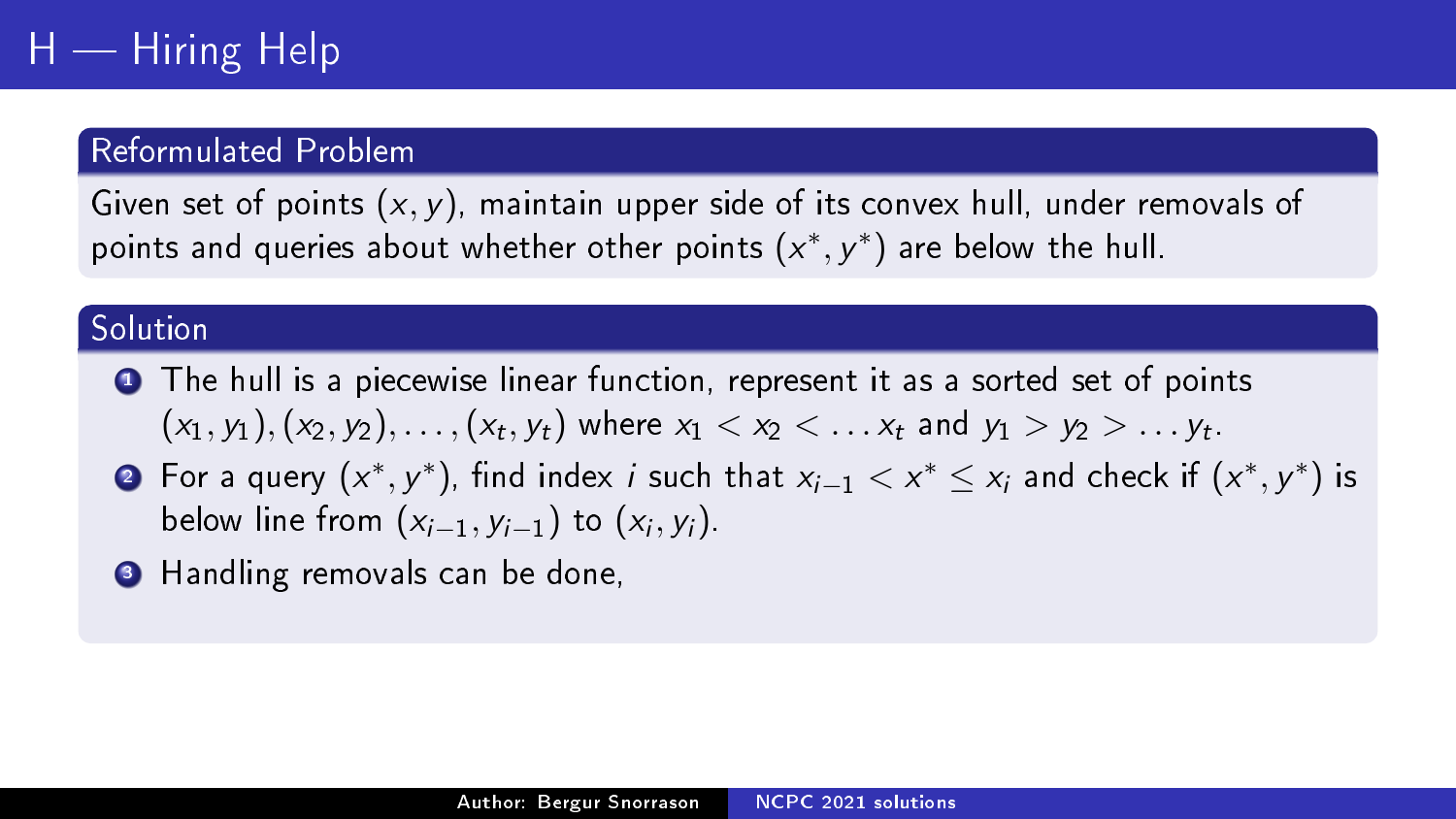## Reformulated Problem

Given set of points  $(x, y)$ , maintain upper side of its convex hull, under *additions* of points and queries about whether other points  $(x^*,y^*)$  are below the hull.

## **Solution**

- **1** The hull is a piecewise linear function, represent it as a sorted set of points  $(x_1, y_1), (x_2, y_2), \ldots, (x_t, y_t)$  where  $x_1 < x_2 < \ldots x_t$  and  $y_1 > y_2 > \ldots y_t$ .
- ? For a query  $(x^*,y^*)$ , find index  $i$  such that  $x_{i-1} < x^* \leq x_i$  and check if  $(x^*,y^*)$  is below line from  $(x_{i-1},y_{i-1})$  to  $(x_i,y_i)$ .
- <sup>3</sup> Handling removals can be done, but if we instead run the events in reverse order, the removals become *additions*, which are easier to handle.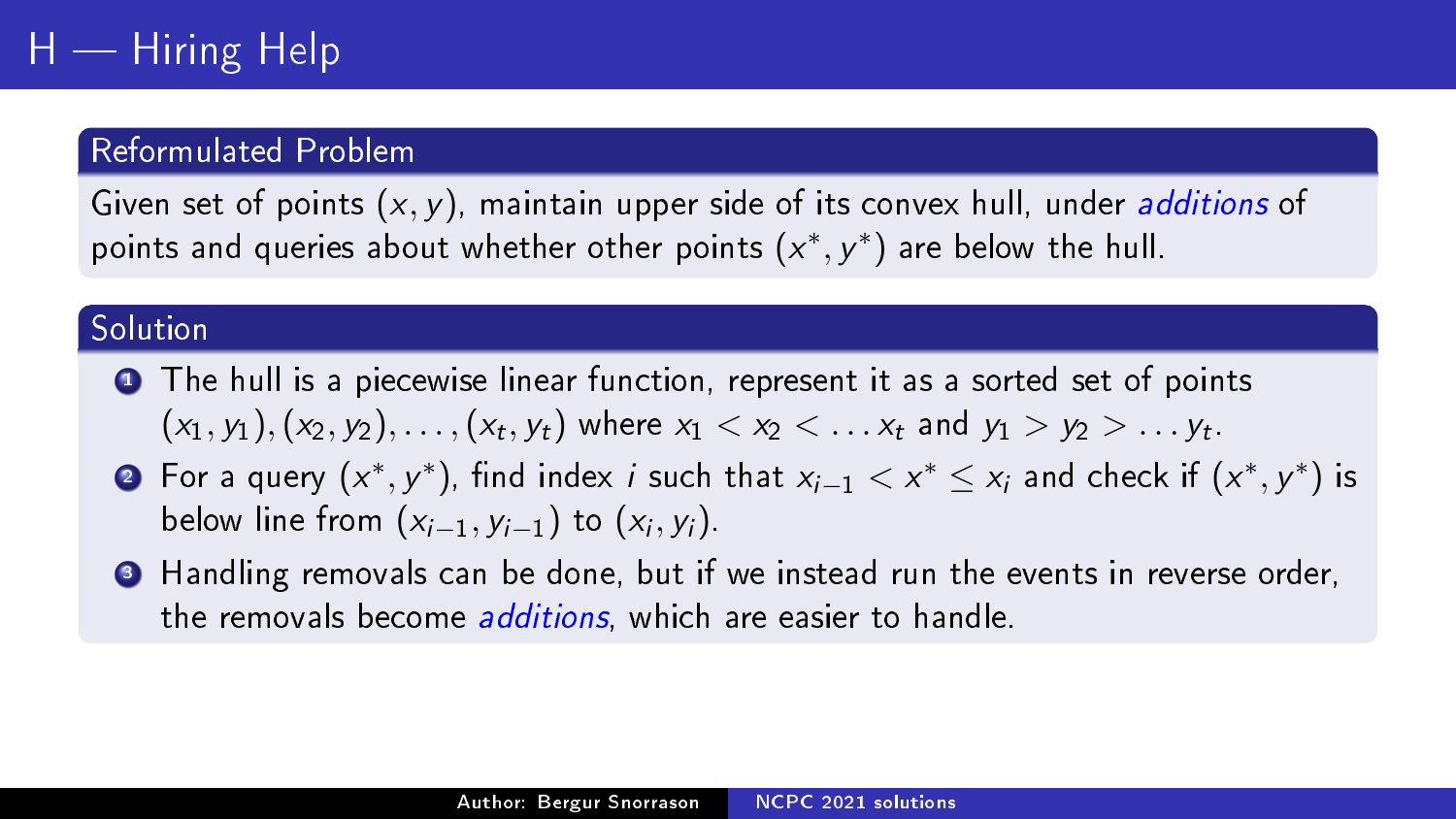## Reformulated Problem

Given set of points  $(x, y)$ , maintain upper side of its convex hull, under *additions* of points and queries about whether other points  $(x^*,y^*)$  are below the hull.

## Handling additions

**1** If point to add is outside current hull, add it to our current set of points.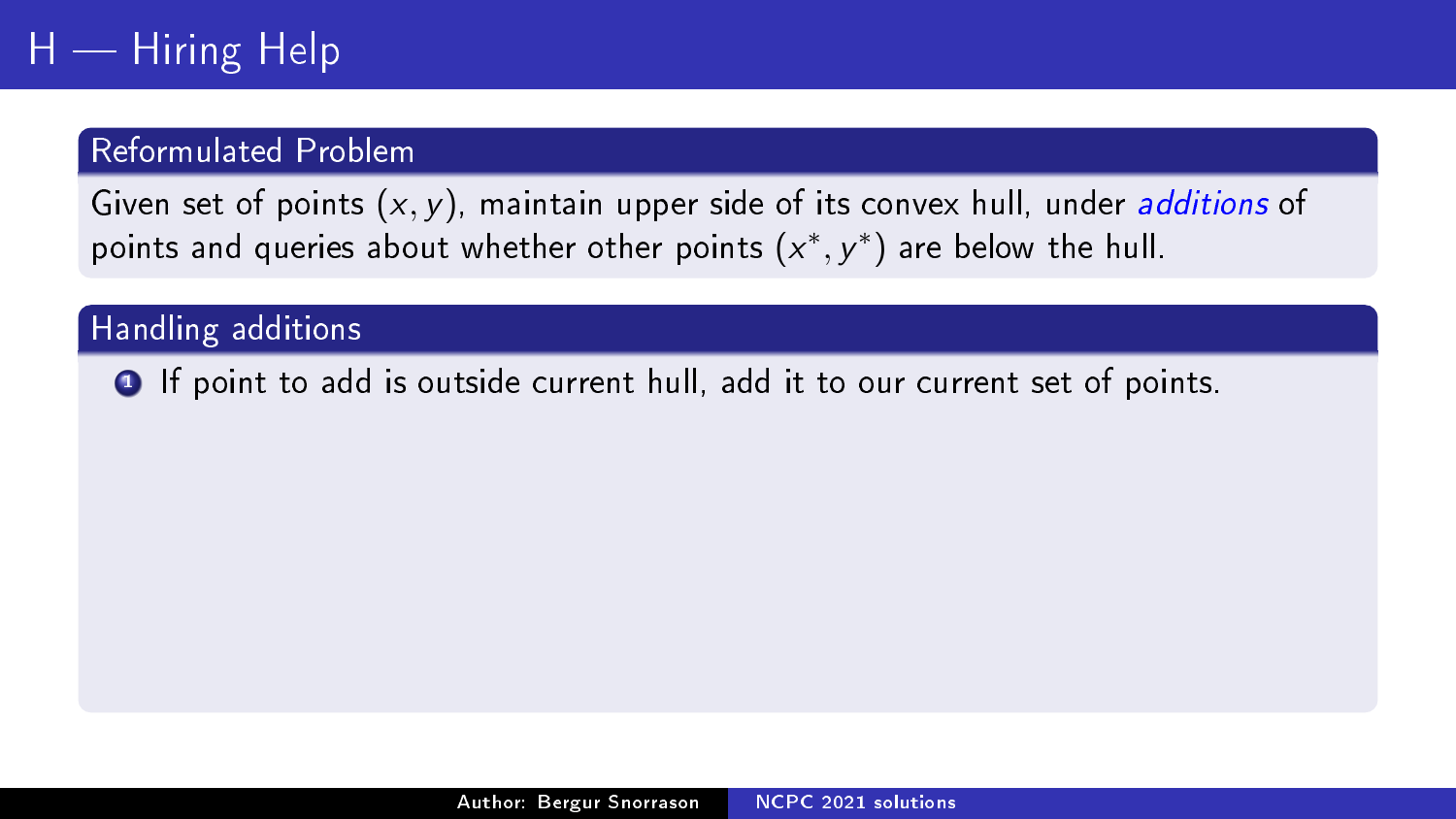## Reformulated Problem

Given set of points  $(x, y)$ , maintain upper side of its convex hull, under *additions* of points and queries about whether other points  $(x^*,y^*)$  are below the hull.

- **1** If point to add is outside current hull, add it to our current set of points.
- <sup>2</sup> Remove any concavities formed to left and right of new point.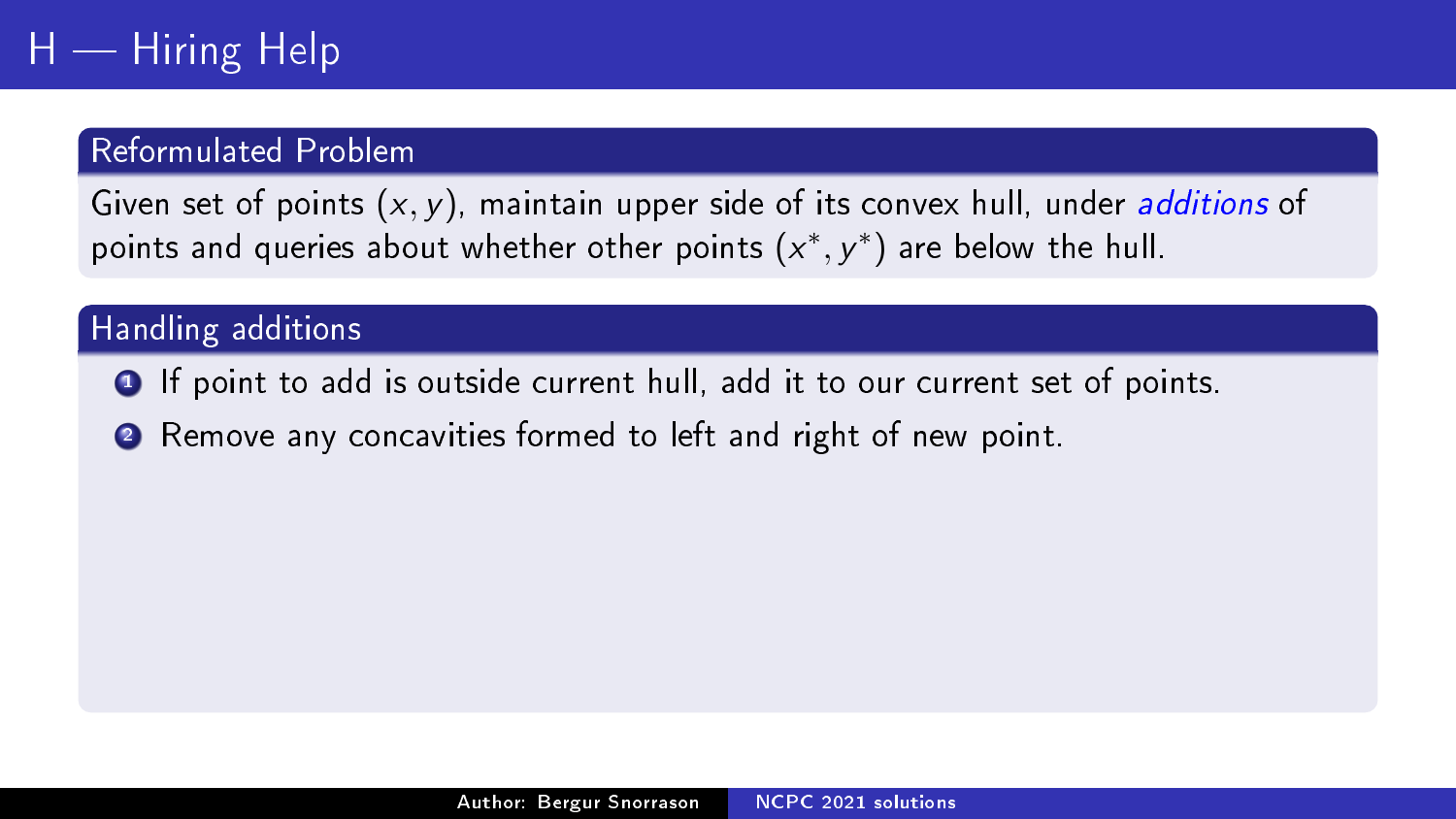## Reformulated Problem

Given set of points  $(x, y)$ , maintain upper side of its convex hull, under *additions* of points and queries about whether other points  $(x^*,y^*)$  are below the hull.

- **1** If point to add is outside current hull, add it to our current set of points.
- <sup>2</sup> Remove any concavities formed to left and right of new point.
- <sup>3</sup> Issue(?): addition may take a long time because many old points could be discarded from hull.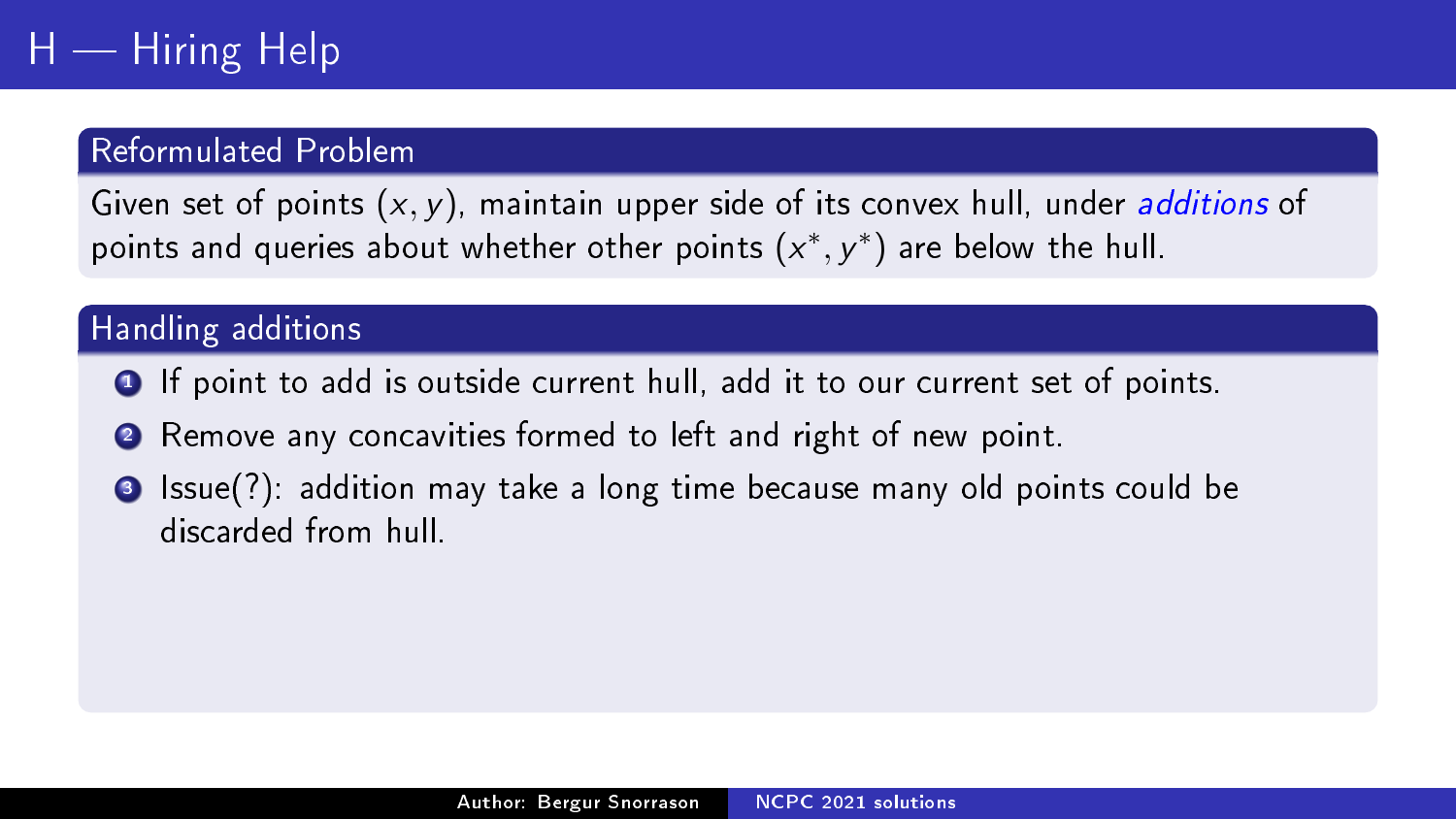## Reformulated Problem

Given set of points  $(x, y)$ , maintain upper side of its convex hull, under *additions* of points and queries about whether other points  $(x^*,y^*)$  are below the hull.

- **1** If point to add is outside current hull, add it to our current set of points.
- <sup>2</sup> Remove any concavities formed to left and right of new point.
- <sup>3</sup> Issue(?): addition may take a long time because many old points could be discarded from hull.
- <sup>4</sup> Not an issue: once a point is discarded, it can never be added back, so total number of removals for all events is  $\leq n$ .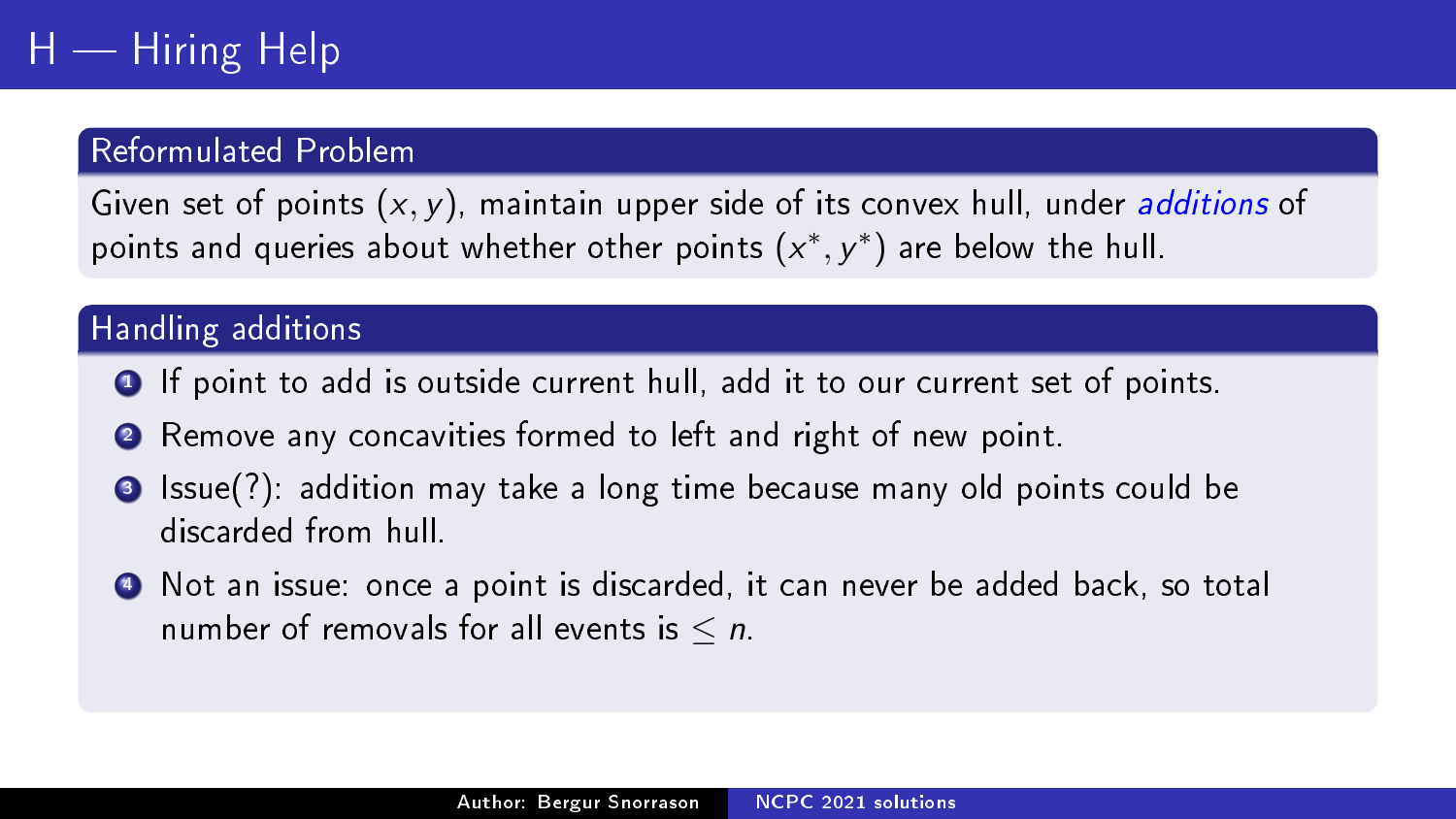## Reformulated Problem

Given set of points  $(x, y)$ , maintain upper side of its convex hull, under *additions* of points and queries about whether other points  $(x^*,y^*)$  are below the hull.

- **1** If point to add is outside current hull, add it to our current set of points.
- <sup>2</sup> Remove any concavities formed to left and right of new point.
- <sup>3</sup> Issue(?): addition may take a long time because many old points could be discarded from hull.
- <sup>4</sup> Not an issue: once a point is discarded, it can never be added back, so total number of removals for all events is  $\leq n$ .
- $\bigcirc$   $O((n+e) \log n)$  total time complexity.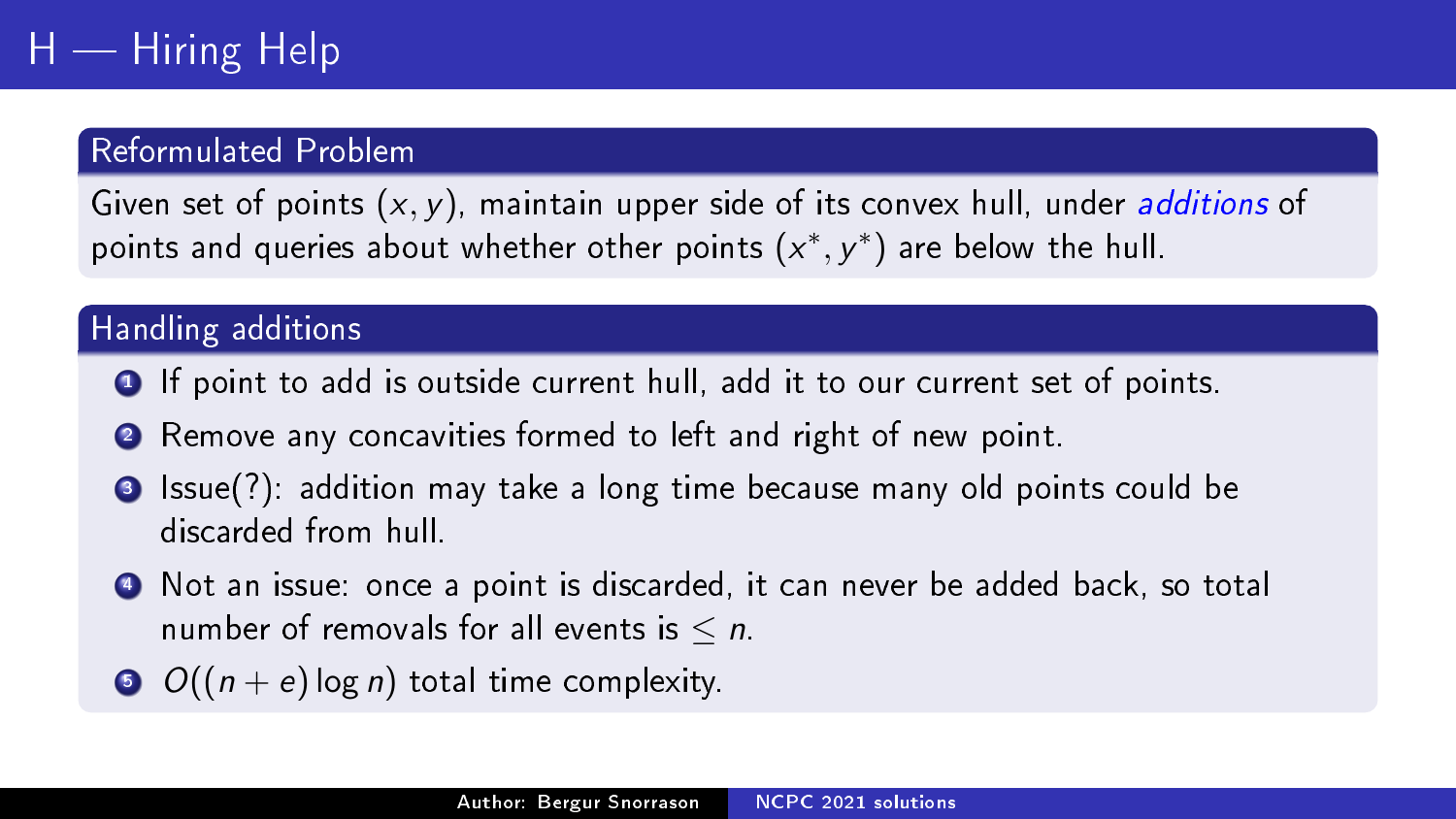## Reformulated Problem

Given set of points  $(x, y)$ , maintain upper side of its convex hull, under *additions* of points and queries about whether other points  $(x^*,y^*)$  are below the hull.

# Handling additions

- **1** If point to add is outside current hull, add it to our current set of points.
- <sup>2</sup> Remove any concavities formed to left and right of new point.
- <sup>3</sup> Issue(?): addition may take a long time because many old points could be discarded from hull.
- <sup>4</sup> Not an issue: once a point is discarded, it can never be added back, so total number of removals for all events is  $\leq n$ .
- $\bigcirc$   $O((n+e) \log n)$  total time complexity.

Statistics at 4-hour mark: 24 submissions, 7 accepted, first after 01:42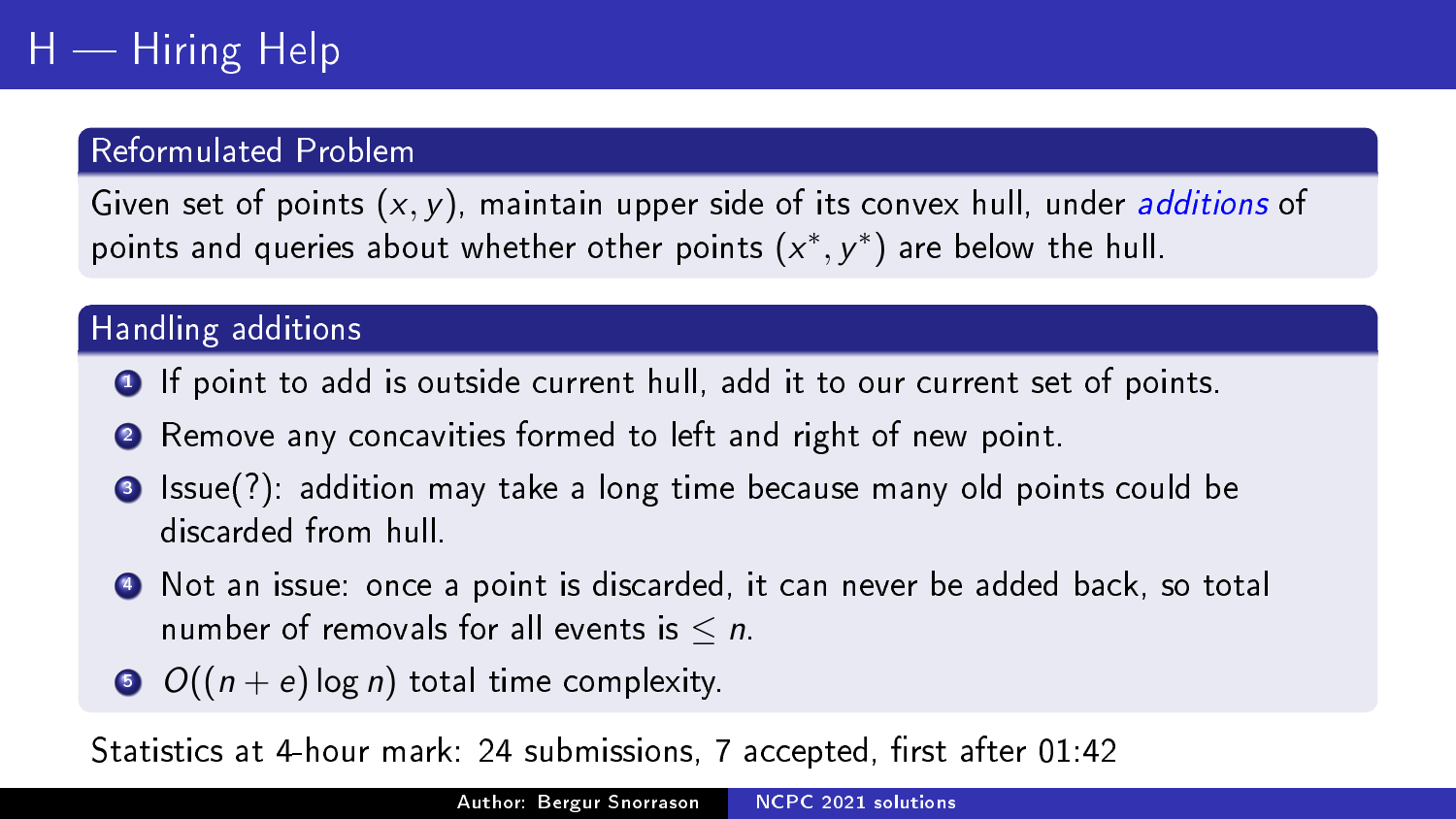Given circular array a, how many ways can it be separated into two or more intervals such that array b can be obtained by permuting each interval separately?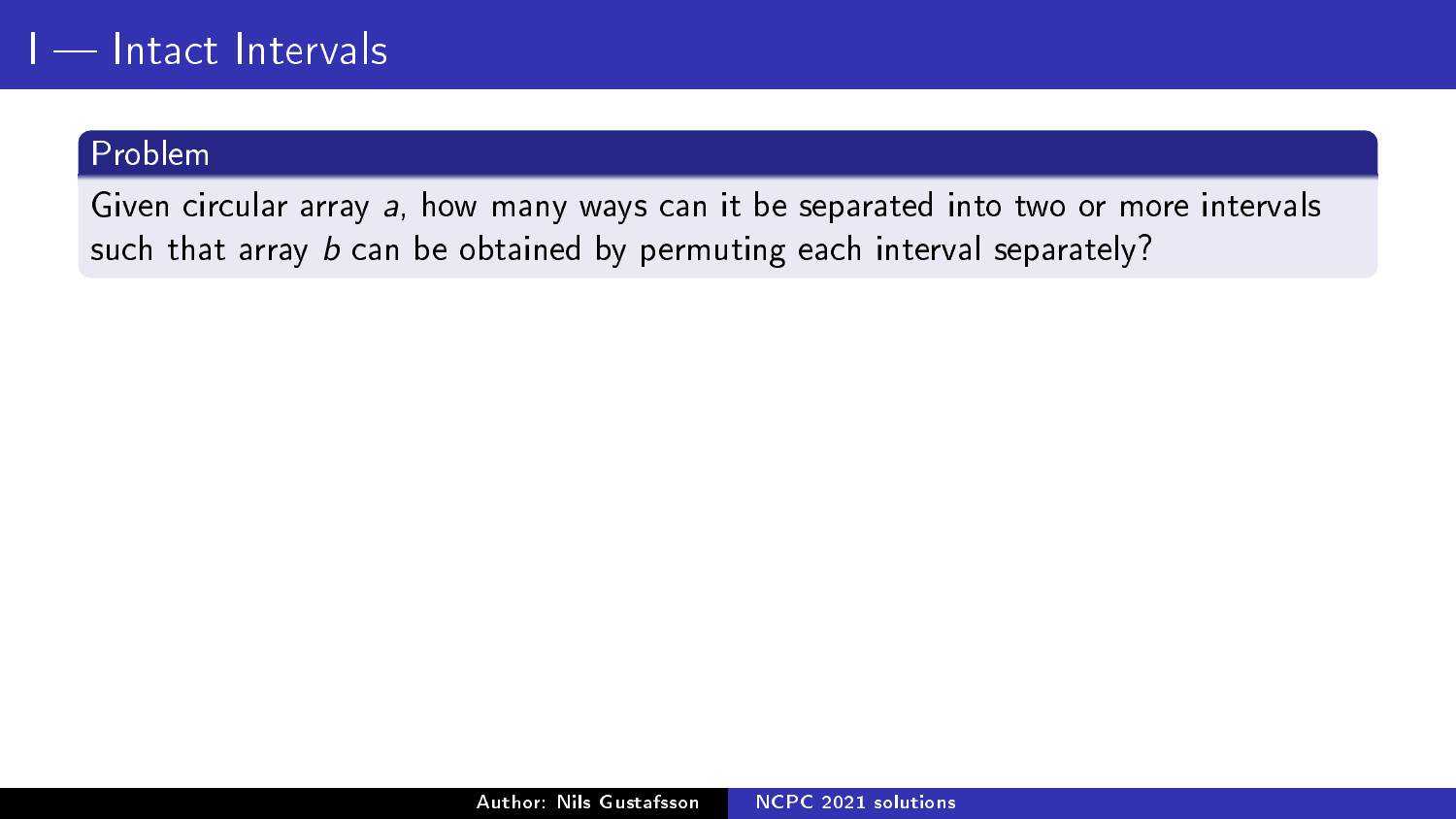Given circular array a, how many ways can it be separated into two or more intervals such that array b can be obtained by permuting each interval separately?

# Solution for the non-circular case

**1** Let  $A_i = a_1, \ldots, a_i$  be the prefix of first *i* values of a.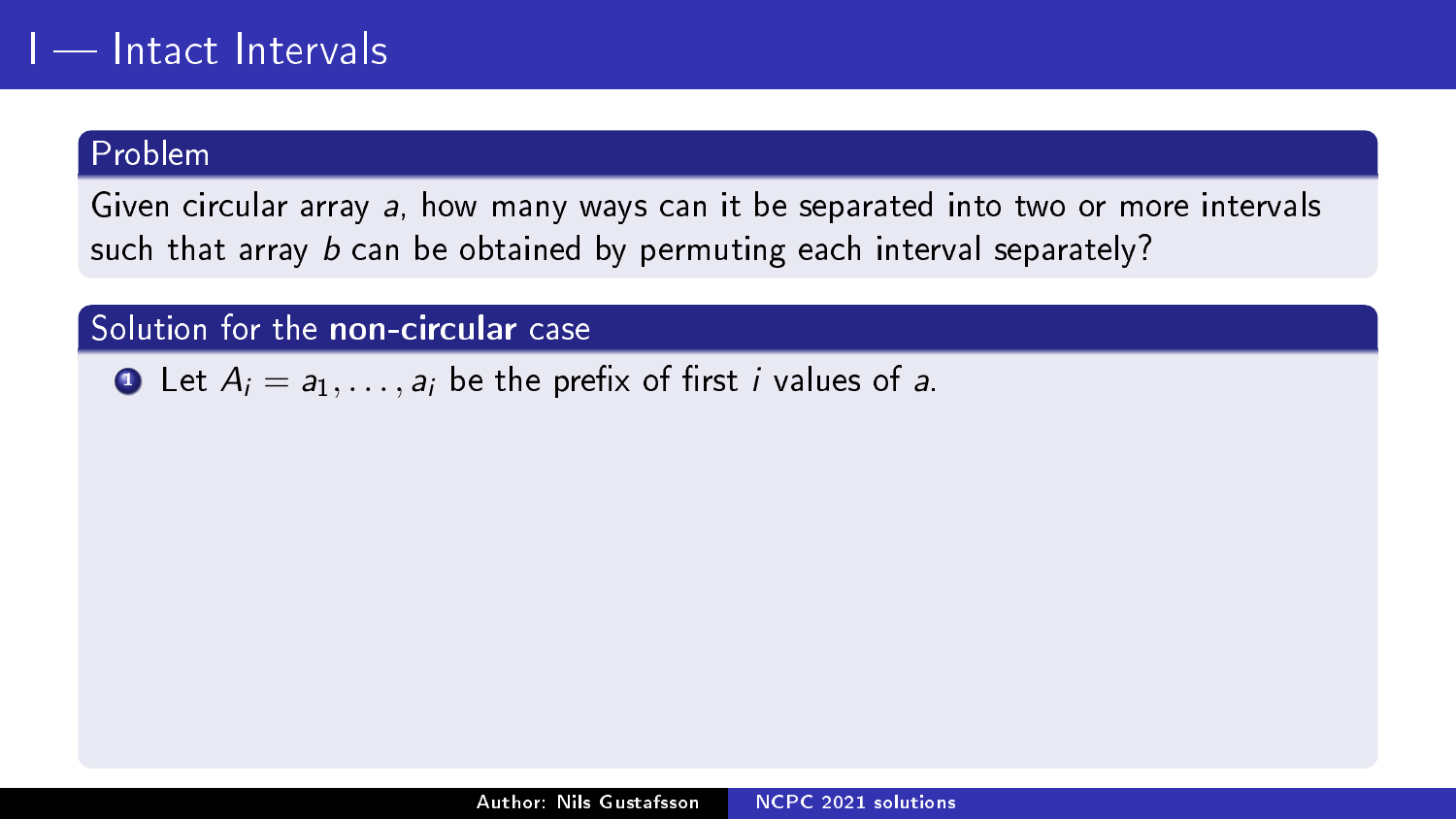Given circular array a, how many ways can it be separated into two or more intervals such that array b can be obtained by permuting each interval separately?

- **1** Let  $A_i = a_1, \ldots, a_i$  be the prefix of first *i* values of a.
- $\bullet$  Let  $s$  be the number of indices  $1 \leq i < n$  such that  $A_i$  is a permutation of  $B_i.$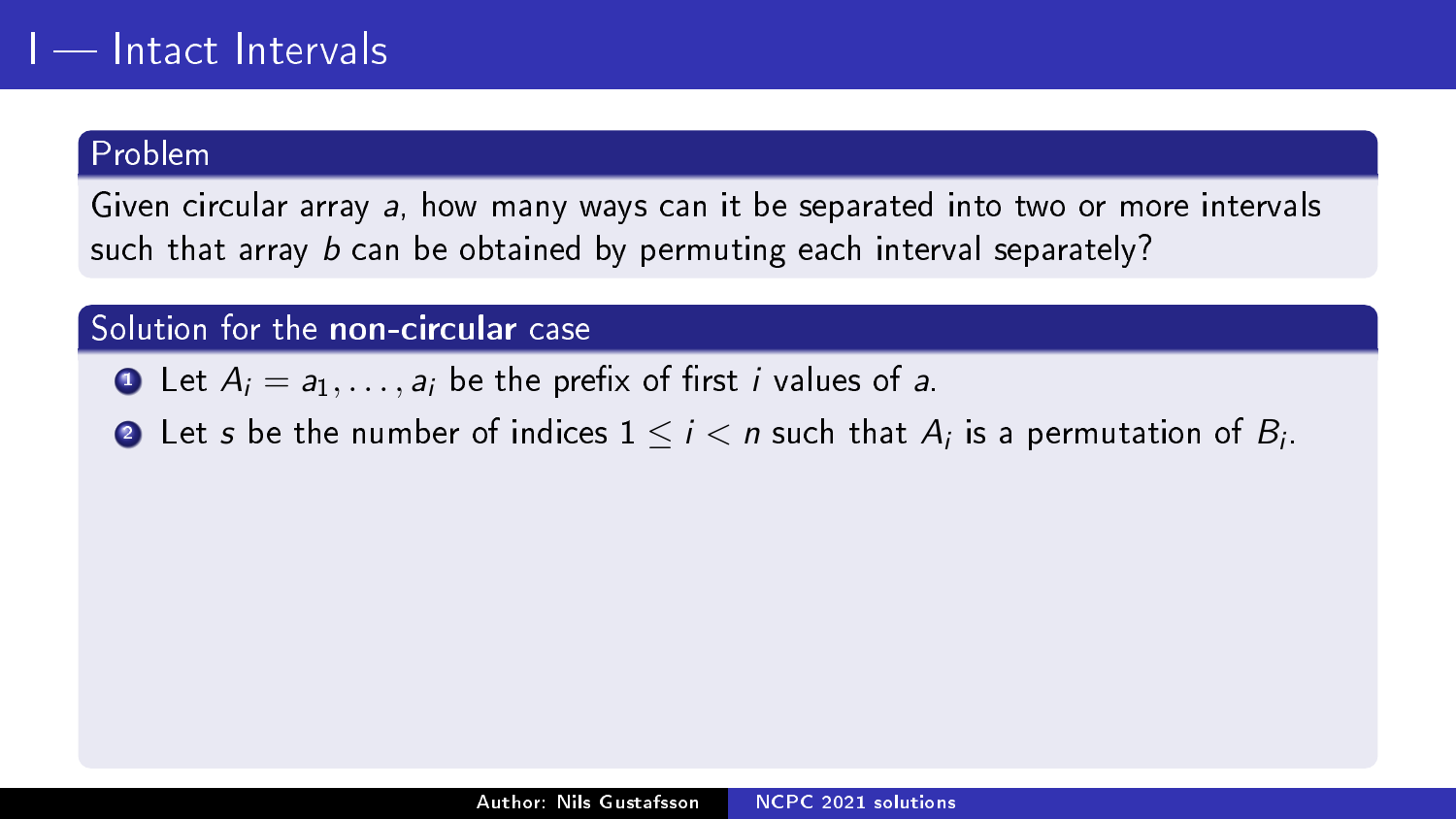Given circular array a, how many ways can it be separated into two or more intervals such that array b can be obtained by permuting each interval separately?

- **1** Let  $A_i = a_1, \ldots, a_i$  be the prefix of first *i* values of a.
- $\bullet$  Let  $s$  be the number of indices  $1 \leq i < n$  such that  $A_i$  is a permutation of  $B_i.$
- $\bullet$  Then the number of ways is  $2^s 1$ :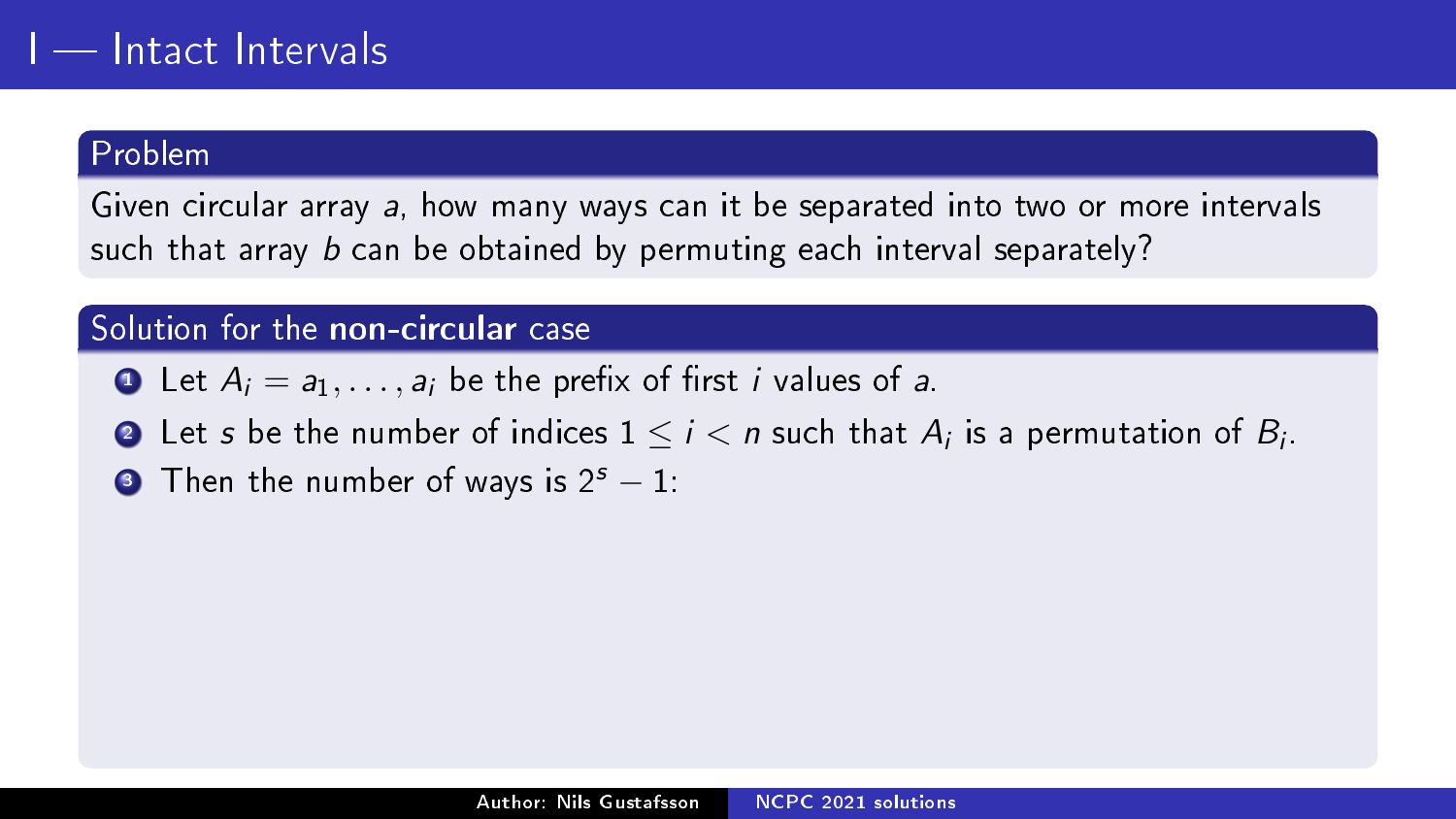Given circular array a, how many ways can it be separated into two or more intervals such that array b can be obtained by permuting each interval separately?

- **1** Let  $A_i = a_1, \ldots, a_i$  be the prefix of first *i* values of a.
- $\bullet$  Let  $s$  be the number of indices  $1 \leq i < n$  such that  $A_i$  is a permutation of  $B_i.$
- **3** Then the number of ways is  $2^s 1$ :
	- breaking up a at any non-empty subset of these indices results in a valid separation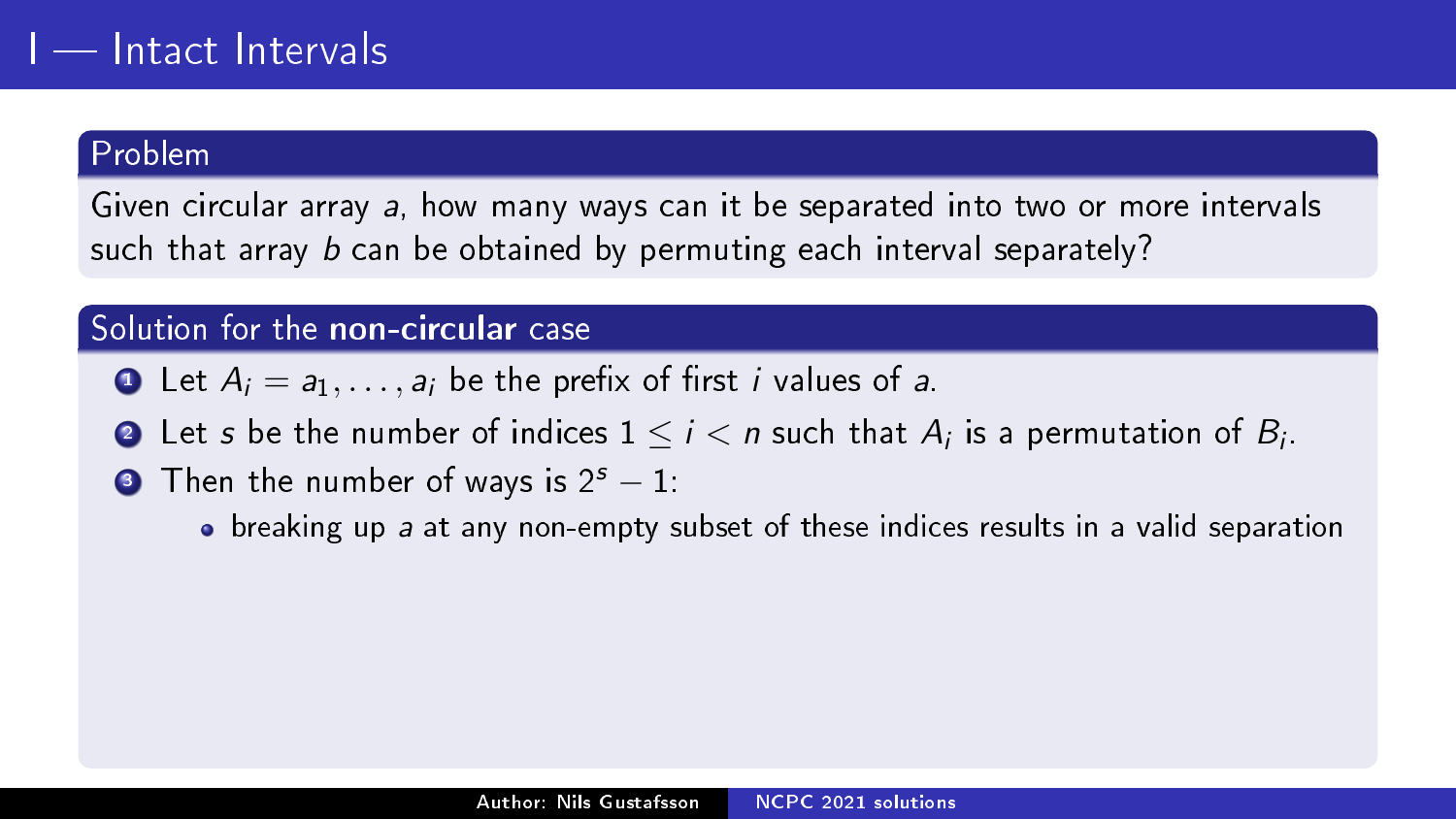Given circular array a, how many ways can it be separated into two or more intervals such that array b can be obtained by permuting each interval separately?

- **1** Let  $A_i = a_1, \ldots, a_i$  be the prefix of first *i* values of a.
- $\bullet$  Let  $s$  be the number of indices  $1 \leq i < n$  such that  $A_i$  is a permutation of  $B_i.$
- **3** Then the number of ways is  $2^s 1$ :
	- breaking up a at any non-empty subset of these indices results in a valid separation
	- breaking at any other index results in an invalid separation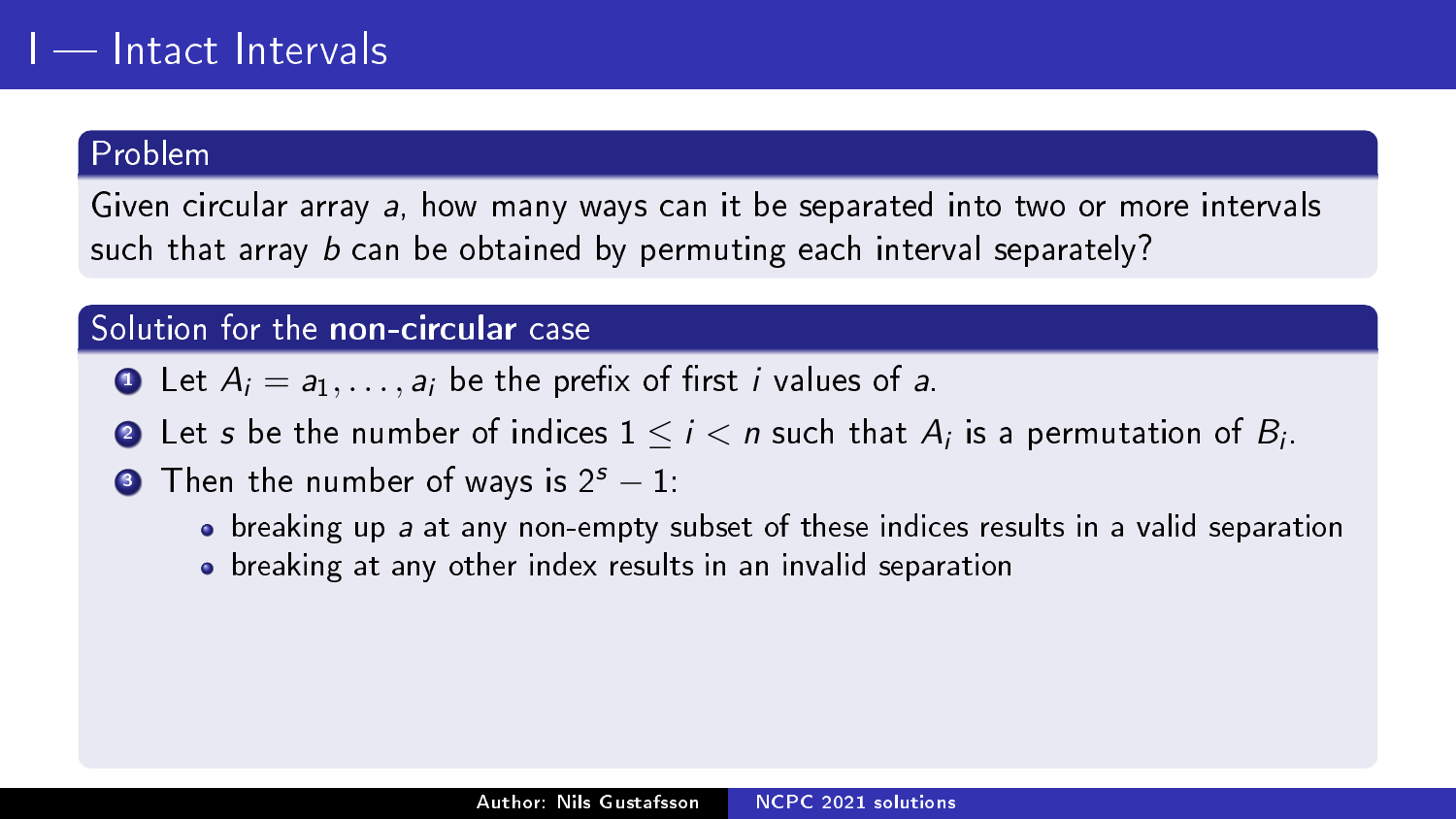Given circular array a, how many ways can it be separated into two or more intervals such that array b can be obtained by permuting each interval separately?

- **1** Let  $A_i = a_1, \ldots, a_i$  be the prefix of first *i* values of a.
- $\bullet$  Let  $s$  be the number of indices  $1 \leq i < n$  such that  $A_i$  is a permutation of  $B_i.$
- **3** Then the number of ways is  $2^s 1$ :
	- breaking up a at any non-empty subset of these indices results in a valid separation
	- breaking at any other index results in an invalid separation
- $\bullet$  To find s quickly, can use a permutation-invariant hash function.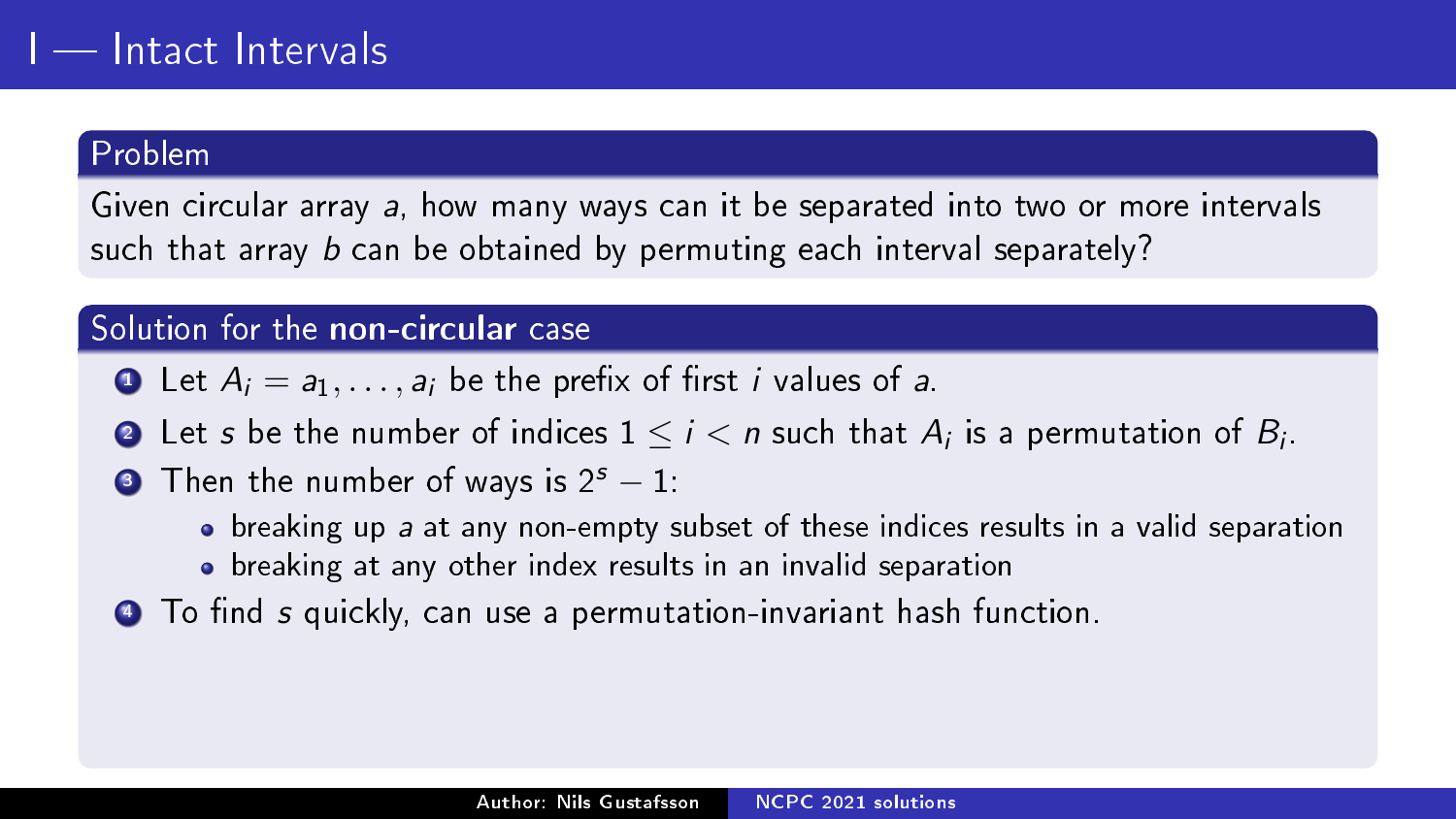Given circular array a, how many ways can it be separated into two or more intervals such that array b can be obtained by permuting each interval separately?

- **1** Let  $A_i = a_1, \ldots, a_i$  be the prefix of first *i* values of a.
- $\bullet$  Let  $s$  be the number of indices  $1 \leq i < n$  such that  $A_i$  is a permutation of  $B_i.$
- **3** Then the number of ways is  $2^s 1$ :
	- breaking up a at any non-empty subset of these indices results in a valid separation
	- breaking at any other index results in an invalid separation
- $\bullet$  To find s quickly, can use a permutation-invariant hash function.
	- Assign a random hash value  $h(x)$  to each array value x.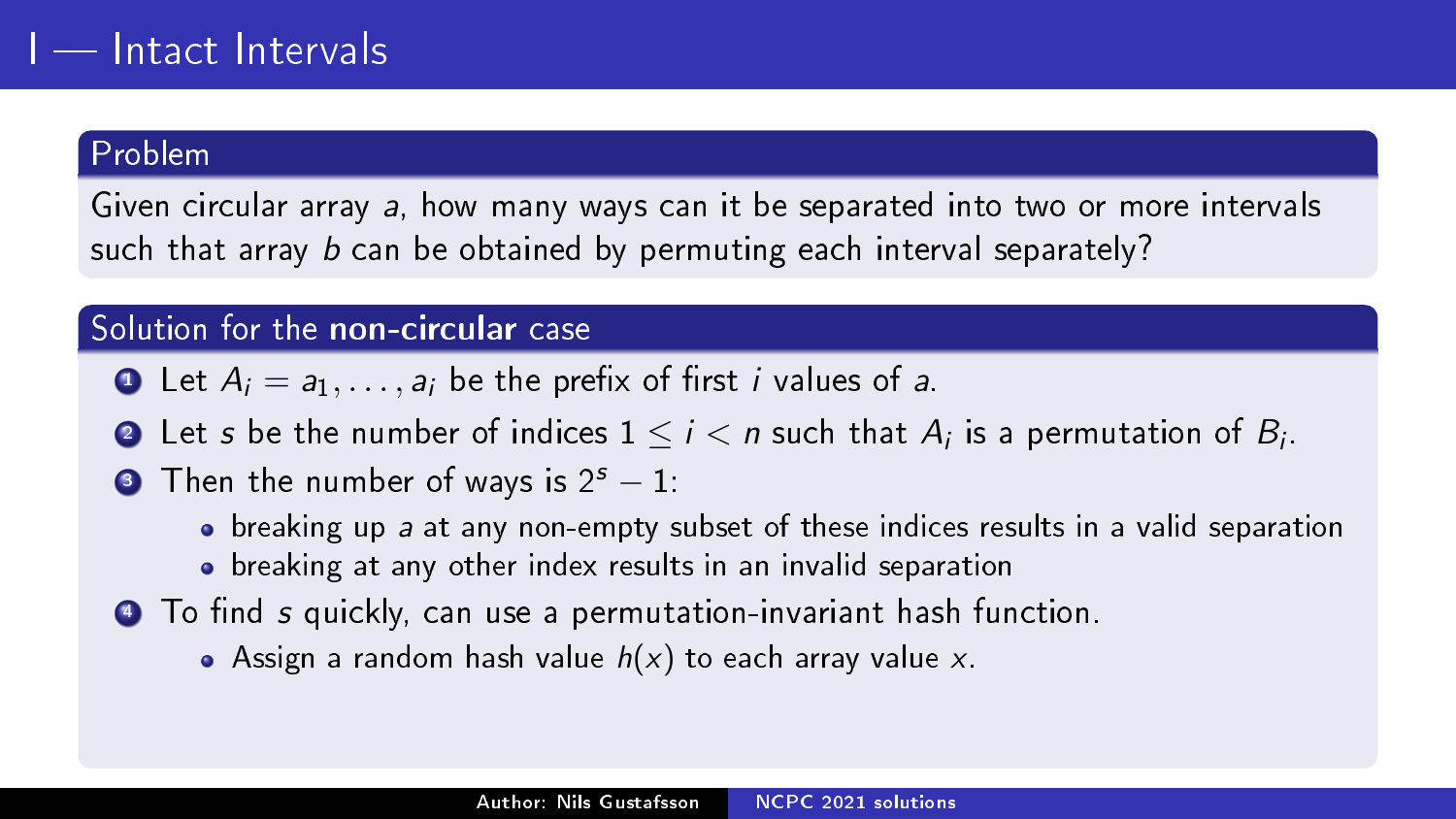Given circular array a, how many ways can it be separated into two or more intervals such that array b can be obtained by permuting each interval separately?

- **1** Let  $A_i = a_1, \ldots, a_i$  be the prefix of first *i* values of a.
- $\bullet$  Let  $s$  be the number of indices  $1 \leq i < n$  such that  $A_i$  is a permutation of  $B_i.$
- **3** Then the number of ways is  $2^s 1$ :
	- breaking up a at any non-empty subset of these indices results in a valid separation
	- breaking at any other index results in an invalid separation
- $\bullet$  To find s quickly, can use a permutation-invariant hash function.
	- Assign a random hash value  $h(x)$  to each array value x.
	- Define hash  $h(A_i)$  of a prefix to be  $\sum_{j=1}^i h(a_j)$ .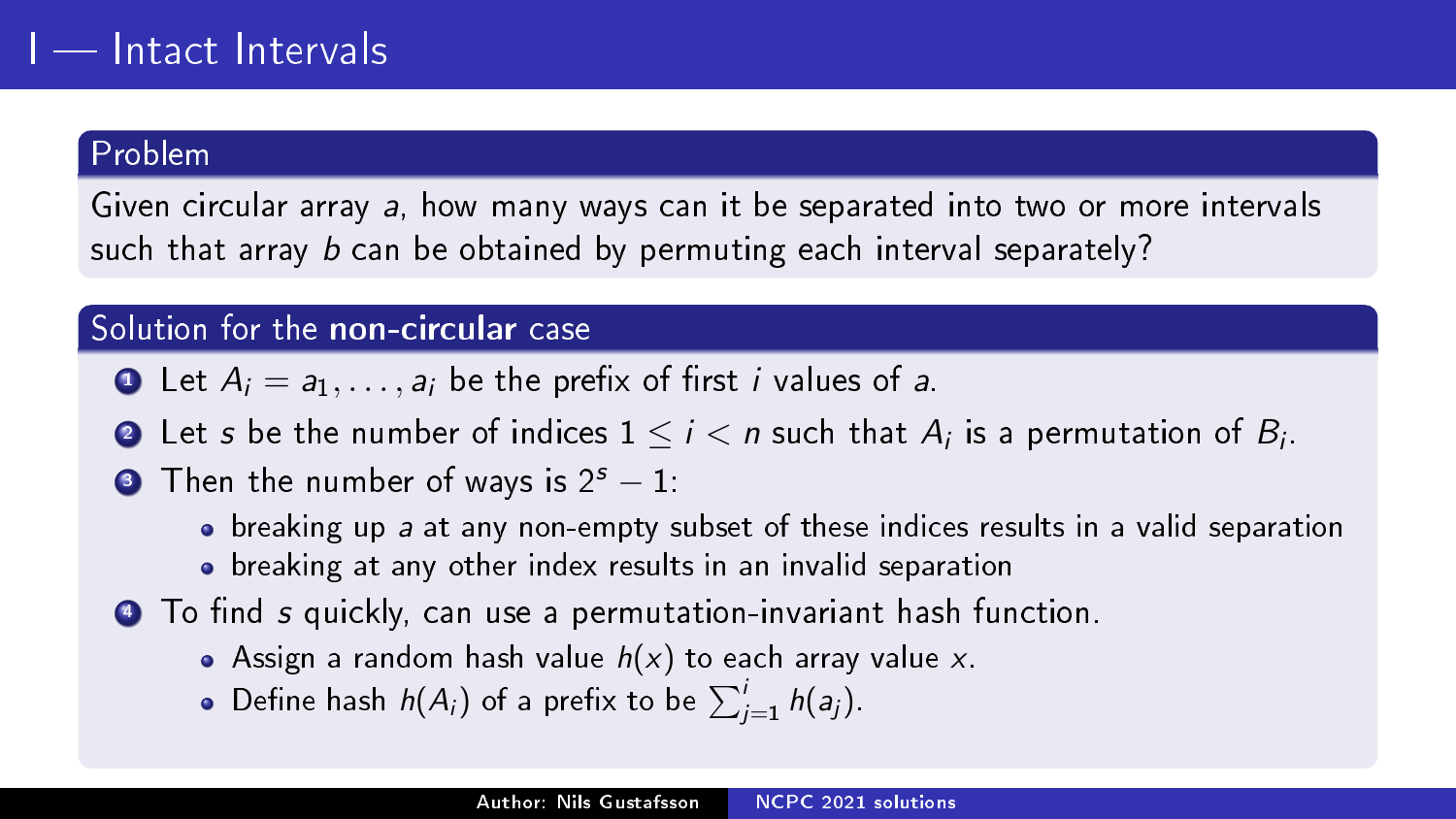Given circular array a, how many ways can it be separated into two or more intervals such that array b can be obtained by permuting each interval separately?

- **1** Let  $A_i = a_1, \ldots, a_i$  be the prefix of first *i* values of a.
- $\bullet$  Let  $s$  be the number of indices  $1 \leq i < n$  such that  $A_i$  is a permutation of  $B_i.$
- **3** Then the number of ways is  $2^s 1$ :
	- $\bullet$  breaking up a at any non-empty subset of these indices results in a valid separation
	- breaking at any other index results in an invalid separation
- $\bullet$  To find s quickly, can use a permutation-invariant hash function.
	- Assign a random hash value  $h(x)$  to each array value x.
	- Define hash  $h(A_i)$  of a prefix to be  $\sum_{j=1}^i h(a_j)$ .
	- If no hash collisions then  $A_i$  is a permutation of  $B_i$  if and only if  $h(A_i) = h(B_i)$ .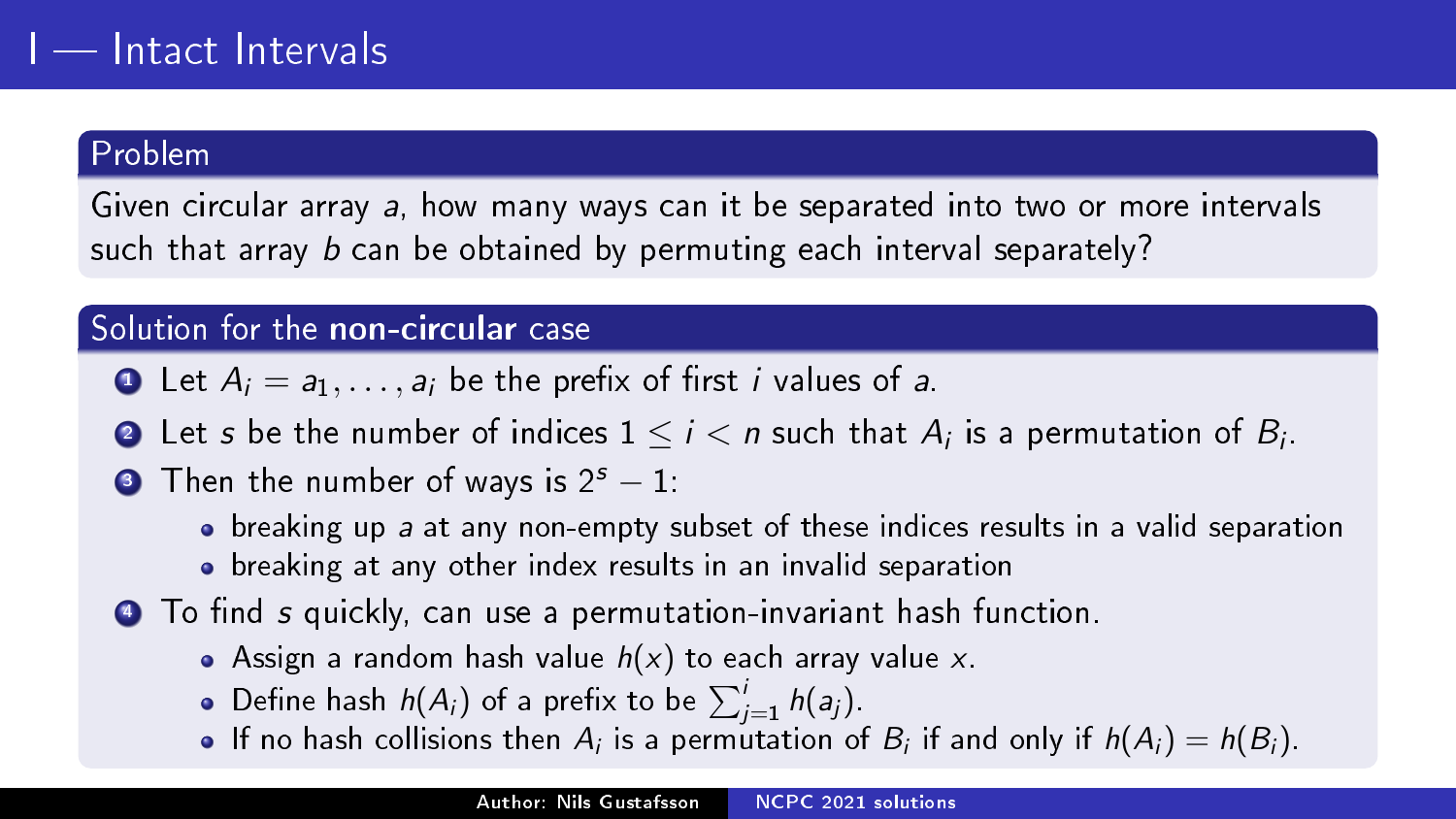Given circular array a, how many ways can it be separated into two or more intervals such that array b can be obtained by permuting each interval separately?

## Solution for the circular case

**1** For each hash value z, let  $s(z)$  be number of indices  $0 \le i < n$  such that  $h(A_i) - h(B_i) = z$ .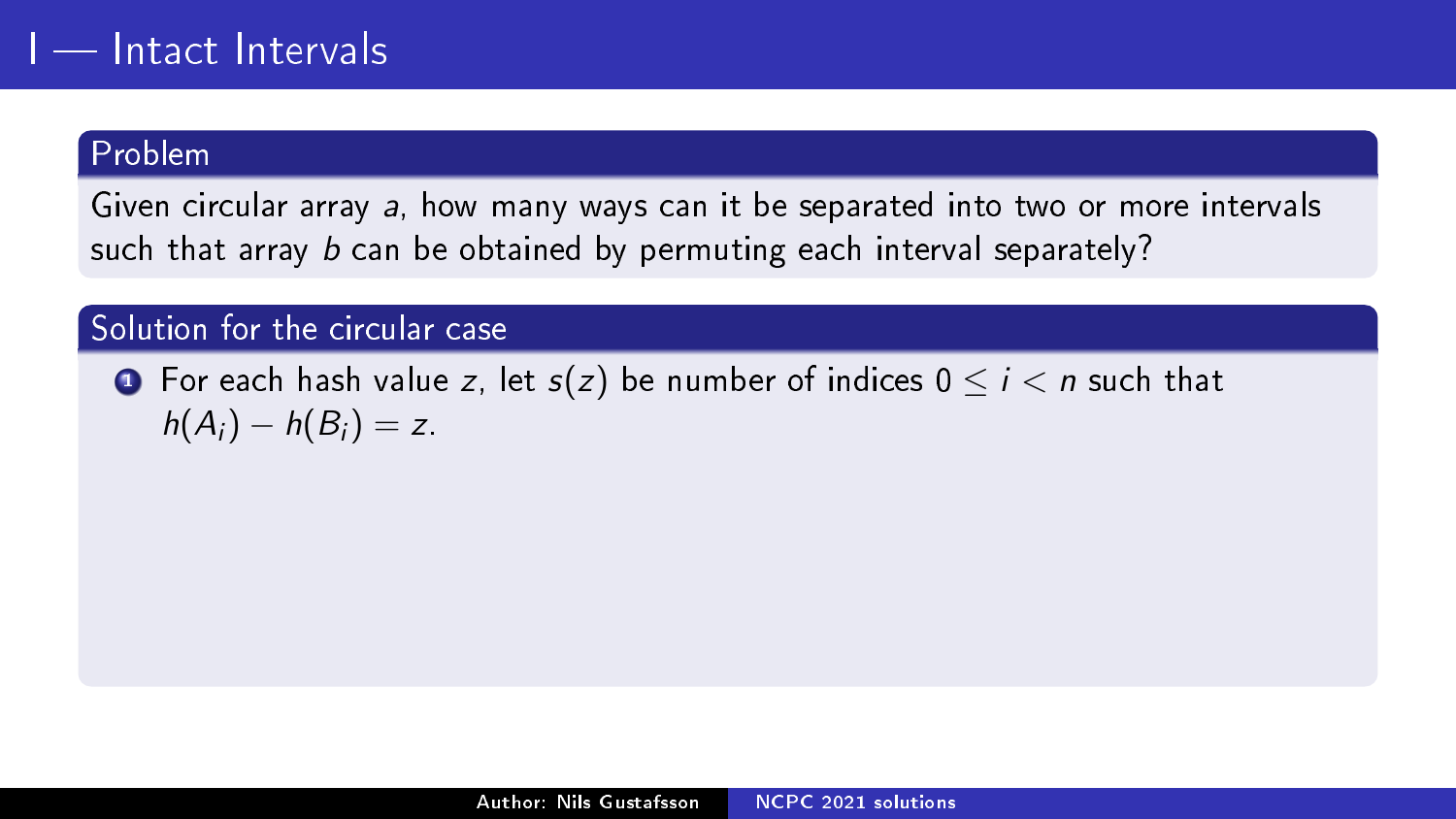Given circular array a, how many ways can it be separated into two or more intervals such that array b can be obtained by permuting each interval separately?

- **1** For each hash value z, let  $s(z)$  be number of indices  $0 \le i \le n$  such that  $h(A_i) - h(B_i) = z$ .
- $\bullet$  Then (assuming no hash collisions), the number of ways is  $\sum_z 2^{s(z)} s(z) 1.$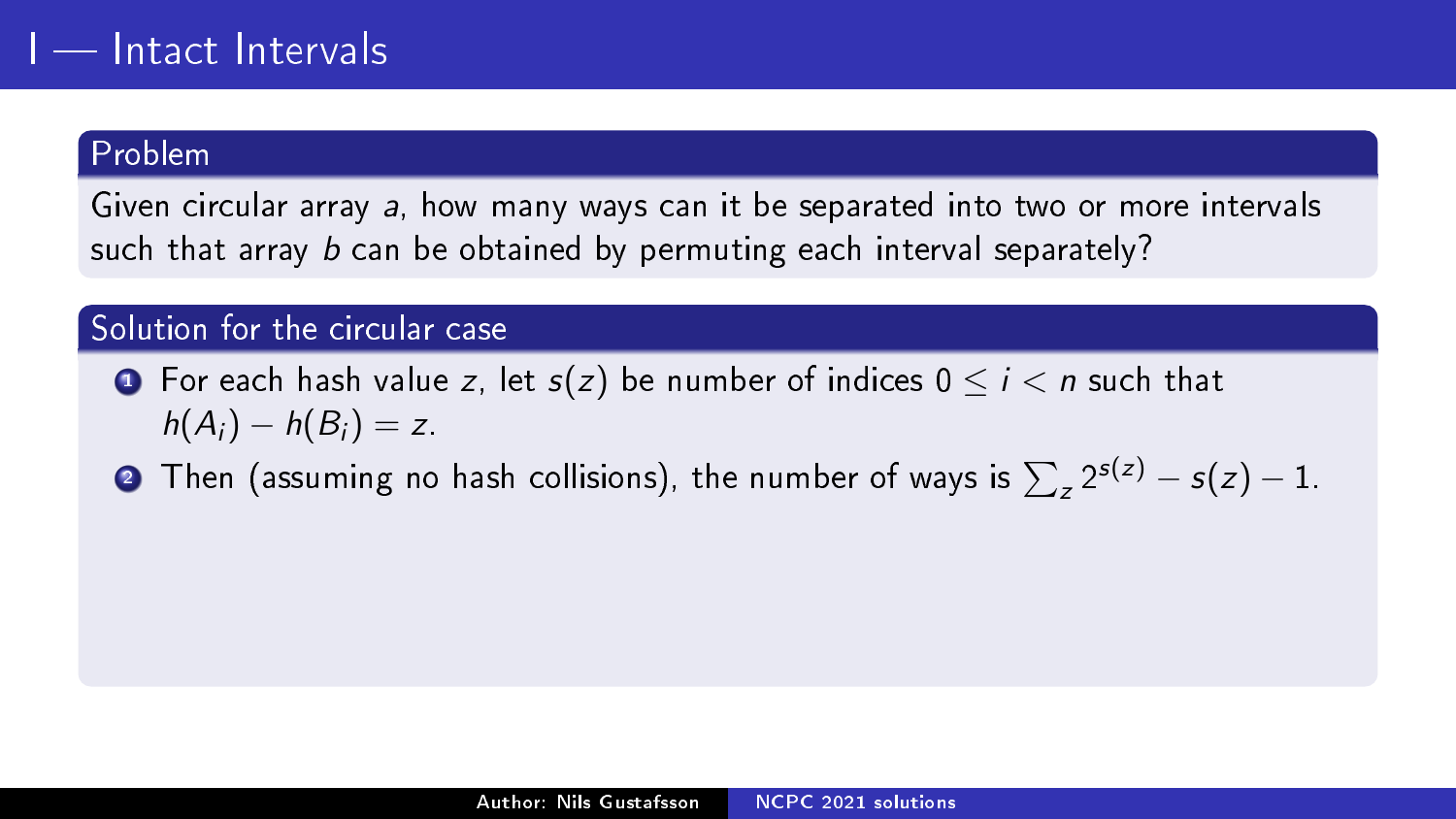Given circular array a, how many ways can it be separated into two or more intervals such that array b can be obtained by permuting each interval separately?

- **1** For each hash value z, let  $s(z)$  be number of indices  $0 \le i \le n$  such that  $h(A_i) - h(B_i) = z$ .
- $\bullet$  Then (assuming no hash collisions), the number of ways is  $\sum_z 2^{s(z)} s(z) 1.$ For each z, taking any subset of at least 2 of the  $s(z)$  indices is a valid separation.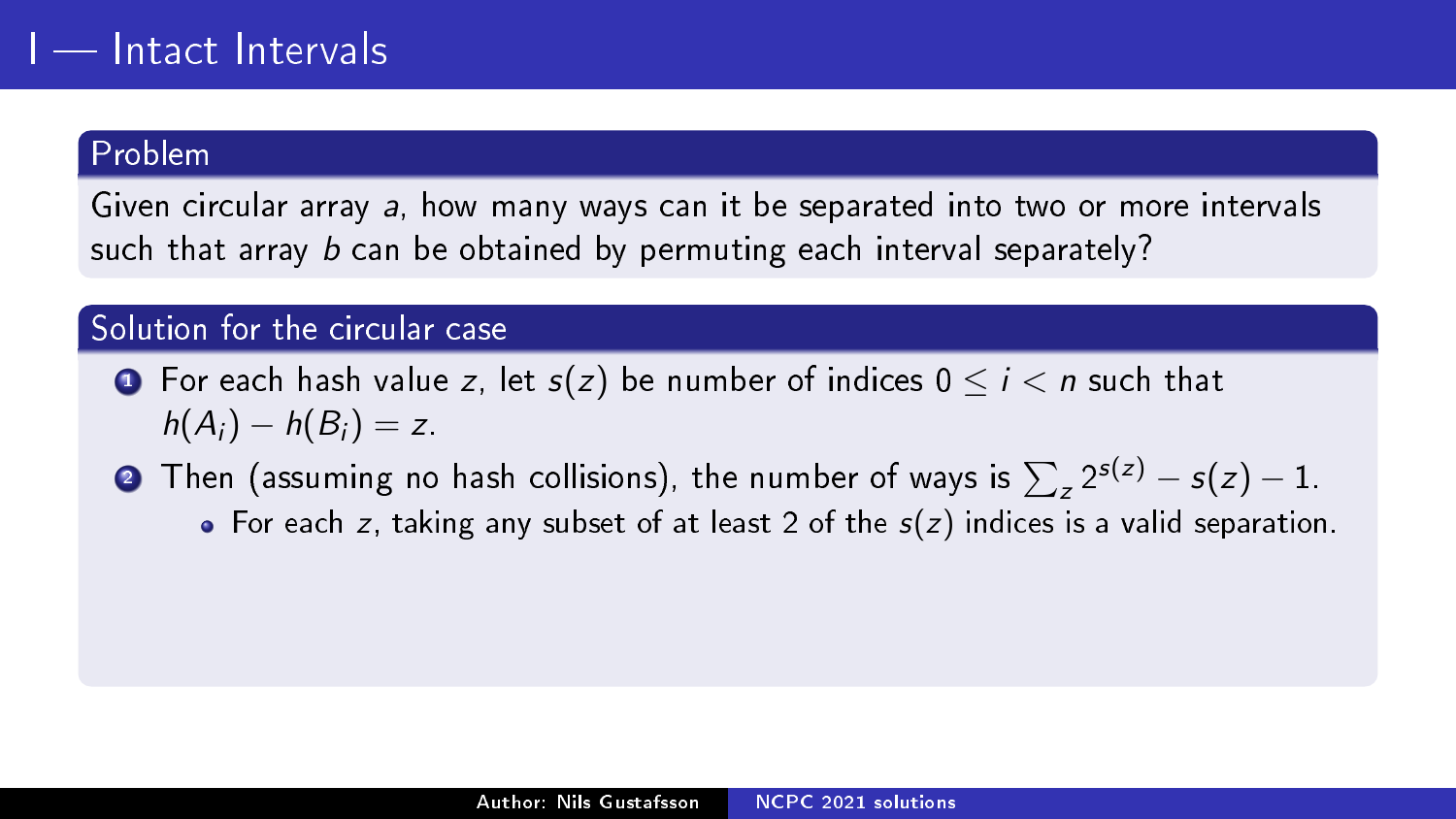Given circular array a, how many ways can it be separated into two or more intervals such that array b can be obtained by permuting each interval separately?

- **1** For each hash value z, let  $s(z)$  be number of indices  $0 \le i \le n$  such that  $h(A_i) - h(B_i) = z$ .
- $\bullet$  Then (assuming no hash collisions), the number of ways is  $\sum_z 2^{s(z)} s(z) 1.$ 
	- For each z, taking any subset of at least 2 of the  $s(z)$  indices is a valid separation.
	- Taking two indices with different values of  $h(A_i) h(B_i)$  gives an invalid separation.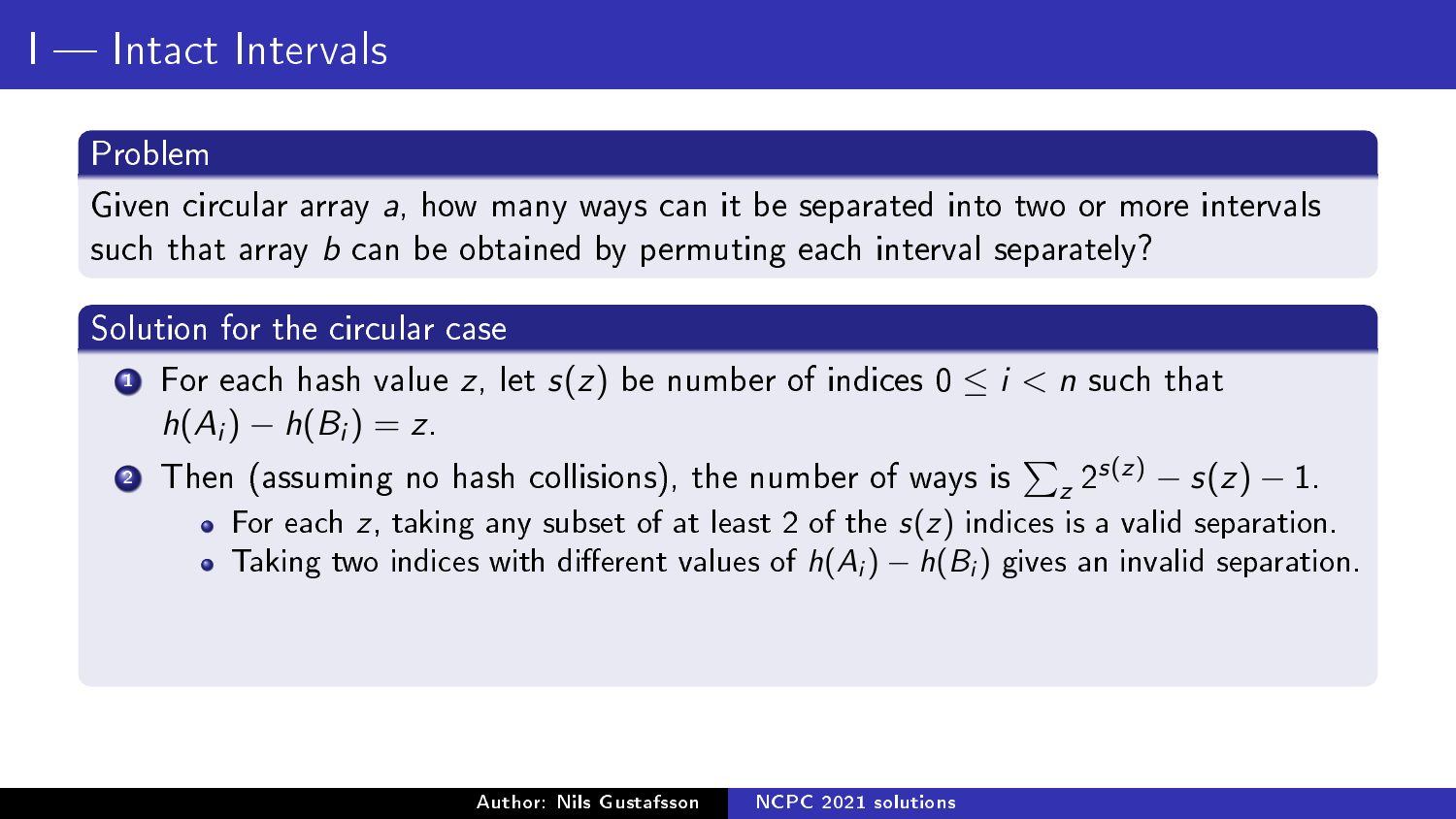Given circular array a, how many ways can it be separated into two or more intervals such that array b can be obtained by permuting each interval separately?

- **1** For each hash value z, let  $s(z)$  be number of indices  $0 \le i \le n$  such that  $h(A_i) - h(B_i) = z$ .
- $\bullet$  Then (assuming no hash collisions), the number of ways is  $\sum_z 2^{s(z)} s(z) 1.$ For each z, taking any subset of at least 2 of the  $s(z)$  indices is a valid separation.
	- Taking two indices with different values of  $h(A_i) h(B_i)$  gives an invalid separation.
- **3** Results in an  $O(n)$  time solution, assuming  $O(1)$ -time dictionaries which can be used to store the frequency of each hash value.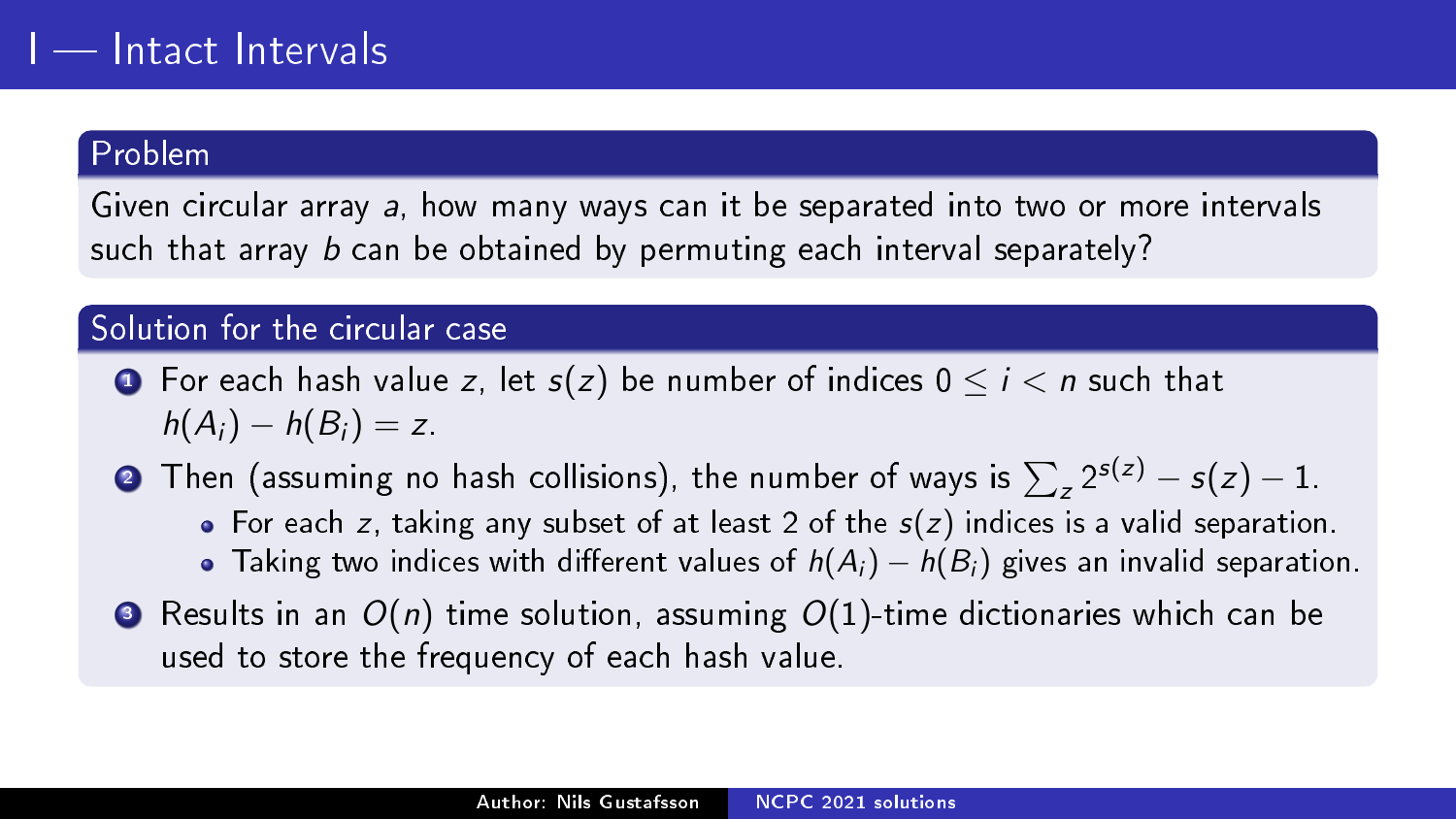Given circular array a, how many ways can it be separated into two or more intervals such that array b can be obtained by permuting each interval separately?

## Solution for the circular case

- **1** For each hash value z, let  $s(z)$  be number of indices  $0 \le i \le n$  such that  $h(A_i) - h(B_i) = z$
- $\bullet$  Then (assuming no hash collisions), the number of ways is  $\sum_z 2^{s(z)} s(z) 1.$ For each z, taking any subset of at least 2 of the  $s(z)$  indices is a valid separation.
	- Taking two indices with different values of  $h(A_i) h(B_i)$  gives an invalid separation.
- **3** Results in an  $O(n)$  time solution, assuming  $O(1)$ -time dictionaries which can be used to store the frequency of each hash value.

Statistics at 4-hour mark: 11 submissions, 5 accepted, first after 01:51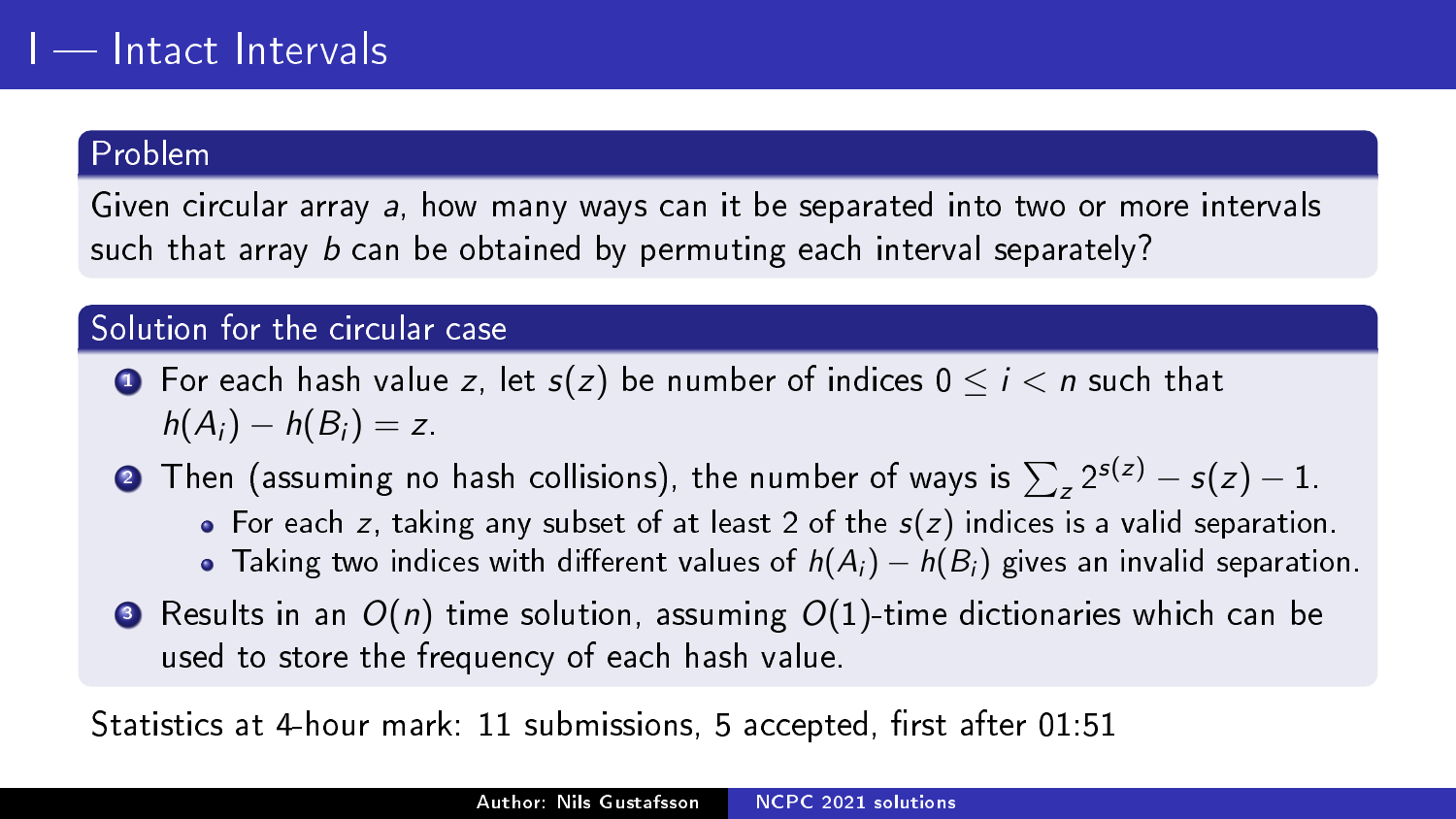Given list of rectangular chocolate bars, make as few breaks as possible to produce two equal collections of bars, each collection having at least t squares.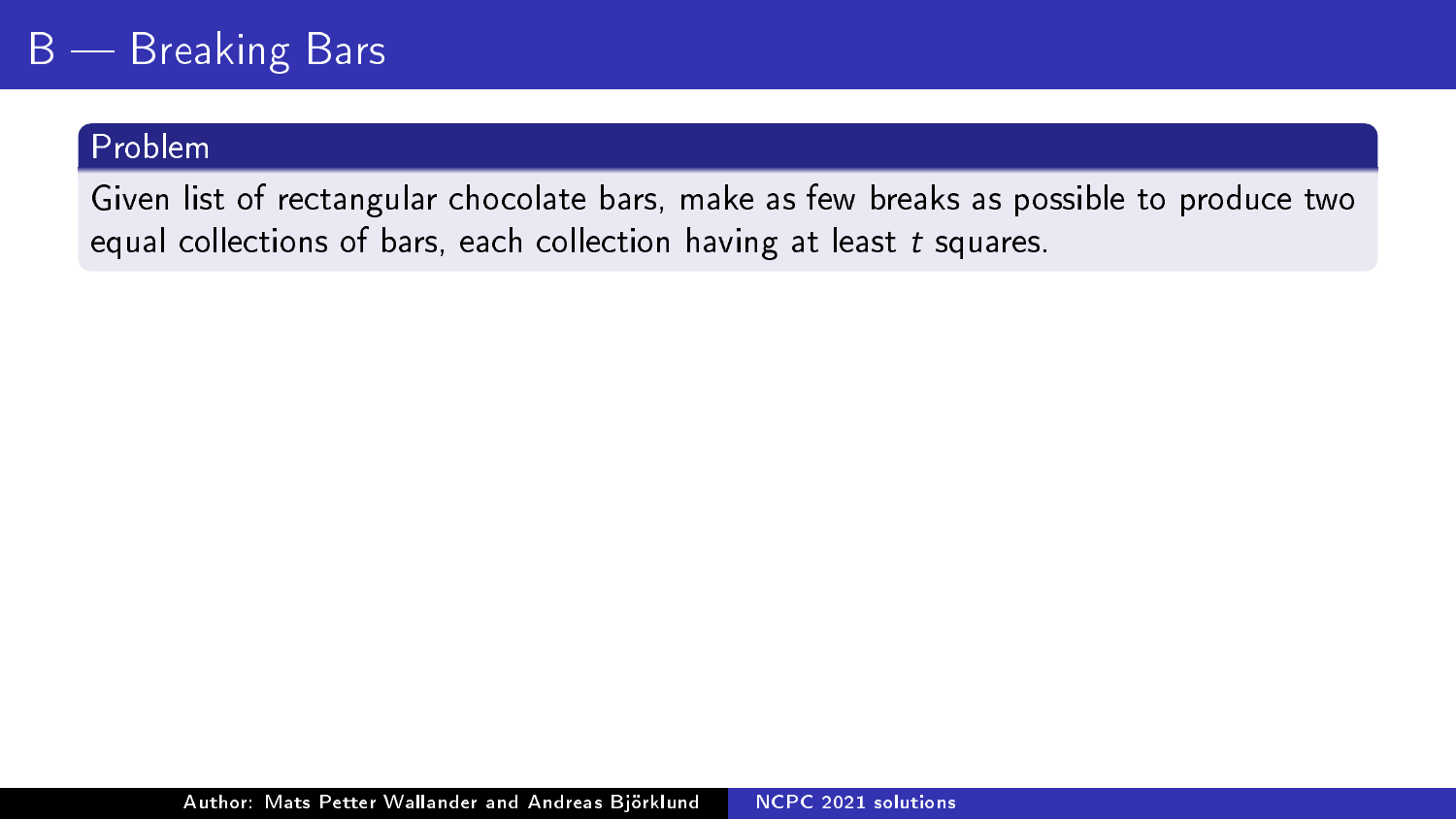Given list of rectangular chocolate bars, make as few breaks as possible to produce two equal collections of bars, each collection having at least t squares.

Incorrect solution for partitioning all the chocolate

**1** Compute the number of bars of each bar size (there are 21 sizes).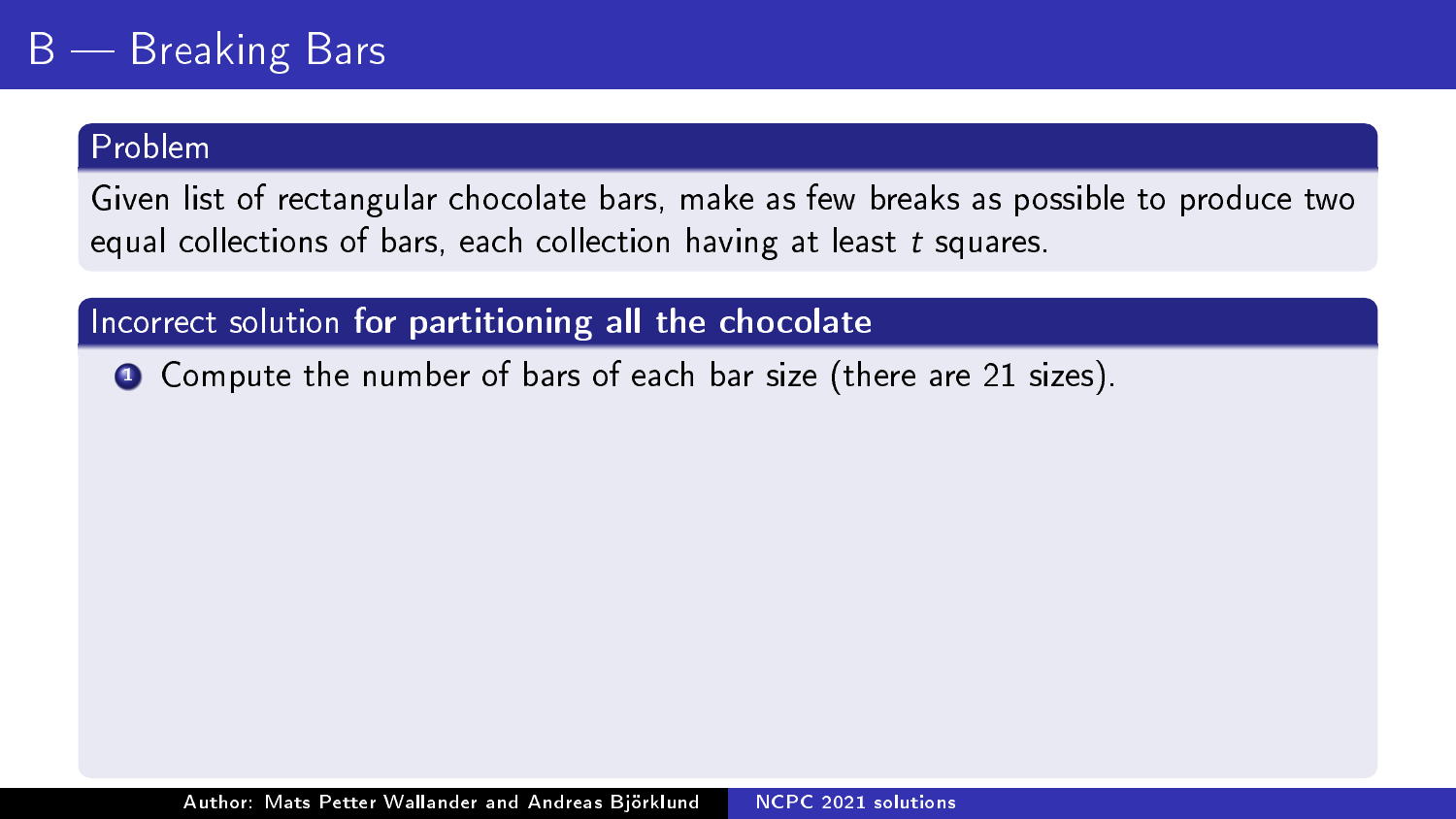Given list of rectangular chocolate bars, make as few breaks as possible to produce two equal collections of bars, each collection having at least t squares.

# Incorrect solution for partitioning all the chocolate

- **1** Compute the number of bars of each bar size (there are 21 sizes).
- 2 Always greedily pair up bars so that you never have 2 or more of any size.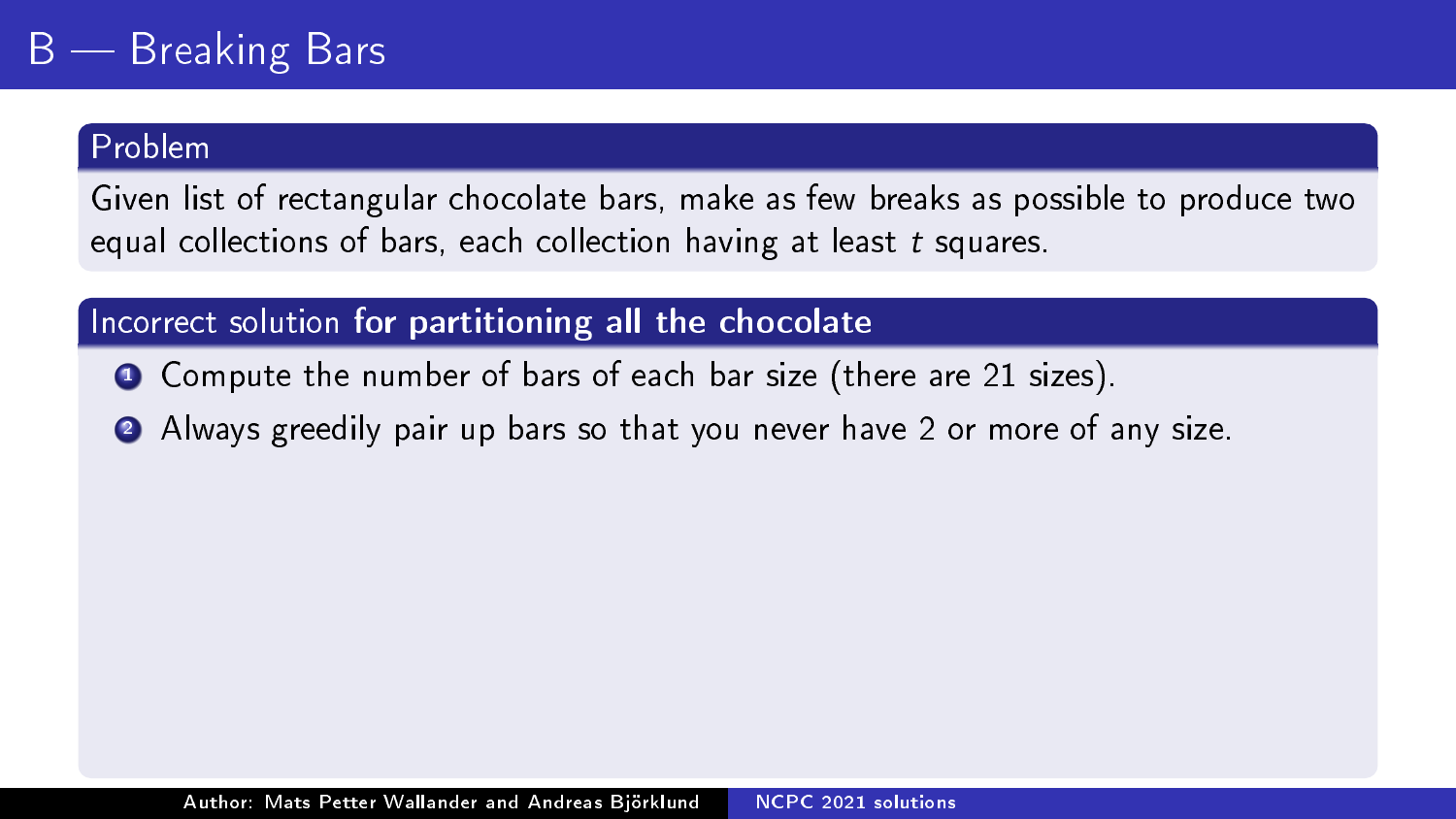Given list of rectangular chocolate bars, make as few breaks as possible to produce two equal collections of bars, each collection having at least t squares.

# Incorrect solution for partitioning all the chocolate

- **1** Compute the number of bars of each bar size (there are 21 sizes).
- 2 Always greedily pair up bars so that you never have 2 or more of any size.
- <sup>3</sup> Find minimum number of breaks needed for remaining bars.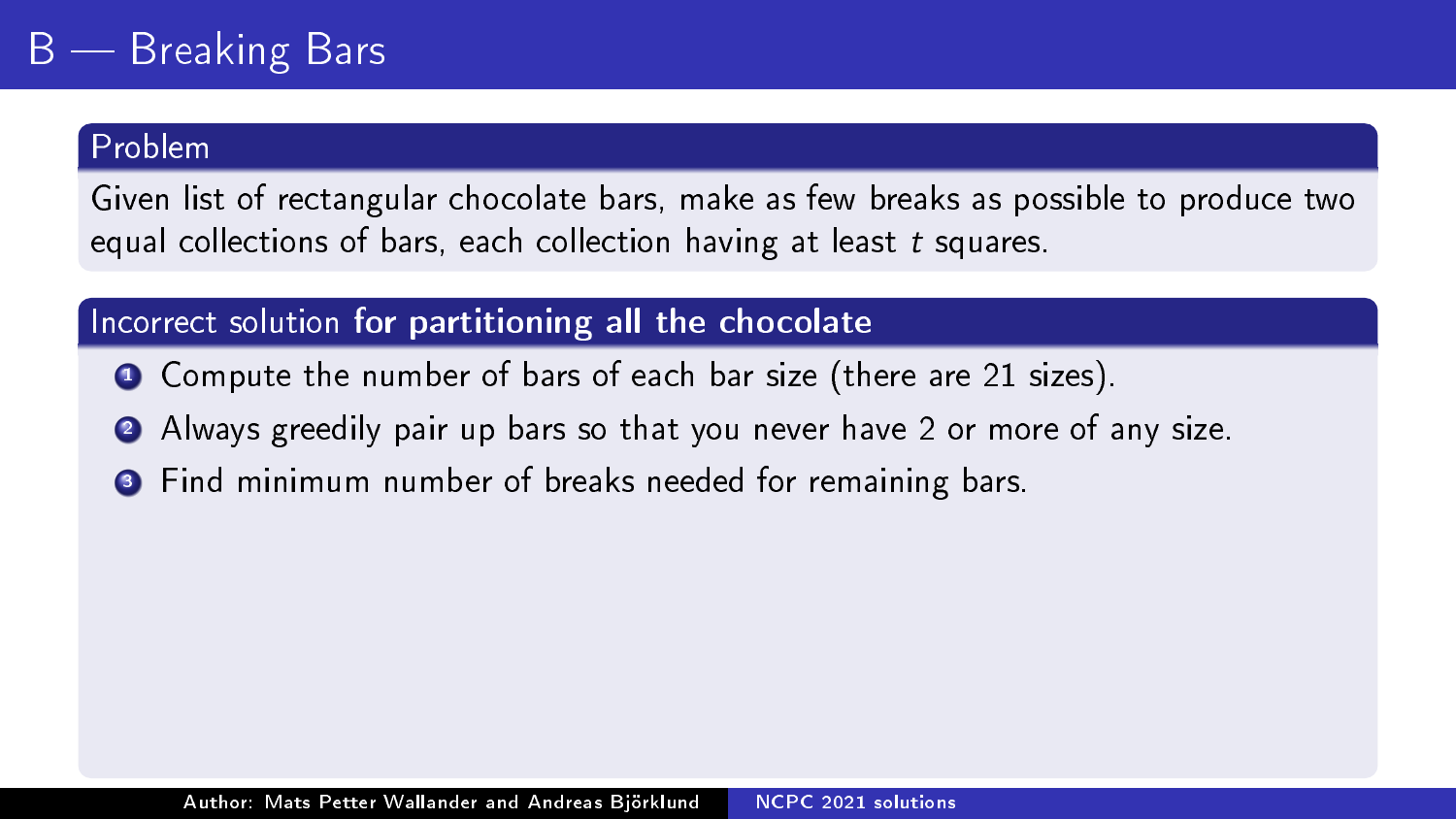Given list of rectangular chocolate bars, make as few breaks as possible to produce two equal collections of bars, each collection having at least t squares.

# Incorrect solution for partitioning all the chocolate

- **1** Compute the number of bars of each bar size (there are 21 sizes).
- 2 Always greedily pair up bars so that you never have 2 or more of any size.
- <sup>3</sup> Find minimum number of breaks needed for remaining bars.
- $\bullet$  Can be computed efficiently by dynamic programming over  $2^{21}$  states.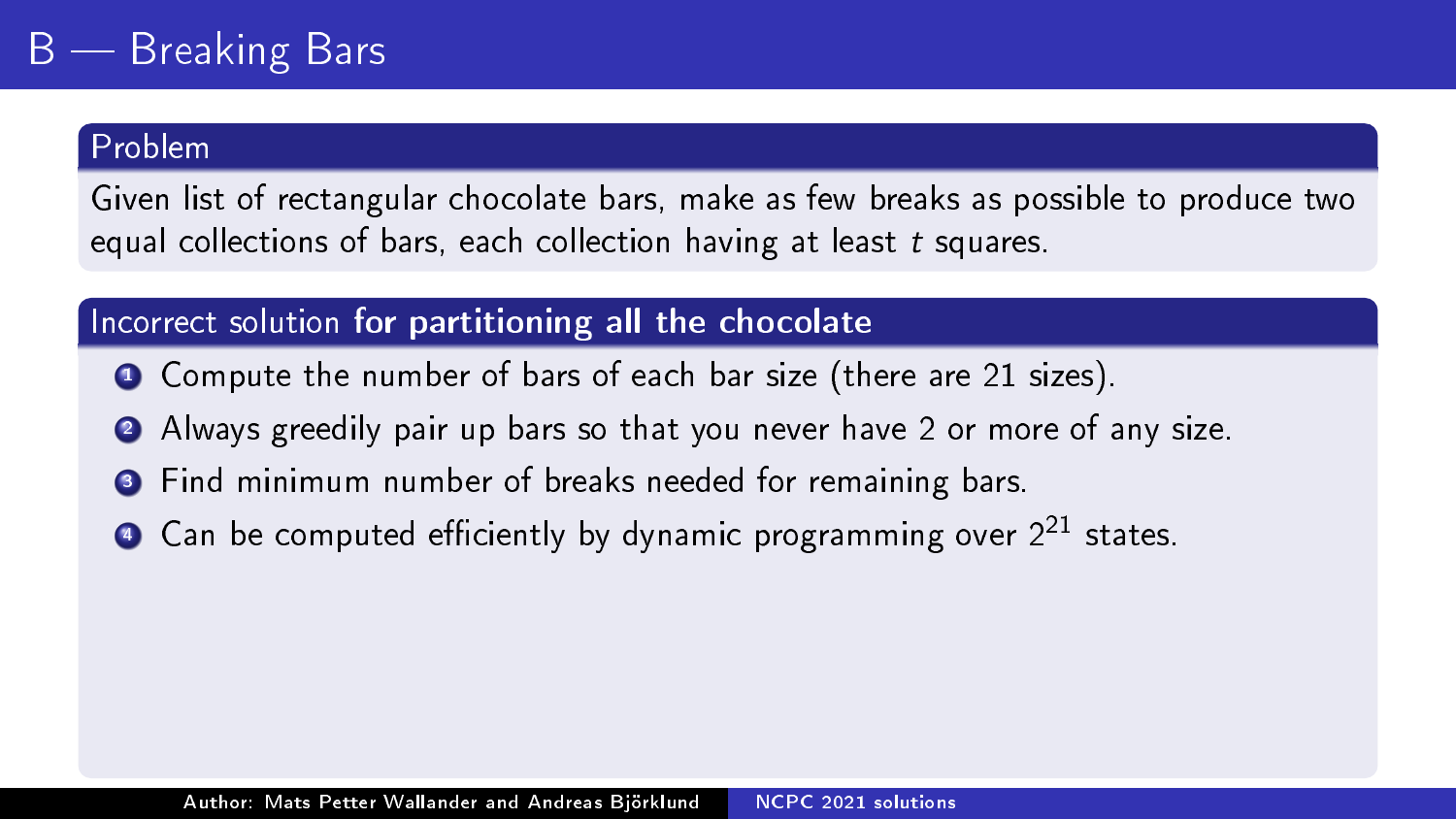Given list of rectangular chocolate bars, make as few breaks as possible to produce two equal collections of bars, each collection having at least t squares.

# Incorrect solution for partitioning all the chocolate

- **1** Compute the number of bars of each bar size (there are 21 sizes).
- 2 Always greedily pair up bars so that you never have 2 or more of any size.
- <sup>3</sup> Find minimum number of breaks needed for remaining bars.
- $\bullet$  Can be computed efficiently by dynamic programming over  $2^{21}$  states.
- **•** Does not always give the optimum number of breaks. Example:

3x2 3x3 1x5 2x5 3x5 3x5

Split one  $3x5$  as  $3x2+3x3$  and the other as  $1x5+2x5$  to get away with two splits.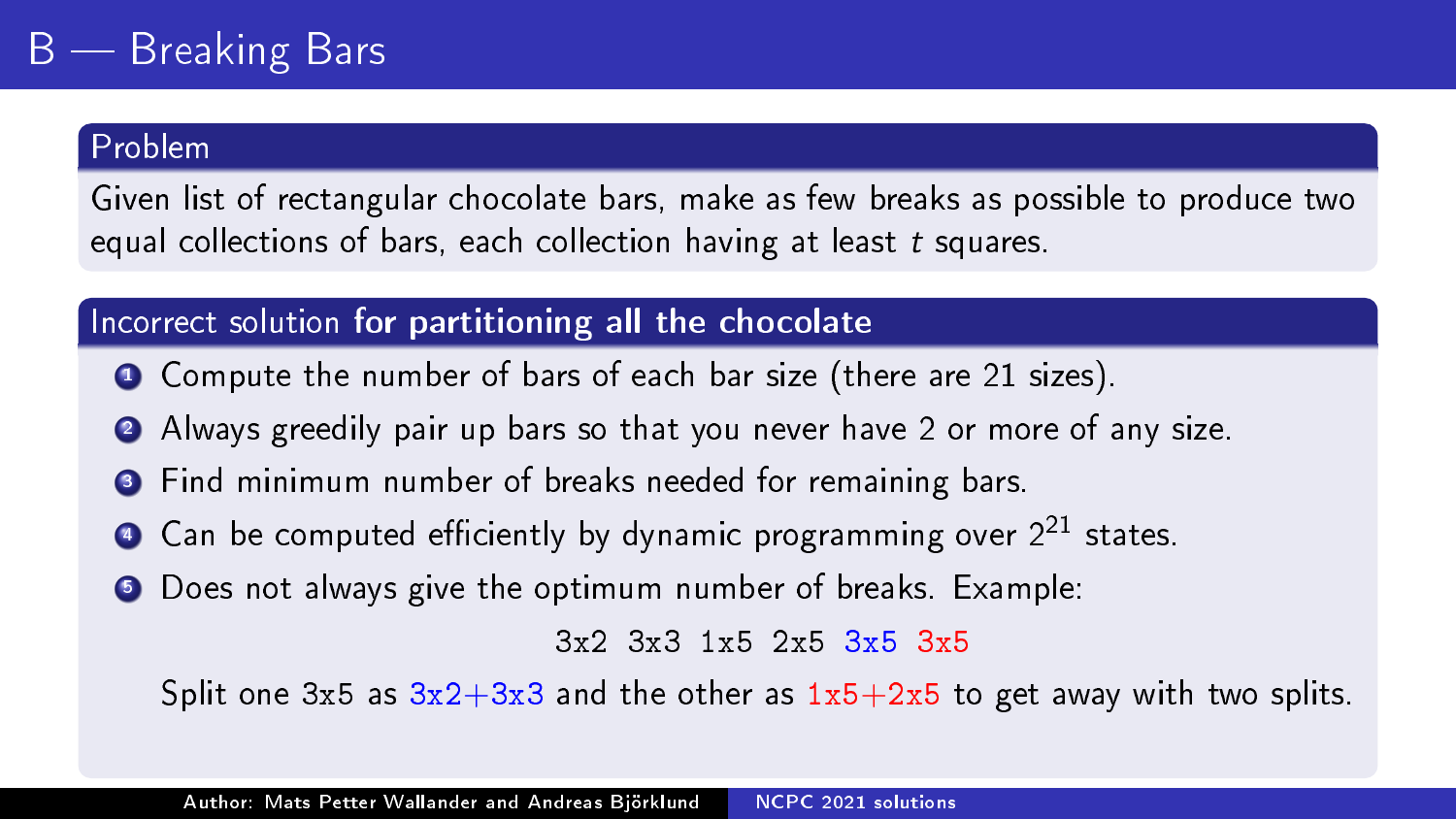Given list of rectangular chocolate bars, make as few breaks as possible to produce two equal collections of bars, each collection having at least t squares.

# Incorrect solution for partitioning all the chocolate

- **1** Compute the number of bars of each bar size (there are 21 sizes).
- <sup>2</sup> Always greedily pair up bars so that you never have 2 or more of any size.
- <sup>3</sup> Find minimum number of breaks needed for remaining bars.
- $\bullet$  Can be computed efficiently by dynamic programming over  $2^{21}$  states.
- **•** Does not always give the optimum number of breaks. Example:

3x2 3x3 1x5 2x5 3x5 3x5

Split one  $3x5$  as  $3x2+3x3$  and the other as  $1x5+2x5$  to get away with two splits.

<sup>6</sup> But this does give upper bound on number of breaks that may be needed (it is 9).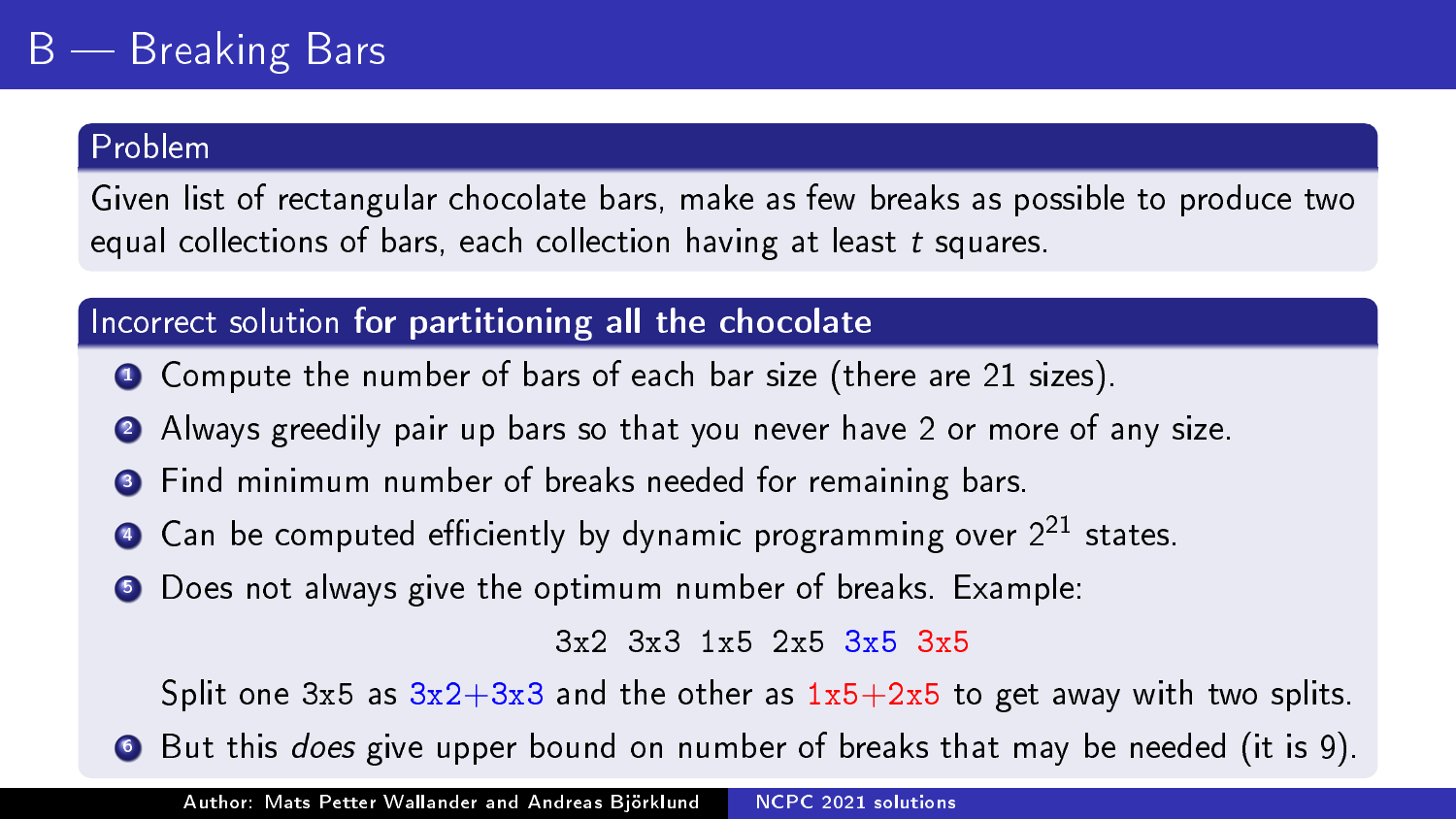Given list of rectangular chocolate bars, make as few breaks as possible to produce two equal collections of bars, each collection having at least t squares.

## **Actual Solution**

**1** Recursively search for the best way to break the bars, going from larger bars to smaller ones.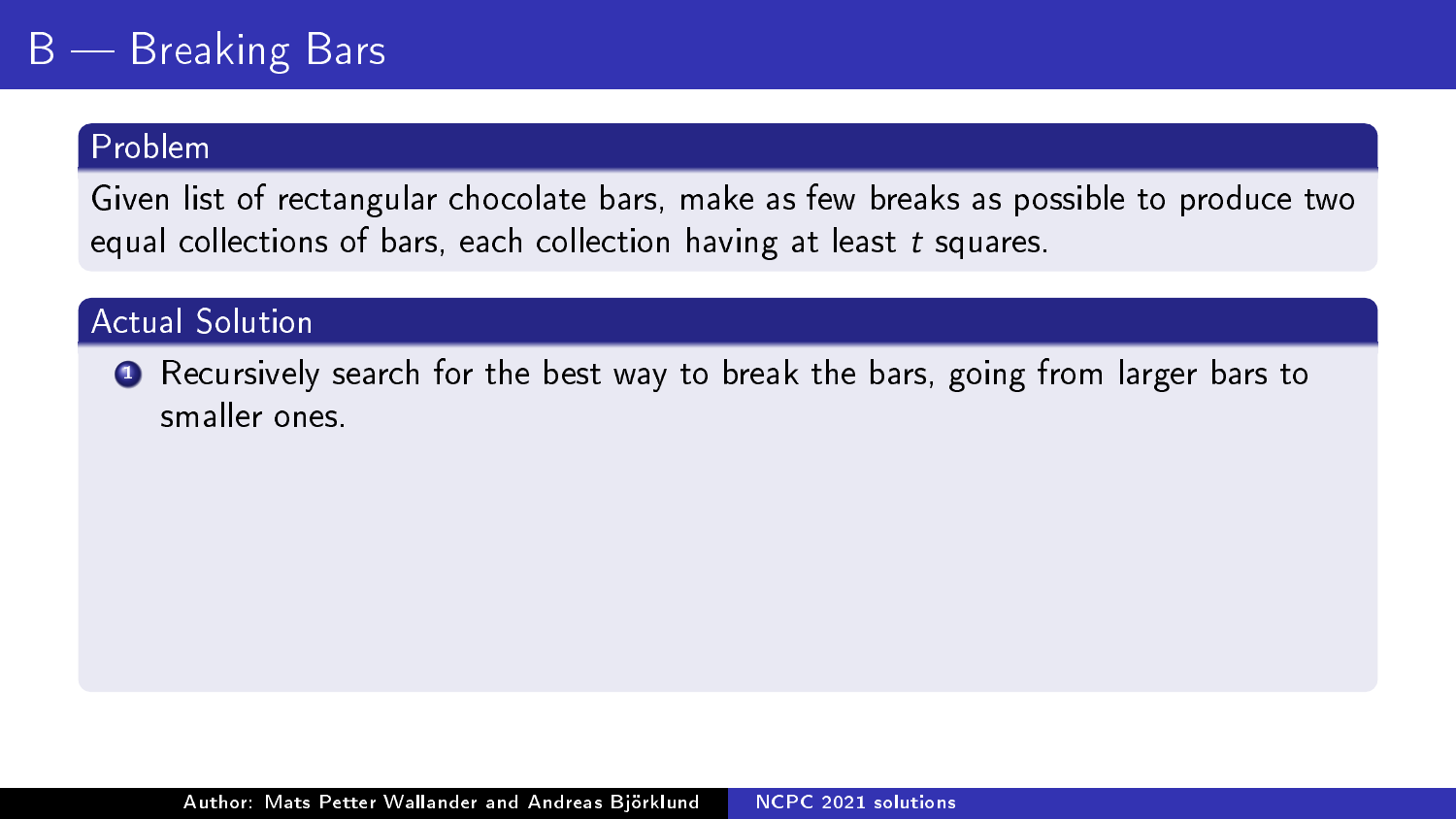Given list of rectangular chocolate bars, make as few breaks as possible to produce two equal collections of bars, each collection having at least t squares.

## **Actual Solution**

- <sup>1</sup> Recursively search for the best way to break the bars, going from larger bars to smaller ones.
- <sup>2</sup> Keep track of number of breaks made and how many squares can be partitioned among the larger bars already considered.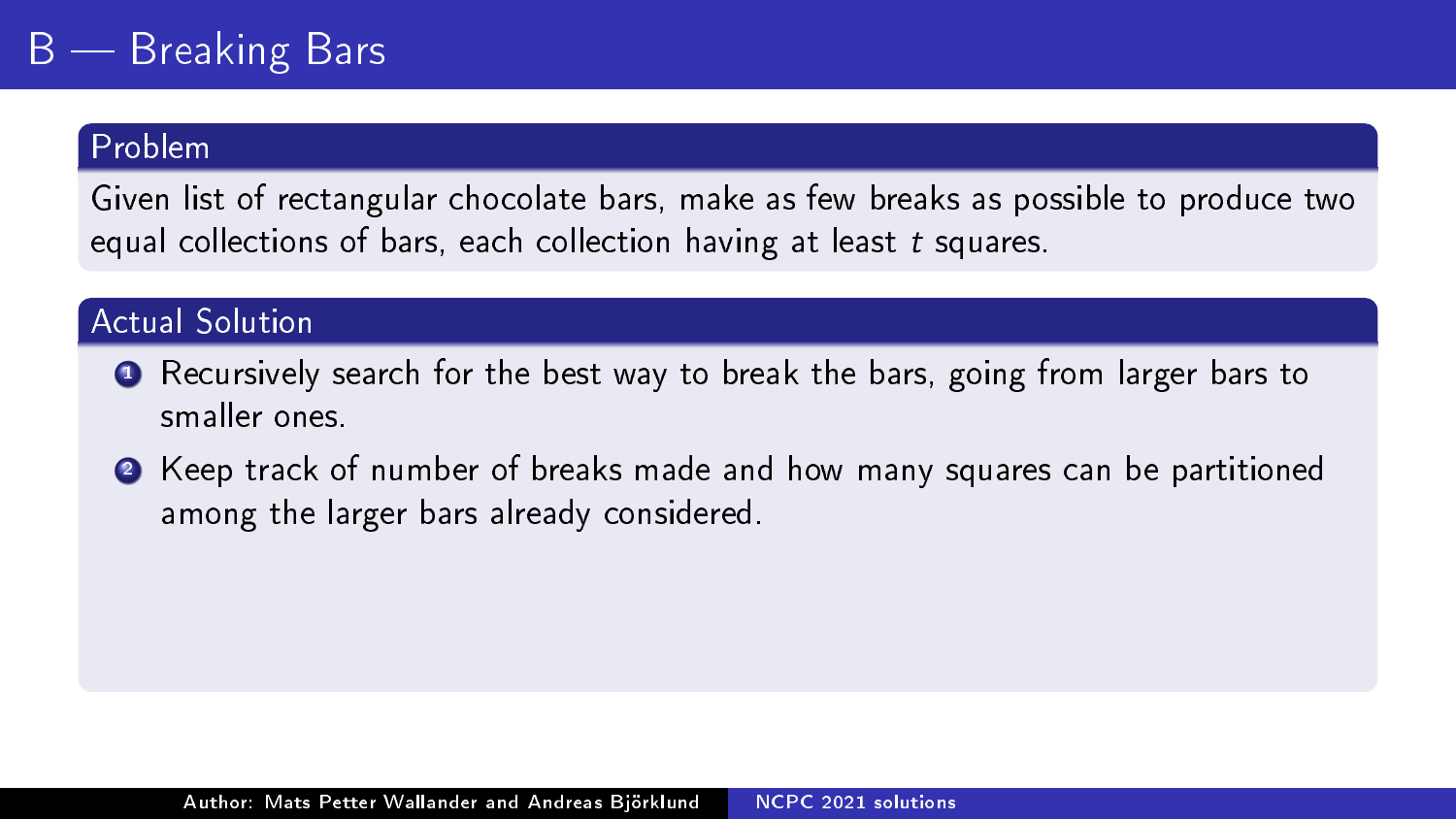Given list of rectangular chocolate bars, make as few breaks as possible to produce two equal collections of bars, each collection having at least t squares.

## **Actual Solution**

- <sup>1</sup> Recursively search for the best way to break the bars, going from larger bars to smaller ones.
- <sup>2</sup> Keep track of number of breaks made and how many squares can be partitioned among the larger bars already considered.
- <sup>3</sup> Avoid recursive calls that will produce more breaks than best solution found.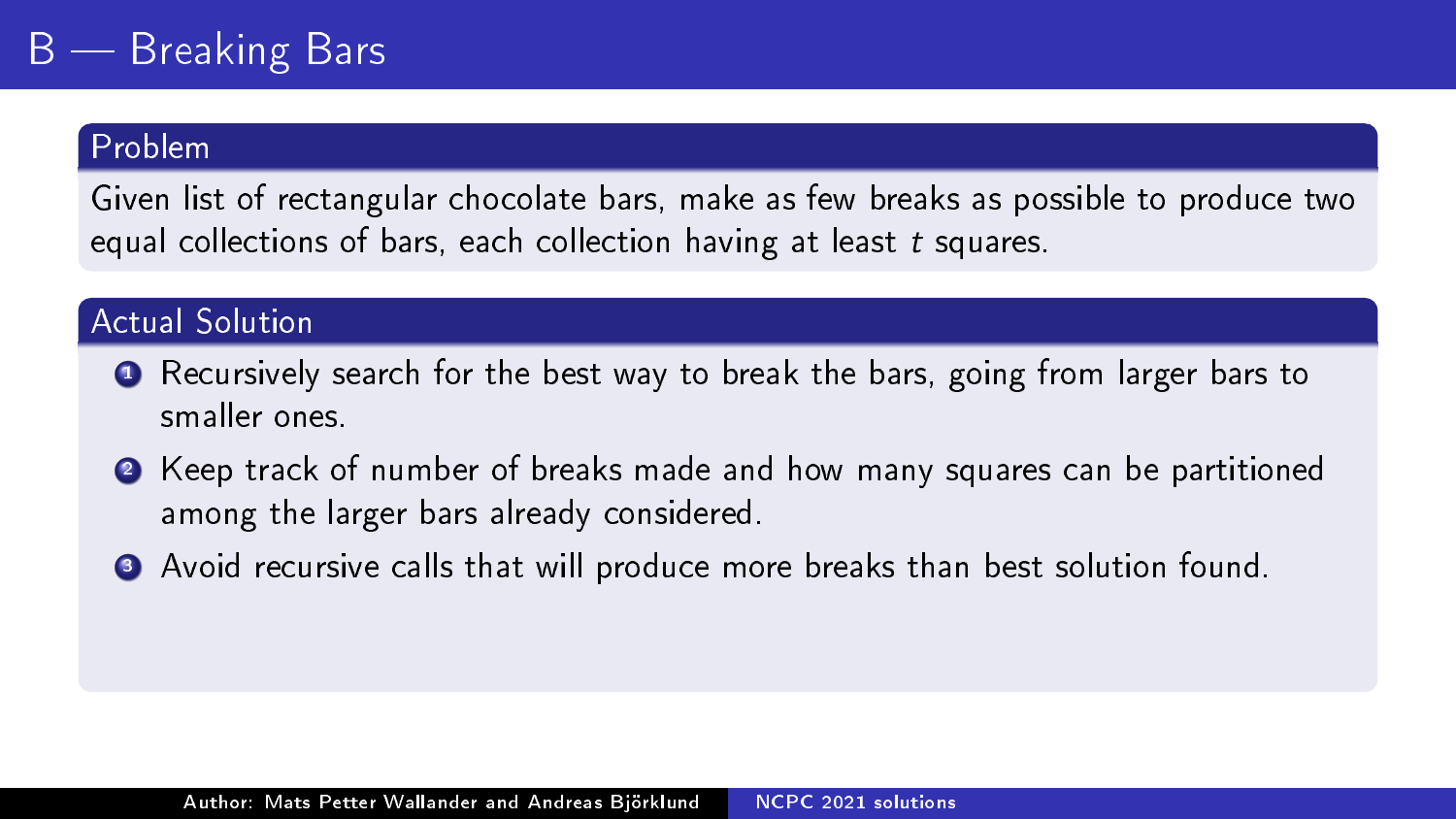Given list of rectangular chocolate bars, make as few breaks as possible to produce two equal collections of bars, each collection having at least t squares.

### Actual Solution

- <sup>1</sup> Recursively search for the best way to break the bars, going from larger bars to smaller ones.
- <sup>2</sup> Keep track of number of breaks made and how many squares can be partitioned among the larger bars already considered.
- <sup>3</sup> Avoid recursive calls that will produce more breaks than best solution found.
- <sup>4</sup> Since there is no need for more than 9 breaks and any bar be broken in at most 5 different ways, this turns out to be fast enough.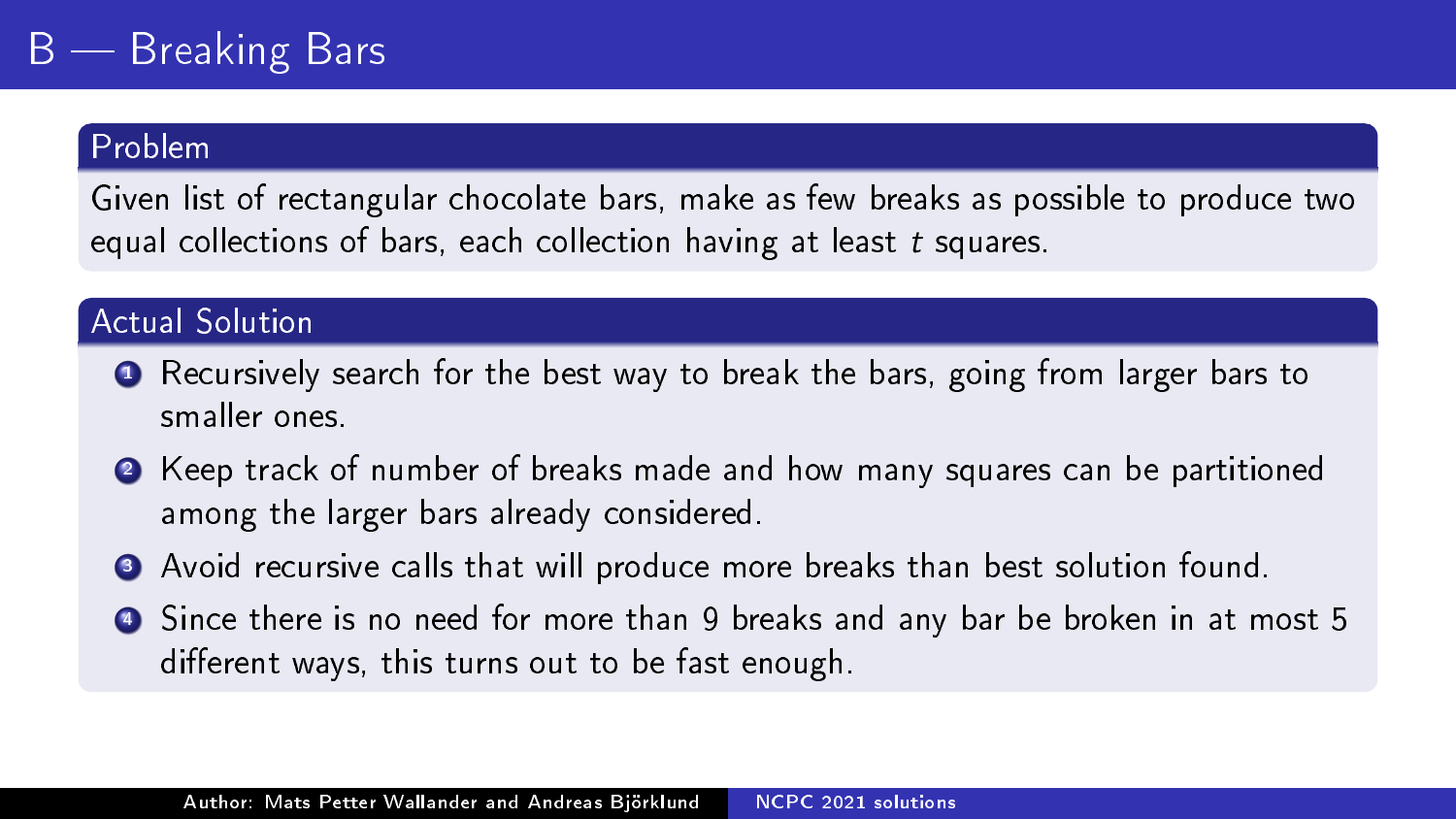Given list of rectangular chocolate bars, make as few breaks as possible to produce two equal collections of bars, each collection having at least t squares.

### Actual Solution

- **1** Recursively search for the best way to break the bars, going from larger bars to smaller ones.
- <sup>2</sup> Keep track of number of breaks made and how many squares can be partitioned among the larger bars already considered.
- <sup>3</sup> Avoid recursive calls that will produce more breaks than best solution found.
- <sup>4</sup> Since there is no need for more than 9 breaks and any bar be broken in at most 5 different ways, this turns out to be fast enough.

Statistics at 4-hour mark: 17 submissions, 1 accepted, first after 01:13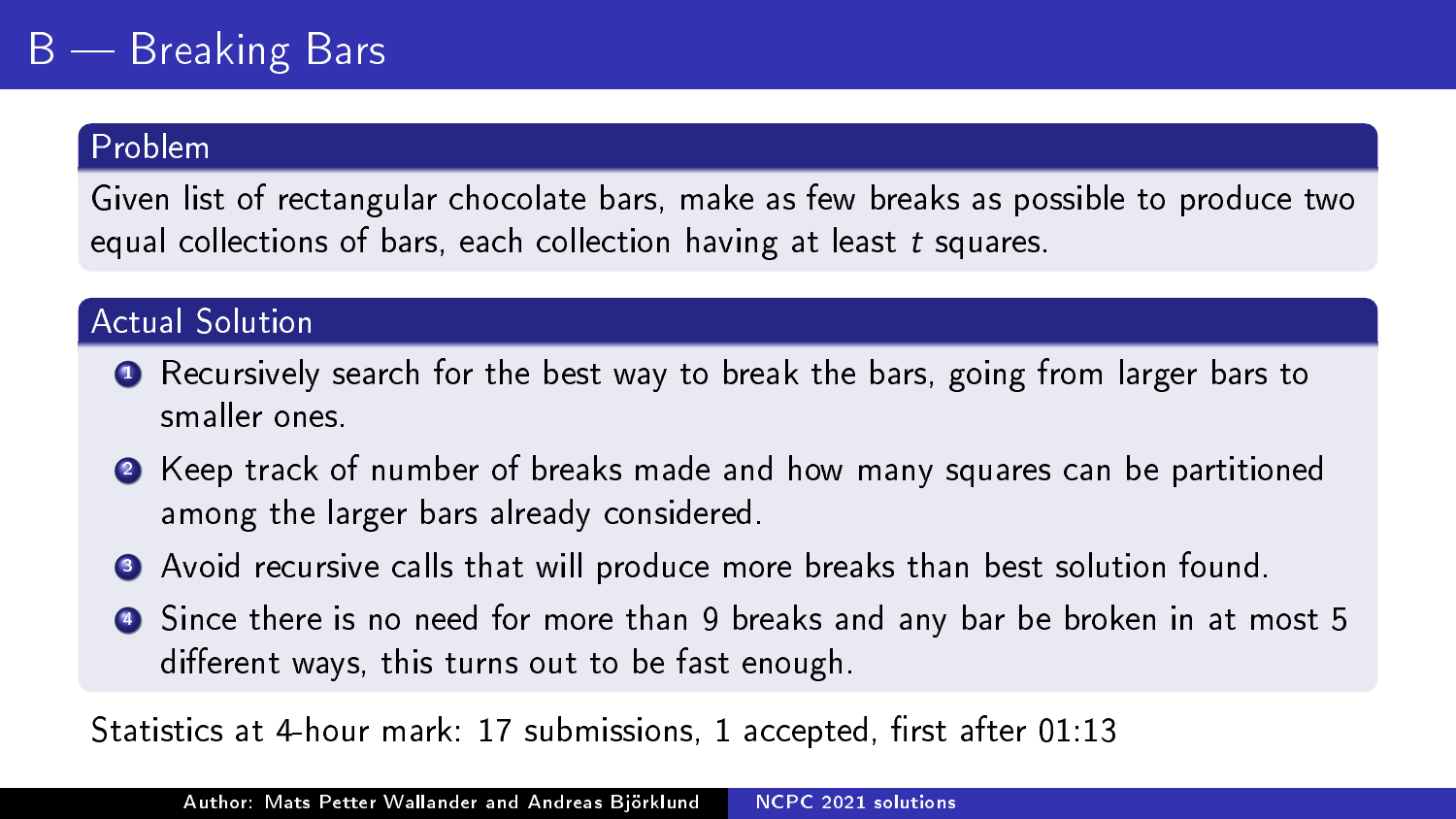### Problem

Find a way to schedule sending  $n$  messages as fast as possible but so that at most 2 of them are fully sent within any time frame of length  $x$ .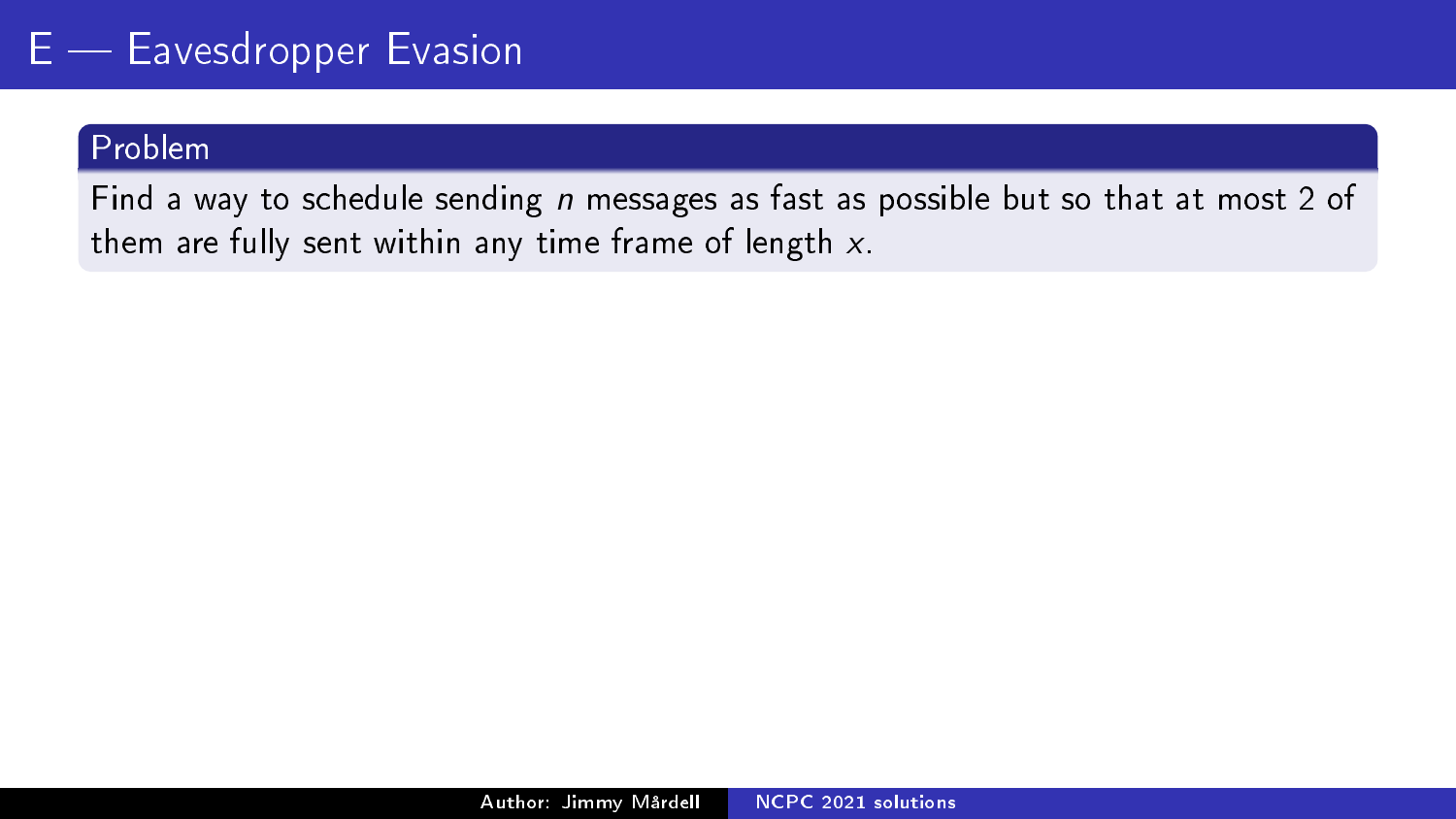#### Problem

Find a way to schedule sending  $n$  messages as fast as possible but so that at most 2 of them are fully sent within any time frame of length  $x$ .

### Solution

 $\bullet$  Messages longer than x can be ignored as they can never be intercepted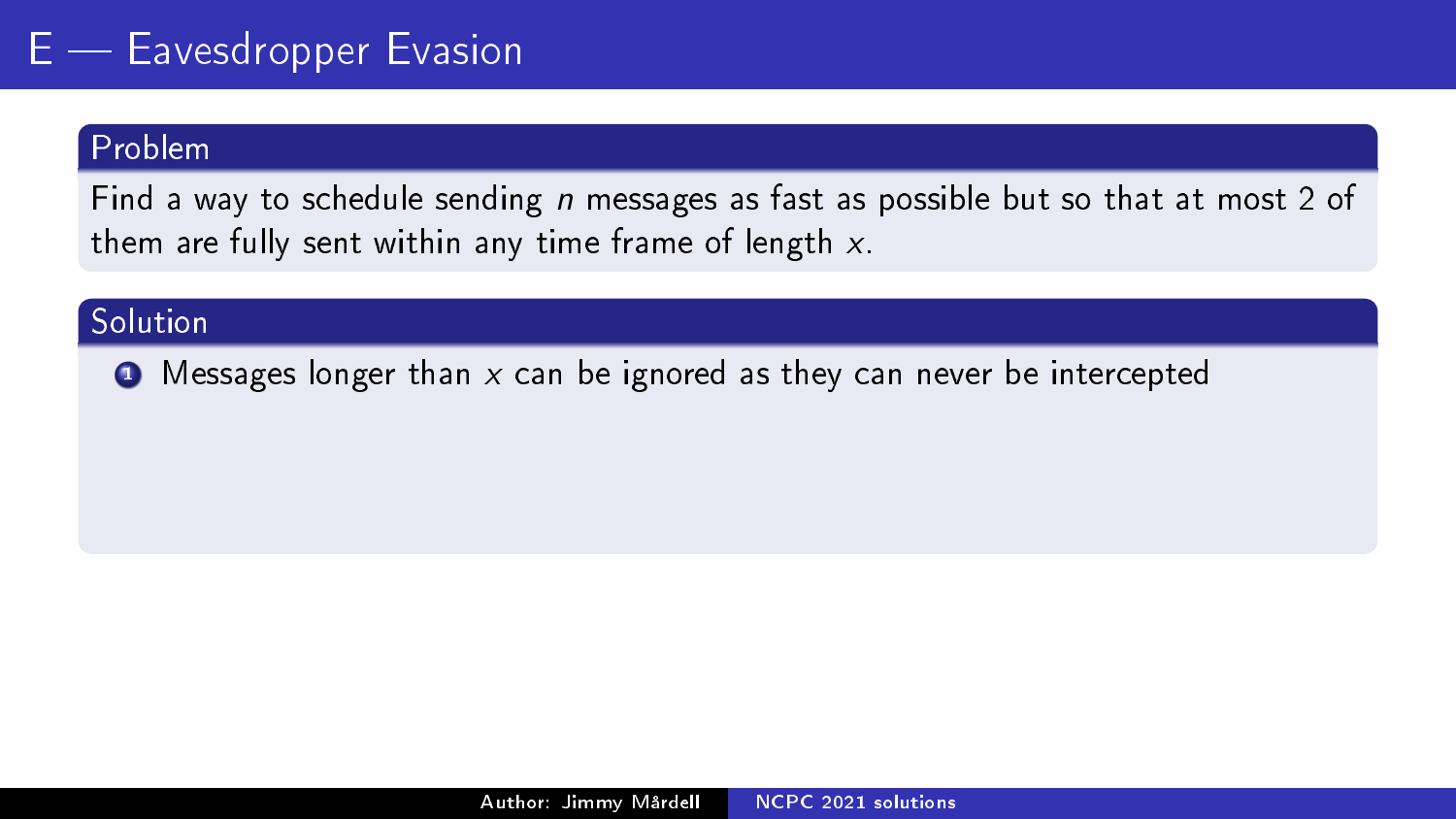### Problem

Find a way to schedule sending  $n$  messages as fast as possible but so that at most 2 of them are fully sent within any time frame of length  $x$ .

### Solution

- $\bullet$  Messages longer than x can be ignored as they can never be intercepted
	- Mostly final result can not be smaller than the longest message!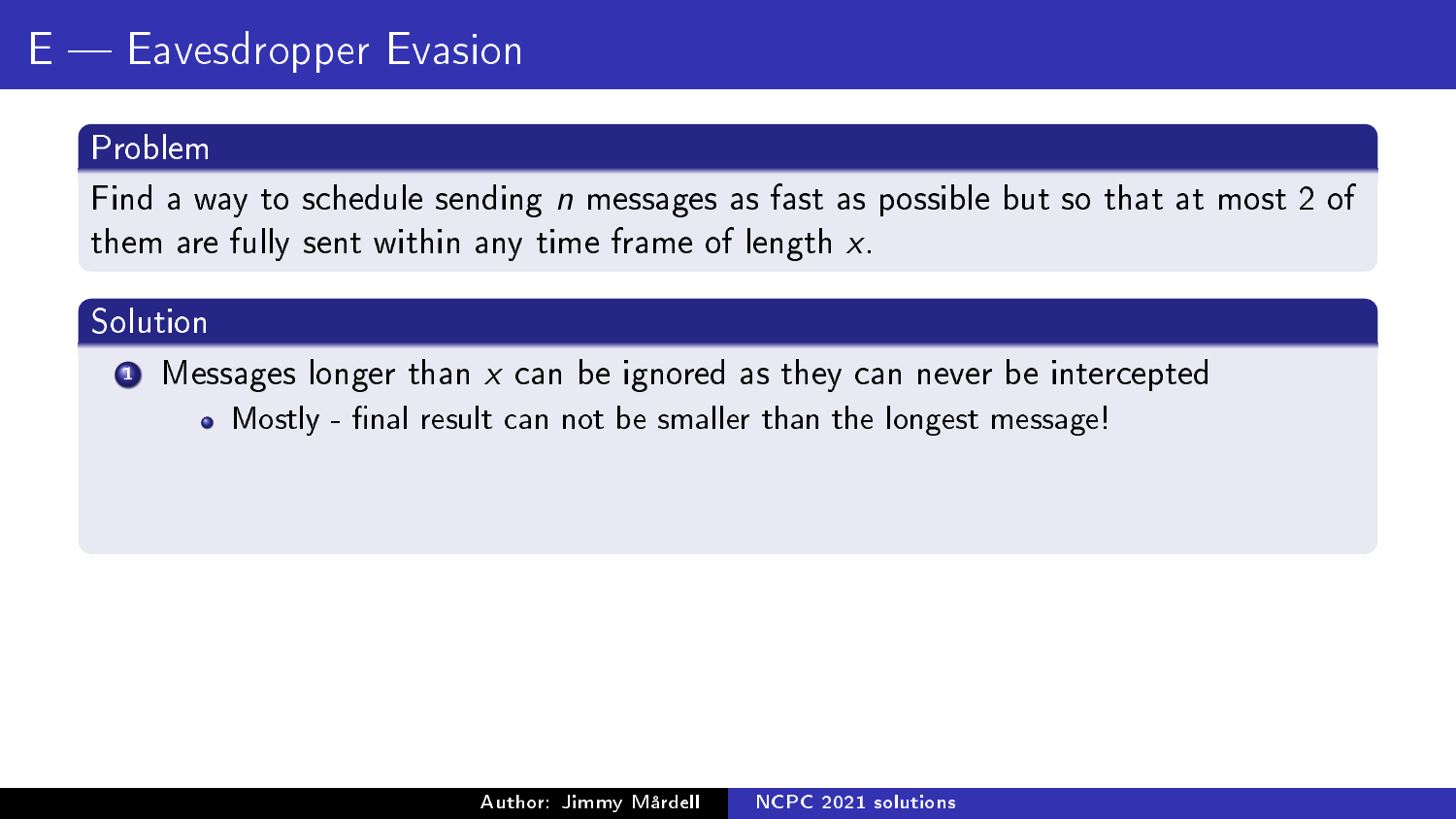Find a way to schedule sending  $n$  messages as fast as possible but so that at most 2 of them are fully sent within any time frame of length  $x$ .

### Solution

- $\bullet$  Messages longer than x can be ignored as they can never be intercepted
	- Mostly final result can not be smaller than the longest message!
- Solve the case if at most 1 message was allowed to be intercepted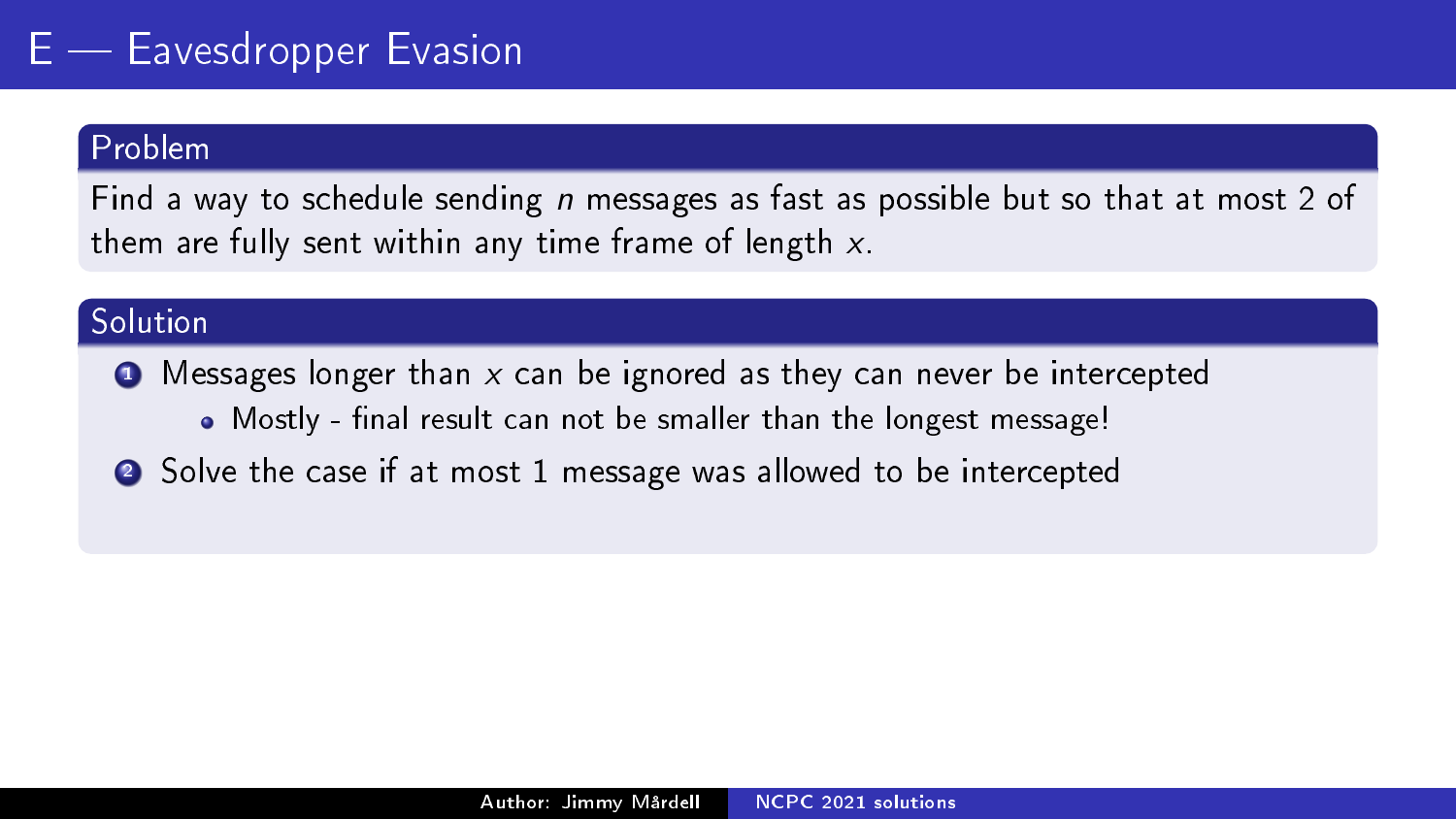Find a way to schedule sending  $n$  messages as fast as possible but so that at most 2 of them are fully sent within any time frame of length  $x$ .

### Solution

- $\bullet$  Messages longer than x can be ignored as they can never be intercepted
	- Mostly final result can not be smaller than the longest message!
- Solve the case if at most 1 message was allowed to be intercepted
- <sup>3</sup> Generalize it to at most 2 intercepted messages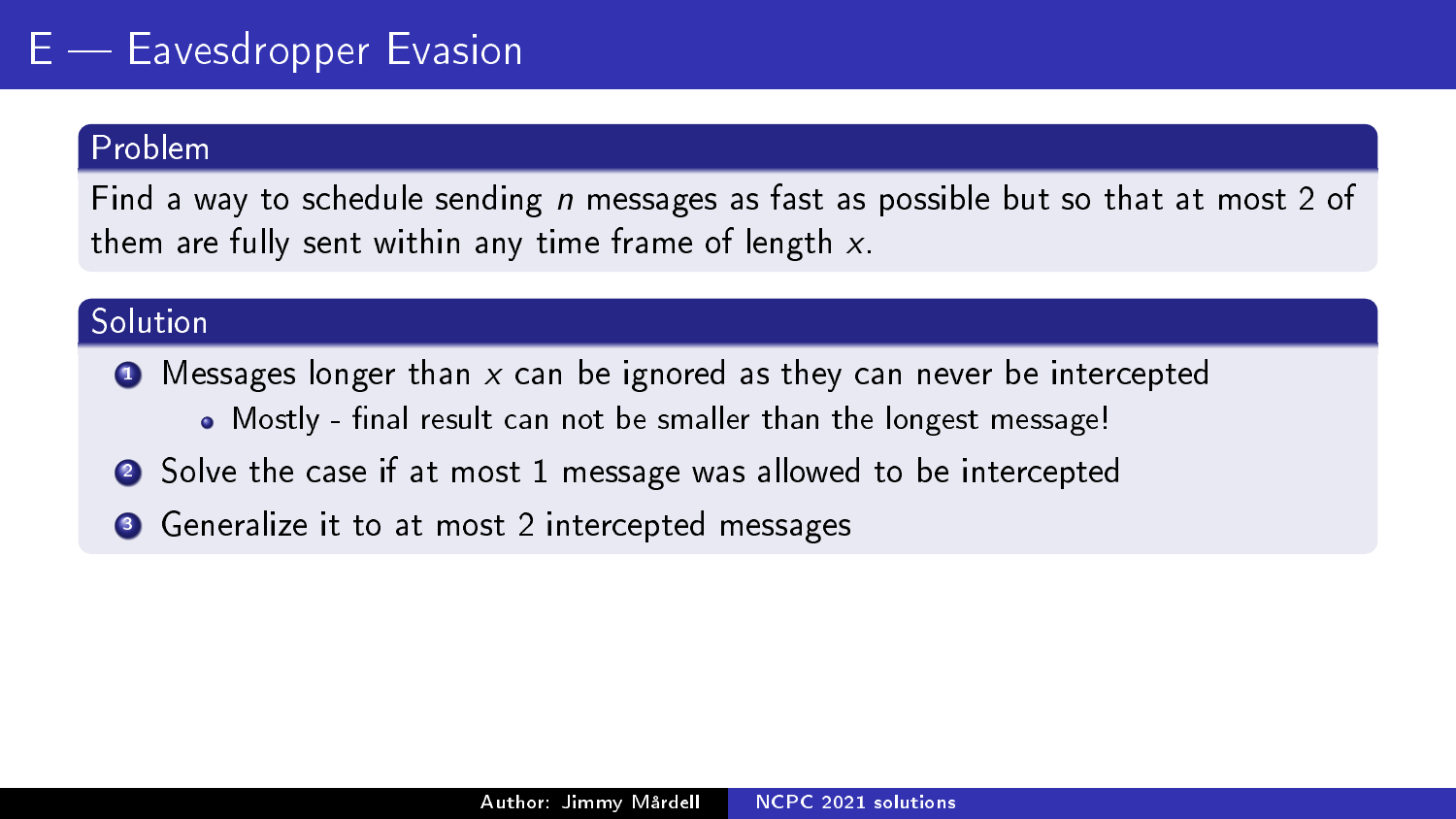Find a way to schedule sending  $n$  messages as fast as possible but so that at most 2 of them are fully sent within any time frame of length  $x$ .

Solution if at most 1 message is allowed to be intercepted

**1** If a message (regardless of length) starts at time a, the next message can start no earlier than time  $a + x + 1 - t$ , where t is the length of the next message.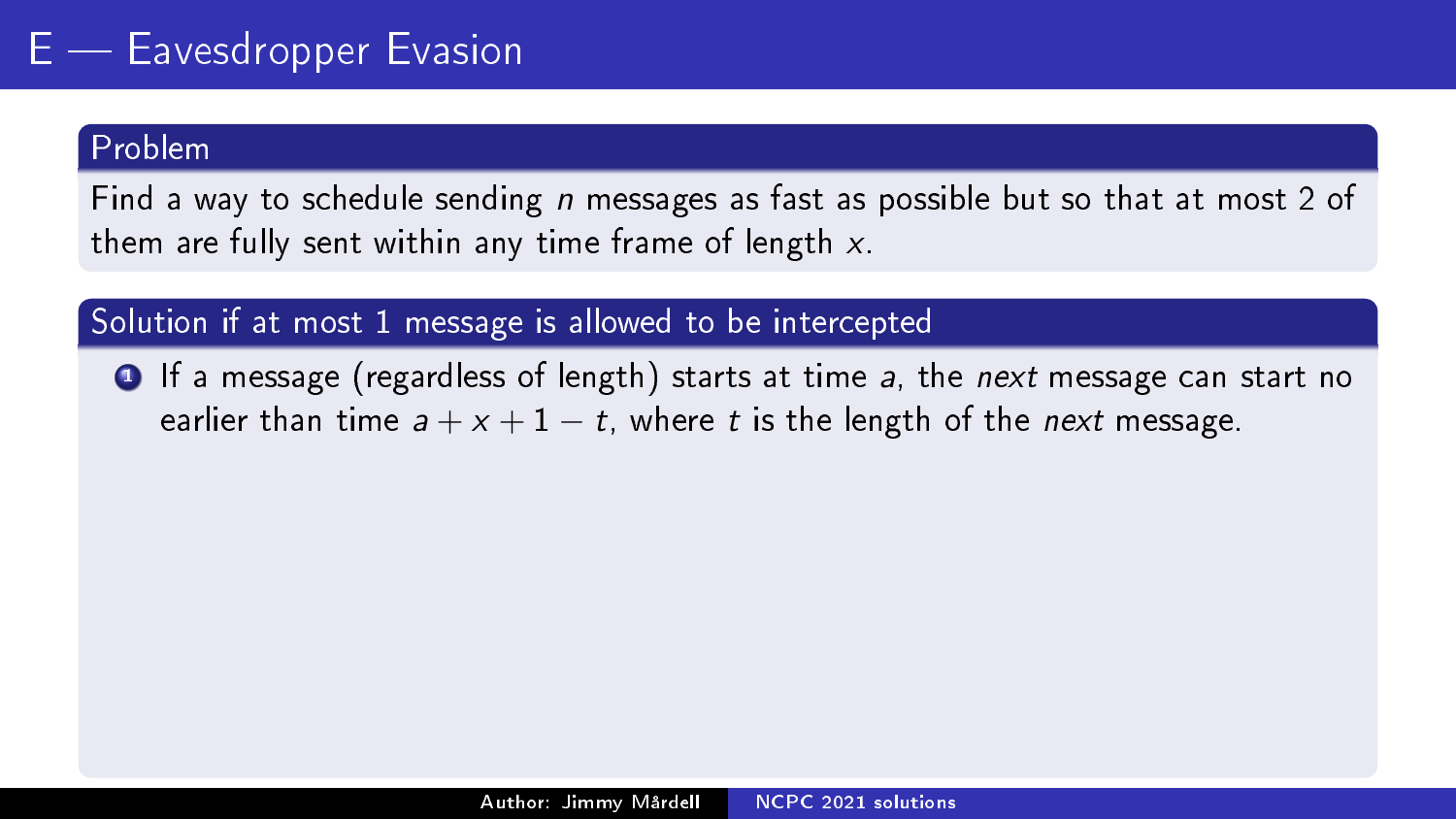Find a way to schedule sending  $n$  messages as fast as possible but so that at most 2 of them are fully sent within any time frame of length  $x$ .

### Solution if at most 1 message is allowed to be intercepted

**1** If a message (regardless of length) starts at time a, the next message can start no earlier than time  $a + x + 1 - t$ , where t is the length of the next message.

**2** Repeating this, the total time to send all *n* messages becomes

$$
x+1+\sum_{i=2}^{n-1}(x+1-t_i),
$$

where  $t_i$  is the length of the  $i$ th message sent.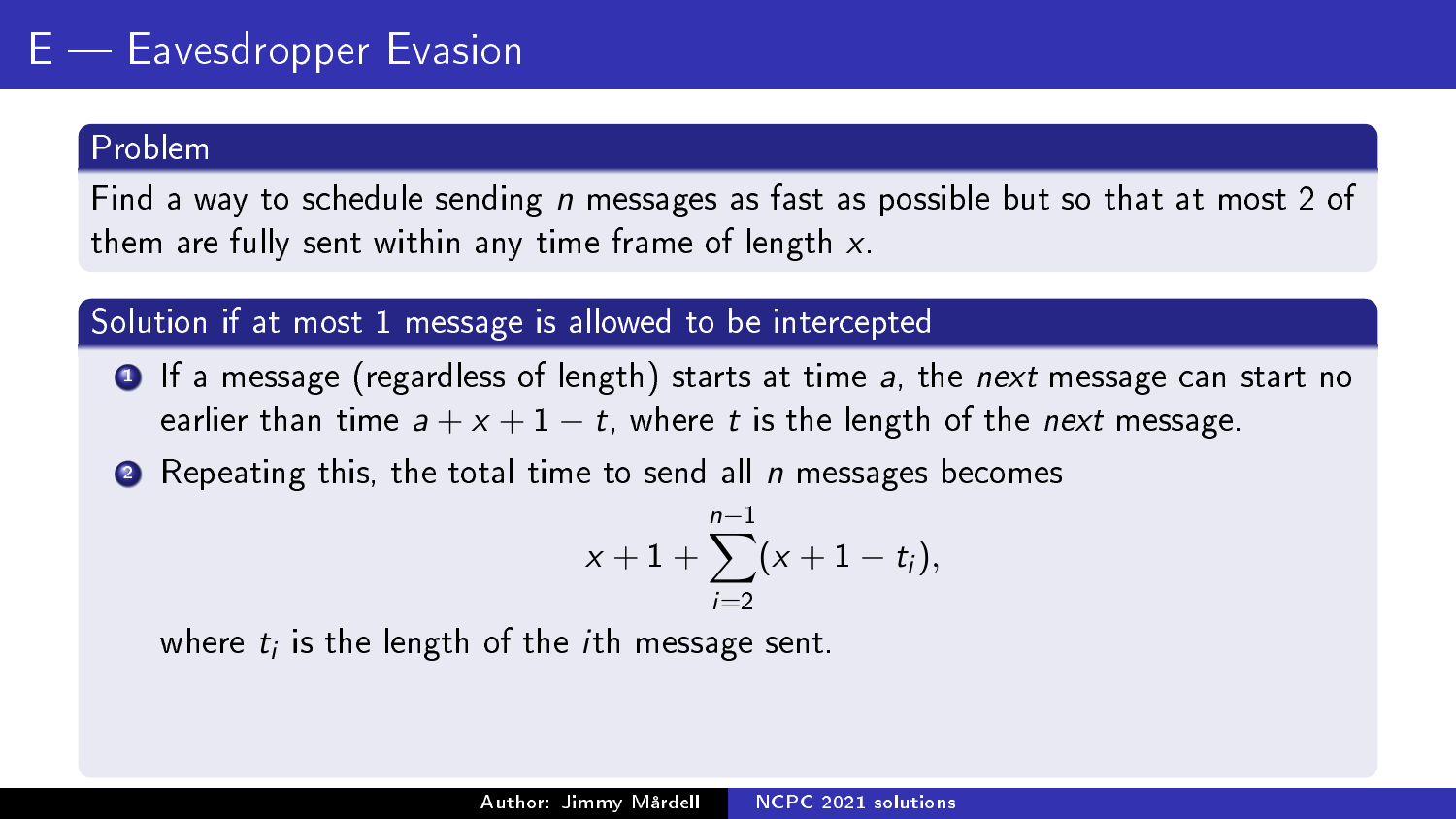Find a way to schedule sending  $n$  messages as fast as possible but so that at most 2 of them are fully sent within any time frame of length  $x$ .

### Solution if at most 1 message is allowed to be intercepted

**1** If a message (regardless of length) starts at time a, the next message can start no earlier than time  $a + x + 1 - t$ , where t is the length of the next message.

**2** Repeating this, the total time to send all *n* messages becomes

$$
x+1+\sum_{i=2}^{n-1}(x+1-t_i),
$$

where  $t_i$  is the length of the  $i$ th message sent.

**3** Note: length of the first and last message does not affect the total send time!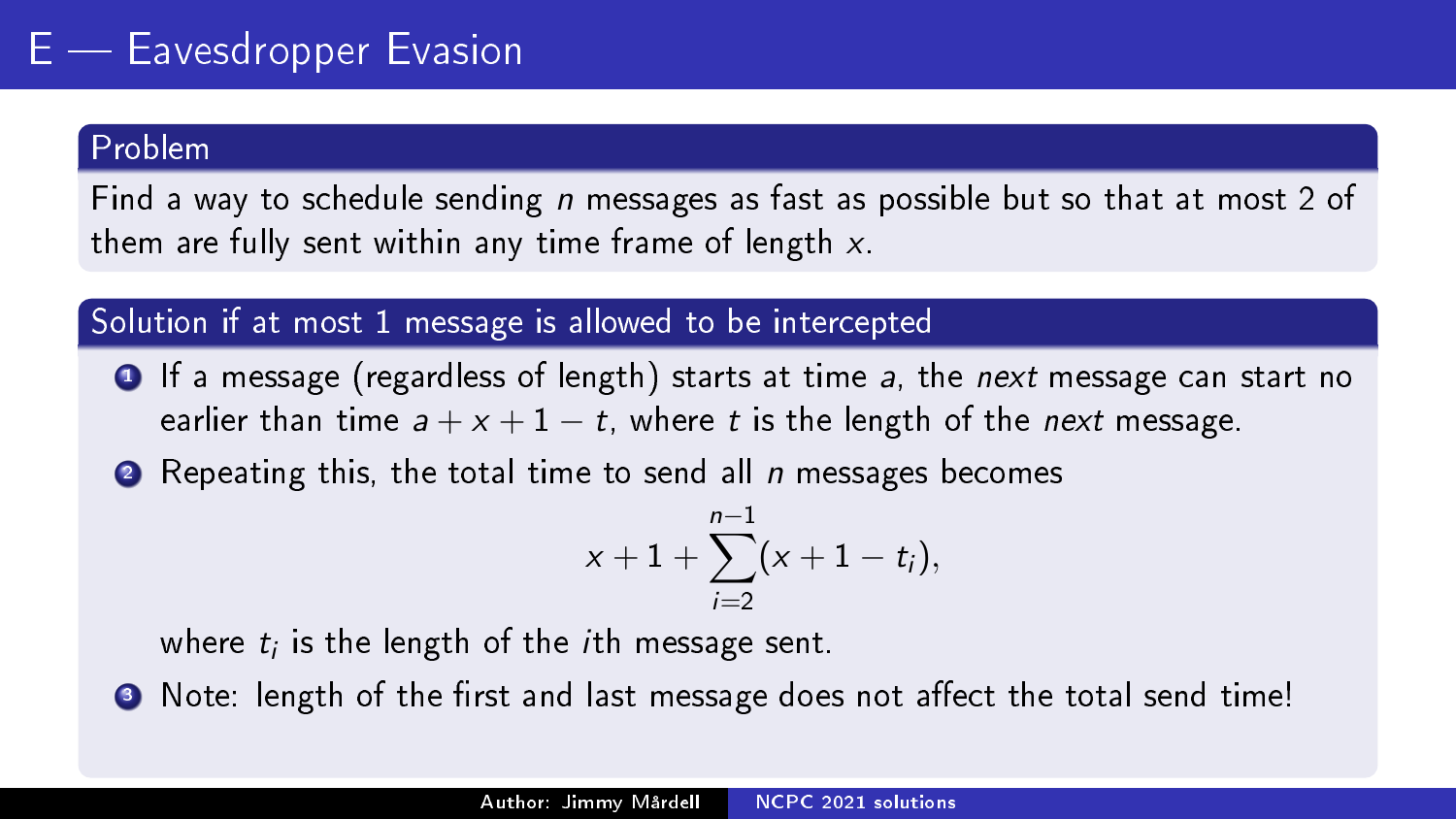Find a way to schedule sending  $n$  messages as fast as possible but so that at most 2 of them are fully sent within any time frame of length  $x$ .

### Solution if at most 1 message is allowed to be intercepted

- **1** If a message (regardless of length) starts at time a, the next message can start no earlier than time  $a + x + 1 - t$ , where t is the length of the next message.
- **2** Repeating this, the total time to send all *n* messages becomes

$$
x+1+\sum_{i=2}^{n-1}(x+1-t_i),
$$

where  $t_i$  is the length of the  $i$ th message sent.

- **3** Note: length of the first and last message does not affect the total send time!
- By placing the two shortest messages first and last, we get the optimal solution.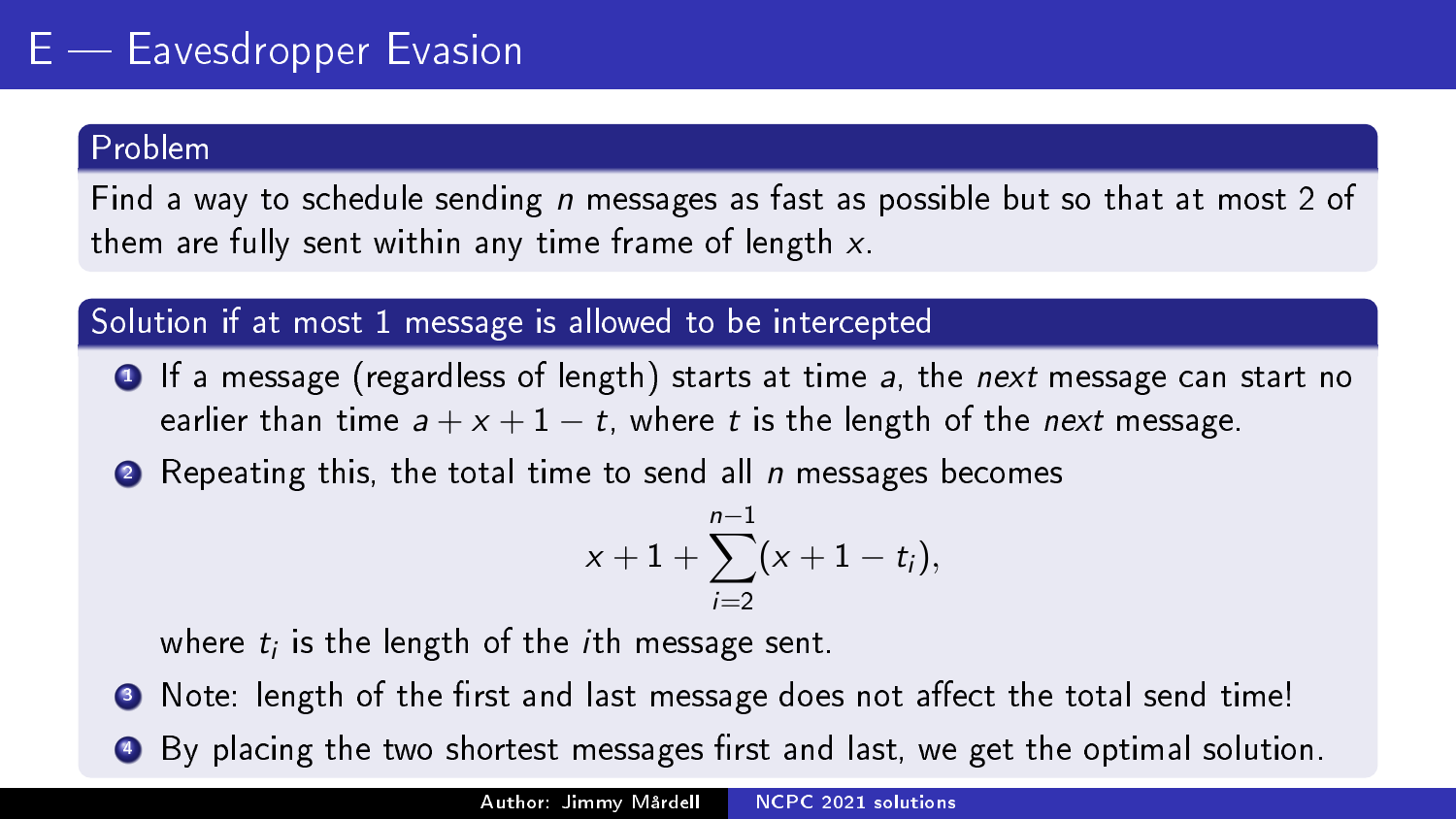#### Solution for the 2-message case

<sup>1</sup> Key observation: we can view this as having 2 separate channels, and we want at most 1 intercepted message in each channel (not immediately obvious!).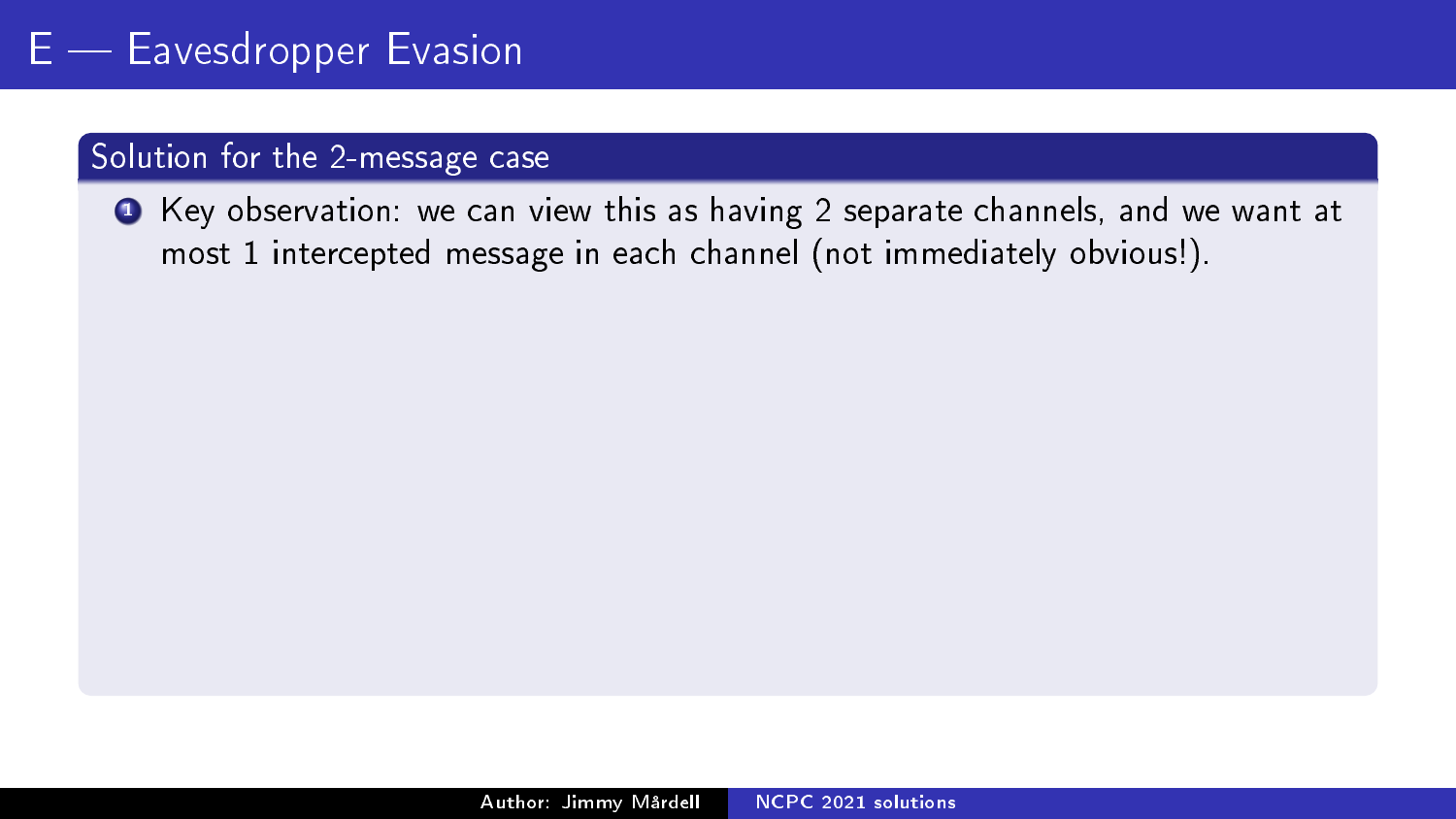- <sup>1</sup> Key observation: we can view this as having 2 separate channels, and we want at most 1 intercepted message in each channel (not immediately obvious!).
- 2 Only thing to decide is which messages to send on which channel.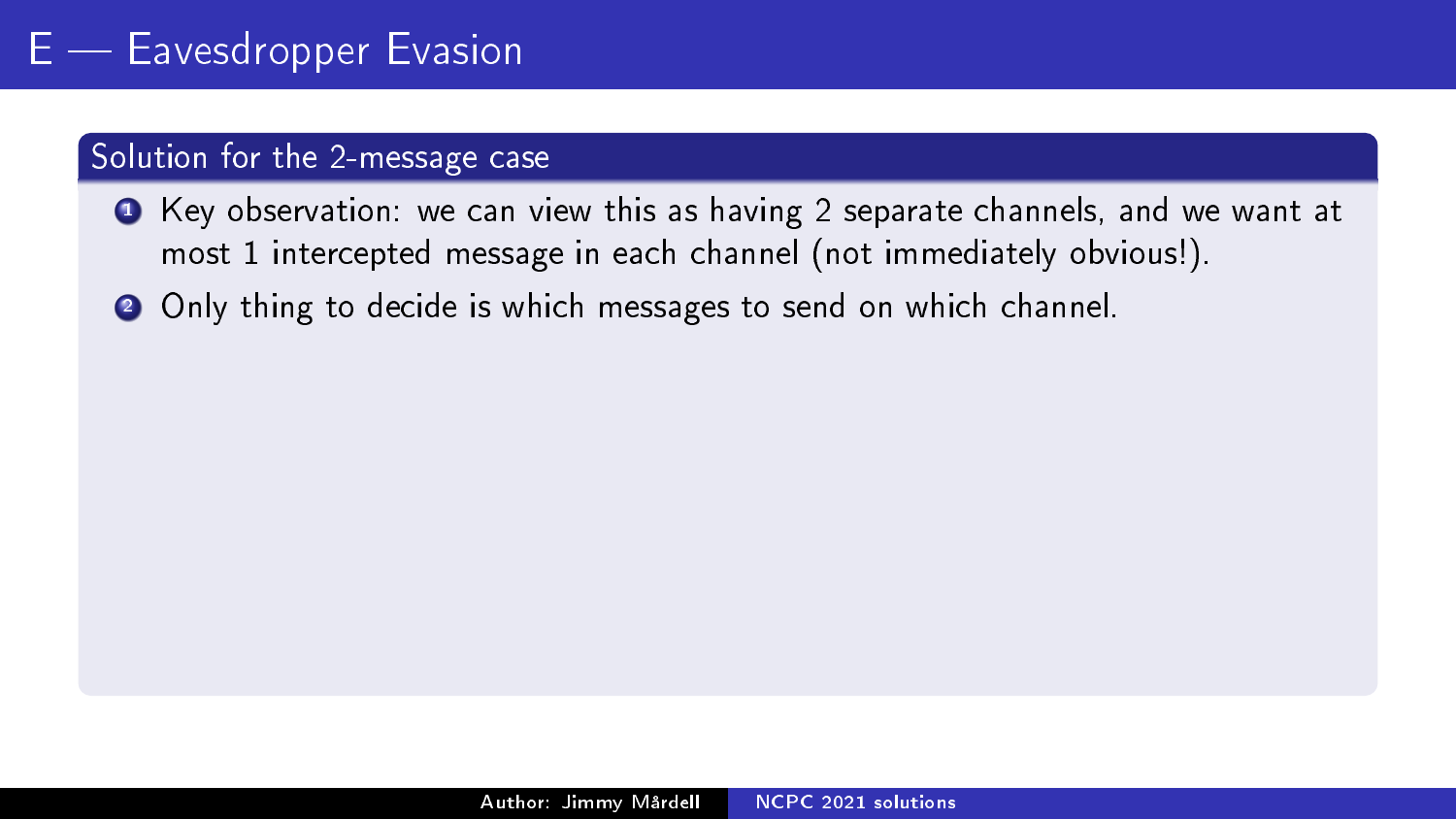- <sup>1</sup> Key observation: we can view this as having 2 separate channels, and we want at most 1 intercepted message in each channel (not immediately obvious!).
- 2 Only thing to decide is which messages to send on which channel.
	- Channel with r msgs of lengths  $t_1, \ldots, t_r$  finishes in time  $x + 1 + \sum_{i=2}^{r-1} (x + 1 t_i)$ .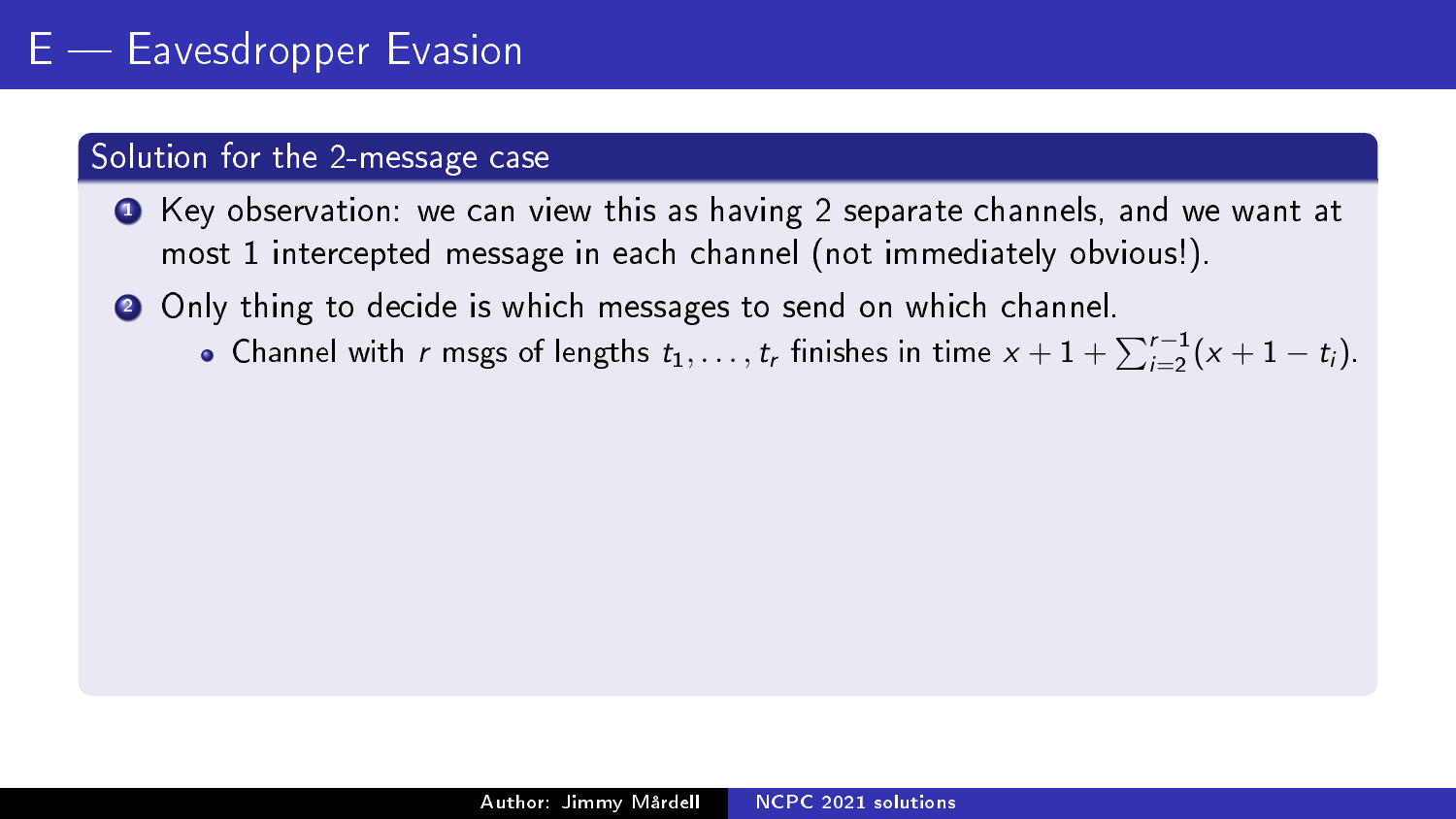- <sup>1</sup> Key observation: we can view this as having 2 separate channels, and we want at most 1 intercepted message in each channel (not immediately obvious!).
- <sup>2</sup> Only thing to decide is which messages to send on which channel.
	- Channel with r msgs of lengths  $t_1, \ldots, t_r$  finishes in time  $x + 1 + \sum_{i=2}^{r-1} (x + 1 t_i)$ .
	- Take the 4 shortest messages and put first and last in each channel.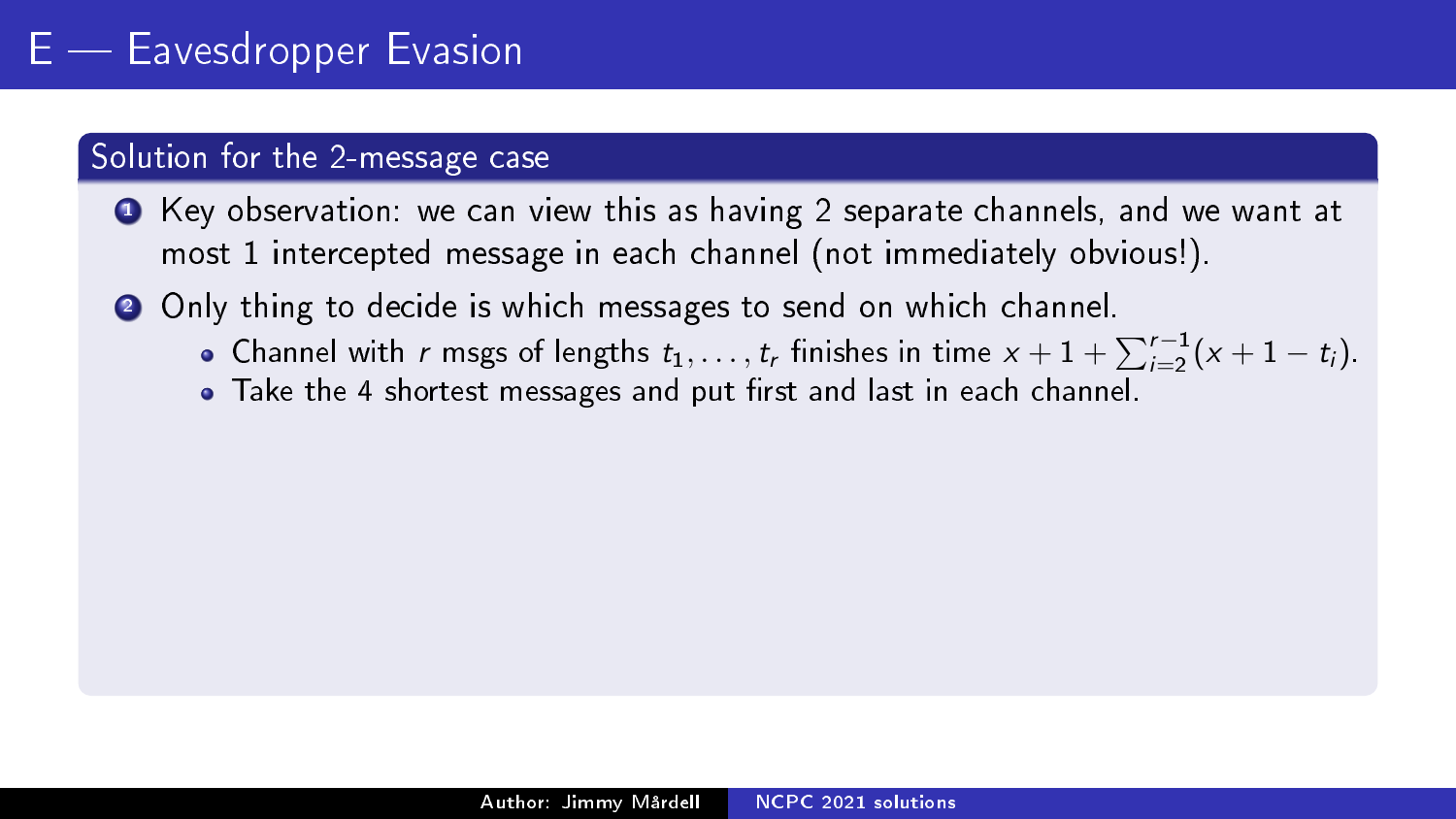- <sup>1</sup> Key observation: we can view this as having 2 separate channels, and we want at most 1 intercepted message in each channel (not immediately obvious!).
- <sup>2</sup> Only thing to decide is which messages to send on which channel.
	- Channel with r msgs of lengths  $t_1, \ldots, t_r$  finishes in time  $x + 1 + \sum_{i=2}^{r-1} (x + 1 t_i)$ .
	- Take the 4 shortest messages and put first and last in each channel.
	- Each remaining message of length t gets a weight  $w = x + 1 t$ .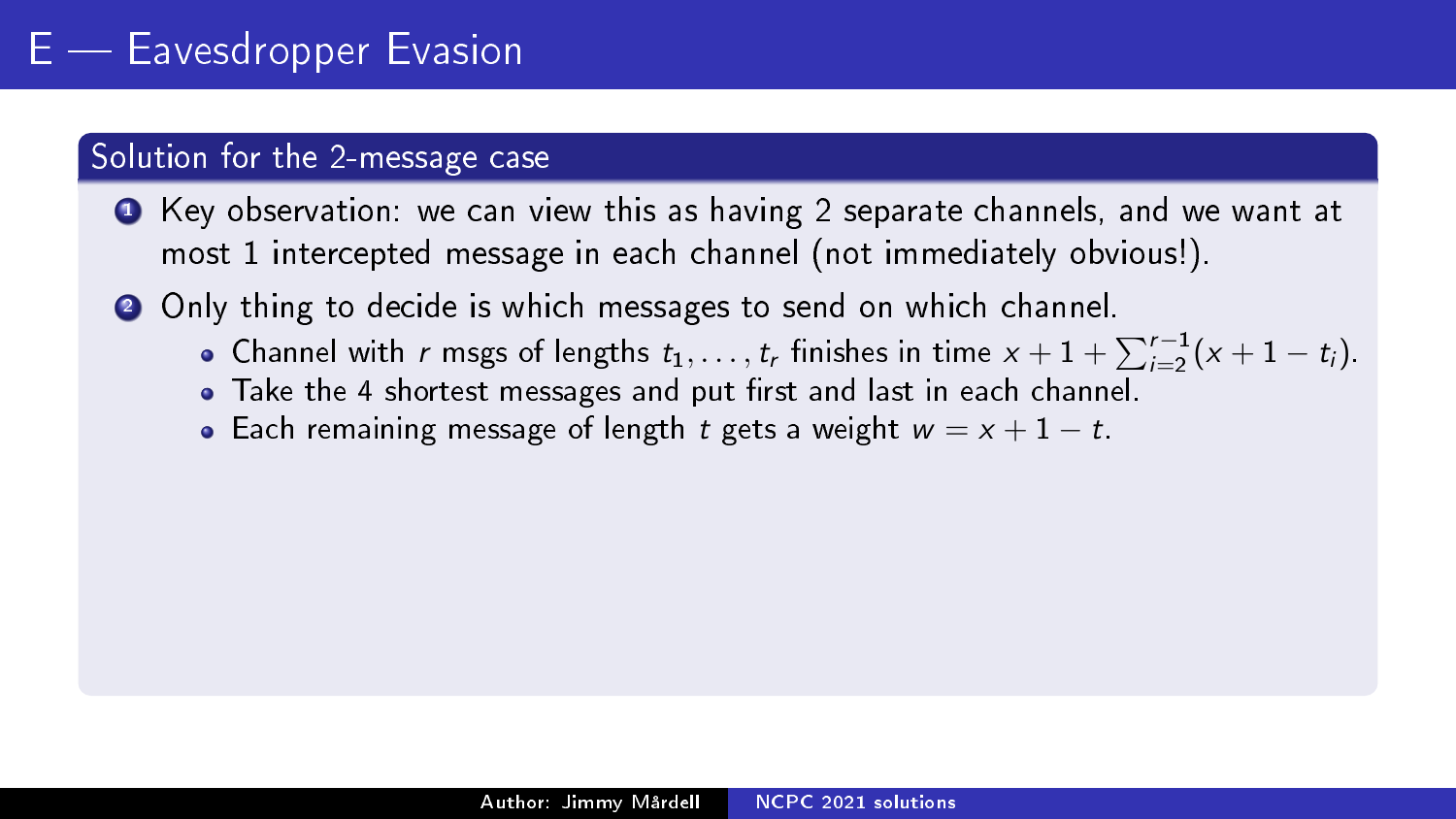- <sup>1</sup> Key observation: we can view this as having 2 separate channels, and we want at most 1 intercepted message in each channel (not immediately obvious!).
- <sup>2</sup> Only thing to decide is which messages to send on which channel.
	- Channel with r msgs of lengths  $t_1, \ldots, t_r$  finishes in time  $x + 1 + \sum_{i=2}^{r-1} (x + 1 t_i)$ .
	- Take the 4 shortest messages and put first and last in each channel.
	- Each remaining message of length t gets a weight  $w = x + 1 t$ .
- $\bullet$  We have  $m = n 4$  weights  $w_1, \ldots, w_m$  of total weight  $W = w_1 + \ldots + w_n$ .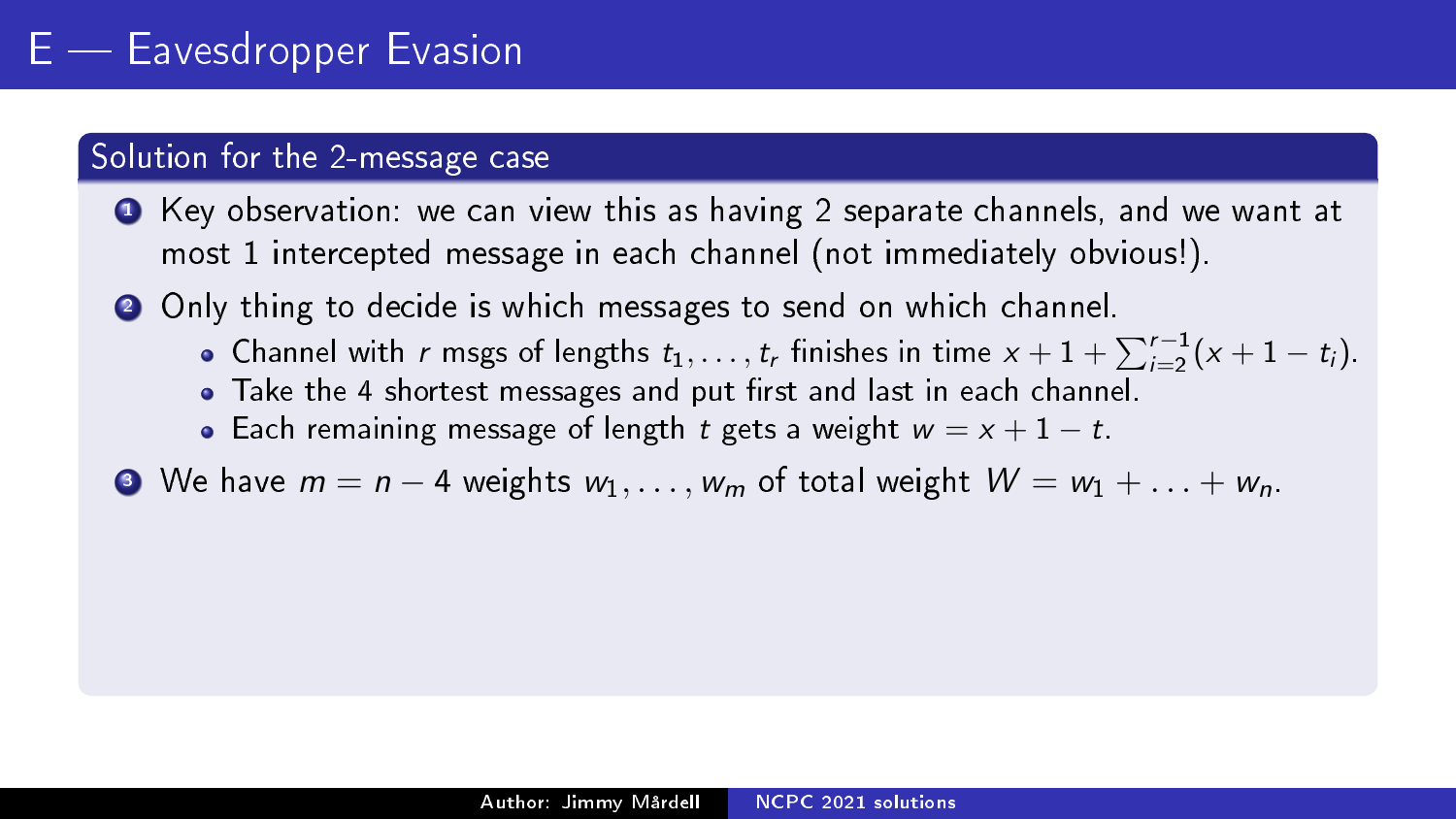- <sup>1</sup> Key observation: we can view this as having 2 separate channels, and we want at most 1 intercepted message in each channel (not immediately obvious!).
- <sup>2</sup> Only thing to decide is which messages to send on which channel.
	- Channel with r msgs of lengths  $t_1, \ldots, t_r$  finishes in time  $x + 1 + \sum_{i=2}^{r-1} (x + 1 t_i)$ .
	- Take the 4 shortest messages and put first and last in each channel.
	- Each remaining message of length t gets a weight  $w = x + 1 t$ .
- $\bullet$  We have  $m = n 4$  weights  $w_1, \ldots, w_m$  of total weight  $W = w_1 + \ldots + w_n$ .
- $\bullet$  Want to find a subset  $\mathcal{S} \subseteq [m]$  such that  $\sum_{i \in \mathcal{S}} w_i$  is as close to  $W/2$  as possible.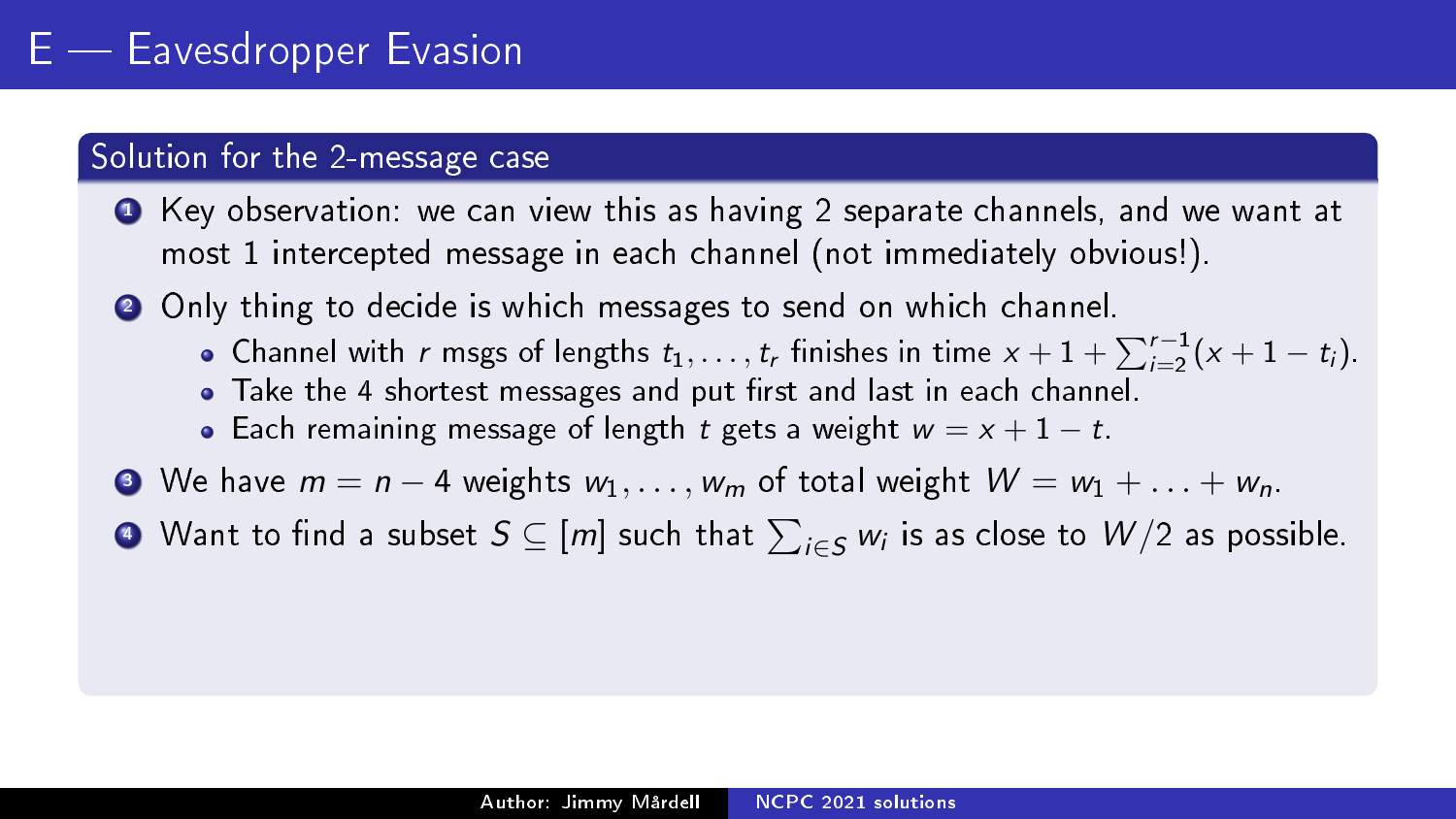- <sup>1</sup> Key observation: we can view this as having 2 separate channels, and we want at most 1 intercepted message in each channel (not immediately obvious!).
- <sup>2</sup> Only thing to decide is which messages to send on which channel.
	- Channel with r msgs of lengths  $t_1, \ldots, t_r$  finishes in time  $x + 1 + \sum_{i=2}^{r-1} (x + 1 t_i)$ .
	- Take the 4 shortest messages and put first and last in each channel.
	- Each remaining message of length t gets a weight  $w = x + 1 t$ .
- $\bullet$  We have  $m = n 4$  weights  $w_1, \ldots, w_m$  of total weight  $W = w_1 + \ldots + w_n$ .
- $\bullet$  Want to find a subset  $\mathcal{S} \subseteq [m]$  such that  $\sum_{i \in \mathcal{S}} w_i$  is as close to  $W/2$  as possible.
- **•** This is a Subset Sum/Knapsack problem.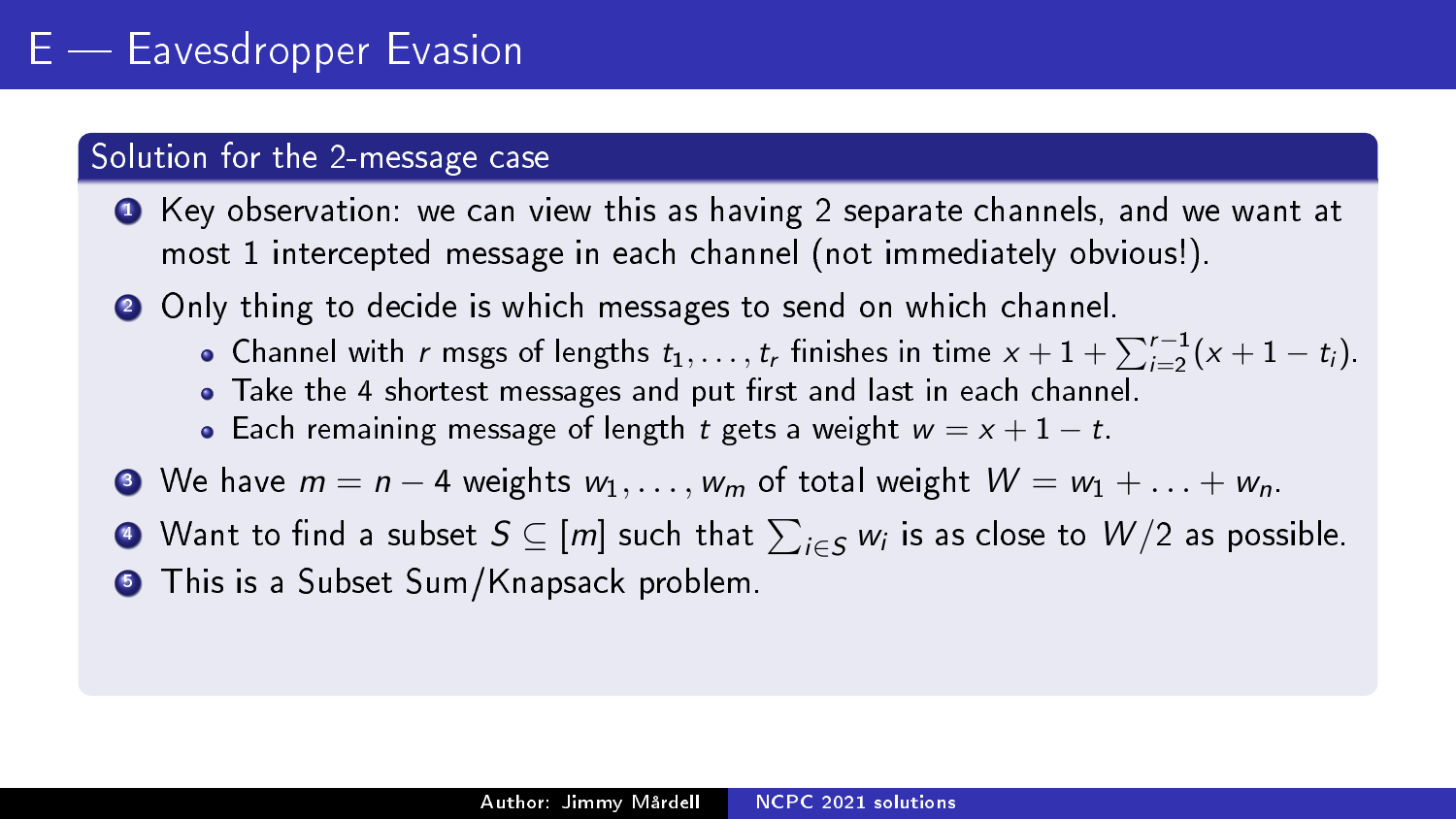- <sup>1</sup> Key observation: we can view this as having 2 separate channels, and we want at most 1 intercepted message in each channel (not immediately obvious!).
- <sup>2</sup> Only thing to decide is which messages to send on which channel.
	- Channel with r msgs of lengths  $t_1, \ldots, t_r$  finishes in time  $x + 1 + \sum_{i=2}^{r-1} (x + 1 t_i)$ .
	- Take the 4 shortest messages and put first and last in each channel.
	- Each remaining message of length t gets a weight  $w = x + 1 t$ .
- $\bullet$  We have  $m = n 4$  weights  $w_1, \ldots, w_m$  of total weight  $W = w_1 + \ldots + w_n$ .
- $\bullet$  Want to find a subset  $\mathcal{S} \subseteq [m]$  such that  $\sum_{i \in \mathcal{S}} w_i$  is as close to  $W/2$  as possible.
- **•** This is a Subset Sum/Knapsack problem.
	- Classic dynprog algorithm solves it in time  $O(nW) = O(n^2x)$ . Too slow.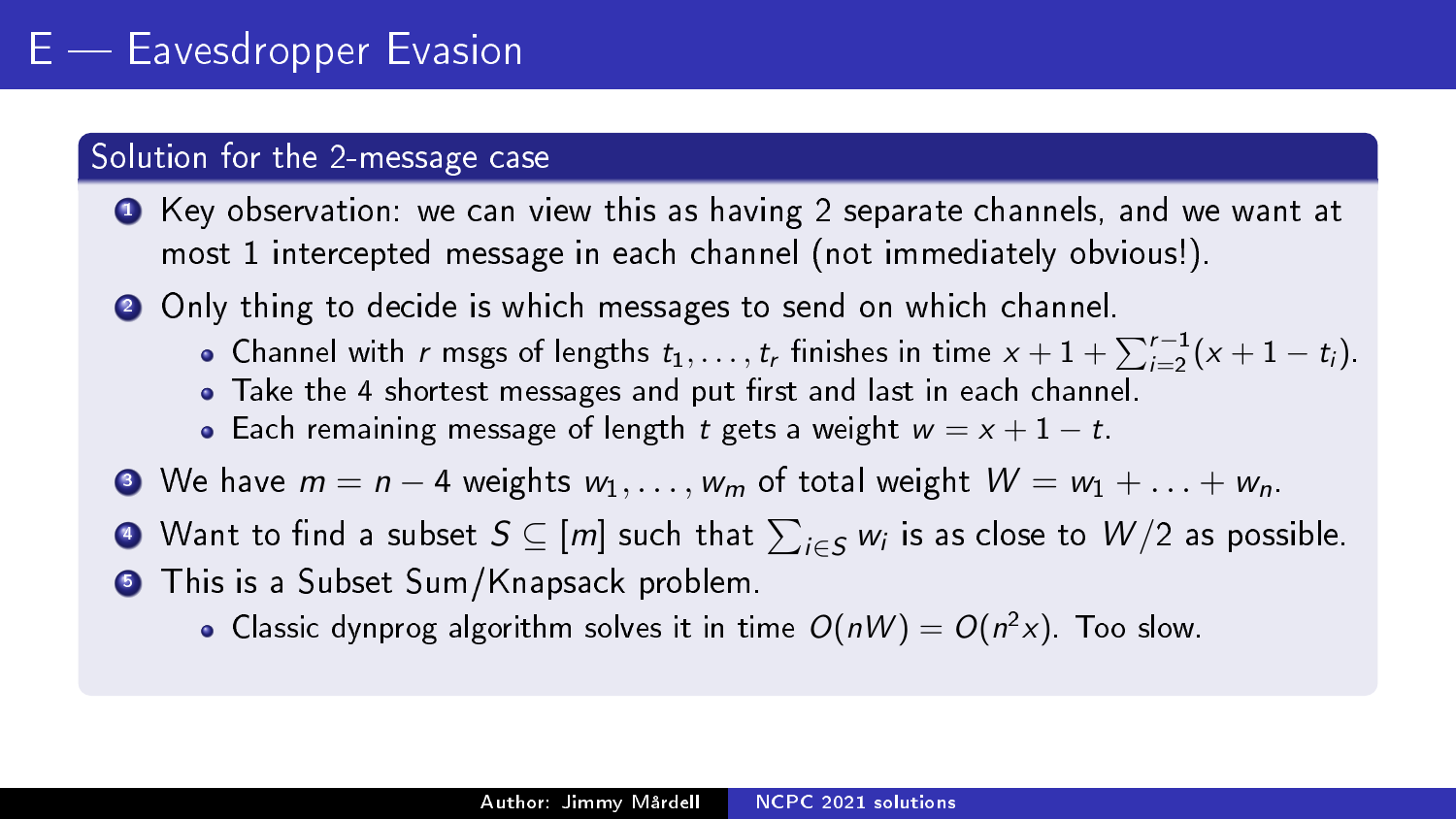- <sup>1</sup> Key observation: we can view this as having 2 separate channels, and we want at most 1 intercepted message in each channel (not immediately obvious!).
- <sup>2</sup> Only thing to decide is which messages to send on which channel.
	- Channel with r msgs of lengths  $t_1, \ldots, t_r$  finishes in time  $x + 1 + \sum_{i=2}^{r-1} (x + 1 t_i)$ .
	- Take the 4 shortest messages and put first and last in each channel.
	- Each remaining message of length t gets a weight  $w = x + 1 t$ .
- $\bullet$  We have  $m = n 4$  weights  $w_1, \ldots, w_m$  of total weight  $W = w_1 + \ldots + w_n$ .
- $\bullet$  Want to find a subset  $\mathcal{S} \subseteq [m]$  such that  $\sum_{i \in \mathcal{S}} w_i$  is as close to  $W/2$  as possible.
- **•** This is a Subset Sum/Knapsack problem.
	- Classic dynprog algorithm solves it in time  $O(nW) = O(n^2x)$ . Too slow.
	- Can be solved in  $O(n \cdot x)$  time [\(Pisinger, 1999\)](https://doi.org/10.1006/jagm.1999.1034).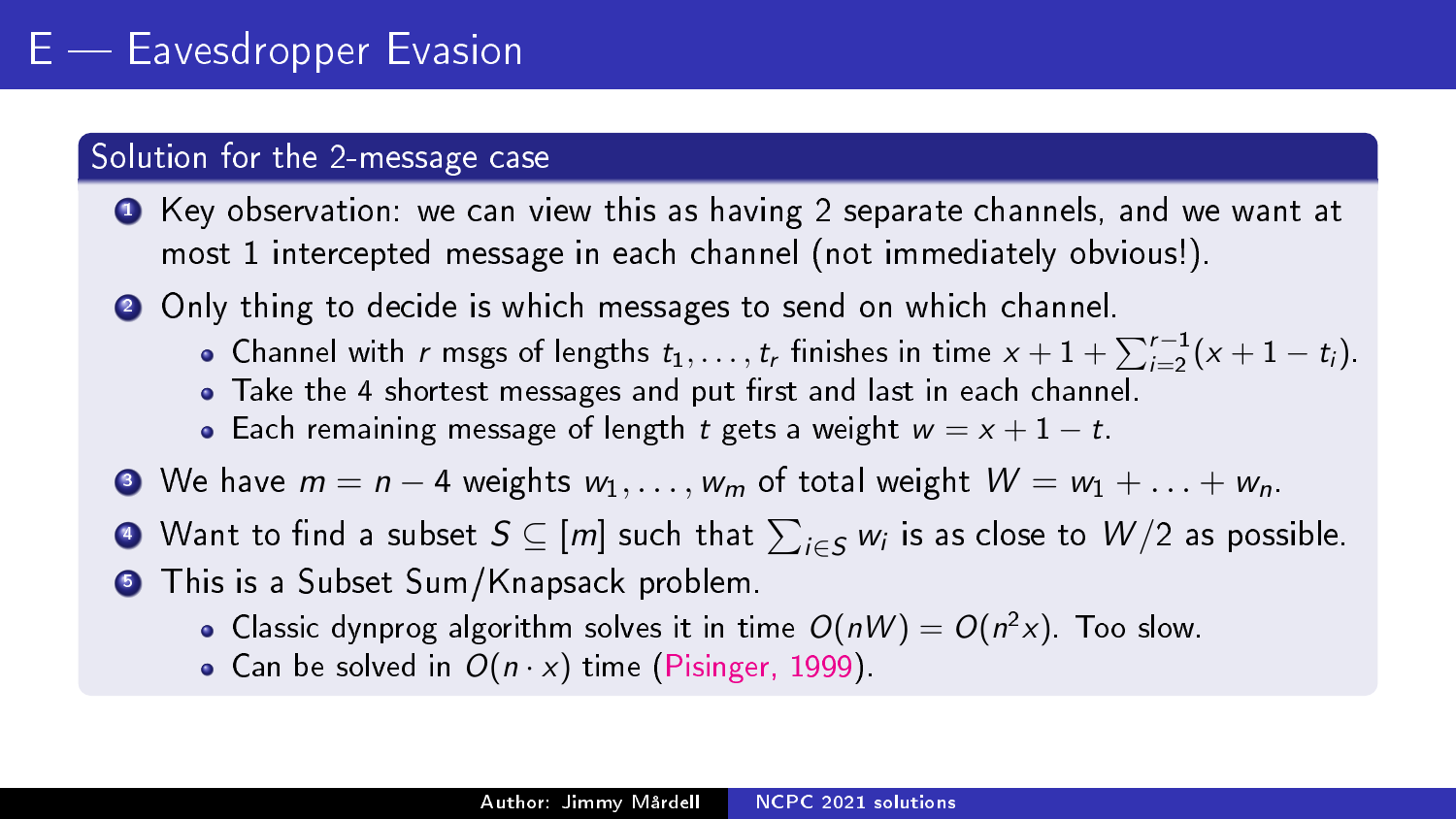#### Solution for the 2-message case

- <sup>1</sup> Key observation: we can view this as having 2 separate channels, and we want at most 1 intercepted message in each channel (not immediately obvious!).
- <sup>2</sup> Only thing to decide is which messages to send on which channel.
	- Channel with r msgs of lengths  $t_1, \ldots, t_r$  finishes in time  $x + 1 + \sum_{i=2}^{r-1} (x + 1 t_i)$ .
	- Take the 4 shortest messages and put first and last in each channel.
	- Each remaining message of length t gets a weight  $w = x + 1 t$ .
- $\bullet$  We have  $m = n 4$  weights  $w_1, \ldots, w_m$  of total weight  $W = w_1 + \ldots + w_n$ .
- $\bullet$  Want to find a subset  $\mathcal{S} \subseteq [m]$  such that  $\sum_{i \in \mathcal{S}} w_i$  is as close to  $W/2$  as possible.
- **•** This is a Subset Sum/Knapsack problem.
	- Classic dynprog algorithm solves it in time  $O(nW) = O(n^2x)$ . Too slow.
	- Can be solved in  $O(n \cdot x)$  time [\(Pisinger, 1999\)](https://doi.org/10.1006/jagm.1999.1034).

Statistics at 4-hour mark: 19 submissions, 0 accepted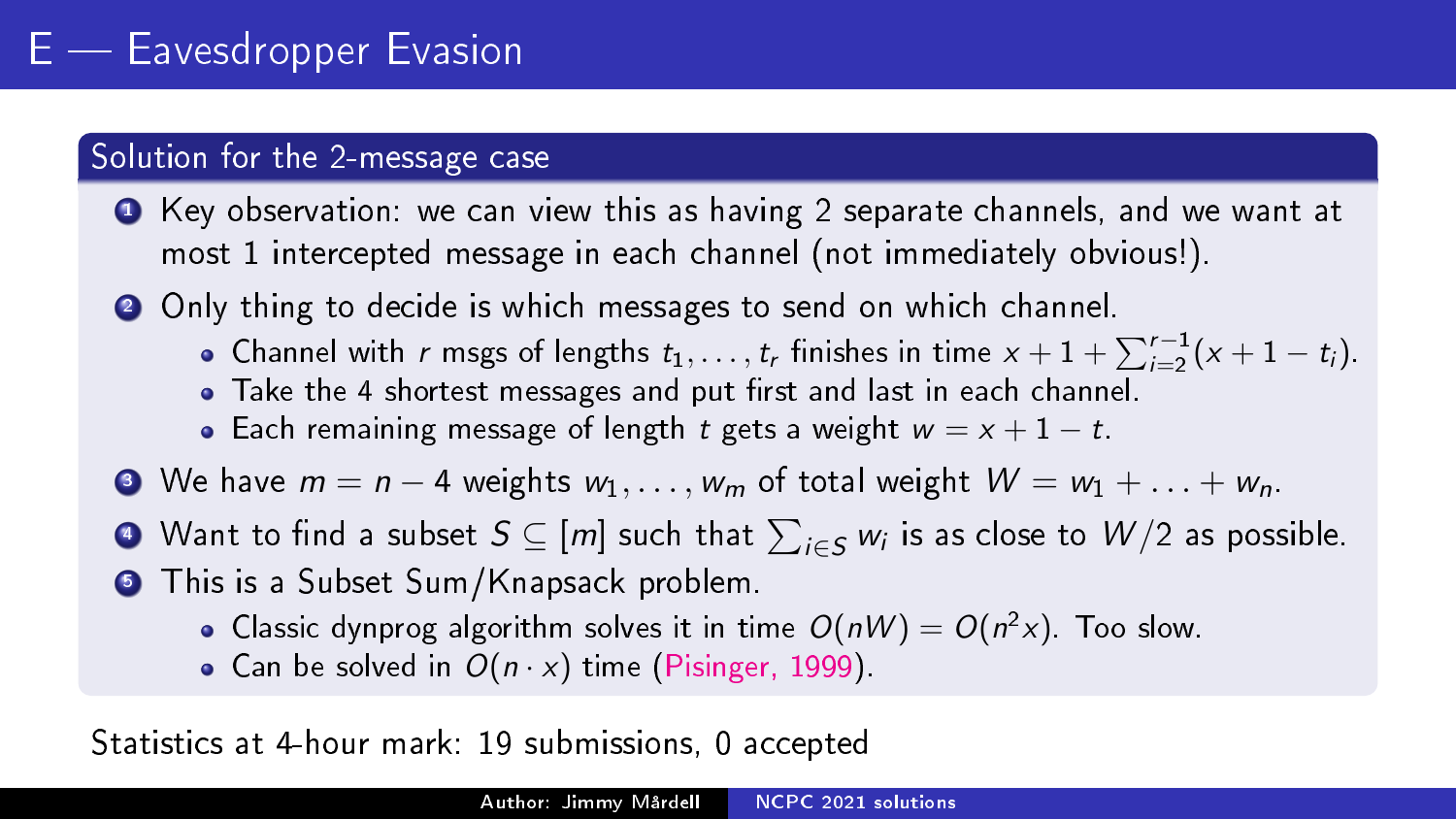Find a path of length x subject to certain constraints in a  $2 \times m$  grid so that the sum of the values in the cells of the path is maximized.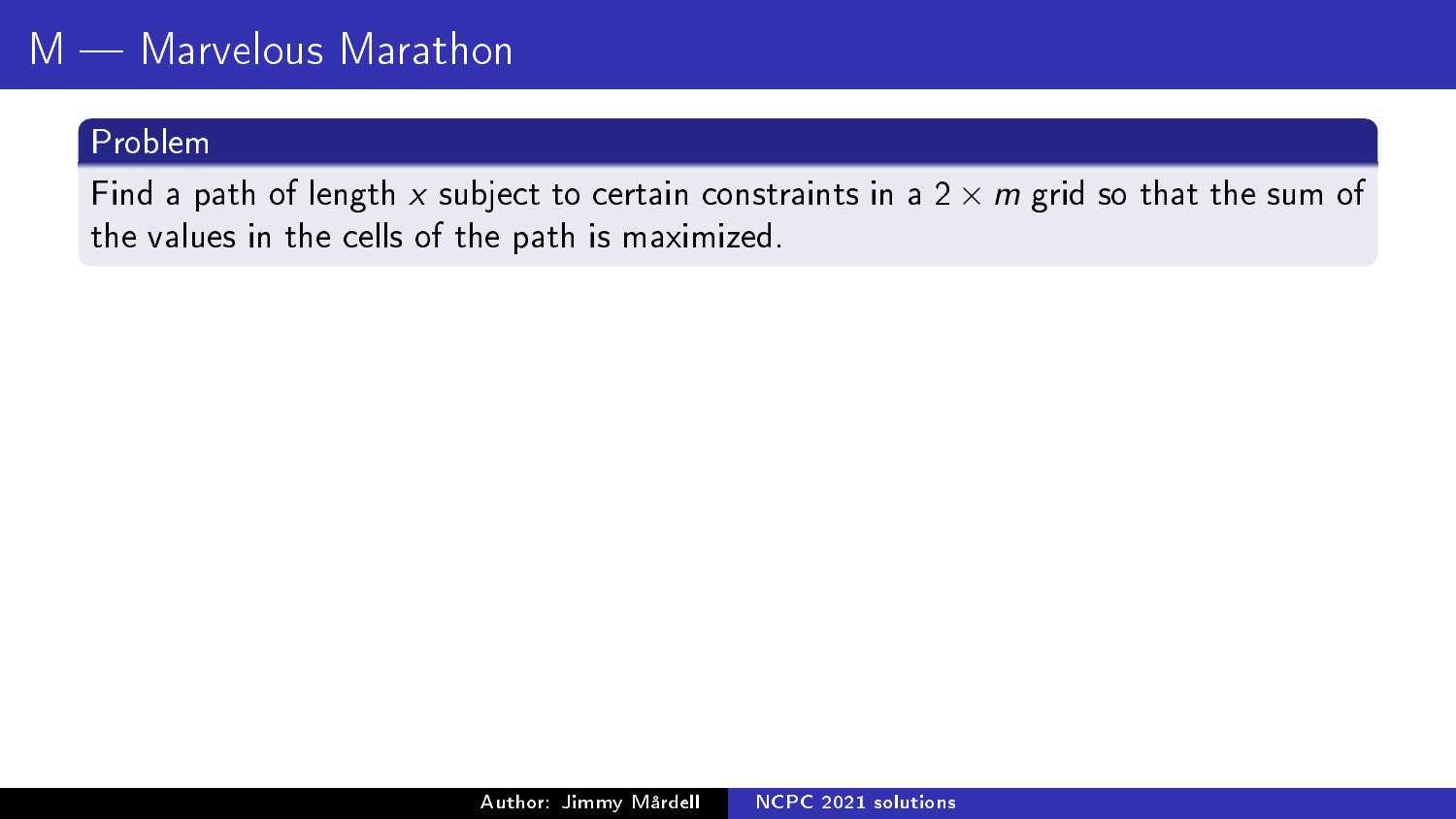Find a path of length x subject to certain constraints in a  $2 \times m$  grid so that the sum of the values in the cells of the path is maximized.

Formalized version of problem

Find integers  $0 \le a \le b \le c \le d \le m$  such that  $2(b-a)+(c-b)+2(d-c)=x$ .

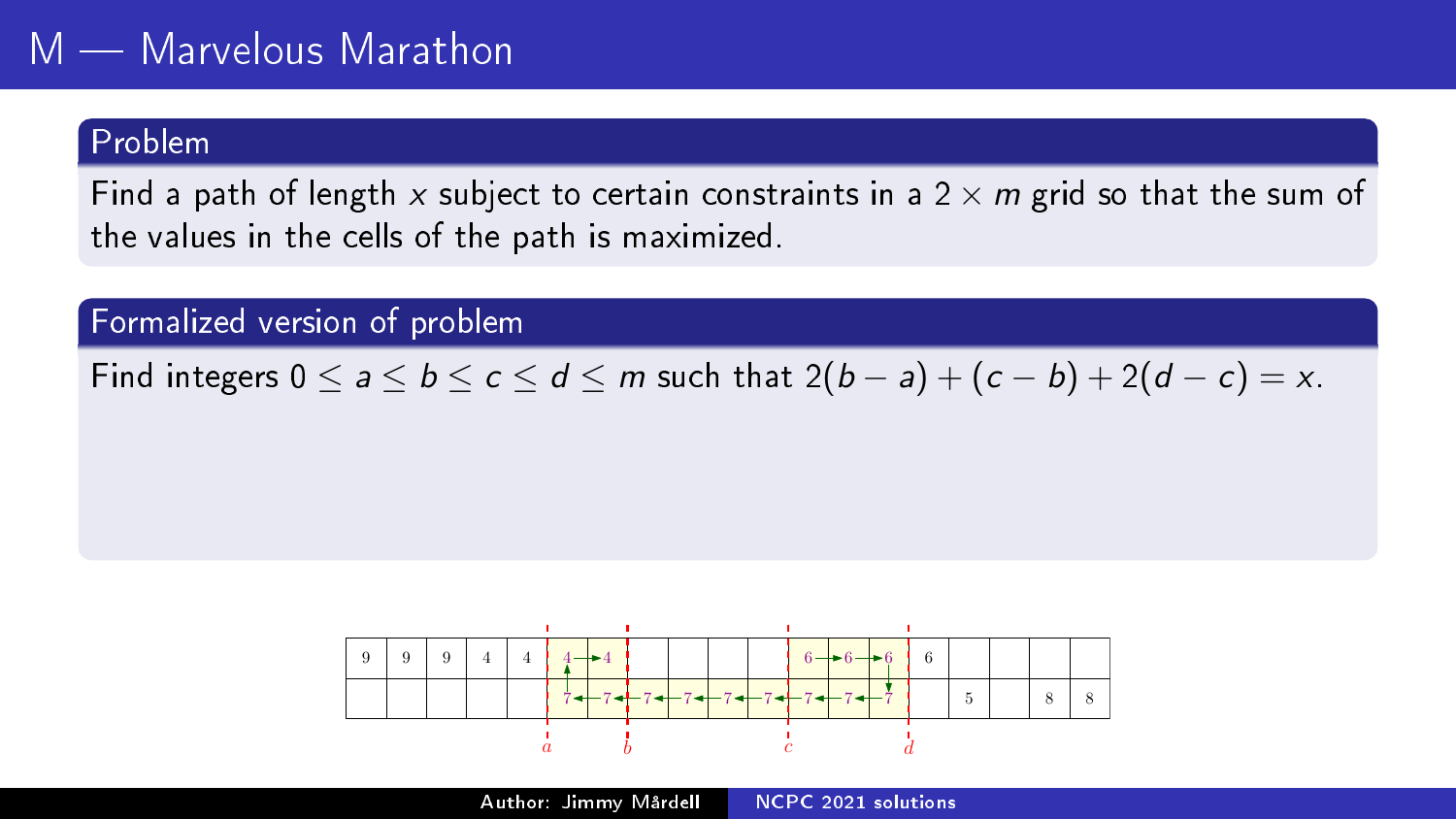Find a path of length x subject to certain constraints in a  $2 \times m$  grid so that the sum of the values in the cells of the path is maximized.

Formalized version of problem

Find integers  $0 \le a \le b \le c \le d \le m$  such that  $2(b-a)+(c-b)+2(d-c)=x$ .

Maximize  $\sqrt{ }$  $\left\vert \right\vert$  $\mathcal{L}$ sum of cells of one row in range  $\left[ a,d\right)$ plus sum of cells of other row in ranges  $[a,b)$  and  $[c,d)$  $\mathcal{L}$  $\mathcal{L}$  $\int$ 

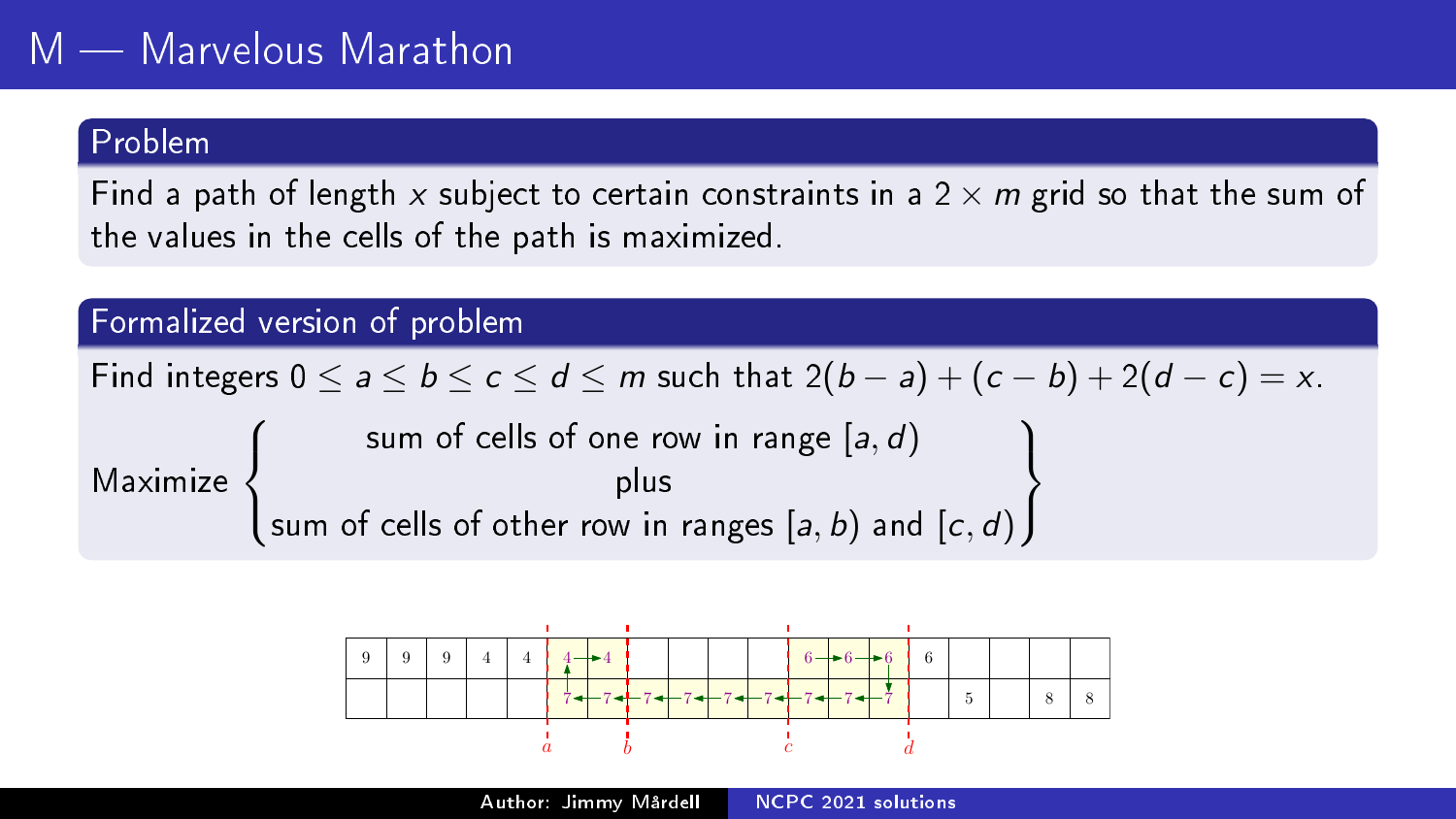### Solution outline

 $\bullet$  m is very large, cannot loop over all cells



Author: Jimmy Mårdell [NCPC 2021 solutions](#page-0-0)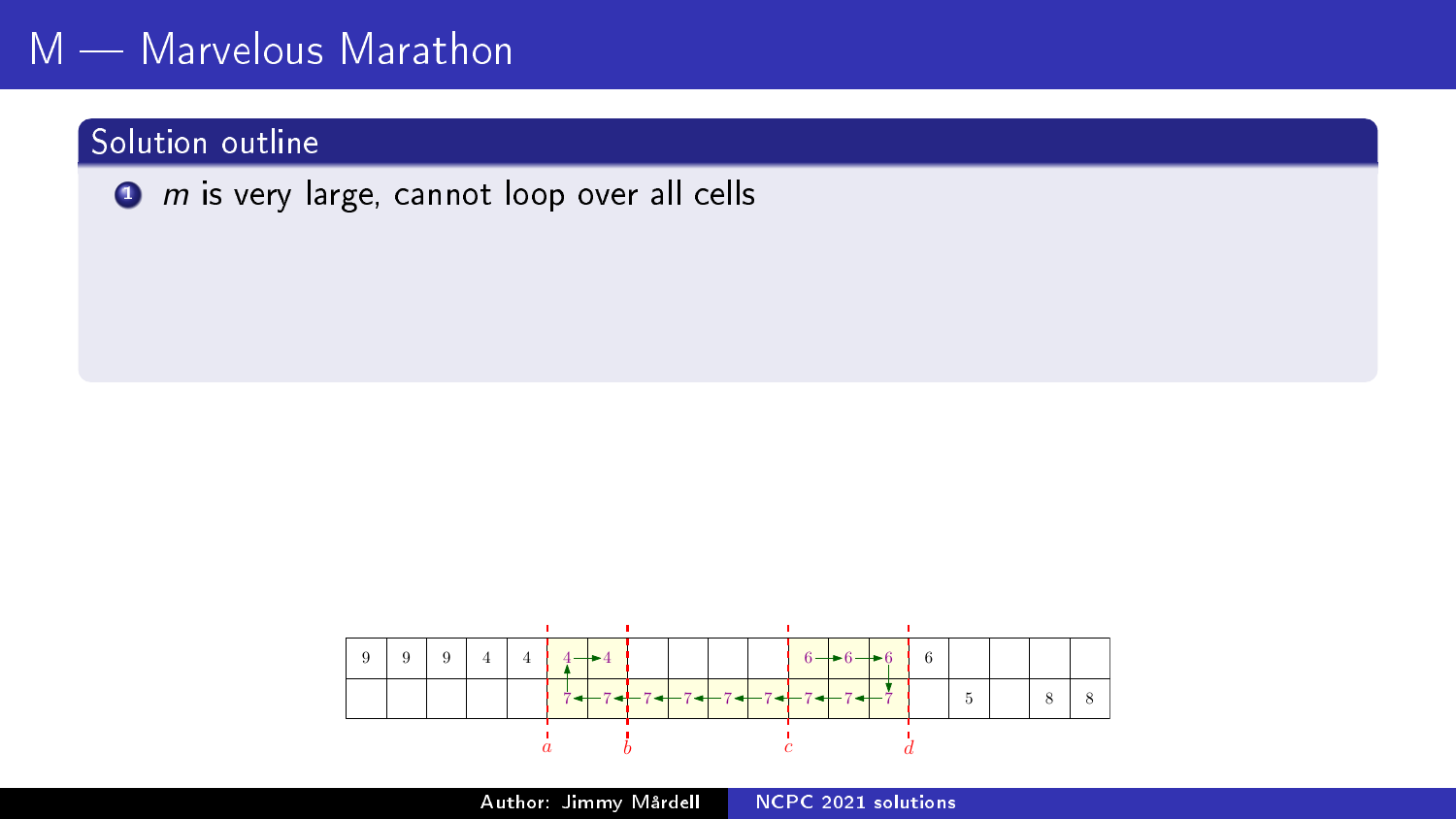### Solution outline

- $\bullet$  m is very large, cannot loop over all cells
- $\bullet$  Large parts of grid look the same because only n segments

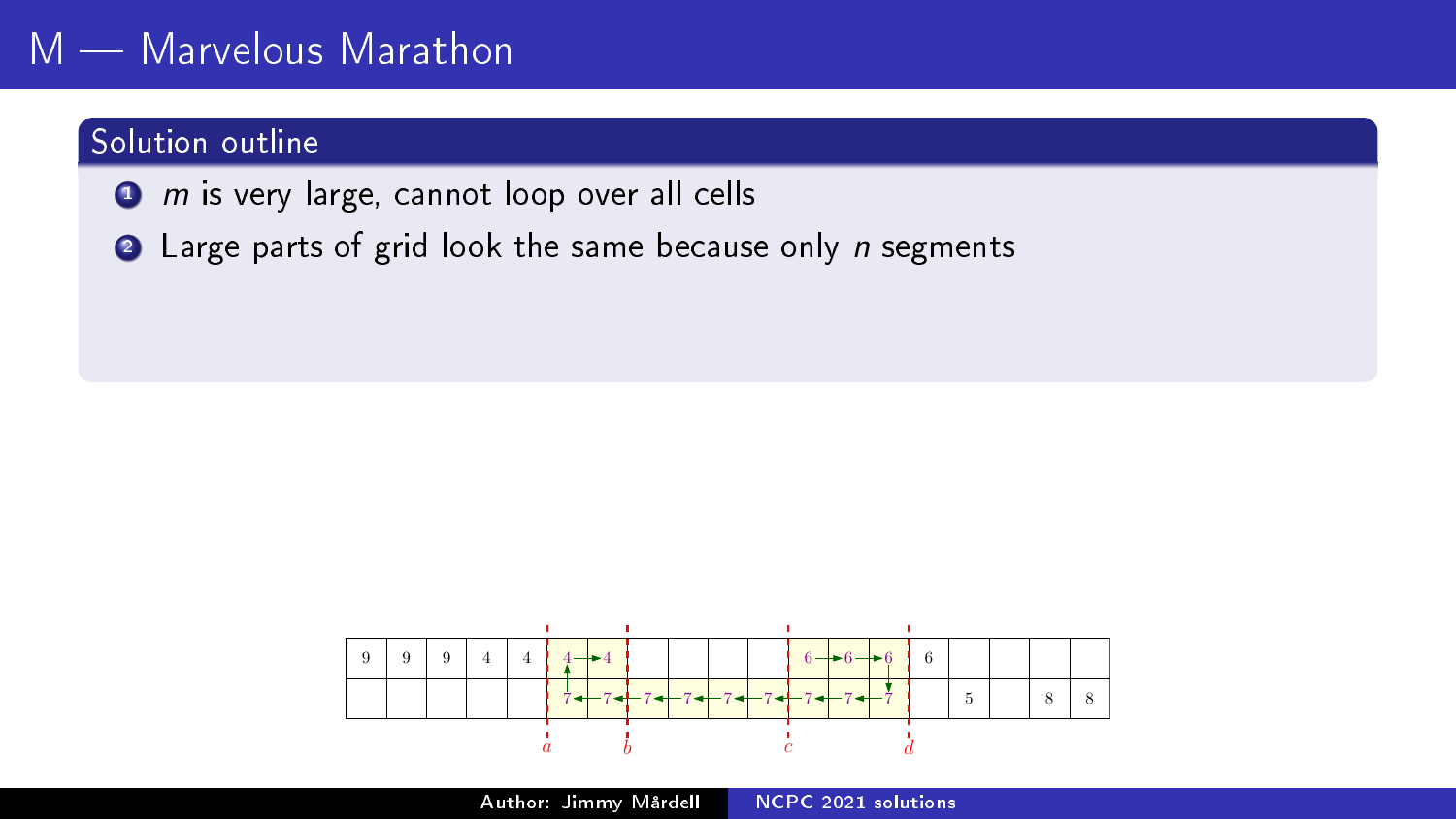### Solution outline

- $\bullet$  m is very large, cannot loop over all cells
- $\bullet$  Large parts of grid look the same because only n segments
- Separately handle three main cases: 0, 1 or 2 U-turns

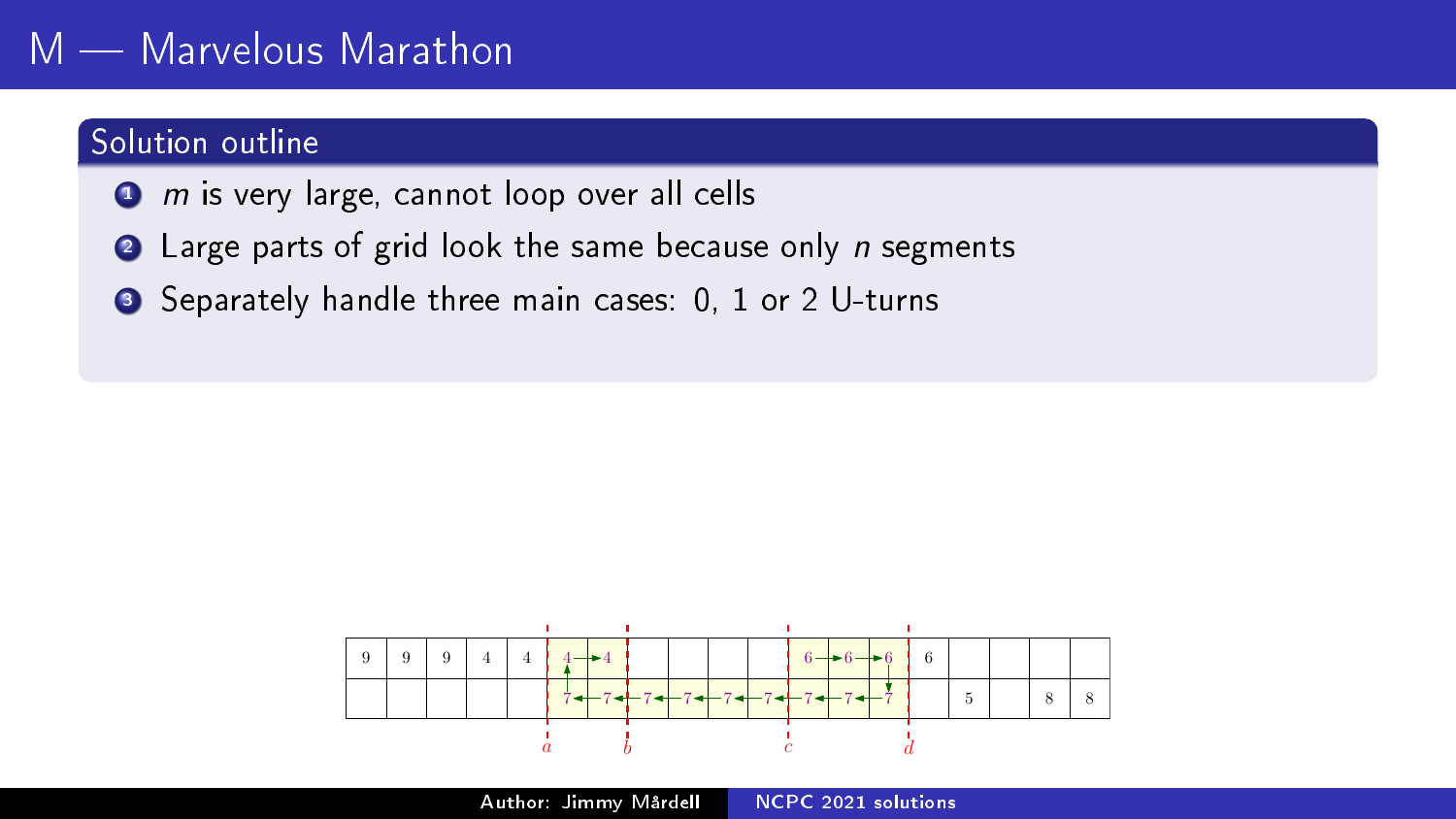#### Solution outline

- $\bullet$  m is very large, cannot loop over all cells
- $\bullet$  Large parts of grid look the same because only n segments
- Separately handle three main cases: 0, 1 or 2 U-turns
- We focus here only on the hardest case with 2 U-turns.

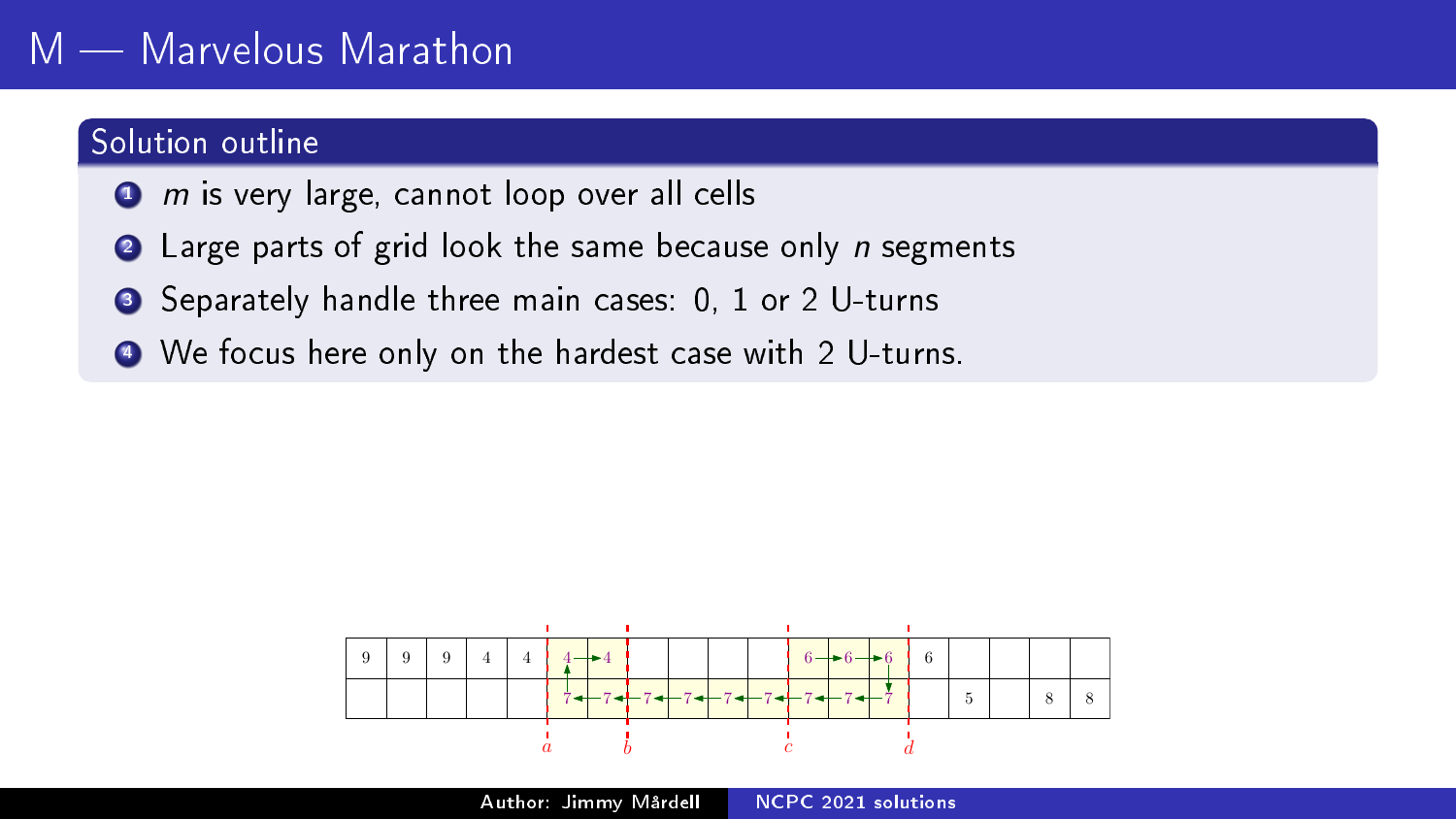### Insight 1

● We can assume solution has the gap in the lower half

• Run solution again on flipped input to cover opposite case

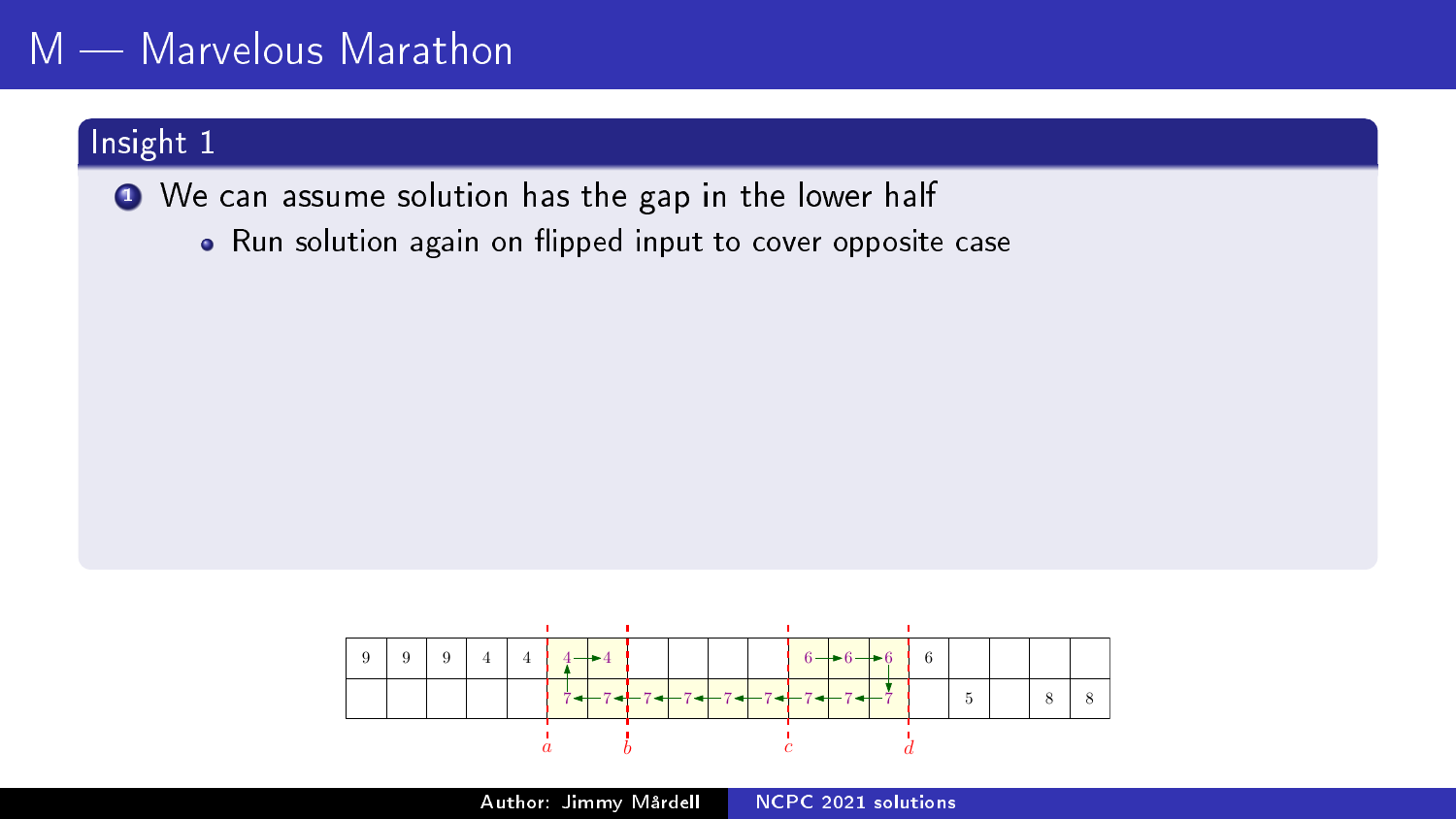### Insight 1

**■** We can assume solution has the gap in the lower half

- Run solution again on flipped input to cover opposite case
- There is an optimal solution where a or d is at a segment endpoint (or 0 or m). Otherwise we could decrease (or increase) both a and d with 1 until either

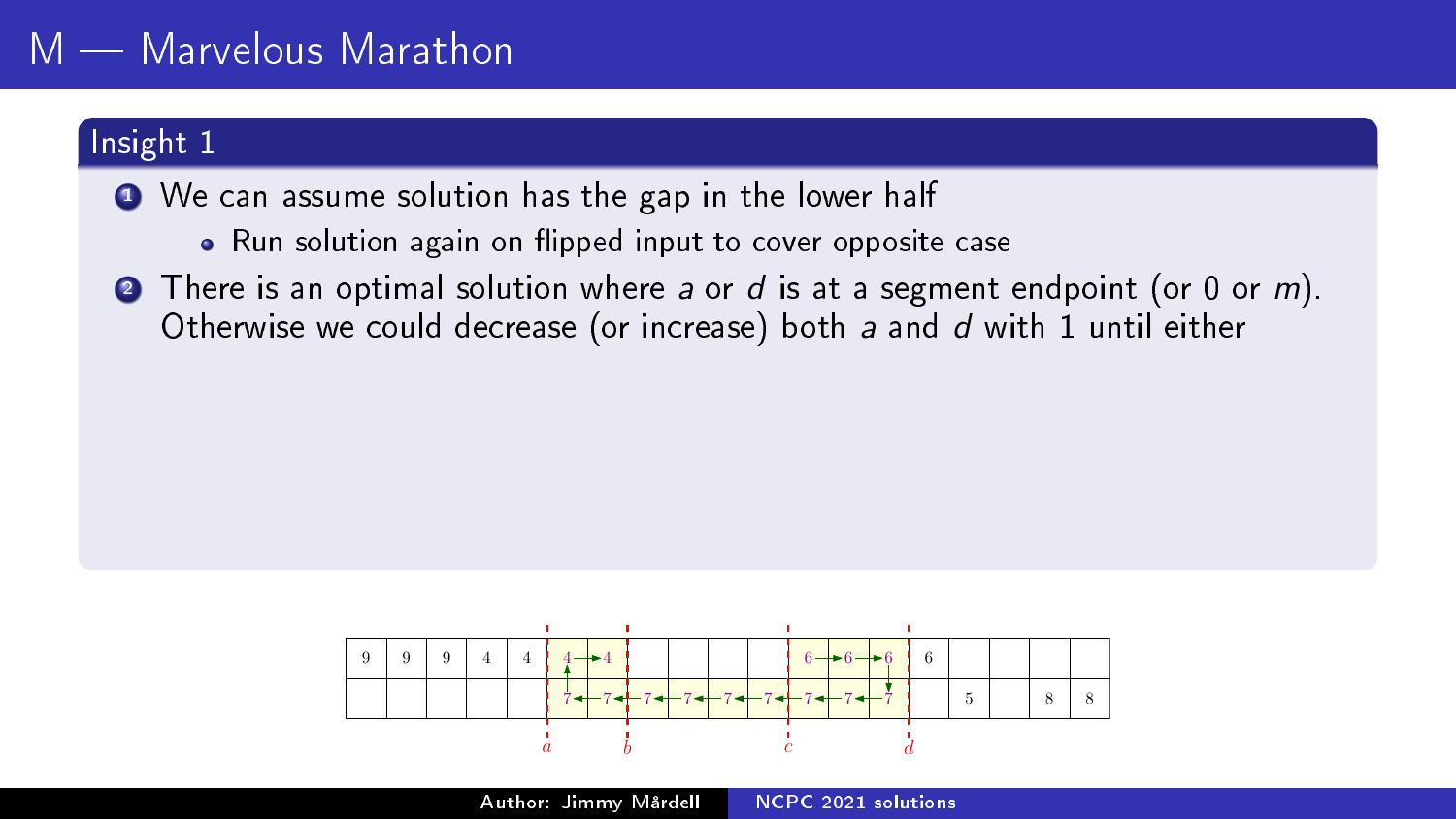### Insight 1

**■** We can assume solution has the gap in the lower half

- Run solution again on flipped input to cover opposite case
- **2** There is an optimal solution where a or  $d$  is at a segment endpoint (or 0 or  $m$ ). Otherwise we could decrease (or increase) both a and d with 1 until either
	- a or d reaches a segment endpoint, or

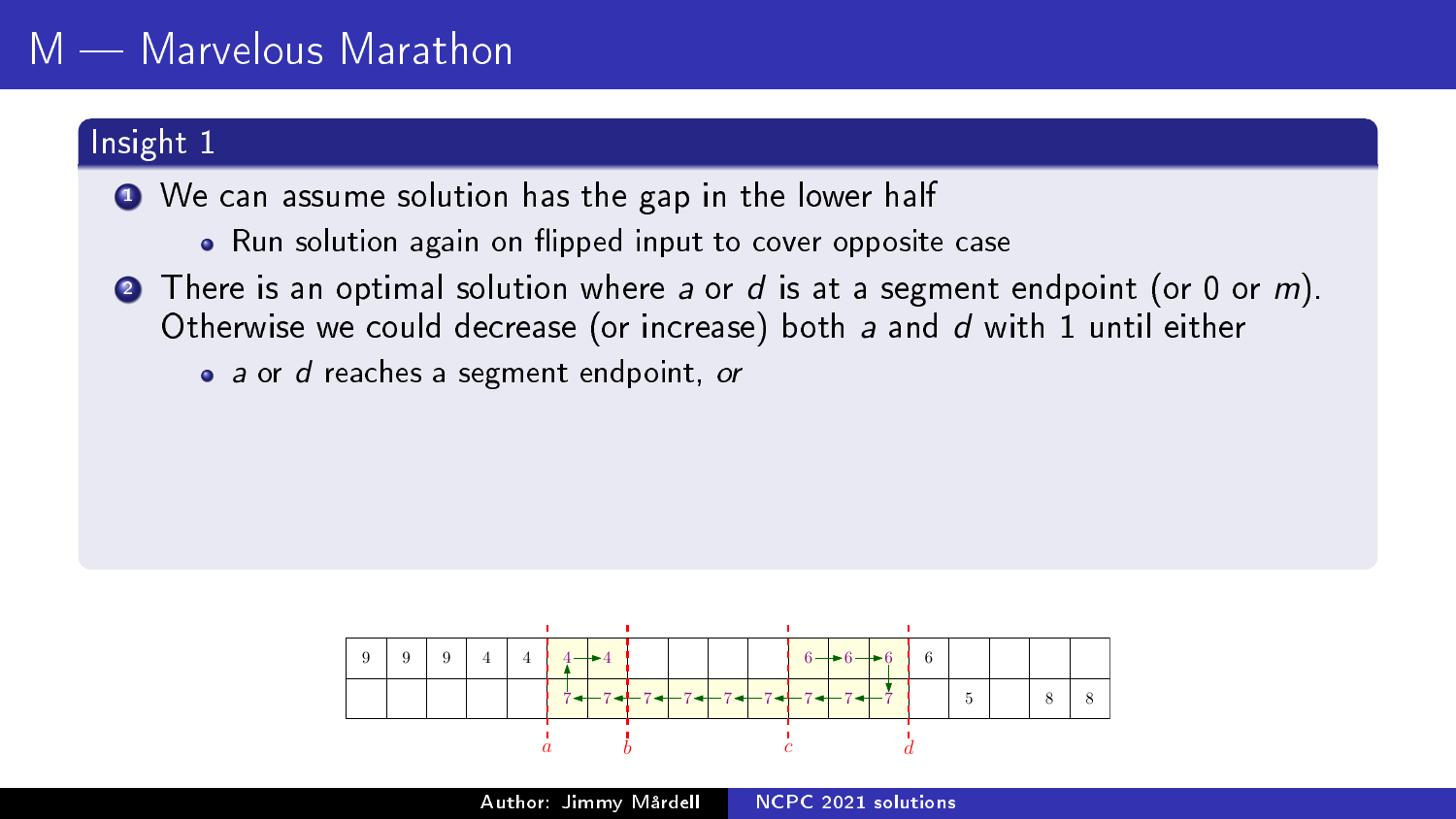### Insight 1

- We can assume solution has the gap in the lower half
	- Run solution again on flipped input to cover opposite case
- 2 There is an optimal solution where a or d is at a segment endpoint (or 0 or m). Otherwise we could decrease (or increase) both a and d with 1 until either
	- a or d reaches a segment endpoint, or
	- $\bullet$   $d = c$  or  $a = b$ , in which case we end up with the 1 U-turn case (handled separately, left as an exercise!)

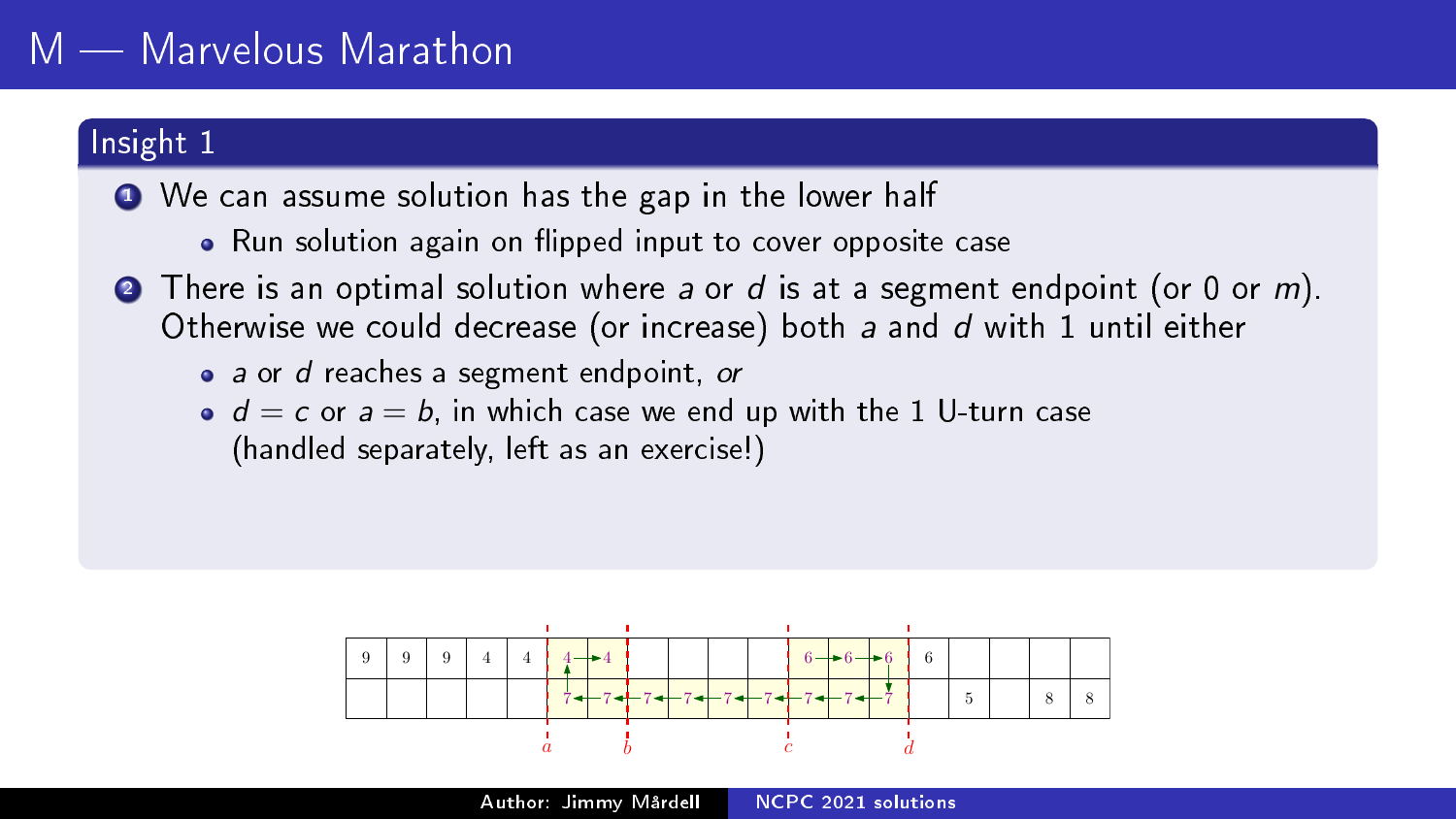### Insight 1

- We can assume solution has the gap in the lower half
	- Run solution again on flipped input to cover opposite case
- 2 There is an optimal solution where a or d is at a segment endpoint (or 0 or m). Otherwise we could decrease (or increase) both a and d with 1 until either
	- a or d reaches a segment endpoint, or
	- $\bullet$   $d = c$  or  $a = b$ , in which case we end up with the 1 U-turn case (handled separately, left as an exercise!)
- <sup>3</sup> We can assume a is the endpoint
	- Run solution again on reversed input to cover opposite case.

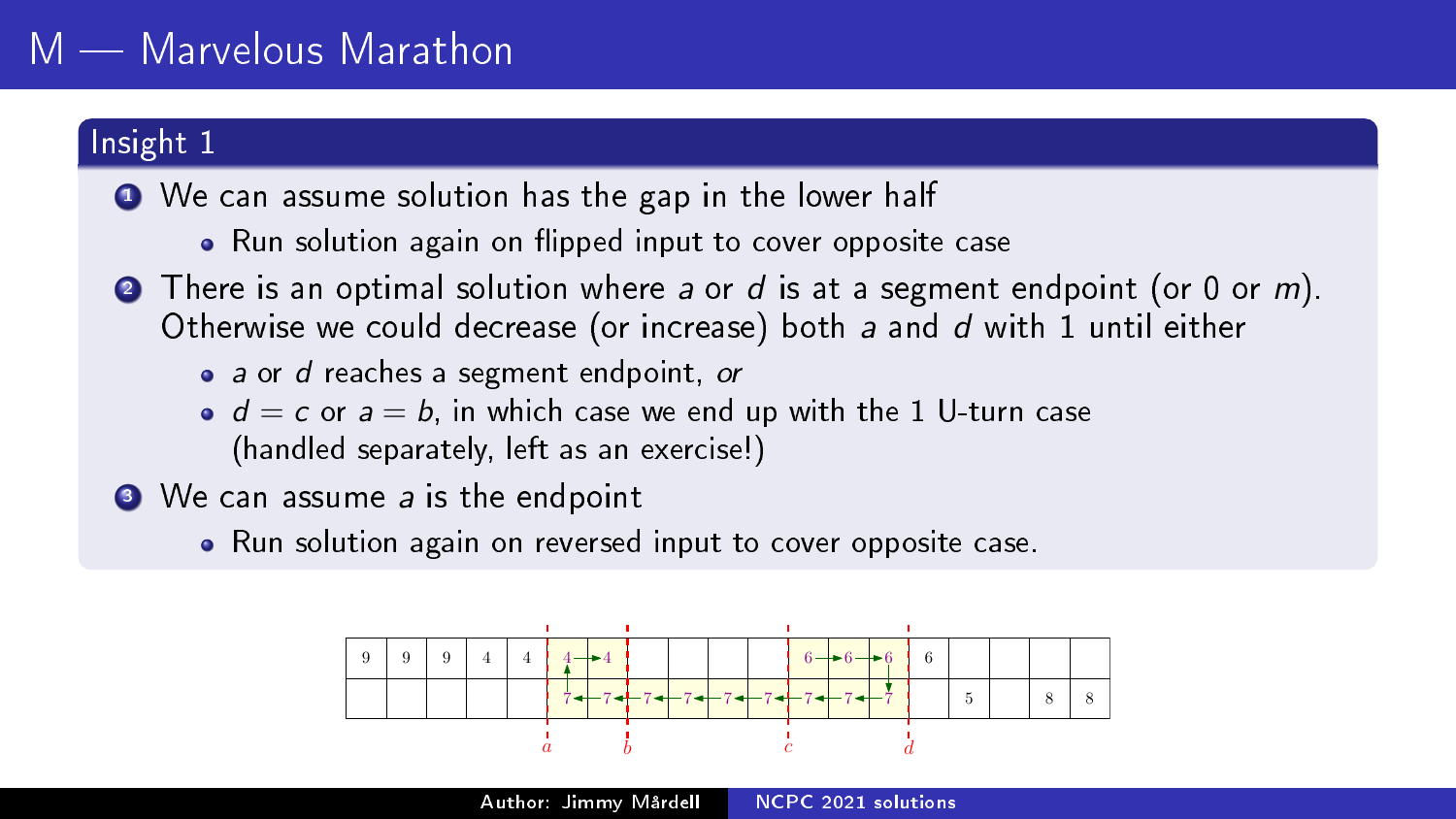### Insight 2

**1** There is an optimal solution where  $b$  or  $c$  is at a segment endpoint, for the same reasoning as before (except that this time we would show it by shifting  $b$  or  $c$ ).

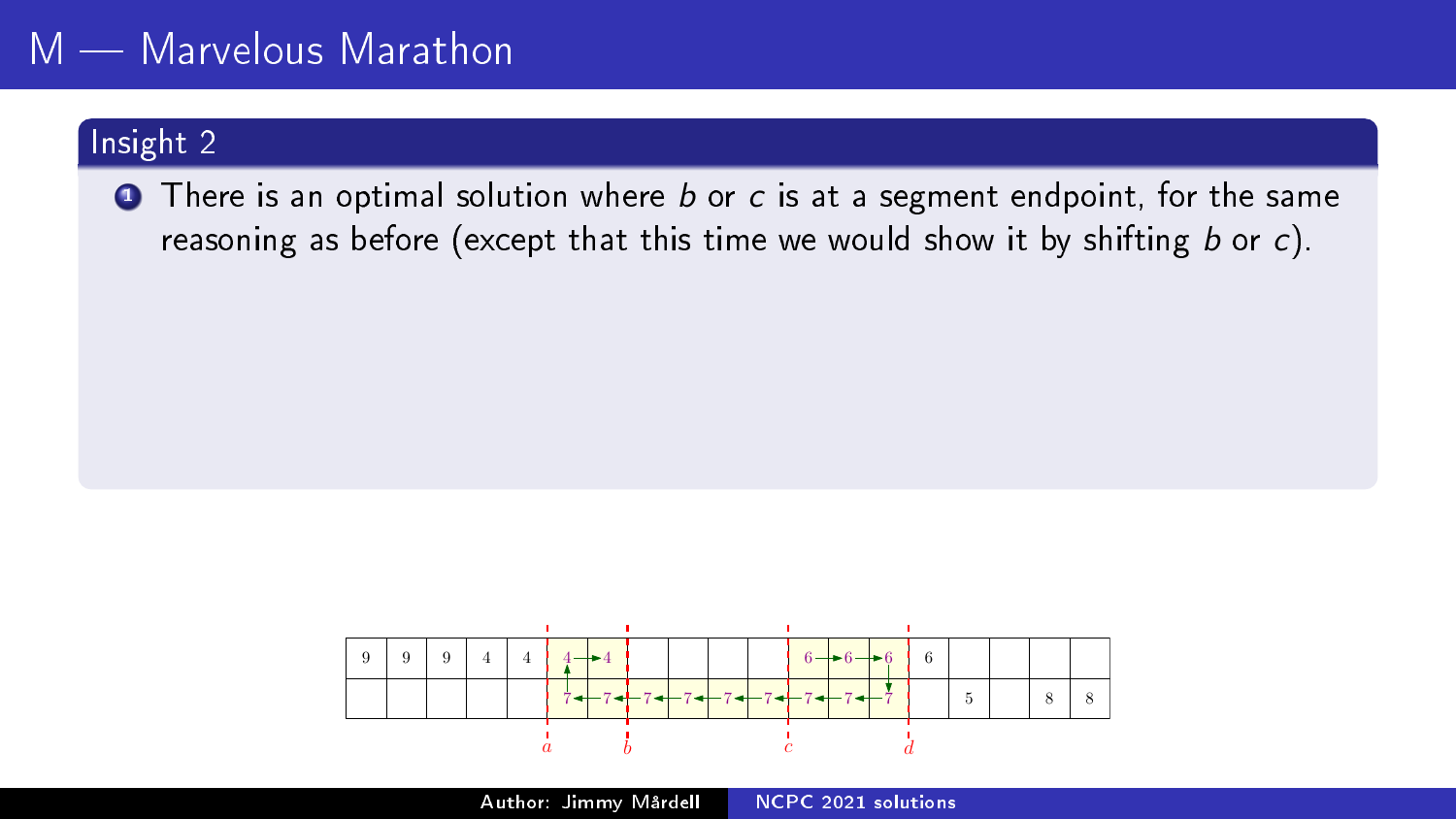### Insight 2

- **O** There is an optimal solution where  $b$  or  $c$  is at a segment endpoint, for the same reasoning as before (except that this time we would show it by shifting  $b$  or  $c$ ).
- <sup>2</sup> We end up with two cases to consider:
	- $\bullet$  a and b are segment endpoints
	- a and c are segment endpoints

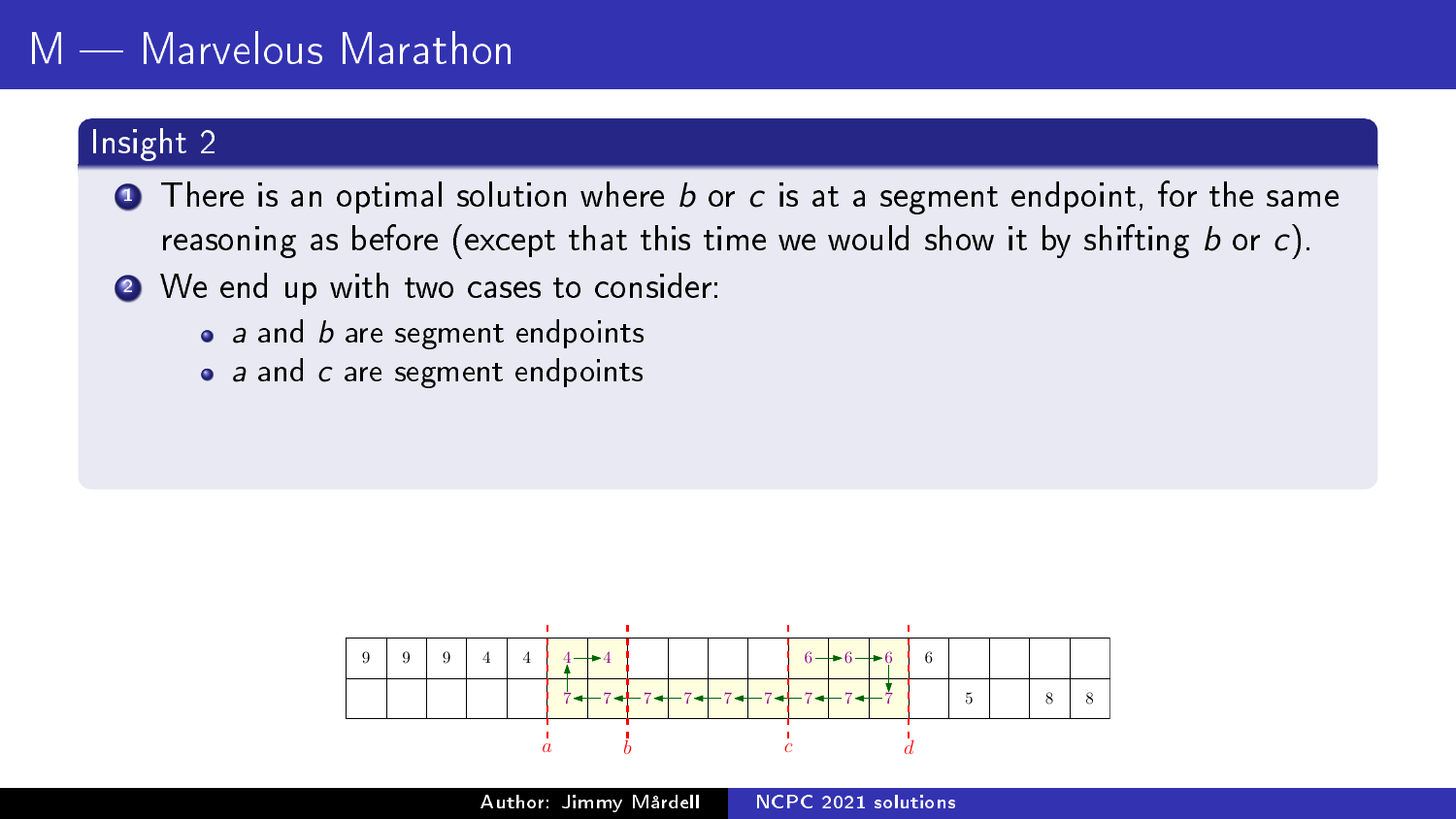# M — Marvelous Marathon

## Insight 2

- **O** There is an optimal solution where  $b$  or  $c$  is at a segment endpoint, for the same reasoning as before (except that this time we would show it by shifting  $b$  or  $c$ ).
- 2 We end up with two cases to consider:
	- $\bullet$  a and b are segment endpoints
	- a and c are segment endpoints
- $\bullet$  Will focus on the first of these; the other must also be solved, but is done in a very similar fashion.

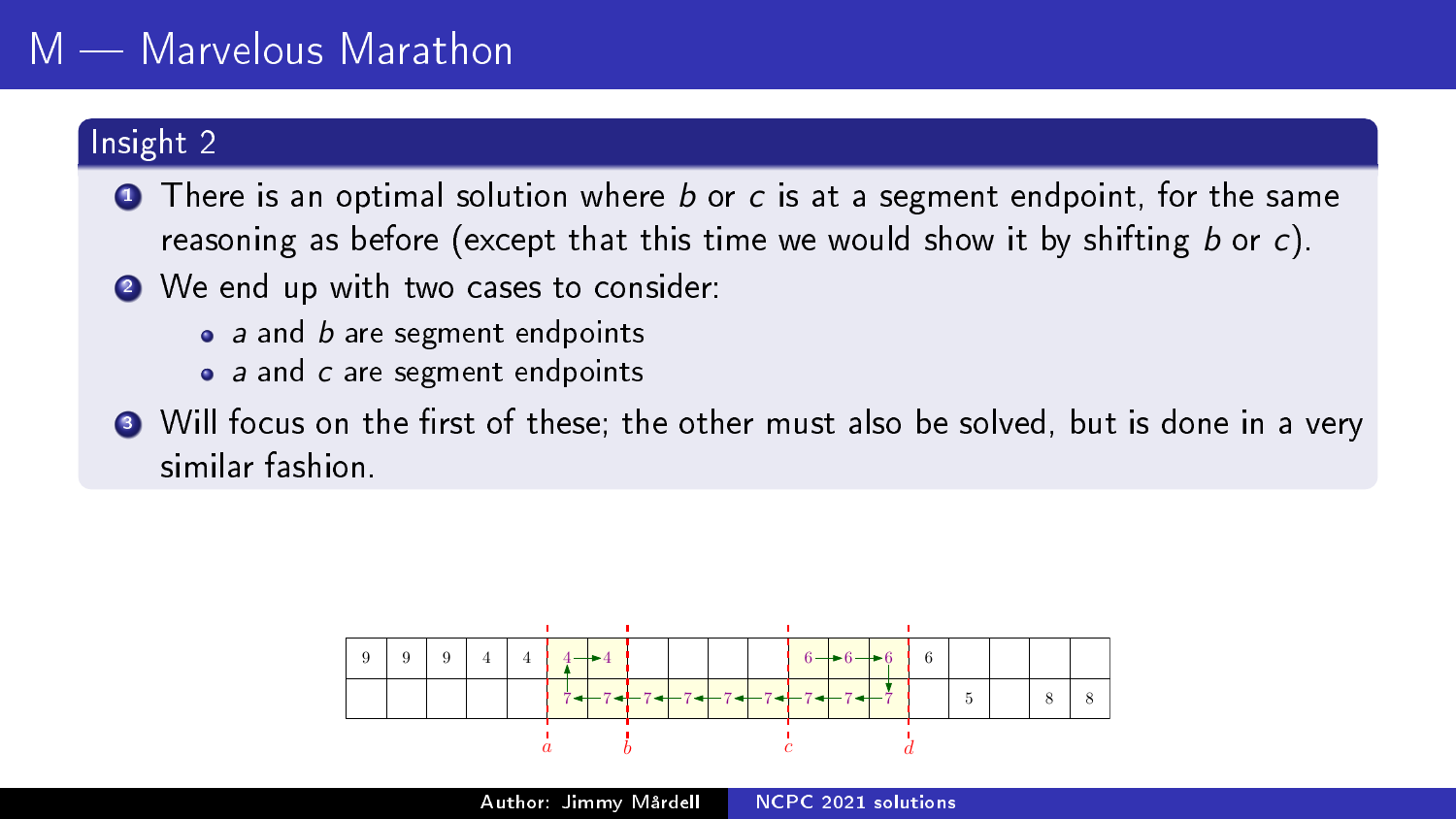## $\textbf{D}$  Fix some *a* and *b*.  $(O(n^2)$  possible choices.)



Author: Jimmy Mårdell [NCPC 2021 solutions](#page-0-0)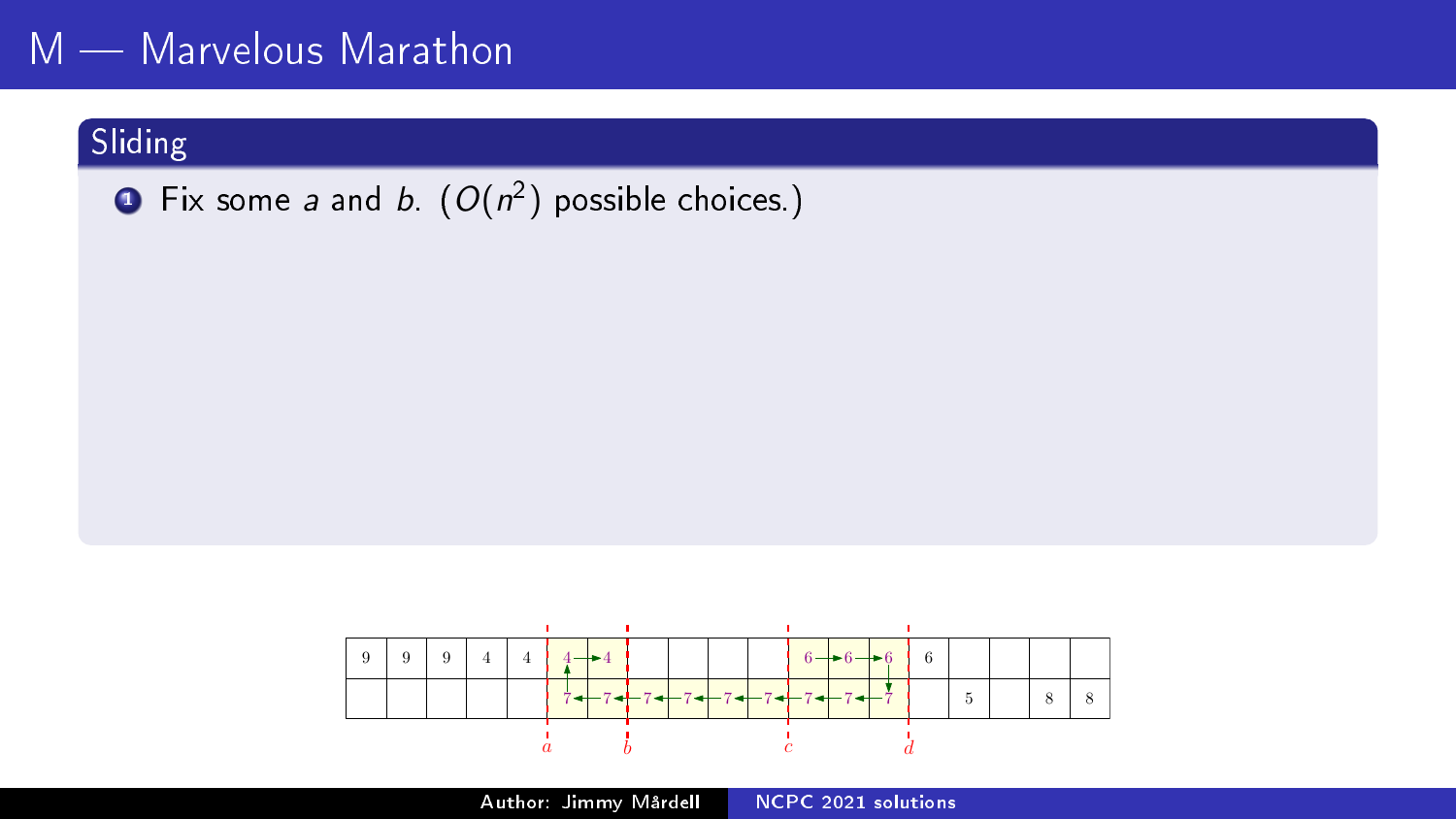# $M -$  Marvelous Marathon

## Sliding

 $\textbf{D}$  Fix some *a* and *b*.  $(O(n^2)$  possible choices.)

• Set 
$$
c = b
$$
 (or  $c = b + 1$  if x is odd) and  $d = a + \lfloor x/2 \rfloor$ 

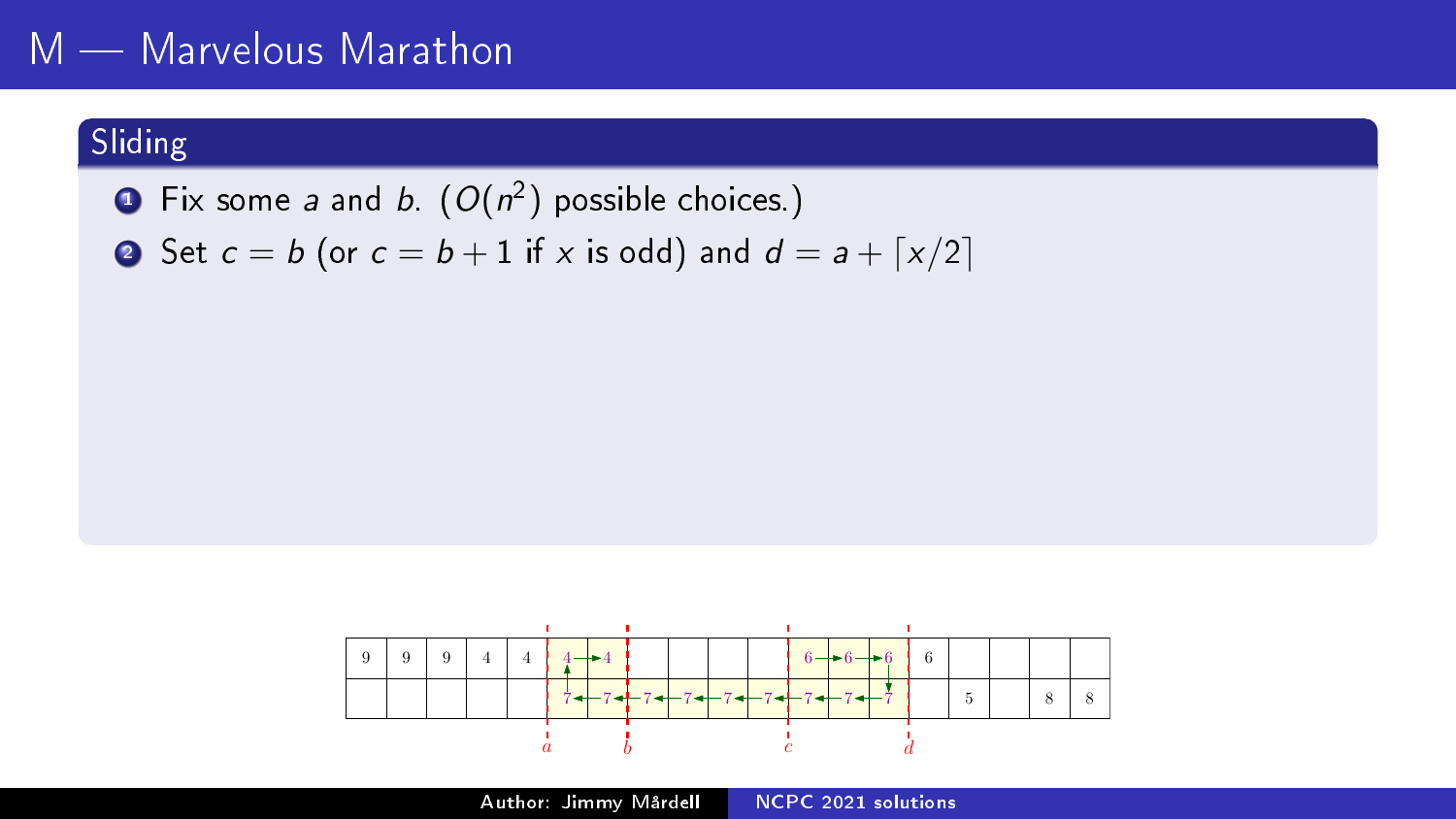# M - Marvelous Marathon

- $\textbf{D}$  Fix some *a* and *b*.  $(O(n^2)$  possible choices.)
- **2** Set  $c = b$  (or  $c = b + 1$  if x is odd) and  $d = a + \lceil x/2 \rceil$
- <sup>3</sup> Idea: slide c and d right (c twice as fast as d) and maintain current score.

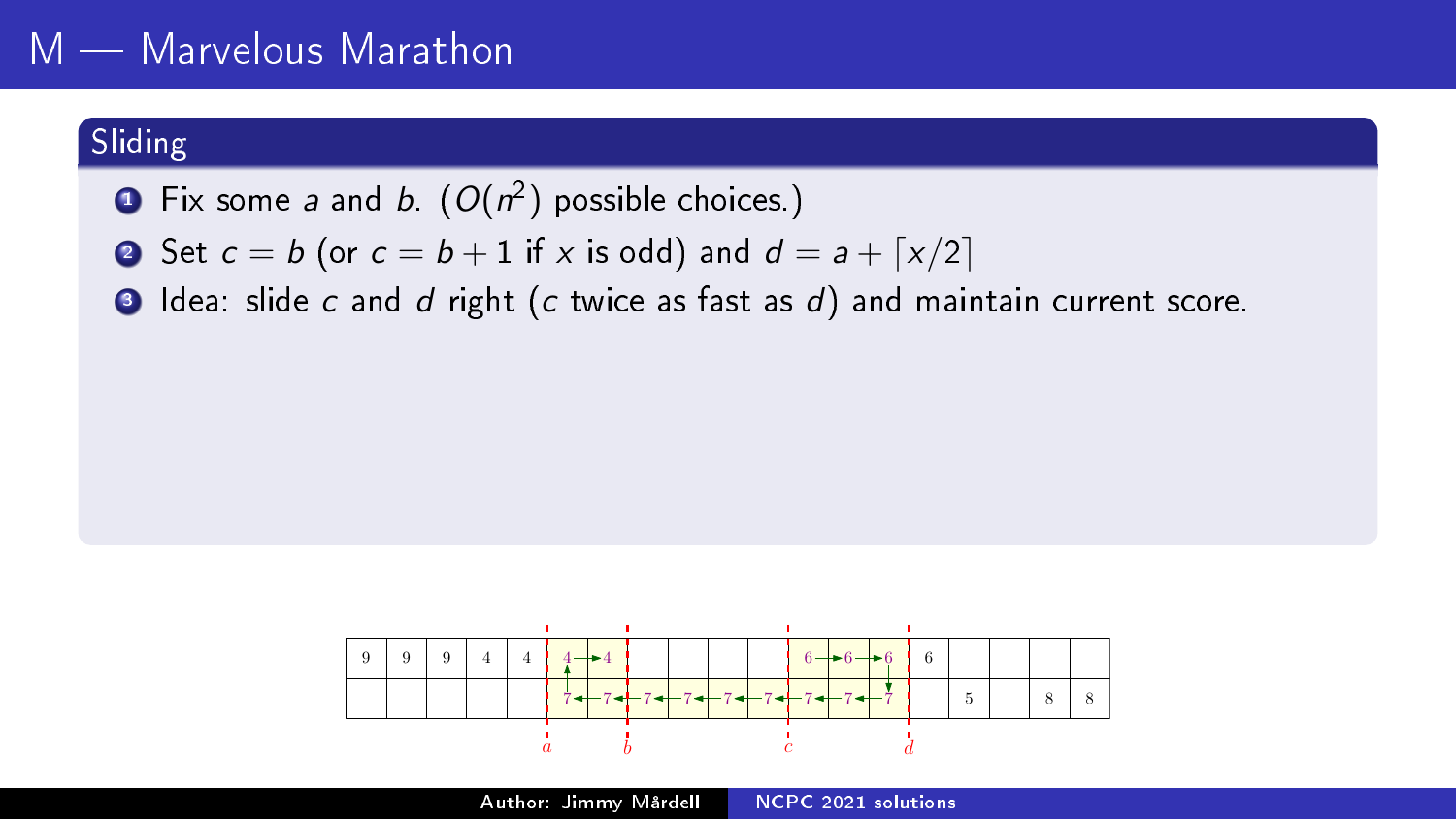# M — Marvelous Marathon

- $\textbf{D}$  Fix some *a* and *b*.  $(O(n^2)$  possible choices.)
- **2** Set  $c = b$  (or  $c = b + 1$  if x is odd) and  $d = a + \lceil x/2 \rceil$
- $\bullet$  Idea: slide c and d right (c twice as fast as d) and maintain current score.
	- Since grid values rarely change value, we can slide many steps at a time.

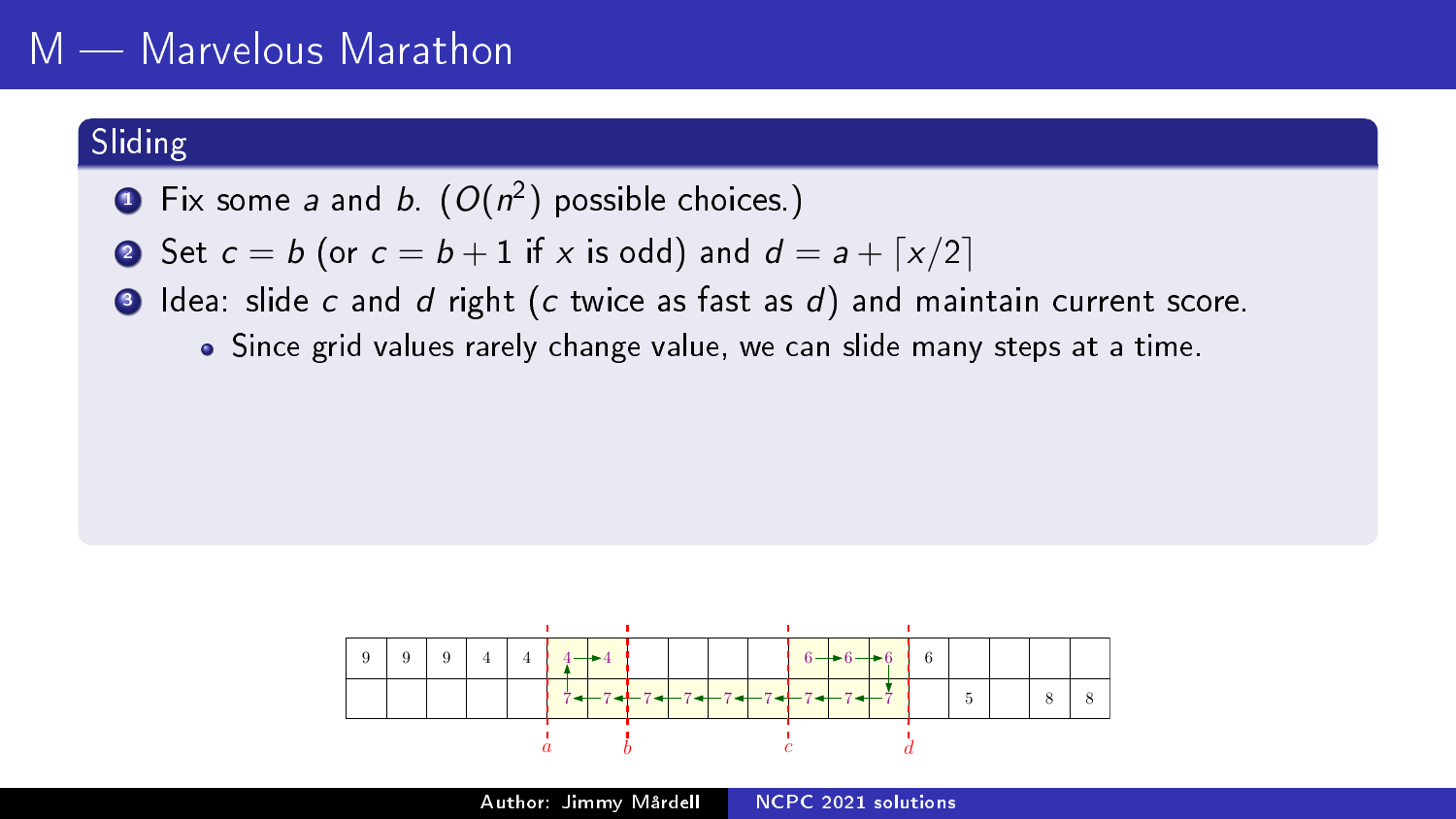- $\textbf{D}$  Fix some *a* and *b*.  $(O(n^2)$  possible choices.)
- 2 Set  $c = b$  (or  $c = b + 1$  if x is odd) and  $d = a + \lceil x/2 \rceil$
- $\bullet$  Idea: slide c and d right (c twice as fast as d) and maintain current score.
	- Since grid values rarely change value, we can slide many steps at a time.
	- Calculate when either c or d hits next segment endpoint and jump directly there.

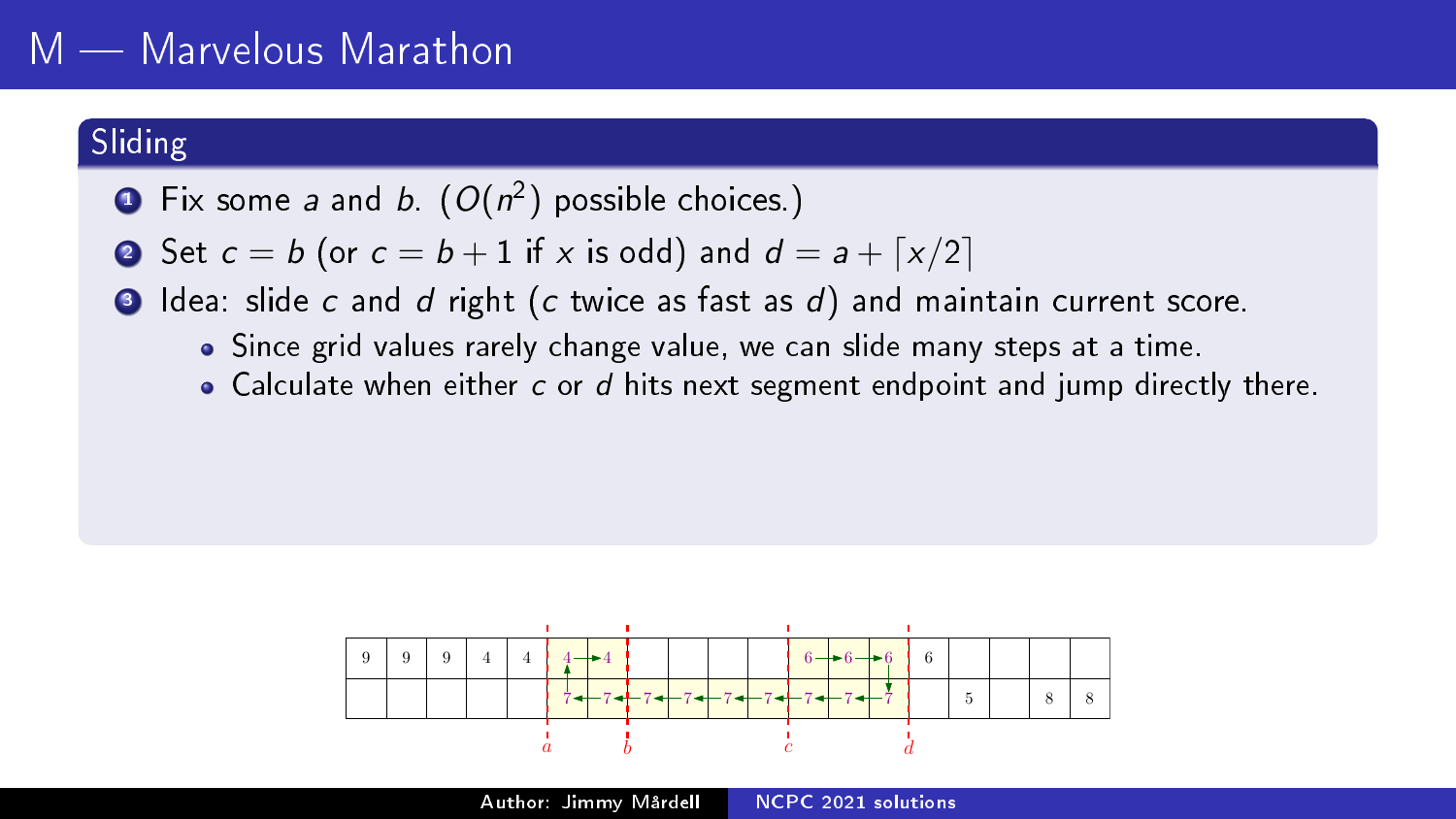- $\textbf{D}$  Fix some *a* and *b*.  $(O(n^2)$  possible choices.)
- 2 Set  $c = b$  (or  $c = b + 1$  if x is odd) and  $d = a + \lceil x/2 \rceil$
- $\bullet$  Idea: slide c and d right (c twice as fast as d) and maintain current score.
	- Since grid values rarely change value, we can slide many steps at a time.
	- $\bullet$  Calculate when either c or d hits next segment endpoint and jump directly there.
	- Repeat until c reached the end of the road.

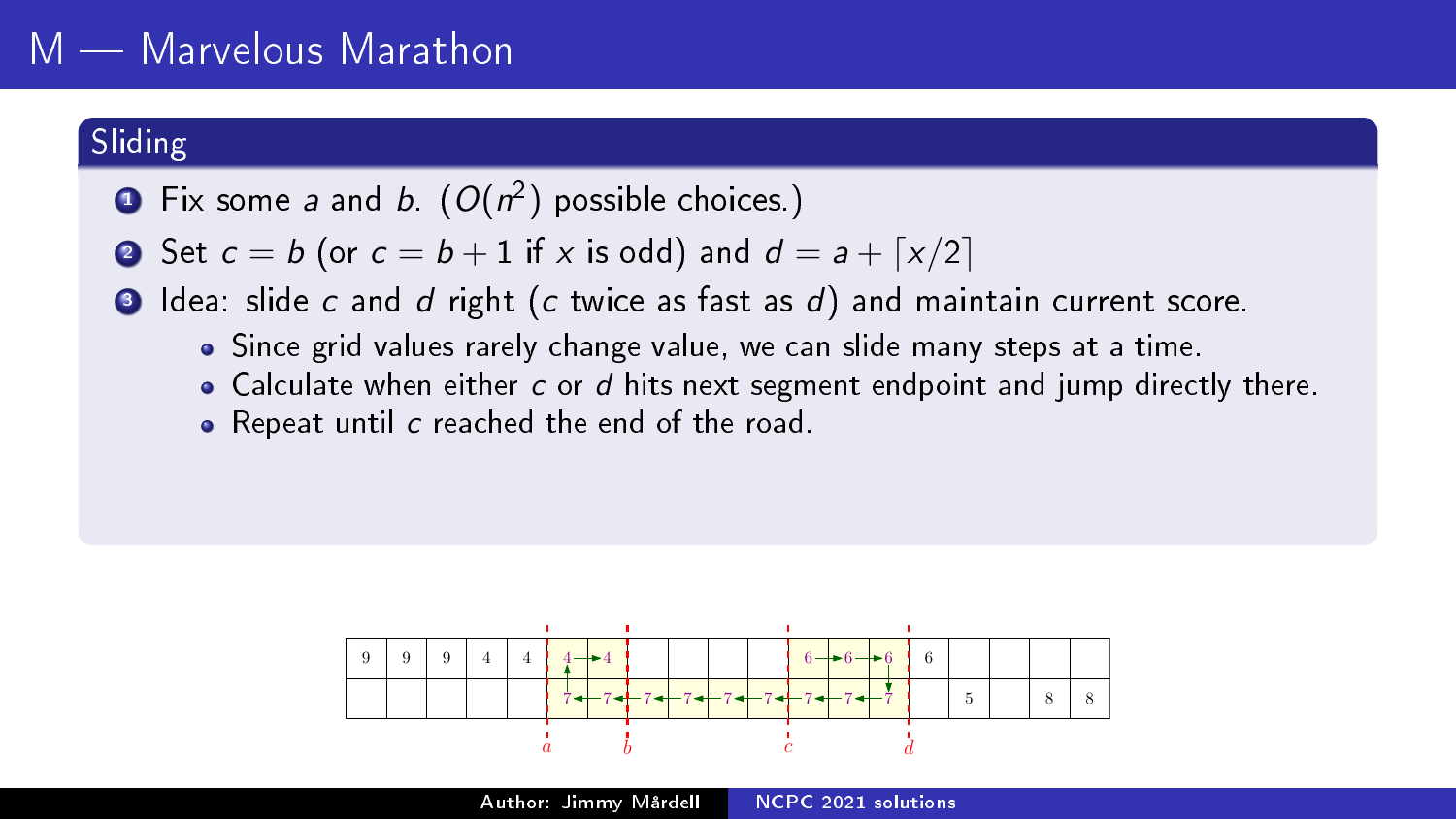- $\textbf{D}$  Fix some *a* and *b*.  $(O(n^2)$  possible choices.)
- 2 Set  $c = b$  (or  $c = b + 1$  if x is odd) and  $d = a + \lceil x/2 \rceil$
- <sup>3</sup> Idea: slide c and d right (c twice as fast as d) and maintain current score.
	- Since grid values rarely change value, we can slide many steps at a time.
	- $\bullet$  Calculate when either c or d hits next segment endpoint and jump directly there.
	- Repeat until c reached the end of the road
- $\bullet$  "Next segment endpoint" can be found in  $O(1)$ , for a total complexity of  $O(n^3)$ .

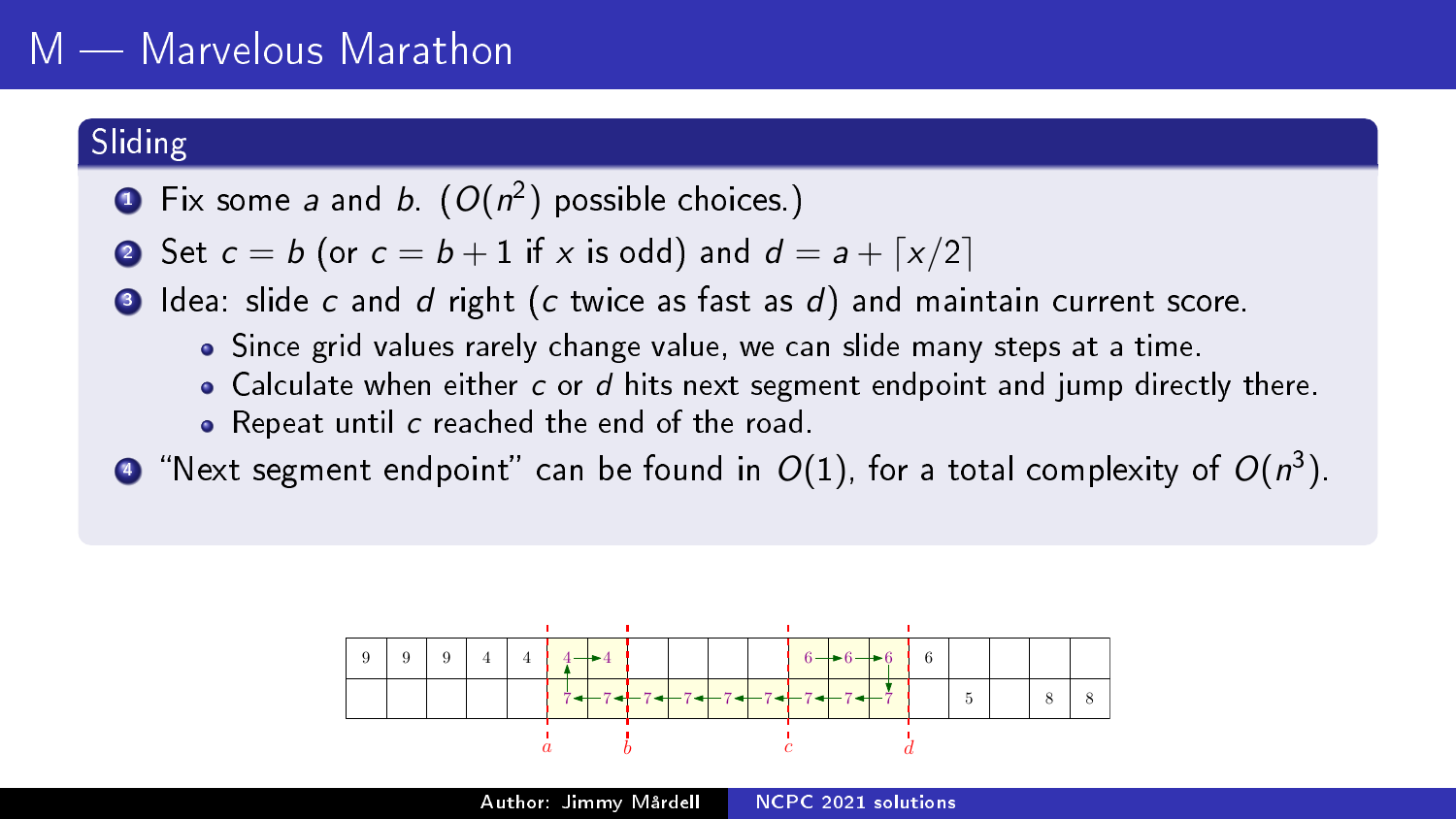- $\textbf{D}$  Fix some *a* and *b*.  $(O(n^2)$  possible choices.)
- 2 Set  $c = b$  (or  $c = b + 1$  if x is odd) and  $d = a + \lceil x/2 \rceil$
- <sup>3</sup> Idea: slide c and d right (c twice as fast as d) and maintain current score.
	- Since grid values rarely change value, we can slide many steps at a time.
	- $\bullet$  Calculate when either c or d hits next segment endpoint and jump directly there.
	- Repeat until c reached the end of the road
- $\bullet$  "Next segment endpoint" can be found in  $O(1)$ , for a total complexity of  $O(n^3)$ .

An optimized  $O(n^4)$  implementation might also pass.

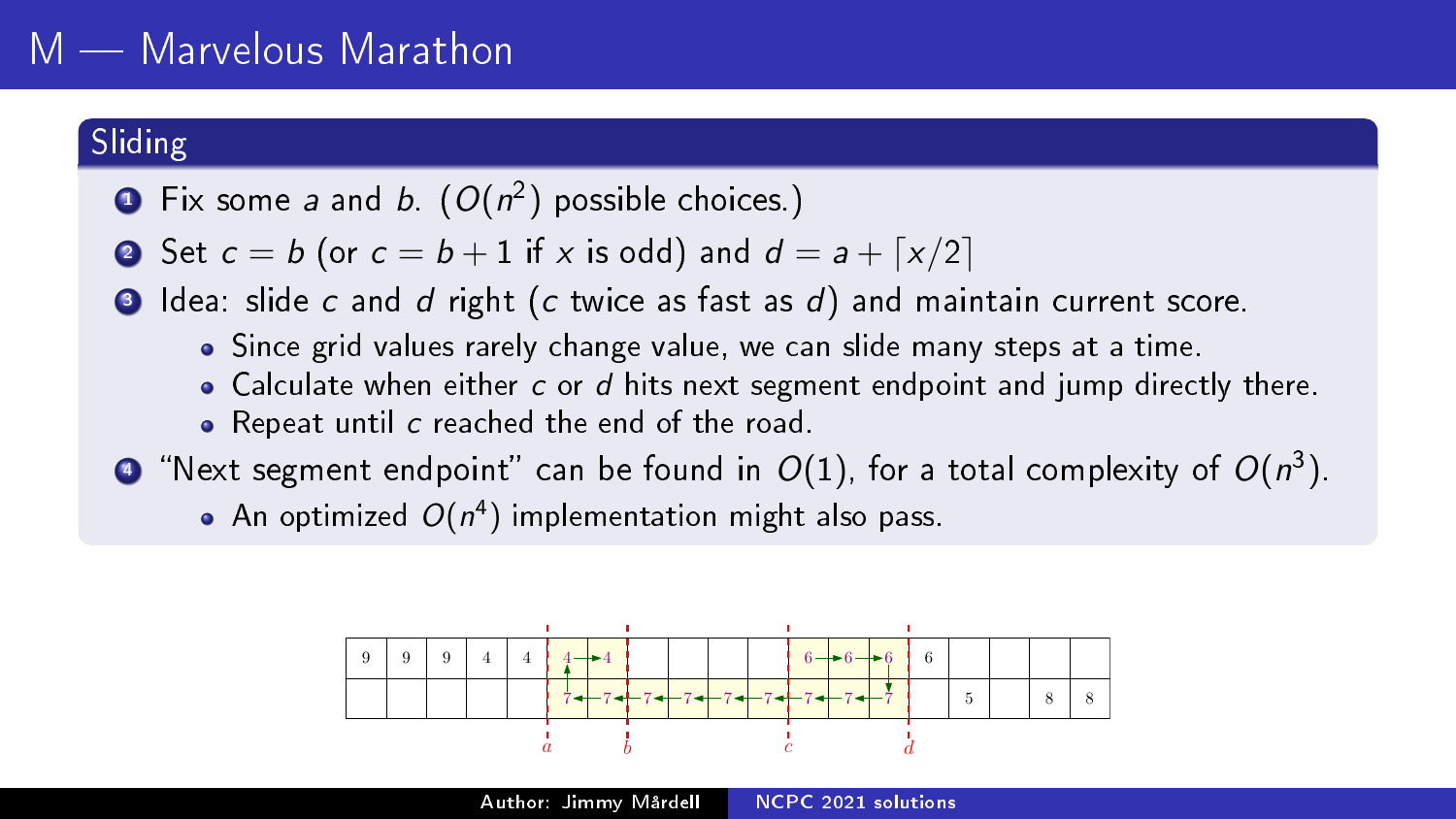- $\textbf{D}$  Fix some *a* and *b*.  $(O(n^2)$  possible choices.)
- 2 Set  $c = b$  (or  $c = b + 1$  if x is odd) and  $d = a + \lceil x/2 \rceil$

<sup>3</sup> Idea: slide c and d right (c twice as fast as d) and maintain current score.

- Since grid values rarely change value, we can slide many steps at a time.
- $\bullet$  Calculate when either c or d hits next segment endpoint and jump directly there.
- Repeat until c reached the end of the road
- $\bullet$  "Next segment endpoint" can be found in  $O(1)$ , for a total complexity of  $O(n^3)$ .

An optimized  $O(n^4)$  implementation might also pass.

Statistics at 4-hour mark: 0 submissions, 0 accepted